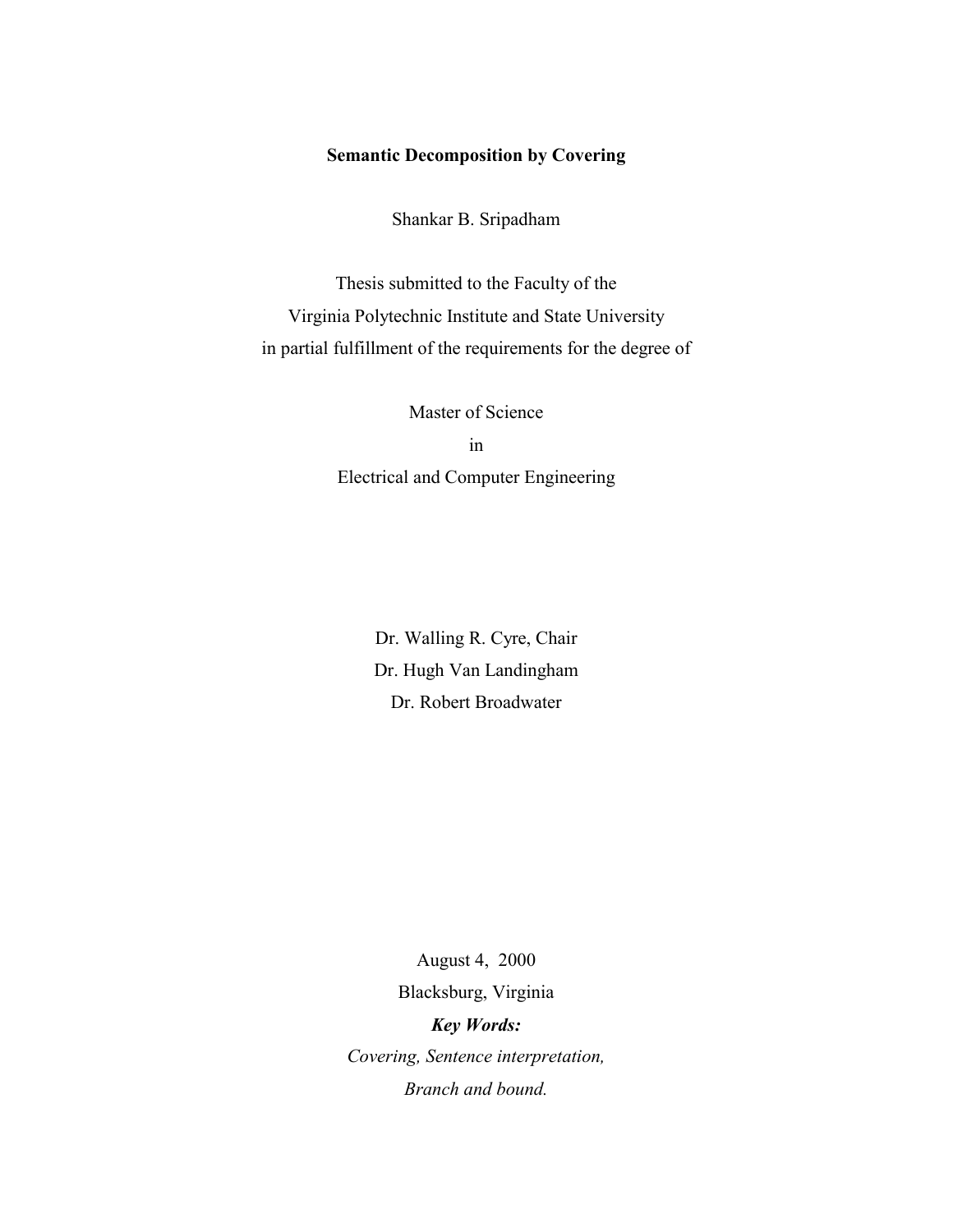# **Semantic Decomposition by Covering**

Shankar B. Sripadham

### **ABSTRACT**

This thesis describes the implementation of a covering algorithm for semantic decomposition of sentences of technical patents. This research complements the ASPIN project that has a long term goal of providing an automated system for digital system synthesis from patents.

In order to develop a prototype of the system explained in a patent, a natural language processor (sentence-interpreter) is required. These systems typically attempt to interpret a sentence by syntactic analysis (parsing) followed by semantic analysis. Quite often, the technical narrative contains grammatical errors, incomplete sentences, anaphoric references and typological errors that can cause the grammatical parse to fail. In such situations, an alternate method that uses a repository of pre-compiled, simple sentences (called frames) to analyze the sentences of the patent can be a useful back up. By semantically decomposing the sentences of patents to a set of frames whose meanings are fully understood, the meaning of the patent sentences can be interpreted.

This thesis deals with the semantic decomposition of sentences using a branch and bound covering algorithm. The algorithm is implemented in C++. A number of experiments were conducted to evaluate the performance of this algorithm. The covering algorithm uses a standard branch and bound algorithm to semantically decompose sentences. The algorithm is fast, flexible and can provide good (100 % coverage for some sentences) coverage results. The system covered 67.68 % of the sentence tokens using 3459 frames in the repository. 54.25% of the frames identified by the system in covers for sentences, were found to be semantically correct. The experiments suggest that the performance of the system can be improved by increasing the number of frames in the repository.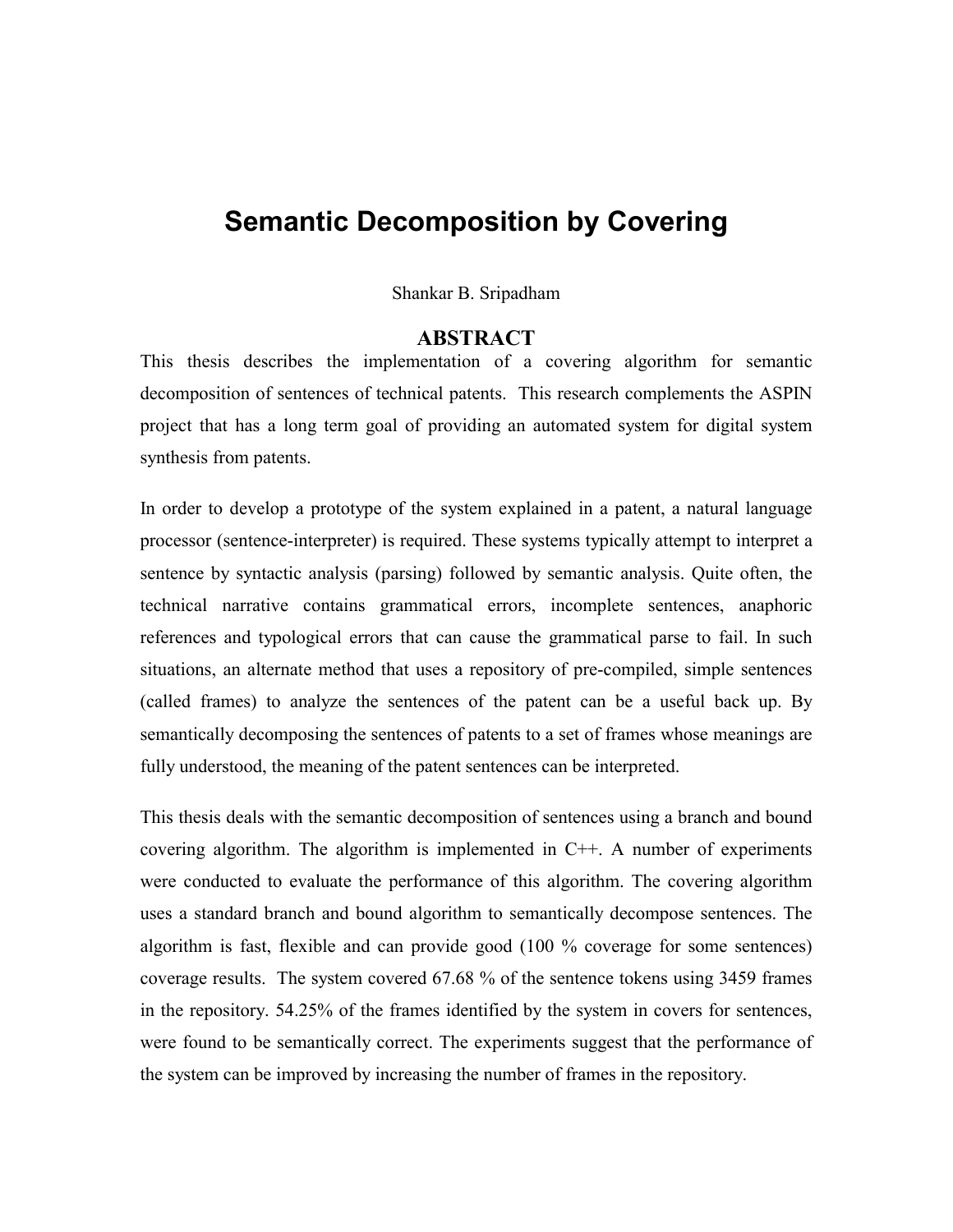# **Acknowledgement**

I would like to thank Dr. Walling Cyre for making this thesis possible and for all the guidance he provided. I take this opportunity to thank Dr. Van Landingham and Dr. Broadwater for serving as members of my committee.

I am also thankful to my parents and the rest of my family for all the support they provided me. Lastly, I wish to thank all my friends and all others who have directly or indirectly helped me in my efforts.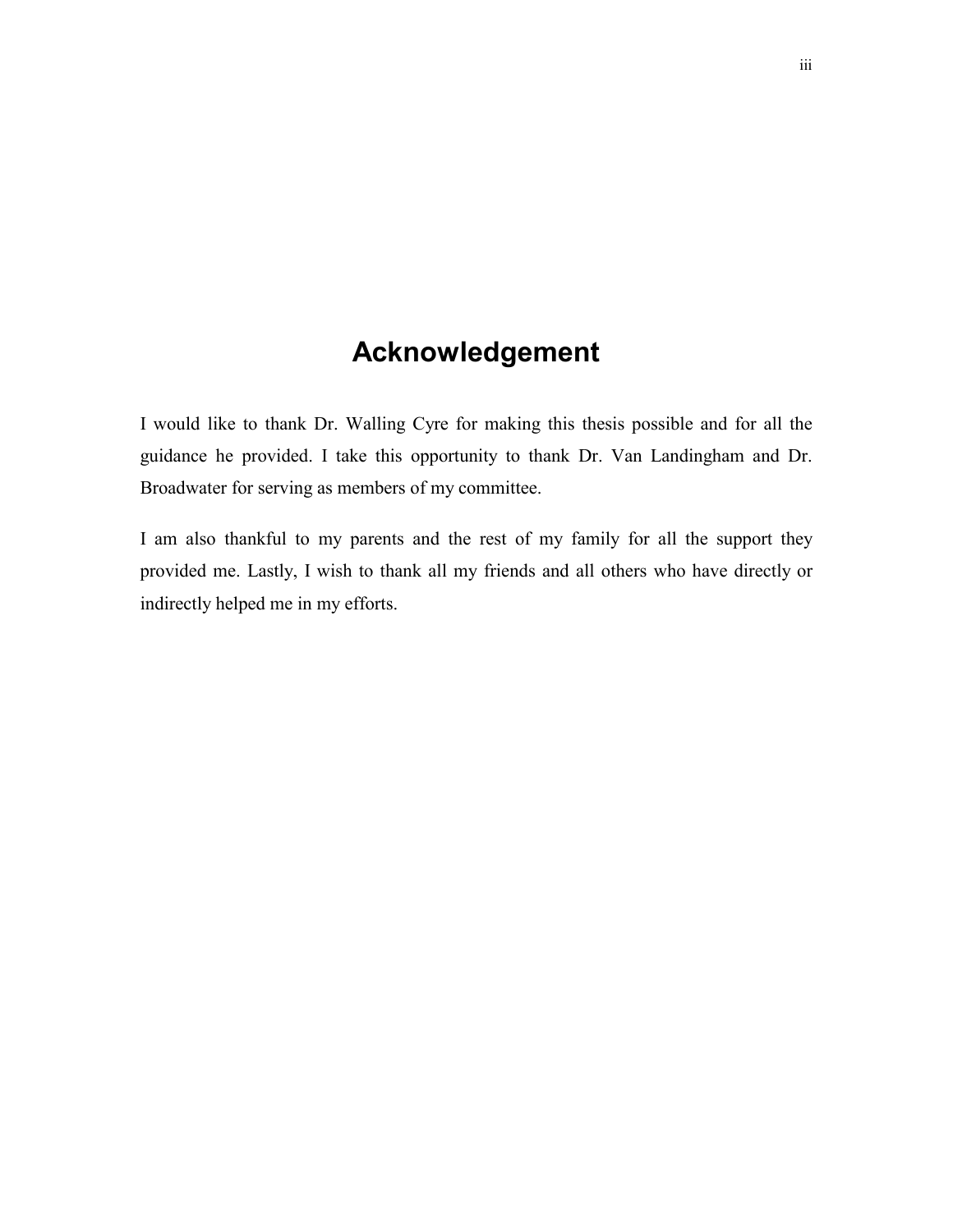# **Table of Contents**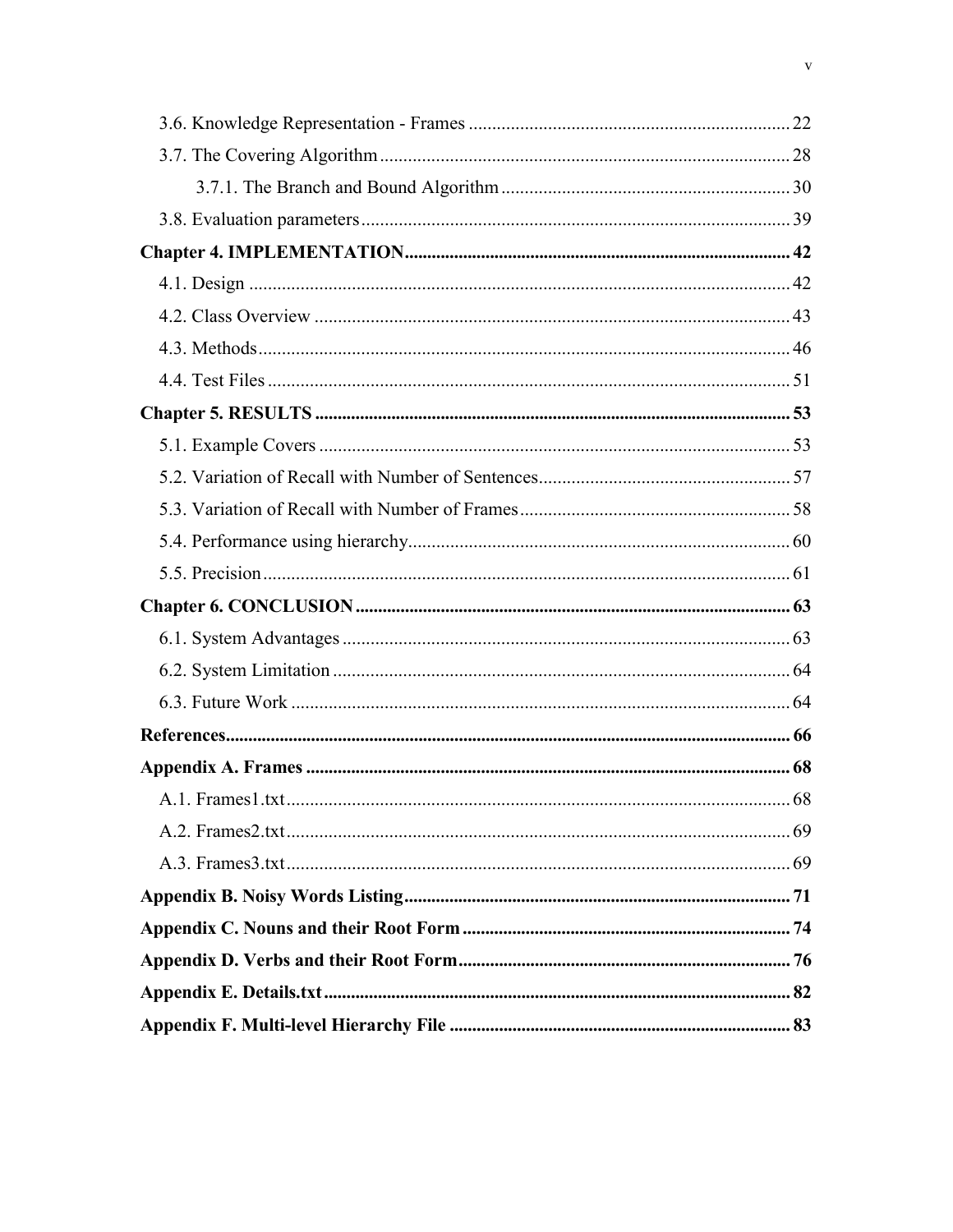# **List of Figures**

| Figure 1 |                                                                                  |  |
|----------|----------------------------------------------------------------------------------|--|
| Figure 2 |                                                                                  |  |
| Figure 3 |                                                                                  |  |
| Figure 4 |                                                                                  |  |
| Figure 5 |                                                                                  |  |
| Figure 6 |                                                                                  |  |
| Figure 7 |                                                                                  |  |
| Figure 8 |                                                                                  |  |
| Figure 9 |                                                                                  |  |
|          | Figure 10 Abstraction of the sentence after semantic generalization: skeleton 22 |  |
|          |                                                                                  |  |
|          |                                                                                  |  |
|          |                                                                                  |  |
|          |                                                                                  |  |
|          |                                                                                  |  |
|          |                                                                                  |  |
|          |                                                                                  |  |
|          |                                                                                  |  |
|          |                                                                                  |  |
|          |                                                                                  |  |
|          |                                                                                  |  |
|          |                                                                                  |  |
|          |                                                                                  |  |
|          |                                                                                  |  |
|          |                                                                                  |  |
|          |                                                                                  |  |
|          |                                                                                  |  |
|          |                                                                                  |  |
|          |                                                                                  |  |
|          |                                                                                  |  |
|          | Figure 31 UML class diagram showing the relationships among the classes CToker,  |  |
|          |                                                                                  |  |
|          |                                                                                  |  |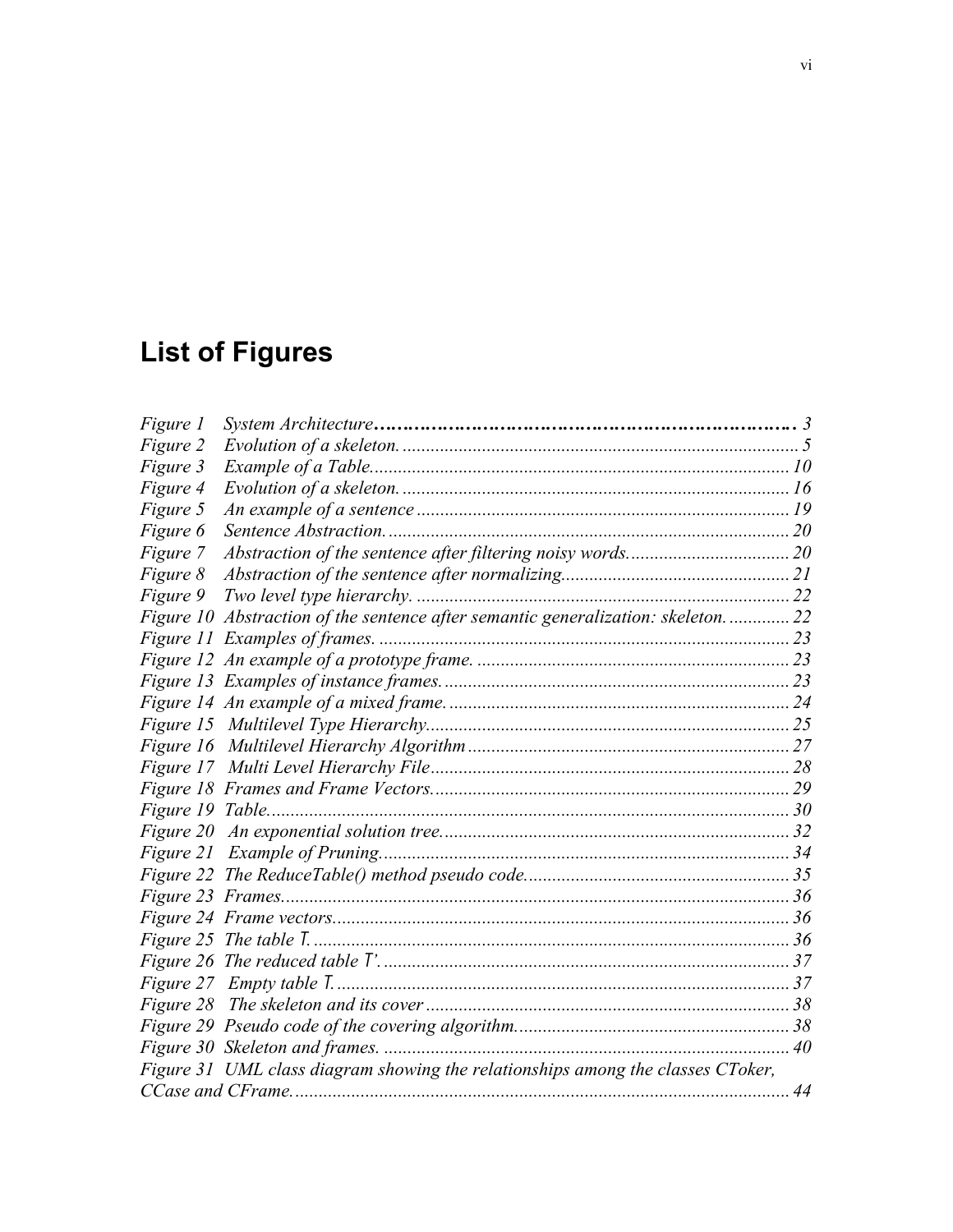| Figure 36 Variation of Recall with Number of Skeletons (First 500 skeletons)57 |
|--------------------------------------------------------------------------------|
| Figure 37 Variation of Recall with Number of Skeletons (Last 400 skeletons)58  |
|                                                                                |
|                                                                                |
|                                                                                |
|                                                                                |
|                                                                                |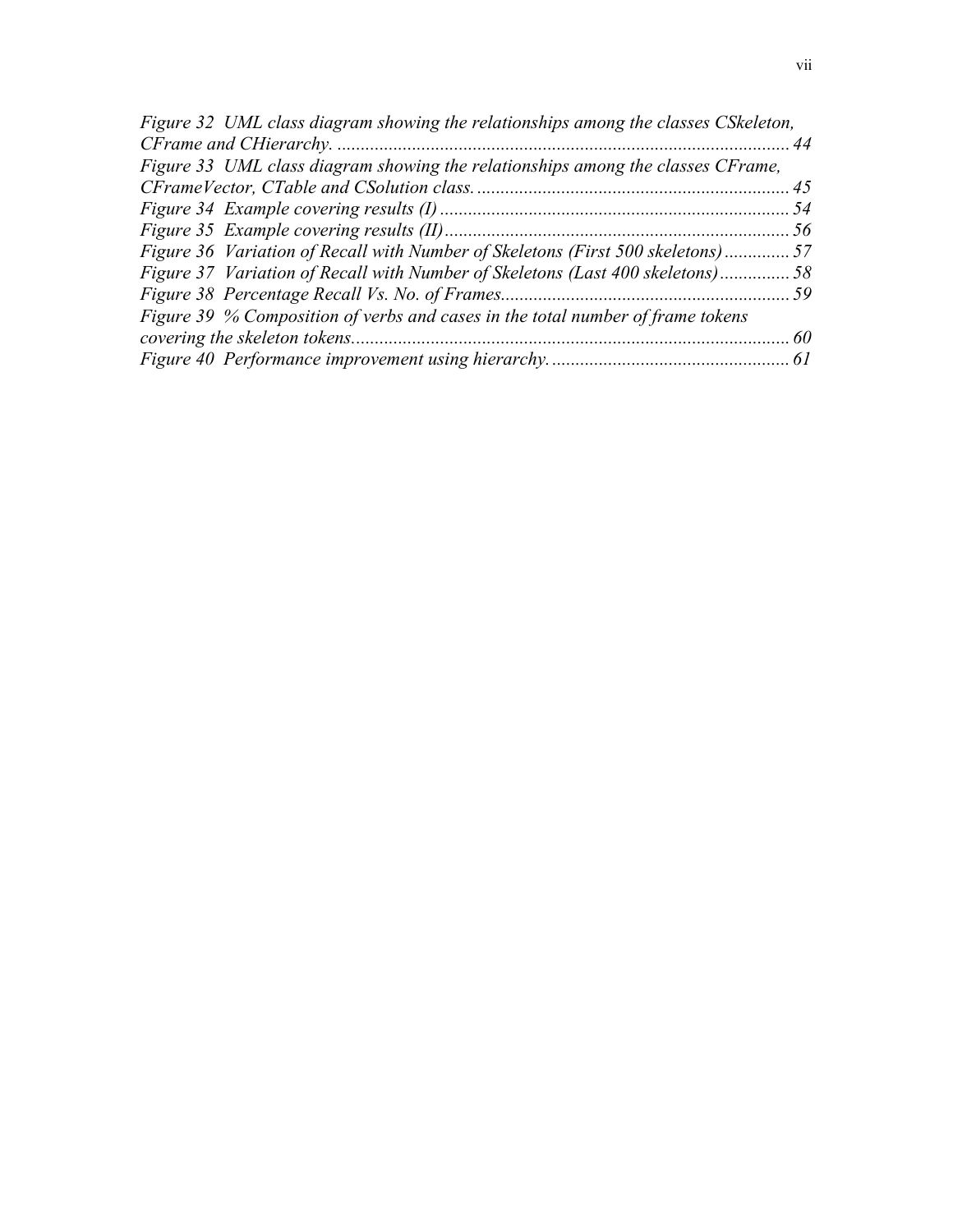# **Chapter 1. INTRODUCTION**

# **1.1. Motivation**

At the turn of a new millennium, the rapidly advancing world of digital systems is all set to leap frog into a whole new world of innovations, designs, prototyping, synthesis and system development. Efforts are underway to automate the product cycle, starting at the design and ending with the product development and testing, with the ultimate goal of reducing product cycle time. Although automation does reduce the overall cycle time, other factors such as the time the designers, modelers and engineers spend in understanding the documentation given to them can increase the product cycle time. These documents are often in the form of technical reports, patents or specification, written in natural language. An automated process to interpret these technical narratives is a critical need for reducing product cycle time.

 There exist many tools for automating natural language interpretation. Conventional systems, such as the ASPIN system developed here at the ADRG lab of Virginia Tech, use a parser and rely heavily on the grammatical analysis of the sentences of the technical narrative for its interpretation. The writer of the narrative is not always constrained to write sentences that satisfy the limited ASPIN grammar and dictionary. In such cases the parser fails, warranting the need for an alternate approach to interpretation, that relies less heavily on the grammar. Such an alternative may not be a replacement for the conventional approach, but may be a good complement for the same.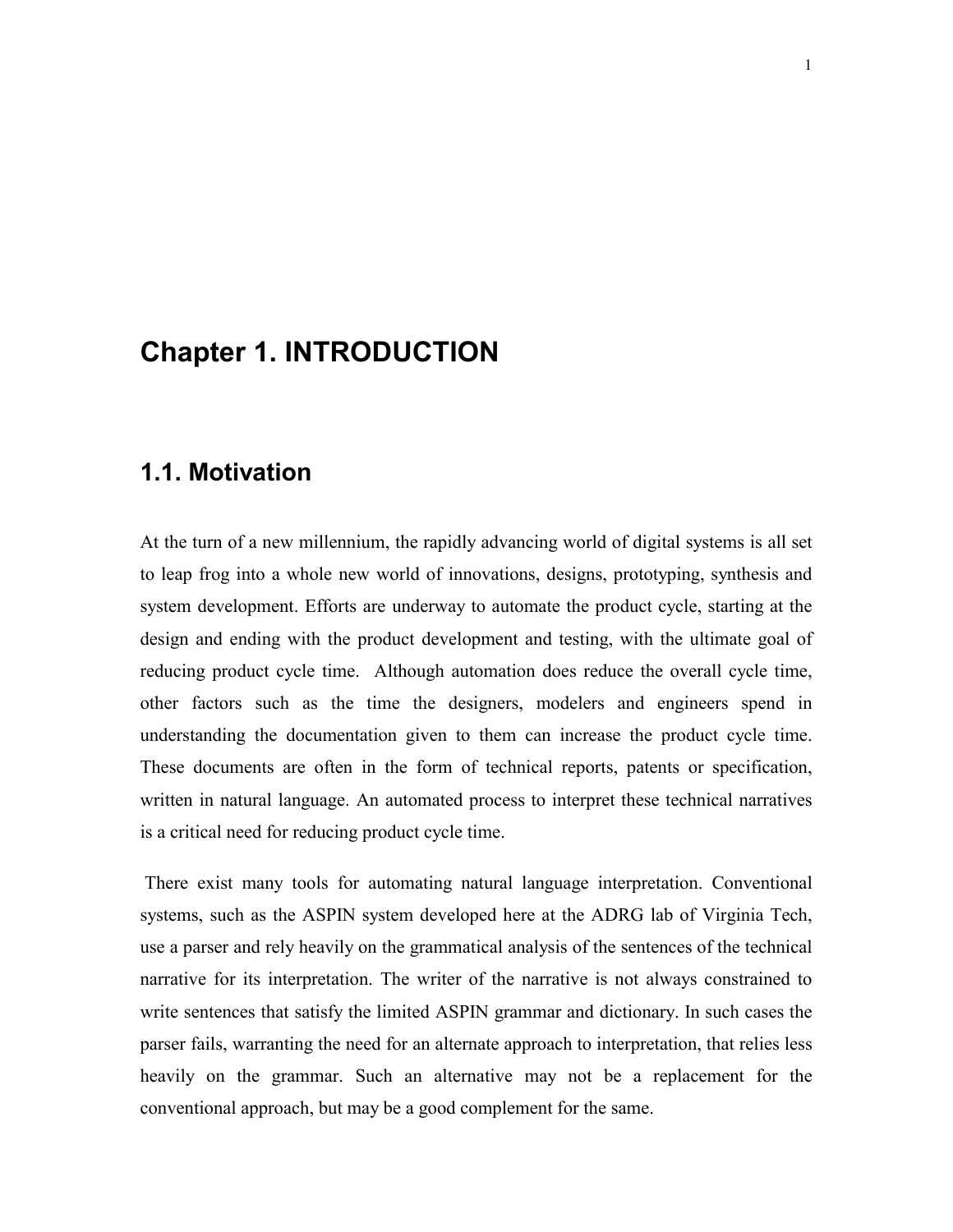## **1.1. System Overview**

This thesis provides an alternative approach to semantically decompose sentences. Sentences are decomposed to semantic entities called frames. A *frame* is an abstract canonical sentence whose semantics is fully understood. The frames are stored in a repository. A sentence is decomposed into a set of frames that best *cover* the sentence. However the sentences are not directly used to generate the cover. Instead, a sentence is first reduced to a sequence of head words and their connectives. Such a sequence is called a *skeleton* of the sentence. A skeleton contains the core meaning of the sentence. The overview of the system used to generate a cover is presented in this section.

The architecture of the system implemented in this thesis is as shown in Figure 1. All the components of the architecture are software modules, which may be objects or methods of a class. This author has not implemented some of the blocks in the diagram. These blocks have been borrowed from previous research works. These blocks are shown in lighter color in Figure 1. They have been shown here merely to complete the picture of the various stages of processing.

The input sentences are read from an input file and passed through a partial parser called *Chunker. Chunker* generates an abstraction of the sentence by replacing phrases in a sentence by their main words. The abstraction of the sentence is then passed through an *Abstraction Processor*.

The *Abstraction Processor* processes the abstraction to generate a skeleton of the sentence. The processing is carried out in three stages. Each stage uses a knowledge base to carry out the process. These knowledge bases are shown as *bins* in Figure 1. In the first stage, the "noisy" tokens are eliminated from the abstraction. Such tokens include punctuation characters, conjunctions and abbreviations. Since such tokens do not contribute to the core meaning of the sentence, they are called "noisy" tokens.

In the next stage of processing, the nouns and the verbs of the abstraction are normalized to their root morphology. For instance, a noun such as "**processors**" will be normalized to its root morphology "**processor**." Likewise, verbs such as "written," "wrote,"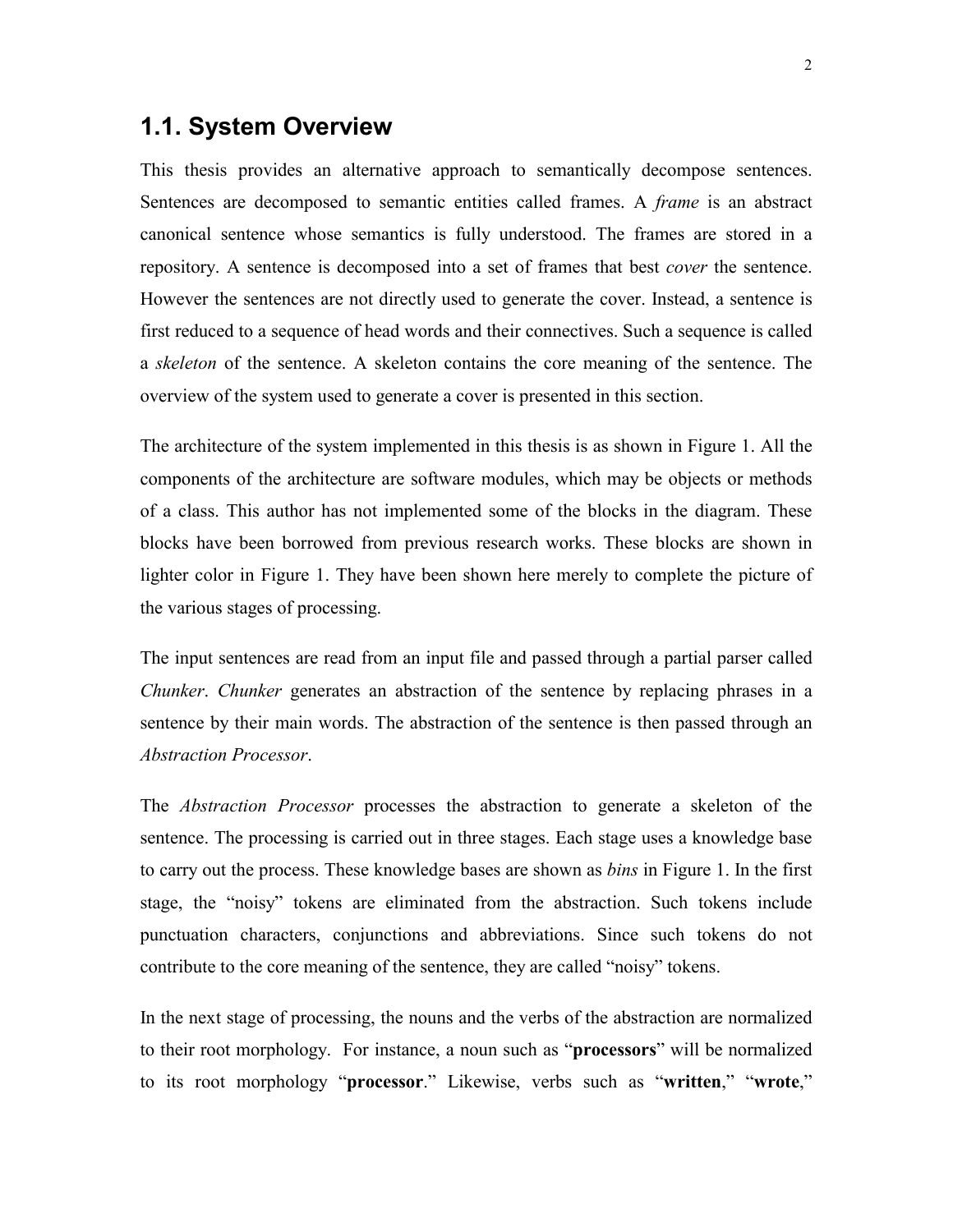

SYSTEM ARCHITECTURE SYSTEM ARCHITECTURE

**Figure 1 System Architecture.** Figure 1 System Architecture.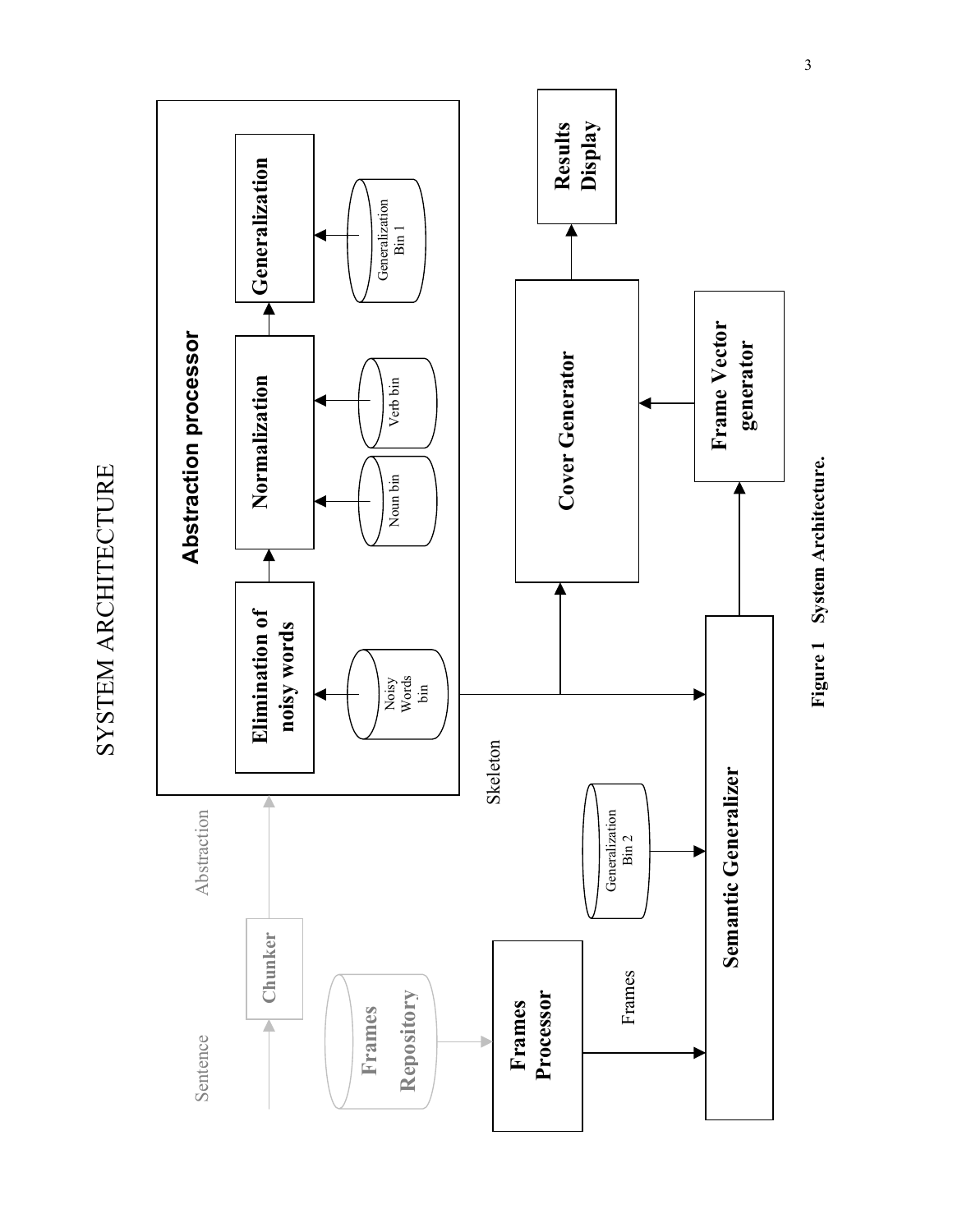"writes" and "writing" will be normalized to the root morphology "write." Normalization is important because the repository of frames that is used to cover the skeleton contains words in their root form.

In the third stage of processing, the words of the abstraction are generalized to their higher-level concept types as dictated by a **type hierarchy**. A type hierarchy defines the relationship among various semantic concept types. Most semantic concepts (such as **inicroprocessor**<sup>?</sup>) can be viewed as a subtype of a more general concept type (such as ì**processor**î). This relationship can be used to generalize the subtype concepts to their corresponding supertype. The advantage of using such semantic generalization is that the repository can have fewer frames containing supertype concepts instead of a large number of frames containing subtype concepts. The semantic generalization can then be used to generalize the subtype tokens in the skeleton to their corresponding supertypes to effect a cover. Semantic generalization thus improves the overall coverage results. The generation of a skeleton from a typical sentence is shown in Figure 2.

The skeleton that is generated is covered using the frames from a repository. The frames are first processed using a *Frames Processor* that generates an alternate representation of the frame. This alternate frame form facilitates easier processing. The processor then filters all the frames whose semantic content correlates poorly with the semantics of the skeleton. In order to improve covering results, the tokens of the frames are also subject to semantic generalization using a *Semantic Generalizer*. The *Semantic Generalizer* uses a type hierarchy that is more elaborate than the one used for skeleton generation to generalize the tokens of the frames.

While the frames and skeleton can be directly used to generate the semantic cover for the skeleton, such an approach would be memory inefficient. Hence, the frames are mapped to a bit vector representation that uses less memory. The *Frame Vector Generator* is used to generate these vectors.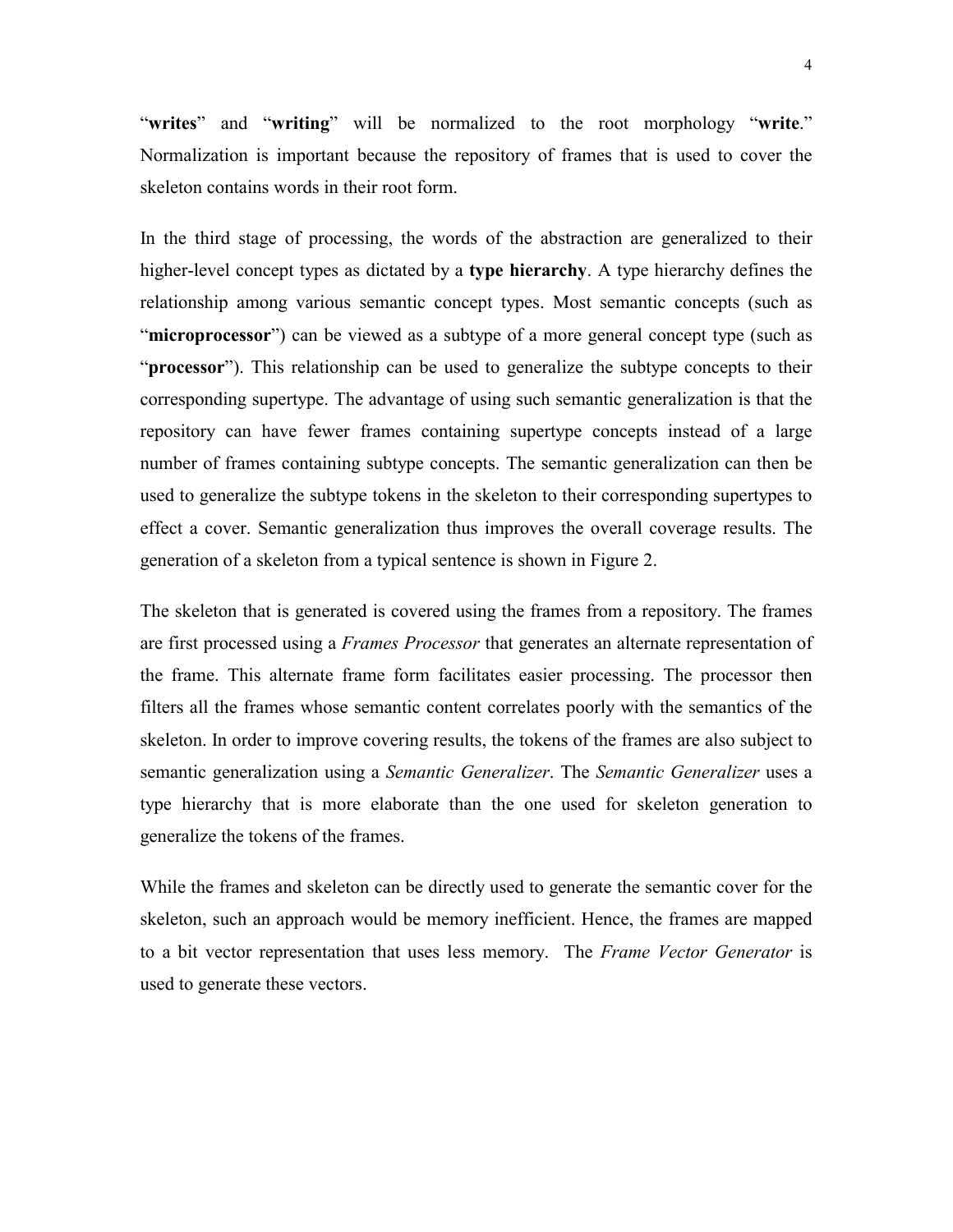

**Figure 2 Evolution of a skeleton.** 

The skeleton and the frame vectors are given to the *Cover Generator*. The *Cover Generator* uses a covering algorithm to generate the cover. The covering algorithm used in this thesis is a branch and bound algorithm. The output of the *Cover Generator* is a set of frames that best cover the skeleton. Such a set is a semantic decomposition of the sentence.

### **1.2. Contributions**

This section lists the research contributions made by this author.

**Frames Processor:** The *Frames Processor* reads frames from an input file and stores them as a linked list. The frames read in from the input file are of the form *subj verb obj, list of cases.* These frames are processed and stored in a linked list in the form v*erb(subject subj , object obj, list of cases).* The *Frames Processor* also rejects frames that have poor semantic correlation with the skeleton.

**Frame Vector Generator:** For a given sentence skeleton, the *Frame Vector Generator* generates a vector for each frame in the frames input file. The *Frame Vector generator* is implemented as a class, CFrameVector.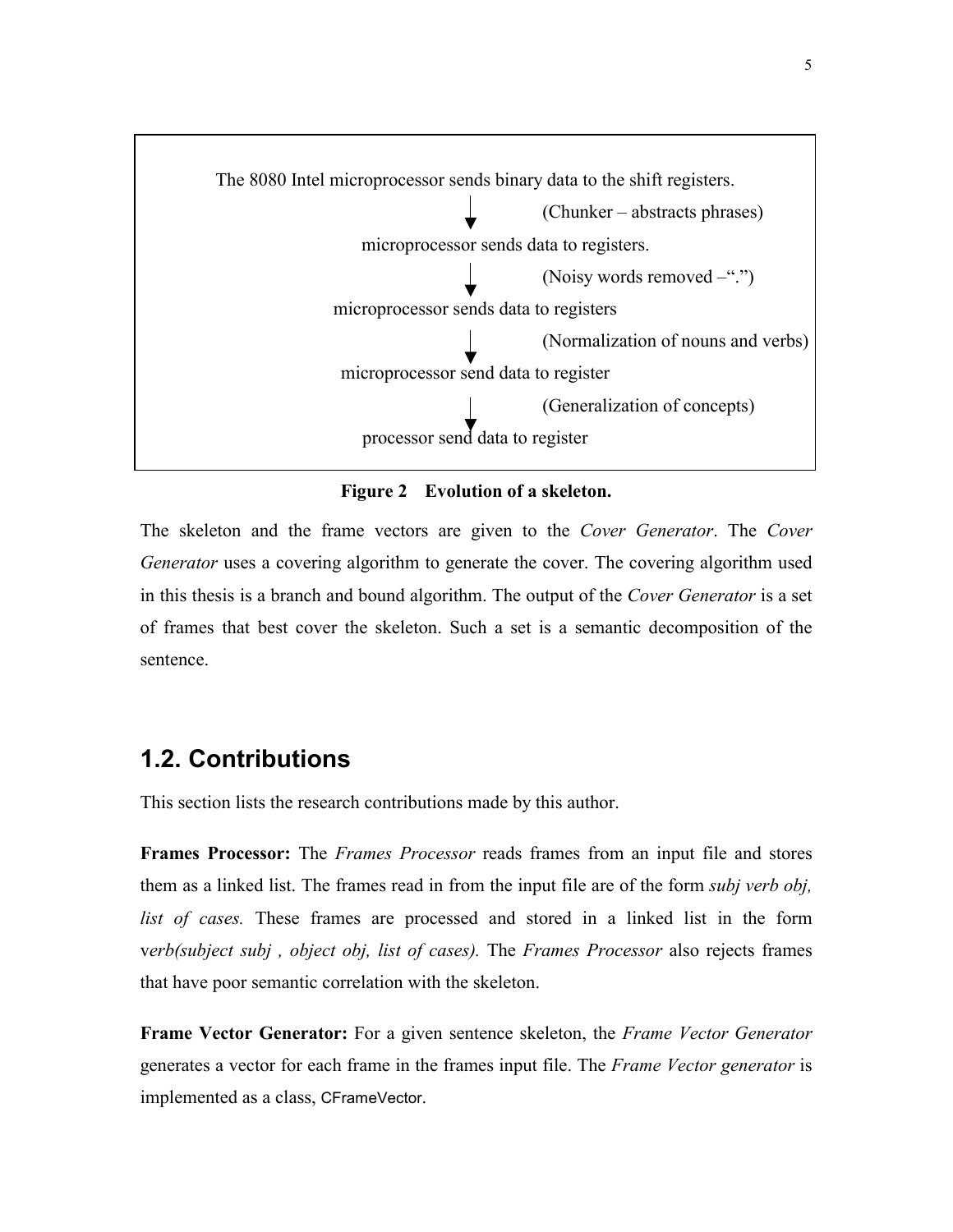**Semantic Generalizer:** In order to improve covering results, the tokens of the frame are semantically generalized using type hierarchy. The *Semantic Generalizer* compares each skeleton token with all the frame tokens. If the skeleton token is a supertype concept of any of the frame tokens, then the corresponding frame token is generalized so that it matches the skeleton token type. The *Semantic Generalizer* is implemented as a function MultiHierarchy().

**Abstraction Processor:** The *Abstraction Processor* converts the abstract sentence generated by the *Chunker* into a skeleton. The abstract sentence is processed in three stages. In the first stage the noisy words are eliminated. A file containing a list of noisy tokens identifies the noisy tokens in the skeleton. In the next stage, the *Abstraction Processor* normalizes the verbs to their root form and the nouns to their singular form. These processes are also carried out as dictated by a verbs file and a nouns file respectively. In the last stage, any token that is a subtype of other concept types in the type hierarchy, is replaced by its corresponding supertype. A file containing the subtype supertype relation is used for this purpose. The *Abstraction Processor* is implemented as a class, CHierarchy.

**Cover Detector:** The *Cover Detector* forms the core of this thesis. It finds a covering solution for a skeleton using the frames from the repository. The covering algorithm uses a branch and bound algorithm. The covering algorithm operates on a set of frame vectors called the table. The *Cover Detector* is implemented as a class, CTable. The branch and bound algorithm is implemented as a member function of this class.

**Results Display:** The *Results Display* is an html file that contains the output generated by the covering algorithm. The output is in the form of a skeleton followed by the set of covering frames. Color-coding is used to distinguish the covered tokens from the tokens that are not covered. In the skeleton, the color "Red" is used to identify the tokens that are not covered. The color "Blue" is used to identify the tokens that are covered. In the frames, the color "Blue" is used to identify the tokens that cover a skeleton token and the color "Black" is used to identify tokens that do not cover any of the skeleton tokens.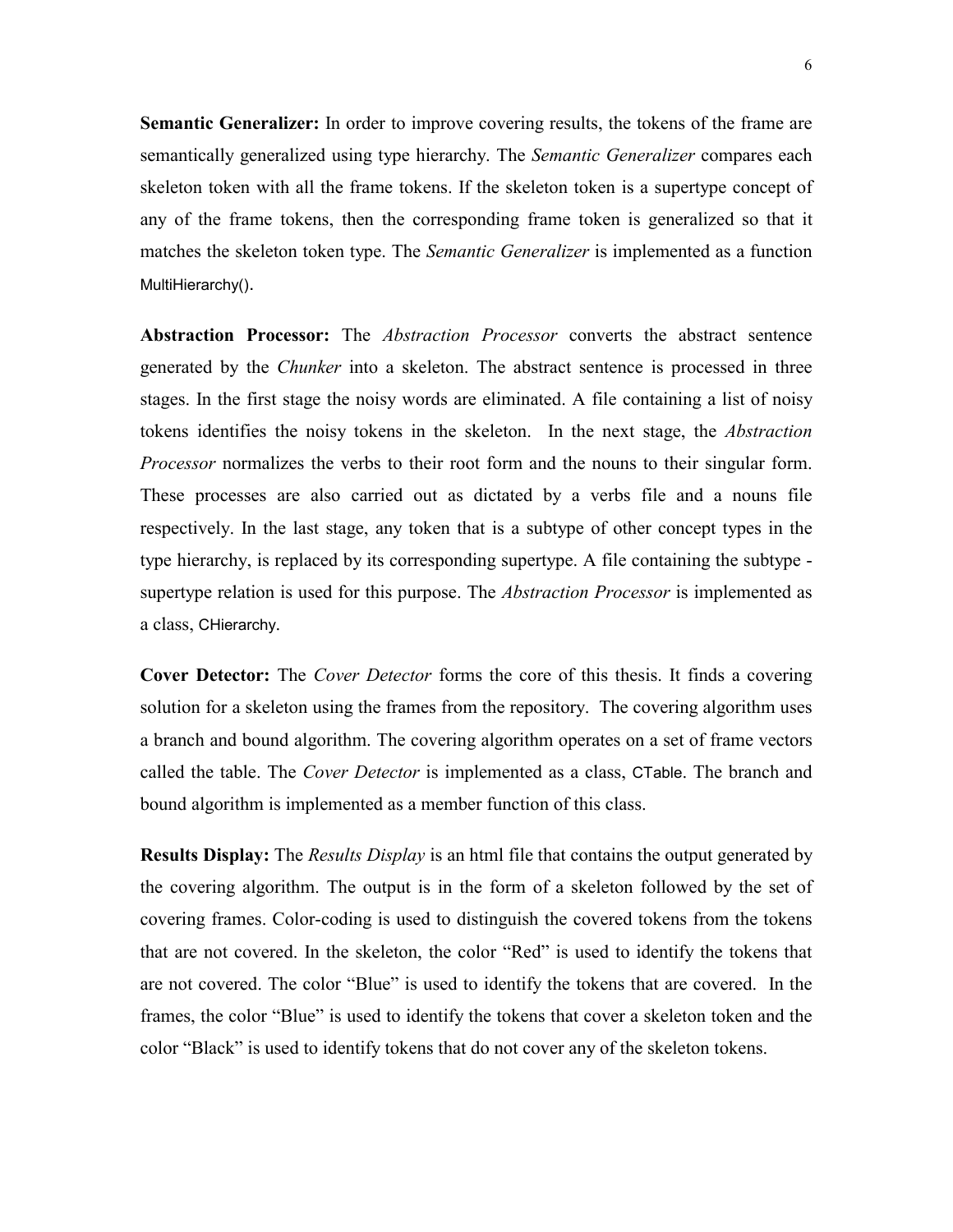**Frames File:** In the automatically generated frames file, "frames2.txt", more than 80% of the frames required cleaning. The frames contained numerals that identified nouns (devices, components etc.) in the place of subjects and objects. In order to clean the frames, the numerals had to be replaced by the corresponding nouns that they identified. The patents in which the numeric conventions were defined were used for this purpose. The numerals were replaced using simple C<sup>++</sup> programs and a spreadsheet.

# **1.3. Document Organization**

This section describes the organization of this thesis.

Chapter1 formally introduces the thesis. The motivation and the scope of the thesis are presented in this chapter. This chapter also presents the overview of the system developed in this thesis.

Chapter 2 summarizes the background and some other works and their relationship to this project. The reader is introduced to the notion of frames that have been used to cover the sentence abstractions. Works relevant to this thesis, are also presented in this section.

Chapter 3 deals with the theoretical aspects of this thesis. This chapter explains the algorithm used in this thesis from a theoretical perspective. In chapter 4, we talk about the actual implementation of the system. Chapter 5 presents the results of this thesis. In chapter 6, we briefly explore the limitations of the system and the scope for further improvement of this system. This chapter formally concludes the thesis.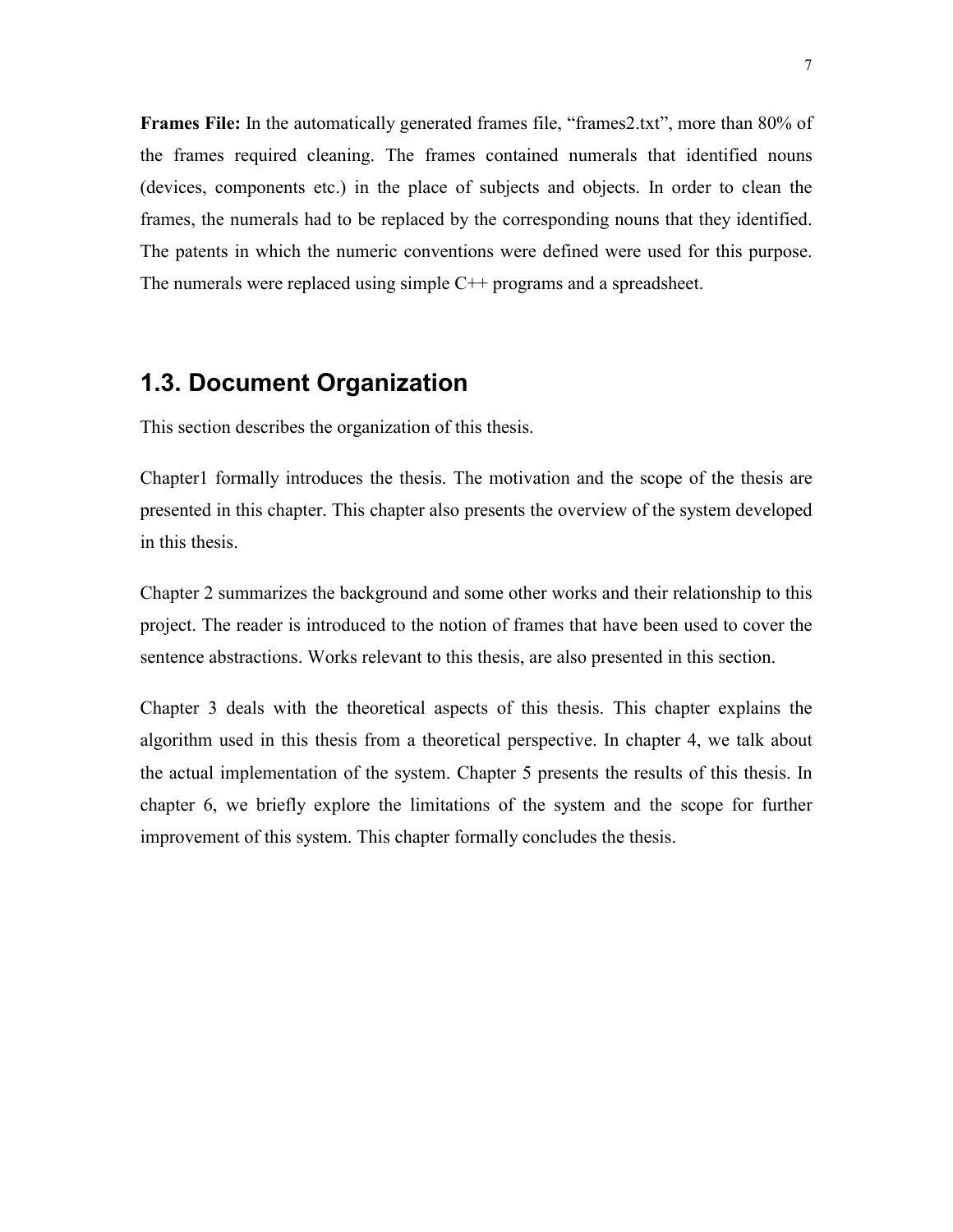# **Chapter 2. RELEVANT WORK**

# **2.1. Introduction**

This chapter introduces the background material vital for the understanding of this thesis. In section 2.2 the idea of frames is introduced. Sections 2.3 through 2.5 discuss some of the approaches that have been proposed for Boolean covering problems. In section 2.6, a method to disambiguate sentence words in order to interpret a sentence is presented. Section 2.7 discusses an approach to information extraction using template-filling.

# **2.2. Case Frames**

Charles J. Fillmore [Fillmore68] uses the notion of a case to identify the underlying syntactic and semantic relationships in a sentence. Fillmore defines six different types of cases: agentive  $(A)$ , instrumental  $(I)$ , dative  $(D)$ , factitive  $(F)$ , locative  $(L)$  and objective (O).

For example, in the sentence "*the processor transmits a value to the register using the busî* the preposition *to* identifies the *locative* case, and *using* identifies the *instrumental* case. The noun *processor* is the *agentive* case, and the noun *value* is the *objective* case.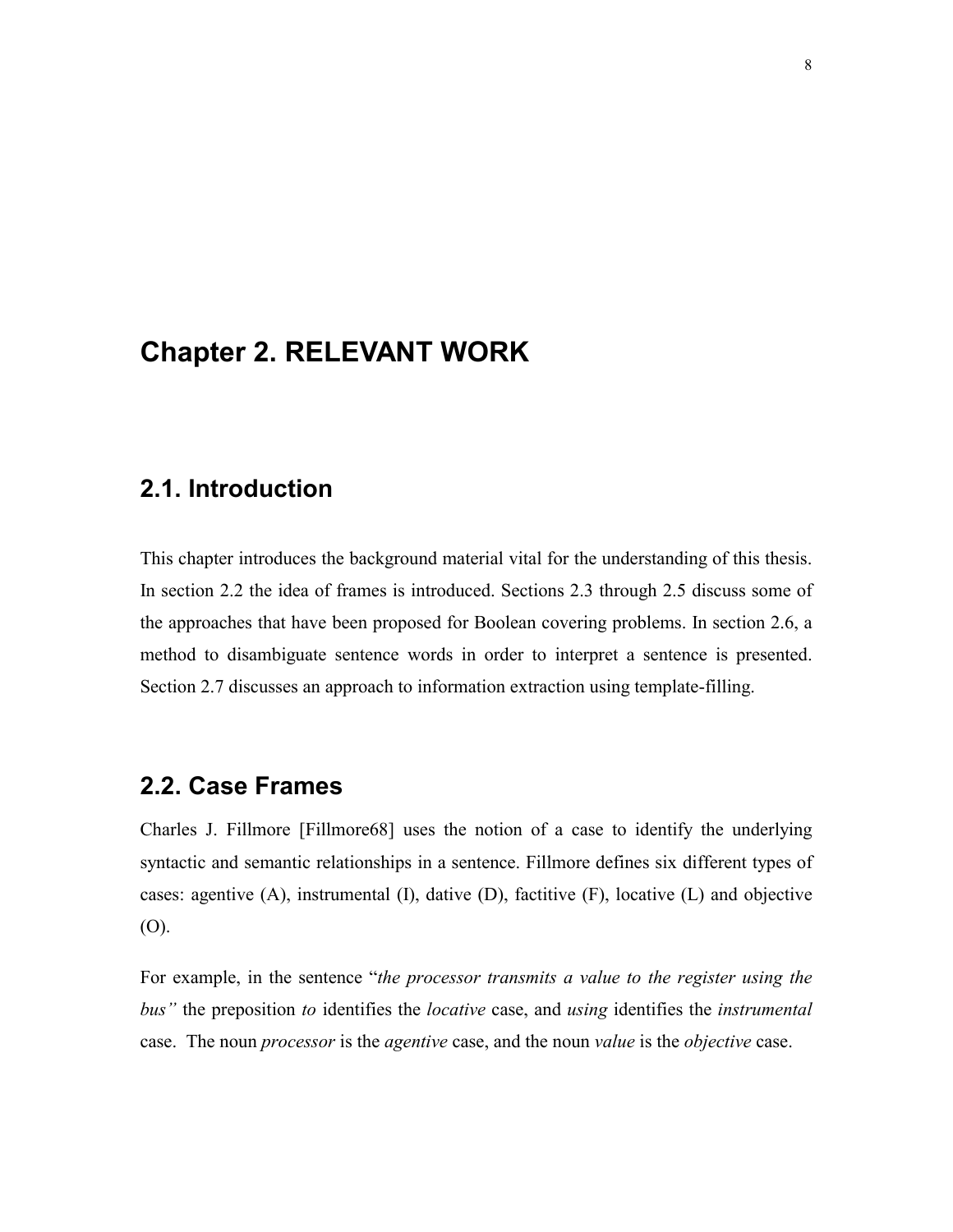It is important to note that none of these cases can be interpreted as a subject or object, although, A appears to play the subject role and O, the object role in active sentences. For example, in the two sentences *"processor transmits data"* and *"data was transmitted by the processor*," the token *processor* is A in both the sentences, whereas *processor* is the subject in the first sentence and direct object in the second.

Since all verbs do not accept the same set of cases, Fillmore uses the terms "case frames" and "case features" to describe the cases a verb may have. A case frame describes the cases used in a sentence, and a case feature of a verb describes the types of case frames into which a verb may be inserted.

For example, the case frame for the sentence *<i>the processor sends the data to the memory through the bus*" would be  $[-\text{A} \Omega L]$ , indicating that there are nouns in the agentive, objective, locative, and instrumental cases. The case frame for *ìthe controller interrupts the processor*" would be  $[-\text{A } O]$ . The verb *send* can be inserted into either case frame, though in the latter case a nonsensical sentence, "*the controller sends the processor*<sup>"</sup> results. However, the verb *interrupt* can only be inserted into the second case frame.

In this thesis, a variation of case features is used to define the meaning of words and to identify the roles the various nouns play in relation to the verb. The prepositions that identify these roles are termed *syntactic markers*. The subject and object markers identify the subject and object respectively. Such a variation of the case feature is called a frame in this thesis.

### **2.3. Quine-McCluskey Method for Boolean minimization**

The Quine-McCluskey Method [McCluskey56] for Boolean minimization provides an exact solution for the sum of products minimization of Boolean functions. This tabulation method was first proposed by Quine and later simplified and extended by McCluskey. Firstly, a prime implicants table is formed, which has the minterms along the columns and the prime implicants (PIs) along the rows. Figure 3 shows an example PIs table in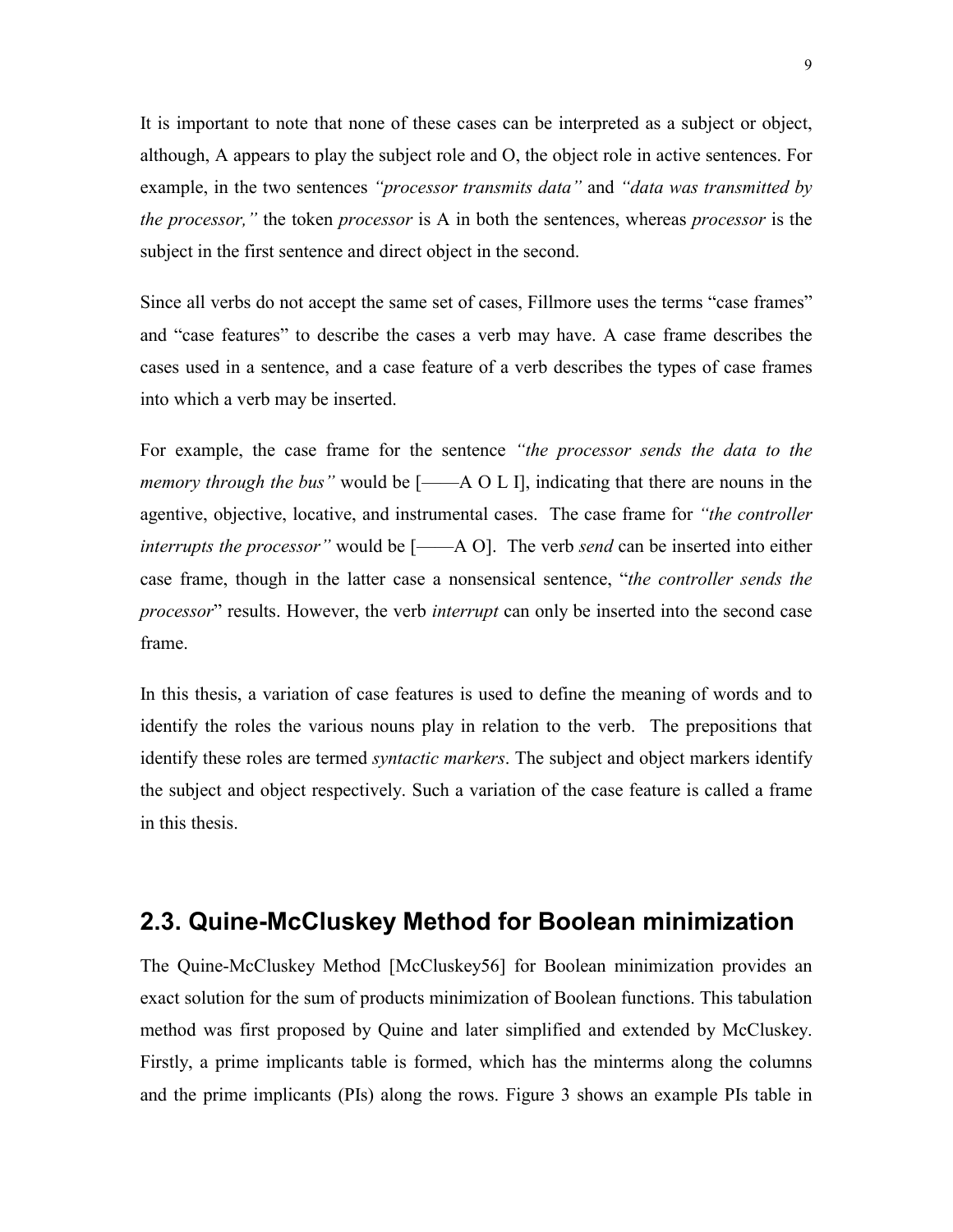which  $C_i$  identifies the minterms and  $R_i$  identifies PIs. An "X" at the intersection of the corresponding row and column indicates that the PI covers the minterm. An essential PI is one that covers a minterm not covered by any other PI. For example, in the table shown in Figure 3, the minterm  $C_5$  has only one "X". Hence, it identifies  $R_1$  as an essential PI. The significance of an essential PI is that it must be a part of the solution since it is the only way to cover a particular minterm.

|  | $C_1 C_2 C_3 C_4 C_5$ |  |  |
|--|-----------------------|--|--|
|  | $R_1$ X 0 X 0 X       |  |  |
|  | $R_2$ X X X X 0       |  |  |
|  | $R_3$ X X 0 X 0       |  |  |
|  |                       |  |  |

**Figure 3 Example of a Table.** 

Once all the essential PIs have been selected, the dominant PIs that cover the remaining minterms are identified. If two PIs of a table  $T$ , i and j, are such that i has an "X" for all the minterms for which j has an "X," then i is said to dominate j. For example, in Figure  $3$ prime implicant  $R_2$  dominates  $R_3$ , as it has an "X" for all the minterms (C<sub>1</sub>, C<sub>2</sub> and C<sub>4</sub>) for which prime implicant  $R_3$  has an "X." Dominated PIs can be discarded. The set of essential PIs and some dominant PIs forms the final cover.

McCluskey proposed that in the absence of essential or dominant PIs, for each minterm, the PI with the maximum number of "X" entries might be chosen as part of the solution set. If all minterms are covered, then the set of selected PIs forms the first approximate solution to the covering problem. The covering problem is now fragmented into two sets of PIs: the set of PIs that belongs to the solution and the second set of PIs that does not belong to the solution set, called the non-solution set. McCluskey proposed to replace a set of PIs from the solution set with a set of PIs from the non-solution set. This replacement set should have fewer PIs than the sub set of the solution set that it seeks to replace. However, it should cover all the minterms that the original set of PIs covers. If such a set can be found then the approximate solution can be improved. This process is repeated until a minimal solution is found. This method is useful to get a good approximate solution for the covering problem.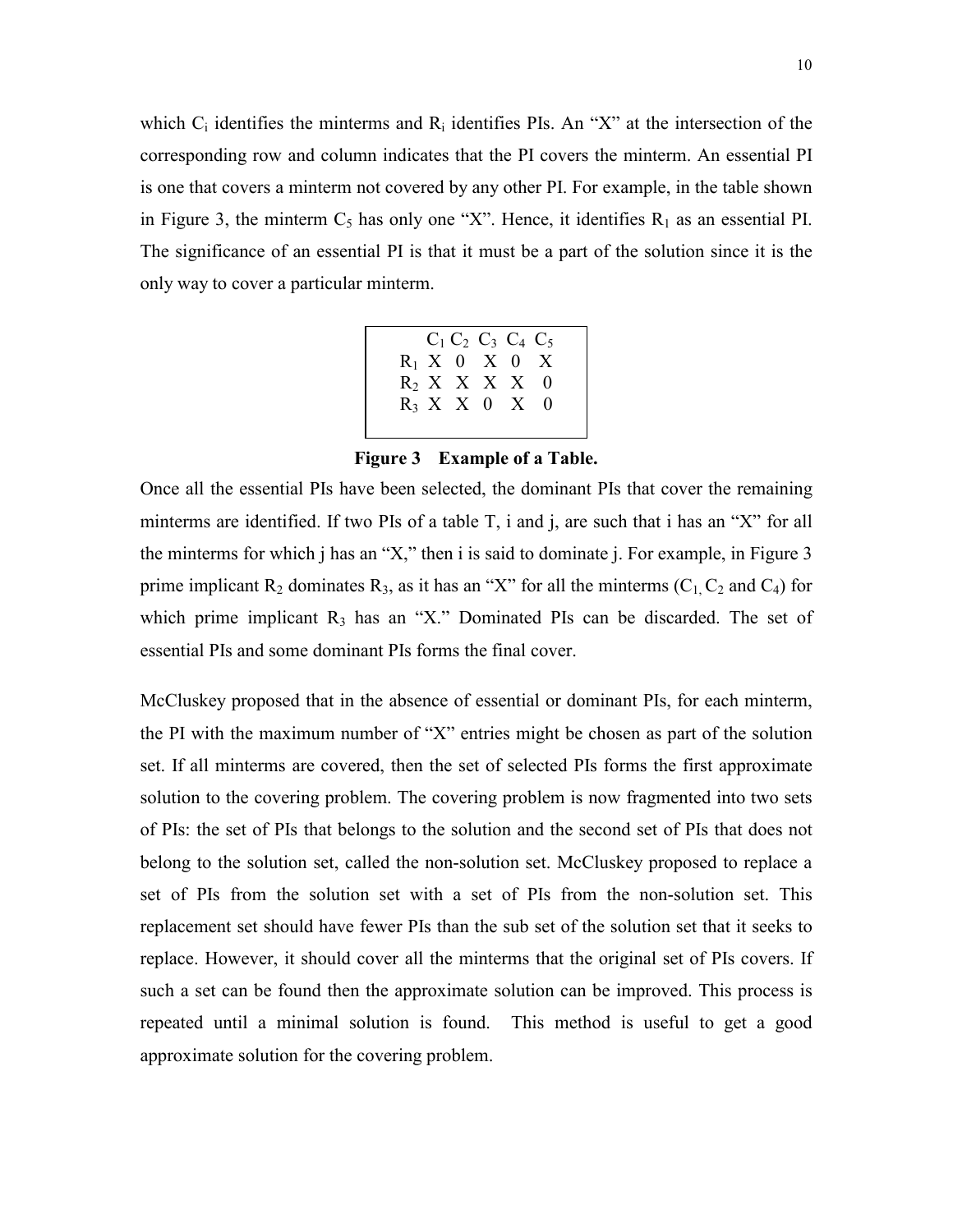By mapping the tokens of the skeleton to the minterms, and the frames to the PIs, we can select a set of frames that best cover the skeleton in terms of the number of word matches. We do incorporate some ideas of the Quine-McCluskey algorithm in our covering algorithm. We form a table with the skeleton words as the column headers and the frames as the row headers. Word matches between the skeleton tokens and the frame tokens are identified and marked at the corresponding intersection. Dominant frames are treated similar to dominant PIs and essential frames are treated similar to essential PIs. Using an approach similar to McCluskey's, a set of frames that best covers the skeleton can be found.

While the Quine-McCluskey approach is useful to identify a covering solution, it does not provide a computational algorithm. Rudell and Sangiovanni present a computational algorithm for the covering problem. The next section discusses the approach adopted by Rudell and Sangiovanni.

### **2.4. Multiple Valued Minimization for PLA Optimization.**

The paper by Rudell and Sangiovanni [Rudell87] provides an exact Boolean minimization algorithm. A new covering technique using a branch and bound algorithm was presented. The covering problem is viewed as a table containing rows and columns. Since the covering problem is NP hard, the worst case complexity of any algorithm can be expected to be poor. But the average case complexity can be greatly improved with the use of efficient heuristics. Two heuristics that are used in this approach are borrowed from the Quine-McCluskey approach. These are identification of the essential elements and identification of dominant rows. The algorithm also makes use of other heuristics that are:

**Partitioning**: If table **A** can be reordered into block diagonal form, then it represents two or more sub-problems, each of which may be solved by the application of the algorithm on the corresponding independent blocks. The results can then be unified.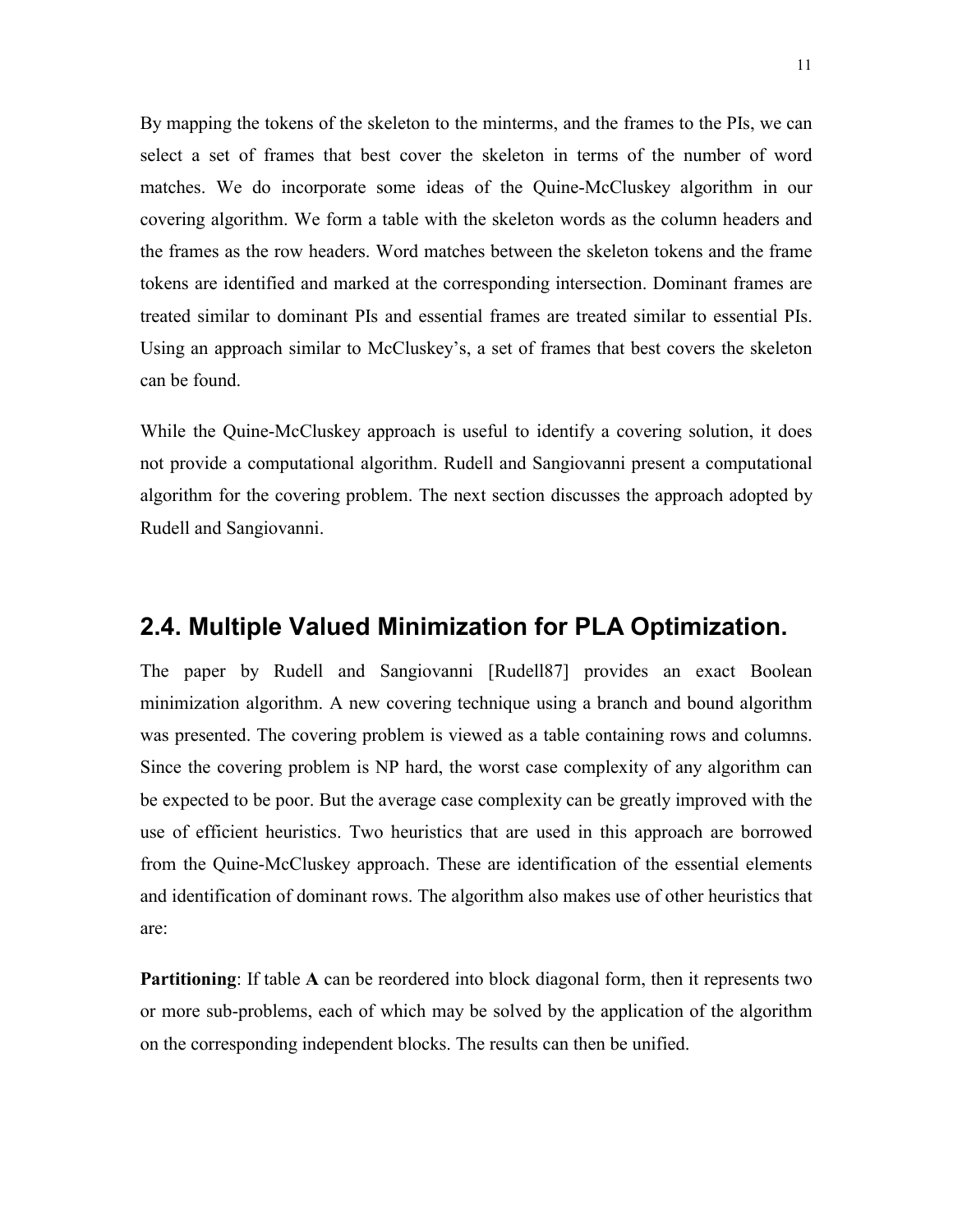**Dominating columns**: If a column i dominates column j of **A**, then if column j is covered, column i will automatically be covered. Column i thus provides redundant information for the covering problem and can be removed from **A**.

A routine to identify the "maximal independent set" forms the core of the algorithm. This routine finds the maximal set of columns of **A**, all of which are pair wise disjoint. The number of columns in this independent set is a lower bound on the solution to the covering problem.

The branch and bound algorithm explores the solution space recursively, by assuming that each row is included or excluded from the cover. If a row is included, the recursive call has an argument  $A'$ , which is the table  $A$  from which the row being included is deleted as well as the columns incident to that row. The included row is added to the solution. If the row is excluded, then the row being excluded is deleted from **A** to form A<sup> $\cdot$ </sup>. The excluded row is also deleted from the solution. The algorithm is then applied to the reduced table  $A'$ . The algorithm maintains two solutions that are the current solution and the best solution. If the accumulated set of rows in the current solution exceeds the bound that is the number of rows in the best solution, that search path is abandoned. However, if the current solution is better than the best solution, it replaces the best solution. In this way the best solution is improved to find a solution that is close to the optimal solution.

In this thesis the skeleton covering problem has been mapped to this branch and bound algorithm. However, while Rudell and Vincentnelli's algorithm is for Boolean minimization for PLA optimization, this thesis seeks to cover the skeletons. Consequently, the two papers address a number of dissimilar constraints.

While the Rudell and Vincentnelli's algorithm does not discriminate among the columns, in this algorithm only those frames whose verb is found in the skeleton are candidates for the solution. Partitioning and elimination of dominant columns as a means of reducing the matrix size, was not implemented in the algorithm used in this thesis. Partitioning provides a lower bound on the solution to the covering problem. A solution can be terminated if the size of the current solution plus the size of the independent set is greater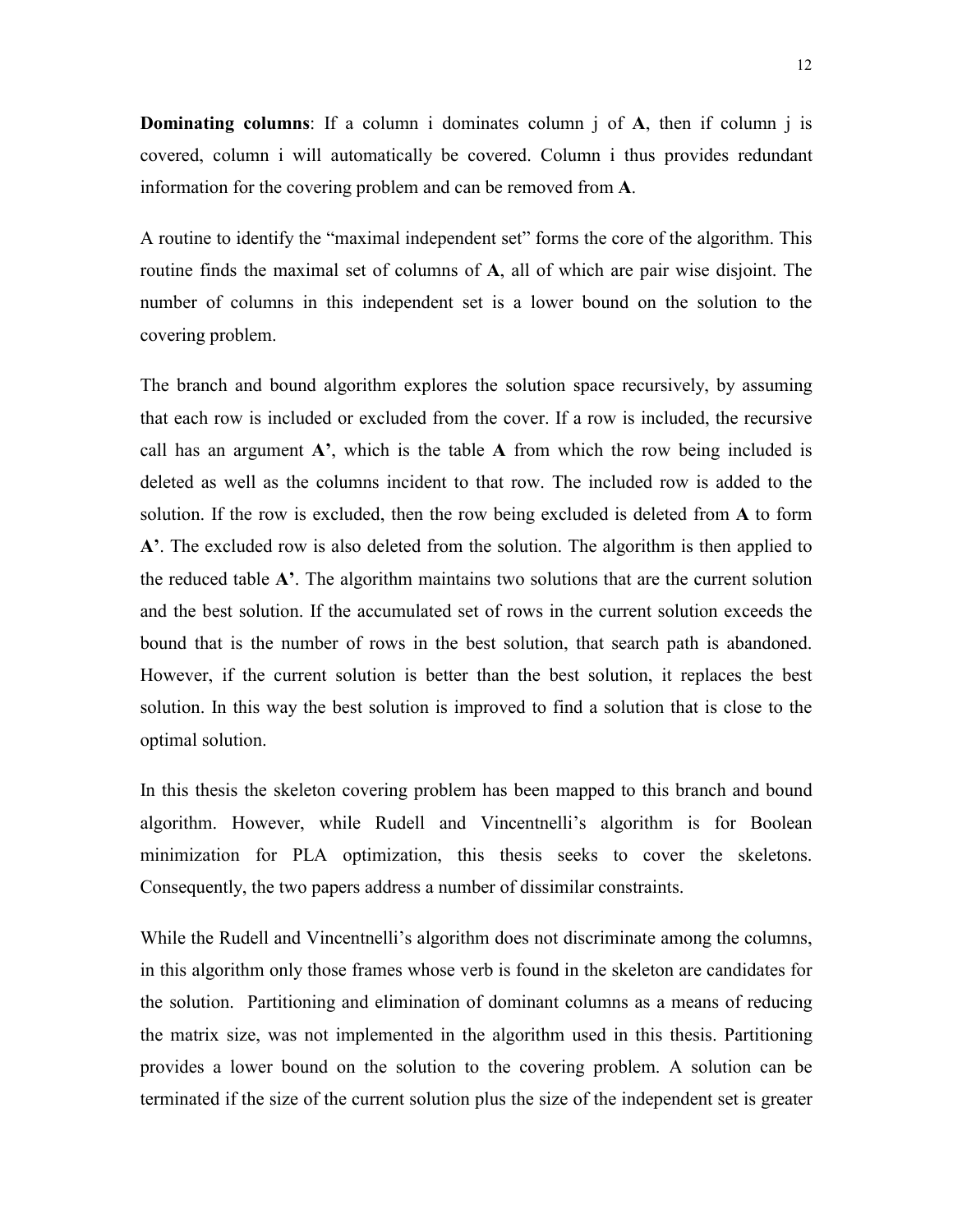or equal to the best solution seen so far. However, reordering the table into a block diagonal form is NP hard. Approximate lower bounds can be computed in less time. However the calculation of the lower bound was considered not very useful as the size of the problem was reducing quickly even without the use of a lower bound.

Reduction of table size using column dominance was not implemented for the following reasons:

- (1) Unlike table size reduction using row dominance that uses bit vector operations, column dominance would involve accessing individual bits using a loop implementation. This can be costly (in terms of time).
- (2) The table size reduction is fast even without the use of column dominance for table size reduction.

# **2.5. Efficient Heuristic Algorithm for Set Covering Problem**

Karp [Karp72] has shown the set covering problem to be NP-hard. Presently, covering algorithms finding optimal solutions in polynomial time do not exist. Baker [Baker81] presents two simple, polynomial bounded procedures to produce a near optimal solution.

The paper attempts to cover a set **F** using a set of sets  $\{P_1, P_2, ..., P_n\}$ , where  $P_i$  is a subset of **F**. The first of the two algorithms starts with the empty set as an initial solution and successively adds to the solution, the set  $P_i$  which covers previously uncovered elements at a minimum average cost per new cover. The process continues until all elements of the set **F** are covered by the solution set.

The second algorithm provides a method for merging the different solutions generated by the first algorithm in different trials. From two candidate solutions, the algorithm identifies sets of  $P_i$  that cover mutually exclusive subsets of **F**. When all of the sets  $P_i$ have been assigned to a set, the cost of the corresponding sets of each solution are compared and the lowest cost subsets are used to form the composite solution.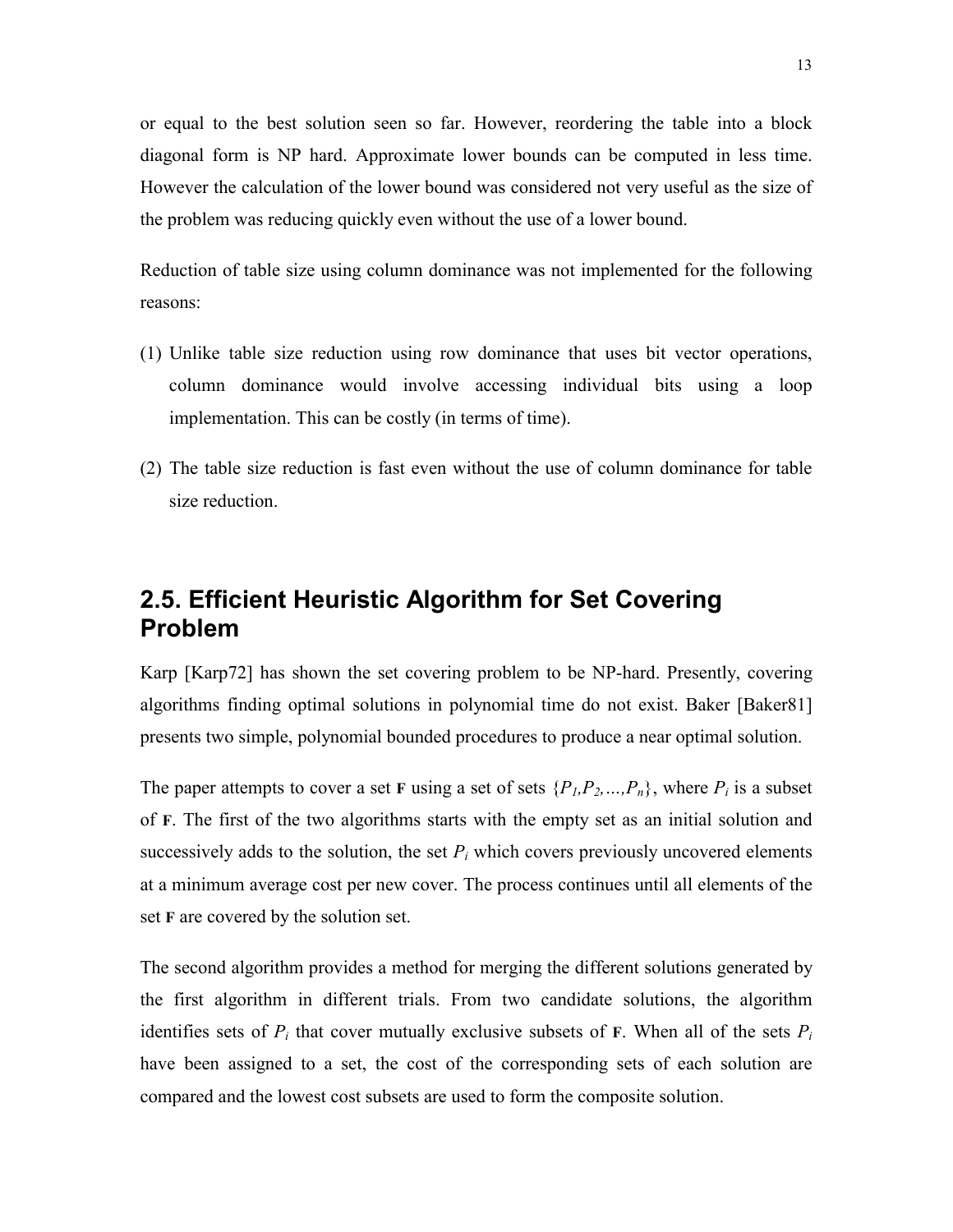A parallel may be drawn between the sentence skeleton and the set **F** and between the frames and the set of sets  $\{P_l, P_2, ..., P_n\}$ . However, the frames in our problem are not necessarily subsets of the sentence skeleton.

The trade off is between optimality and complexity. While this paper trades optimality for complexity, in our case, a solution which is near optimal is sought with an exponential worst case bound.

### **2.6. Logical Form Generation as Abduction**

Dasigi ([Dasigi94a], [Dasigi94b]) proposes a new approach to disambiguate word senses in a given sentence. A sentence is viewed as a set of assertions. An assertion is an attribute-value pair or an object-attribute-value triple. The goal of Dasigi's paper was to draw a domain specific interpretation for a given text. Such an interpretation is construed from a domain specific network that contains a set of all possible assertions.

The domain specific network consists of syntactic categories such as Value, Object, Attribute and Conjunctor, and their relationships such as PossibleValue, HasAttribute, HasPart and Instance. Sub-graphs are formed with the syntactic categories as the nodes and their relationships as arcs. The syntactic categories are also attached to semantic categories such as Object-*processor*, Attribute-*speed* and Value-*slow*, where *processor*, *speed* and *slow* are the semantic categories. The semantic categories are also nodes and have relational arcs between them. Such nodes and arcs also form sub-graphs. The syntactic and the semantic sub-graphs inter-link to form the semantic network.

A word of a sentence is associated with one or more categories in the domain specific network. These categories may be syntactic or semantic categories. Dasigi's paper uses a covering approach to sentence interpretation, which involves choosing a set of assertions that is both syntactically and semantically appropriate. Such an "appropriate" set is chosen as dictated by the criterion of parsimony.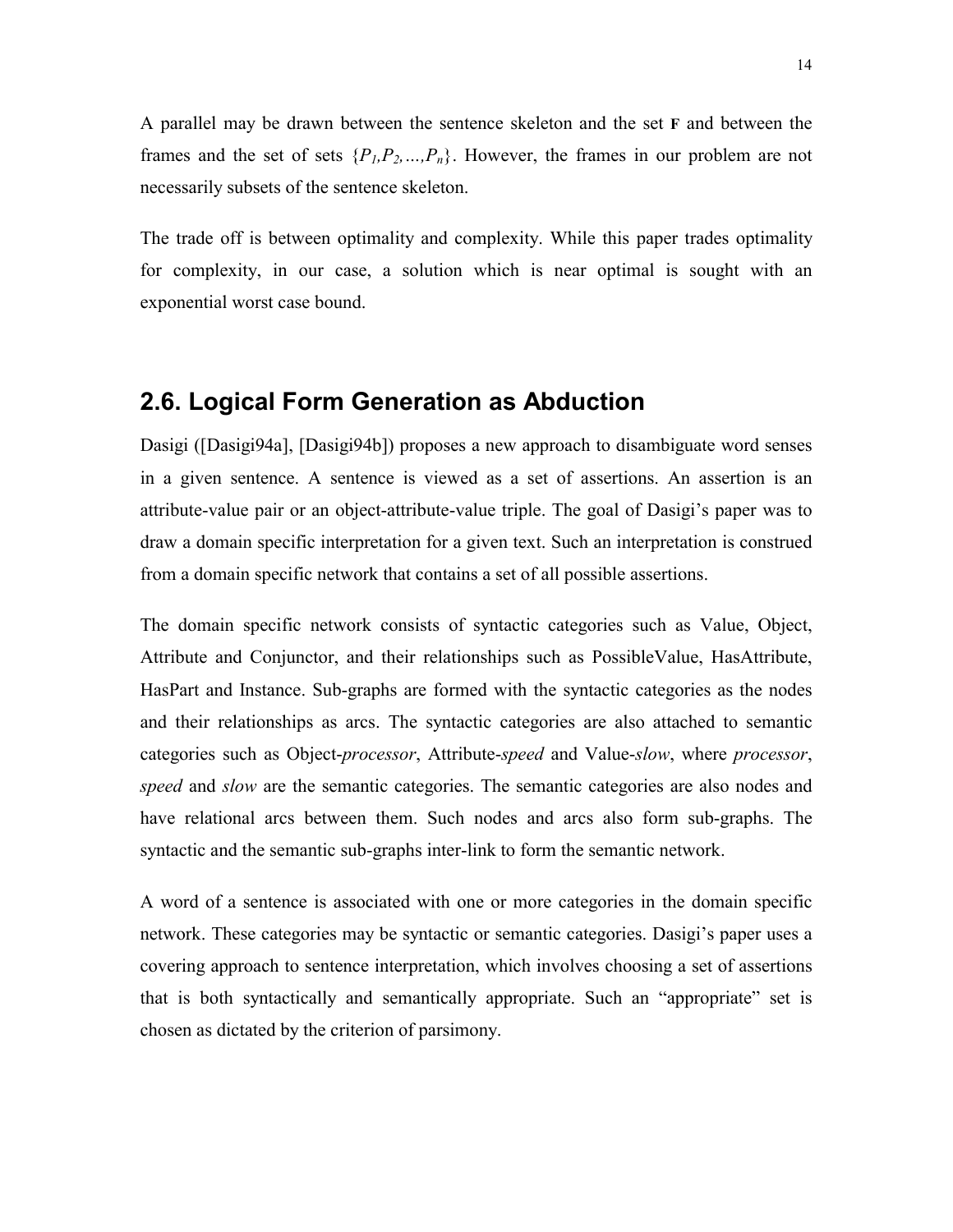The approach seeks to cover both the syntactic and the semantic aspects of the words along two routes, the syntactic route and the semantic route. The syntactic route to covering addresses the issues of word ordering and structure of the sentence. Along this route, "minimality" is chosen as the constraint that satisfies the notion of parsimony.

For example, given a set of words  $W_1$ ,  $W_2$ ,  $W_3$ ; If  $W_1$  evokes the syntactic categories  $\{S_2,$  $S_3$ ,  $W_2$  evokes the categories  $\{S_1, S_3\}$  and  $W_3$  evokes the categories  $\{S_1, S_2\}$ , then if the input is  $W_2$ ,  $W_3$ ; the possible covers are  $\{S_1\}$  and  $\{S_2, S_3\}$ . But using the minimality constraint we conclude that  ${S_1}$  is the parsimonious cover along the syntactic route.

Along the semantic route, irredundancy and cohesiveness are chosen as the constraints that satisfy the criterion of parsimony. Irredundant covers are those covers whose subsets do not yield a cover. Cohesive covers are those covers whose sub-trees consist of the smallest number of nodes (semantic categories).

The two routes are applied such that they aid each other in narrowing the search for the most parsimonious cover. In contrast to Dasigi's conceptual structures of O-A-V triplets, this thesis uses a conceptual structure called the frame. Also the knowledge base used here is a repository of frames unlike Dasigi's semantic network. The frames inherently contain in them, both semantic and syntactic information required to cover the skeletons.

Like Dasigi's approach, this covering algorithm also uses the minimality constraint to identify the parsimonious solution. However, unlike Dasigi's approach, covering is sought along a single route without distinguishing between the syntactic and the semantic route.

## **2.7. PIE system for Template Filling**

This paper [Lin95] discusses a parser for information extraction. The text is broken up into sentences. A lexical analyzer turns a stream of tokens into a sequence of lexical items. The lexical items may be combined or deleted by lexical rules. The system takes the sequence of lexical items and outputs a dependency tree between the words of the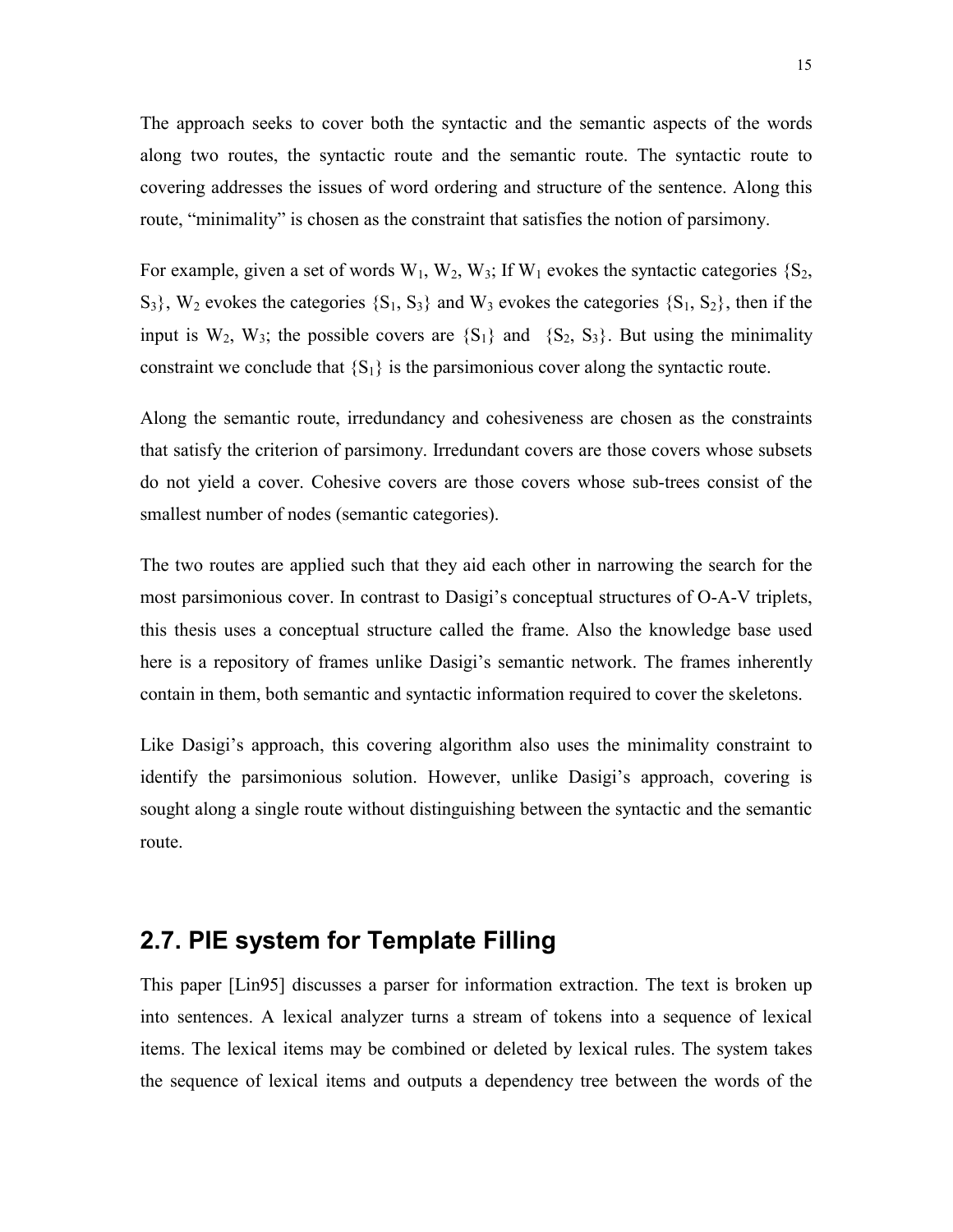sentence. A parse for the full sentence is attempted. However, if this fails, parse fragments that cover the complete sentence are retrieved. The system uses a lexicon, which contains domain specific syntactic information such as head words and a list of their usage. For each word from the sentence that is found in the lexicon, a lexical item is created for each of its usages. The lexical item contains the position of the word in the sentence, root form of the word, and its *semantic features*. For instance the word "100" has the semantic feature *number* and the word "Dollar" has the semantic feature *money*.

After all the words of the sentence have been retrieved, a set of lexical rules is matched against the lexical items. The lexical rule identifies the relevant semantic entities in the sentence. A lexical rule consists of a pattern and an action. If the words of the sentence match the pattern of a certain rule then the corresponding action fires.

The lexical items are given as input to a parser. The parser uses grammar rules to output a dependency tree. Figure 4 shows an example of a dependency tree.



**Figure 4 Evolution of a skeleton.** 

The dependency tree is constructed using the dependency grammar. When a word modifies two or more words in a sentence, dependency grammars face serious problems. Unlike the Lin's approach, in this thesis a grammar-free covering approach is presented.

In this thesis the end result is not a dependency tree but rather a set of frames that cover the skeleton sentence. The dependency tree provides more semantic information compared to the frames. However for the purposes of this thesis, the semantic information provided by the frames is considered adequate.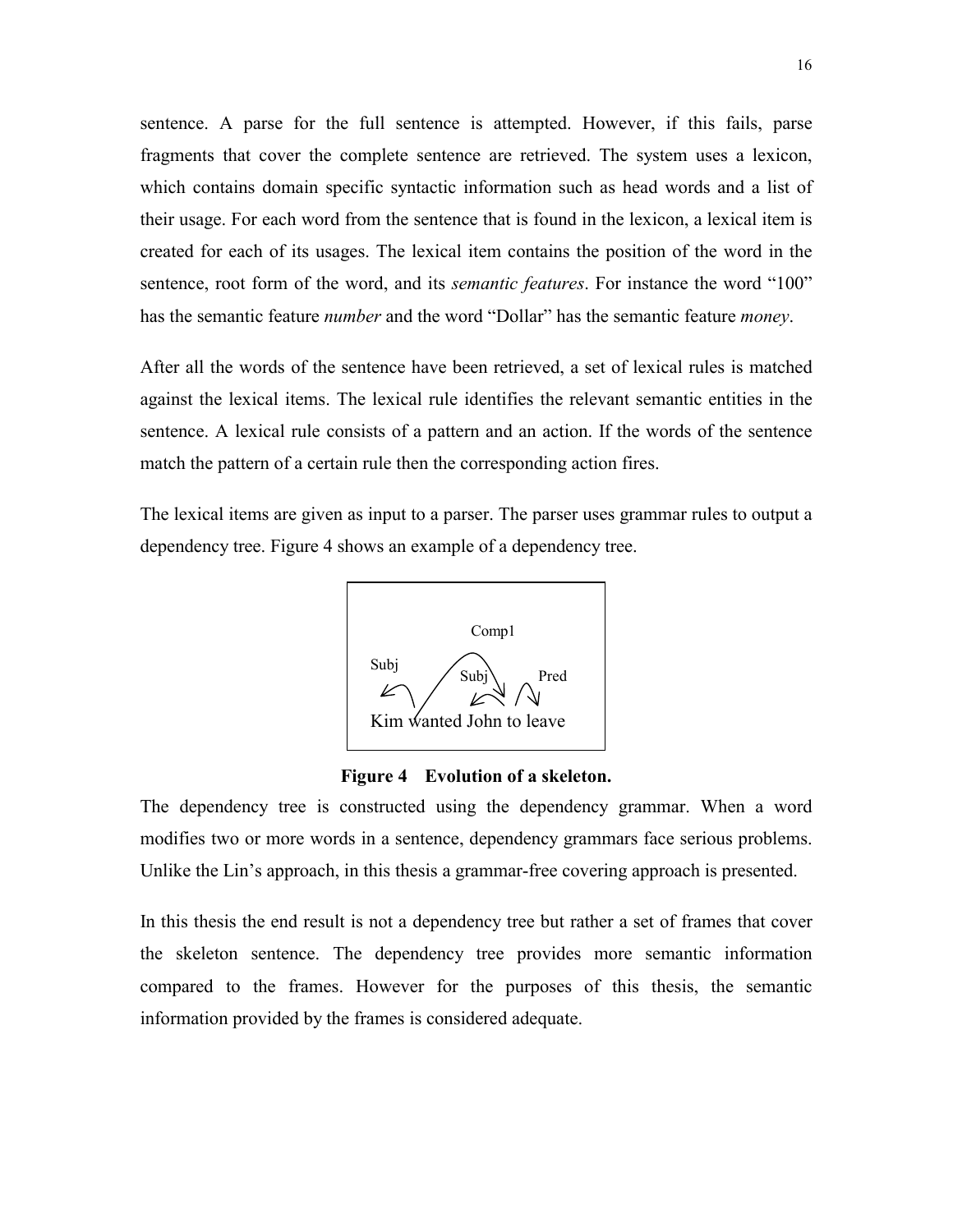# **Chapter 3. Covering Algorithm**

The ASPIN system developed at the ADRG lab analyzes English sentences using a parser with a context-free, phase structured grammar (PSG) followed by a compositional semantic analyzer. This approach will fail when the grammar or semantic rules to analyze a sentence are inadequate. Such performance degradation warrants the need for an alternate approach to language analysis.

This thesis provides an alternative. The view taken here is that a sentence is composed of semantic patterns called frames. The notion of frames was developed by Filmore in his case grammar. Unlike phase structure grammar, case grammar does not depend on the word order of a sentence, but identifies the roles of words in a sentence by their relationship in a predicate. Filmore calls his frames case features. These case features have slots that identify their fillers as agent, object or instrument of a particular verb in a particular usage or meaning. A slot and filler comprise a *case*.

This thesis borrows the notion of a frame from Filmore's case features. A frame is viewed an abstract canonical sentence. Each frame contains the semantic information that sentences or sentence phrases usually comprise. It is assumed that the semantics of the frames are fully understood. As an alternative to parsing, a sentence is decomposed to a set of frames. The semantic content of the sentence is then interpreted through the semantic content of the individual frames in the set. Such a set of frames is called a cover. These frames are selected by correlating the verb and the cases of the frames with the sentence. Frames with strong correlation form good candidates for the cover. The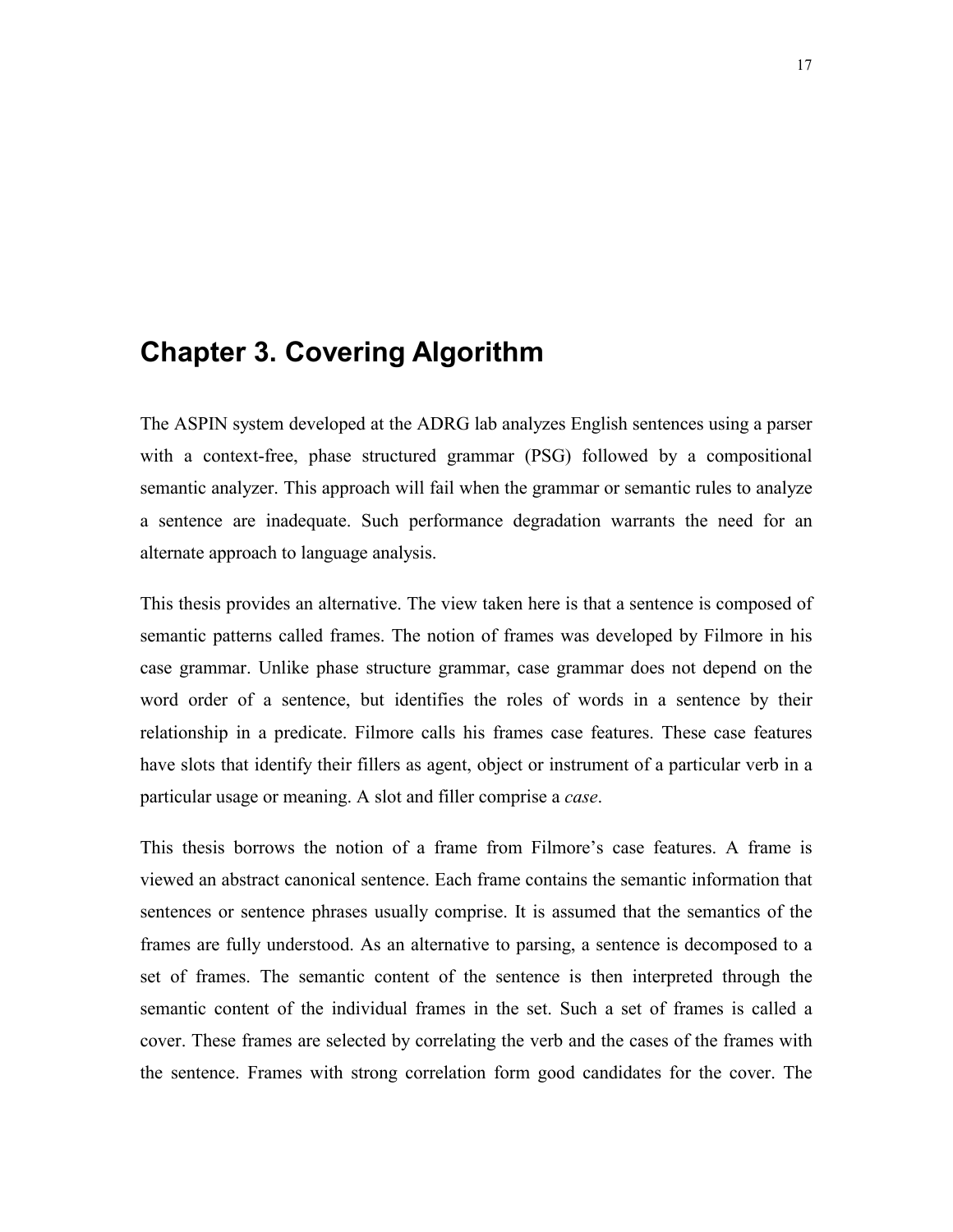covering approach to semantic decomposition of sentences is robust, as it does not use a parser. The next section provides an overview of the covering approach.

# **3.1. Approach**

The sentences from the input text are first "chunked". The process of chunking abstracts the phrases of a sentence to their head words. Such an abstract sentence contains the core meaning of the original sentence. However, if the chunking process is not implemented perfectly, there may still be some "noisy" tokens in the abstract sentence that need to be filtered. These tokens are considered "noisy", as they do not contribute to the core meaning of the sentence. Such tokens include punctuation characters, conjunctions and abbreviations. Once these tokens are removed the abstract sentence can be further processed to normalize the nouns and the verbs in the sentence to their root morphology. For instance verbs such as "*written*", "*write*", "*wrote*" and "*writes*" will be normalized to the root form *<sup><i>write*"</sup>. This is essential because the verbs and nouns in the frame are in the root form. The normalization of nouns and verbs of the abstract sentence helps to improve the correlation between its tokens and the verb and the cases of the frames.

The abstract sentence is further processed to abstract its head words to more generalized concept types. For instance, the head word **microprocessor** is abstracted to **processor.** This is again useful in improving the correlation between the tokens of the abstraction and the verb and cases of the frames.

The result of abstracting a sentence this way is called a sentence skeleton. In order to decompose the sentence semantically, the skeleton is covered by a set of frames that are drawn from a repository of such frames. The tokens of the frames are also subject to semantic generalization in order to improve covering results. The frames are mapped to a bit vector representation called the frame vector. A bit vector representation is preferred, as it is more memory efficient. The covering algorithm uses the bit vectors to generate a cover. A branch and bound algorithm is used as the covering algorithm. The goal of the algorithm is to find a minimal set of frames that best cover the skeleton. The following sections describe the various stages of processing in greater detail.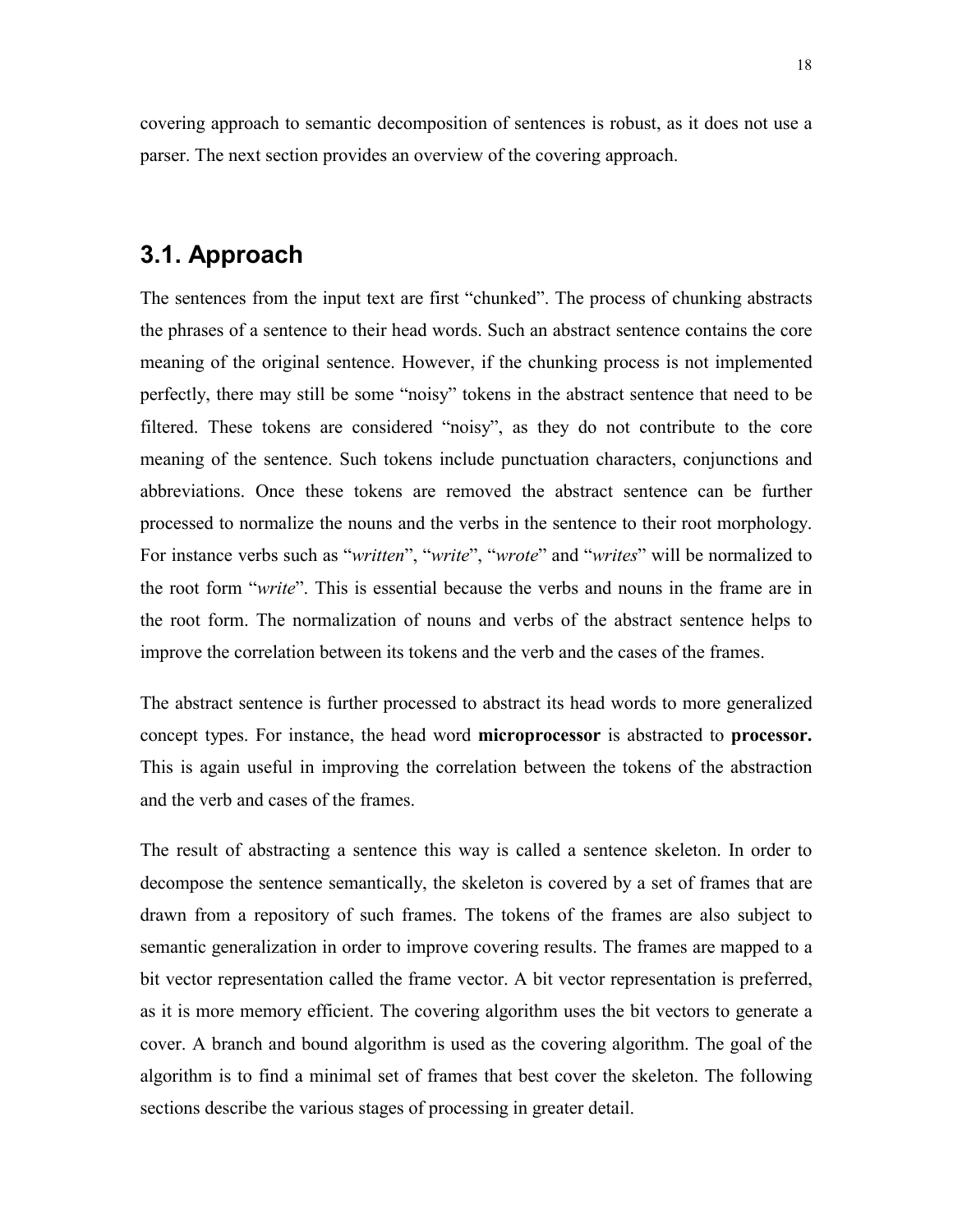# **3.2. Chunking**

The input sentences are abstracted using Chunker software. The Chunker uses phase structure grammar for grammatical analysis of the sentences. Phase structure grammar (PSG) is widely used for sentence generation and sentence interpretation [Nagao96]. PSG views a sentence as a sequence of phrases. Each of these phrases in turn is viewed as a sequence of sub phrases and so on. PSG defines the type of sub phrases that a phrase can comprise and their order in a phrase. Using PSG, words can be combined to form phrases, which in turn can be combined to form sentences.

Sentence interpreters use grammatical analyzers such as Chunker to analyze sentences. Contrary to constructing sentences, grammatical analyzers use grammar rules to decompose sentences. Chunker decomposes a sentence by abstracting its phrases. The noun phrases and the verb sequences are reduced to their head words. For instance, consider the example sentence shown in Figure 5.

> *The Intel 8086 microprocessor completes the routine execution cycle and sends the binary data to the static memory.*

#### **Figure 5 An example of a sentence**

Table 1 shows the abstraction of the noun phrases and the verb sequences for this sentence.

| <b>Chunks</b>                 | <b>Syntactic type</b> | <b>Head/Connective</b> |
|-------------------------------|-----------------------|------------------------|
| the intel 8086 microprocessor | Noun Phrase           | microprocessor         |
| completes                     | Verb                  | completes              |
| the routine execution cycle   | Noun Phrase           | cycle                  |
| and                           | Conjunction           | and                    |
| sends                         | Verb                  | sends                  |
| the binary data               | Noun Phrase           | data                   |
| tο                            | to                    | tο                     |
| the static memory             | Noun Phrase           | memory                 |
|                               |                       |                        |

#### **Table 1 Abstraction process**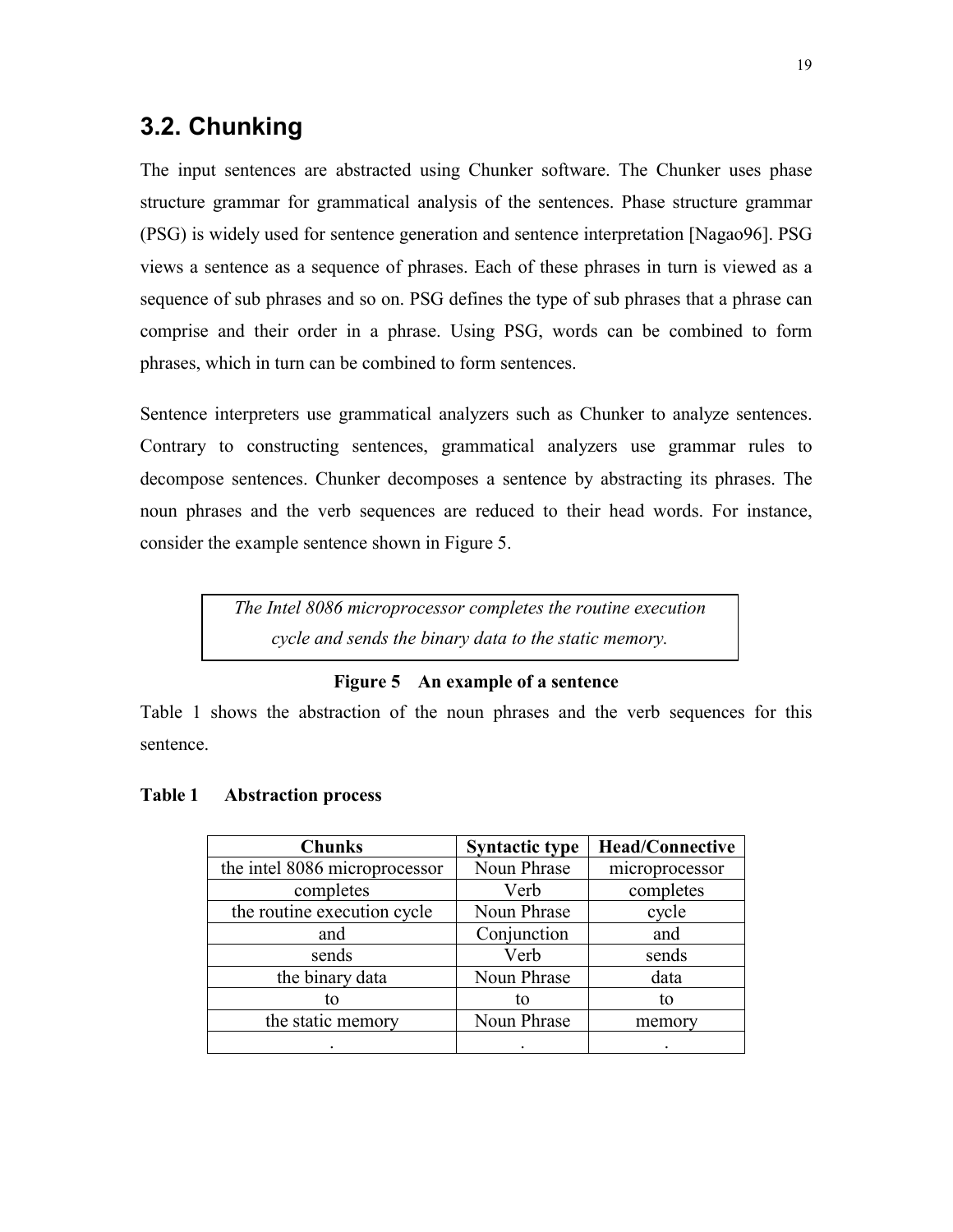The final abstraction is as shown in Figure 6. A sentence is thus abstracted to a sequence containing the head words of the phrases and their connectives.

*microprocessor completes cycle and sends data to memory .* 

**Figure 6 Sentence Abstraction.** 

### **3.3. Noisy word elimination**

In the next step of processing, the abstracted sentence is filtered to eliminate "noisy" tokens. Such tokens include coordinating conjunctions, abbreviations and punctuation characters. These tokens are considered "noisy", as they do not contribute heavily to the core meaning of the sentence. Figure 7 shows the abstraction after filtering the conjunction *"and"* and the punctuation character ".". Appendix B shows a selection of the noisy words file.

*microprocessor completes cycle sends data to memory* 

**Figure 7 Abstraction of the sentence after filtering noisy words.** 

### **3.4. Normalization**

The verbs and nouns in the abstraction may be of any form. In the frames, the verbs are in root form and the nouns are in singular form. Hence, a normalization of the abstraction words is required. The nouns are normalized from their plural to their singular form. Likewise, the verbs are normalized to their root forms. Figure 8 shows the abstracted sentence after normalizing the verbs to their root form. Since this sentence does not have any nouns in plural form, the nouns are not mapped. Appendix C shows the nouns and their respective root forms used in this thesis. Appendix D shows the verbs and their corresponding root forms.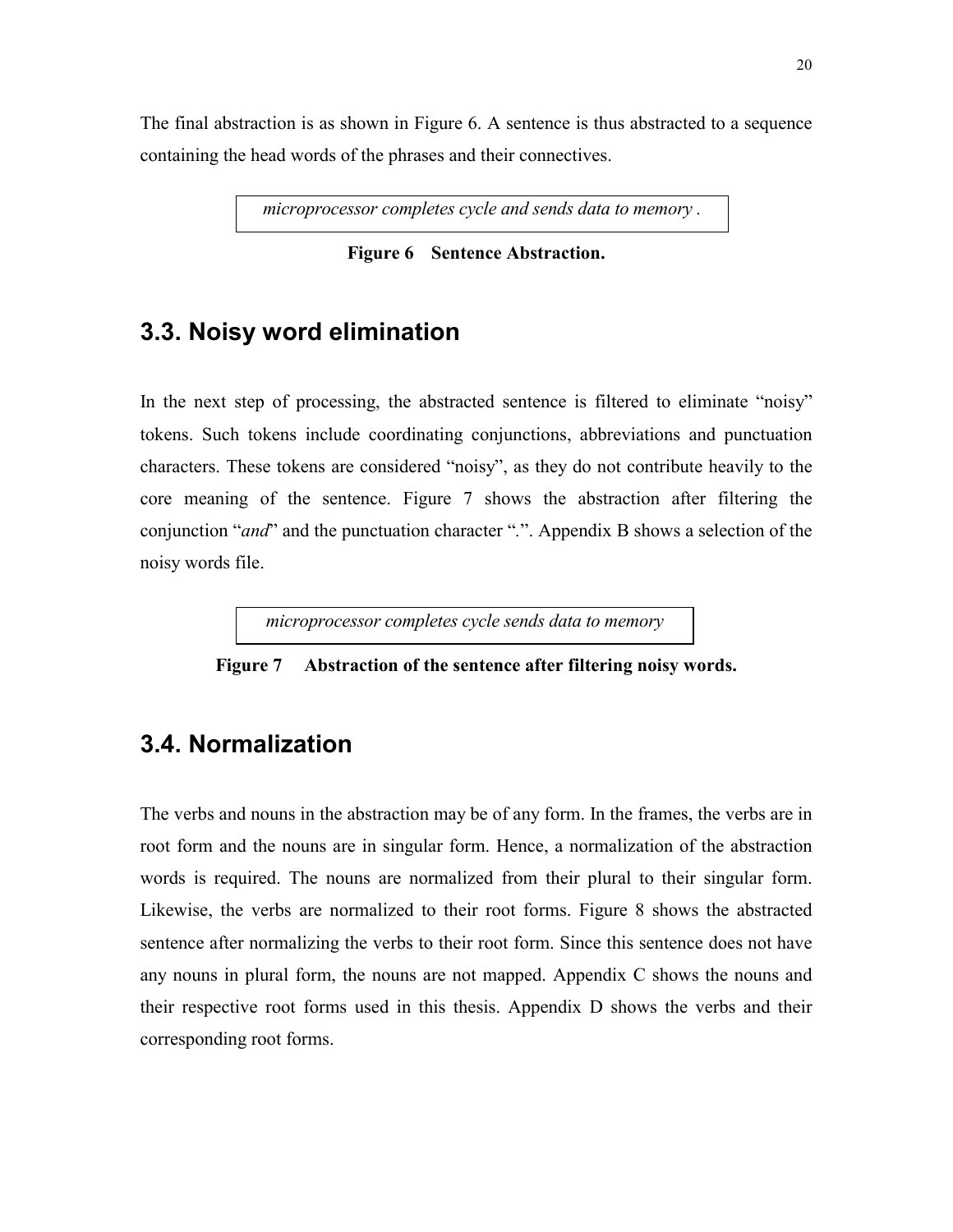*microprocessor complete cycle send data to memory* 

**Figure 8 Abstraction of the sentence after normalizing.** 

# **3.5. Semantic generalization**

Nouns, verbs, and most adjectives have semantic attributes called their concept types [Sowa84]. The type of a concept constrains the relations to which it may be linked. While some concept types are general, others are more specific. A type hierarchy is used to partially order the set of all types based on the subtype relation. For example, **microprocessor** is a subtype of **processor**, and **receive** is a subtype of **action**.

In this thesis, each word of the abstraction is mapped to one of a small set of general semantic types. Table 2 shows a complete listing of the concepts that are generalized and their corresponding supertypes. Any skeleton token that is a subtype concept is generalized to its corresponding supertype given in Table 2 . Such a type hierarchy is called a two-level type hierarchy. The two-level hierarchy used in this thesis can be visualized as shown in Figure 9.

| <b>Subtype</b> | Supertype  |  |
|----------------|------------|--|
| sdma           | controller |  |
| dma            | controller |  |
| sdc            | controller |  |
| microcomputer  | processor  |  |
| computer       | processor  |  |
| microprocessor | processor  |  |
| characteristic | attribute  |  |
| command        | value      |  |
| constant       | value      |  |
| frequency      | value      |  |
| information    | value      |  |
| number         | value      |  |
| ordinal        | value      |  |
| time           | value      |  |
| transducer     | device     |  |

#### **Table 2 Two-level Type Hierarchy.**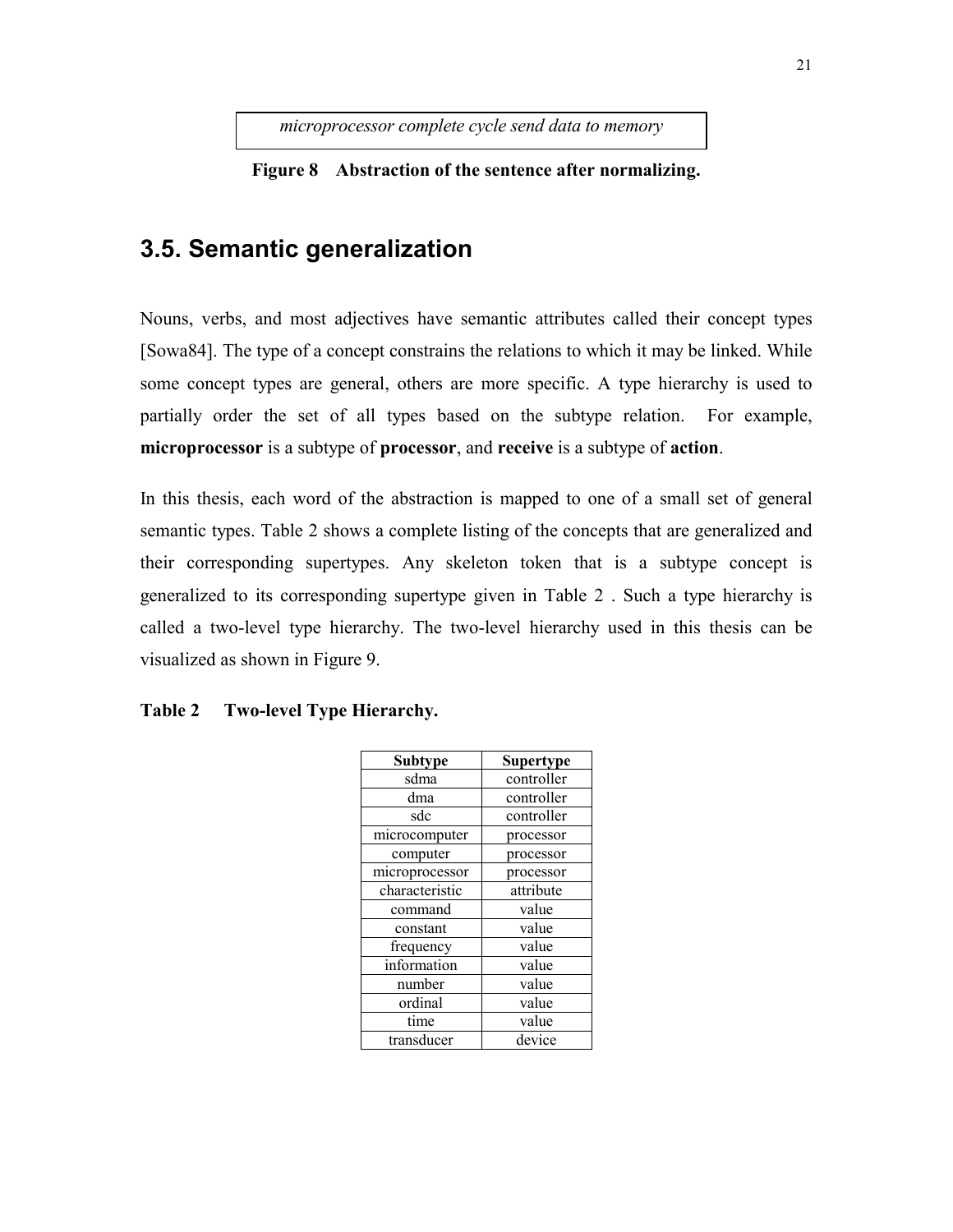The use of semantic generalization on the abstraction is shown in Figure 10. The noun **microprocessor** is generalized to its super type **processor**.



**Figure 9 Two level type hierarchy.** 

*processor complete cycle send data to memory* 



The final result of this abstraction process is a sentence skeleton. The skeleton contains the core meaning of the sentence. Hence, instead of the sentence, the skeleton of the sentence will be covered using a set of frames. The next section explains the notion of a frame.

### **3.6. Knowledge Representation - Frames**

Grishman [Grishman86] observes that the primary challenge of text analysis is to identify and organize the requisite knowledge such that it effectively bears on the problems associated with text analysis. Recently, knowledge has been organized based on the following observation reported by Grishman: "*Human mind assimilates new information by identifying it as an instance of a pattern with which the mind is already familiar*". With this observation providing guidance for computer based text analysis, new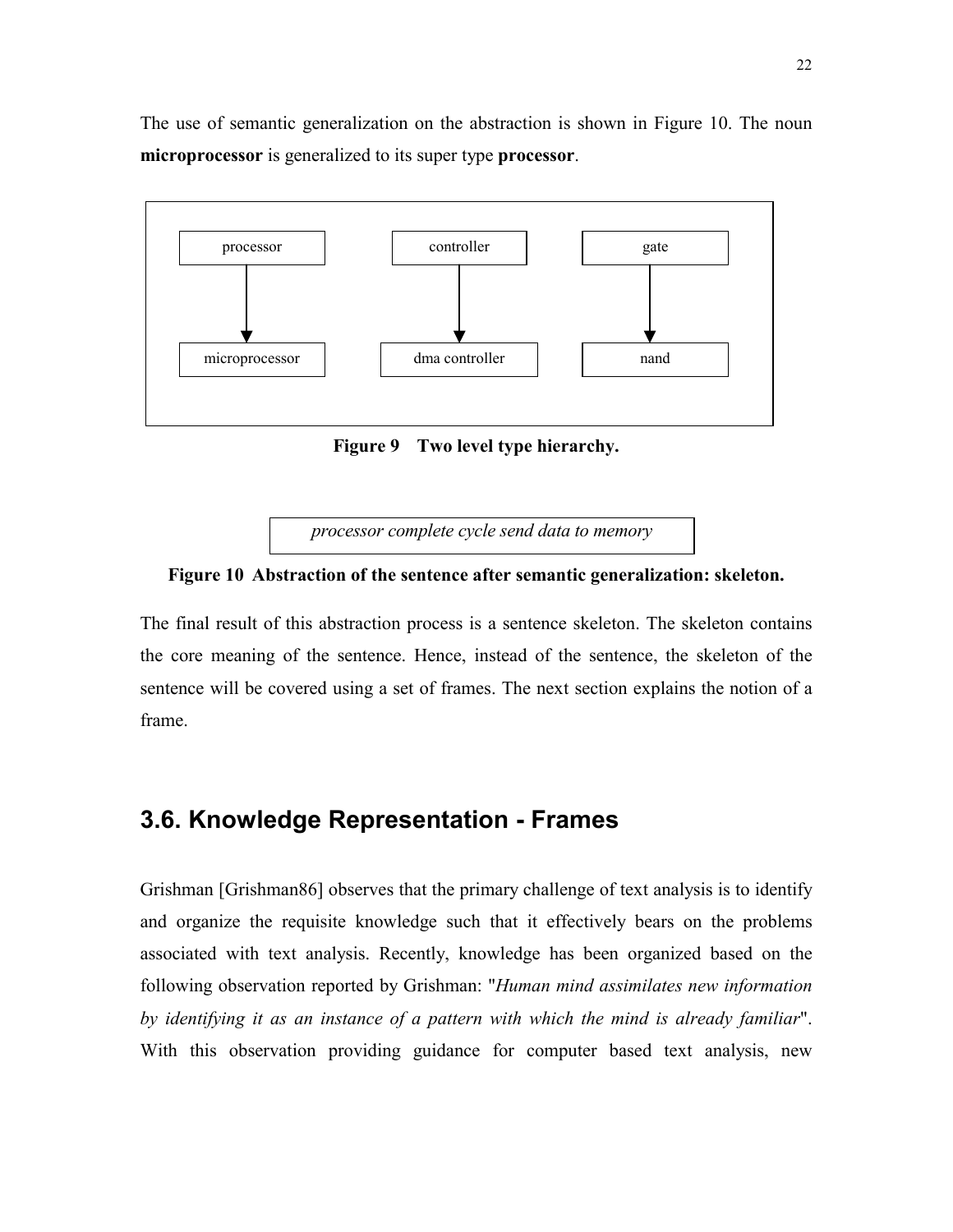information can be interpreted in terms of known patterns. Minksy [Minsky75] calls such patterns as **frames** and systems using such patterns as **frame-based systems**.

In this thesis a frame is viewed as an abstract canonical sentence. A frame consists of a verb and a list of **cases**, and is of the general form *verb (subject subj, object obj, other cases)*. Each case consists of a tag (**marker**) and **filler**, and specifies some role related to the verb, such as agent, object, purpose or manner. A tag can be a preposition, subordinating conjunction or an implied marker. The primary implied markers are *subject* and *object* markers and their fillers are *subj* and *obj* respectively. Figure 11 shows some examples of frames. Note that a subject or object filler may or may not be present in a frame. Appendix A shows a larger selection of frames.

| send (subject processor, object data, to memory) | (a) |
|--------------------------------------------------|-----|
| <i>abort (object cycle)</i>                      | (b) |
| <i>arrive</i> ( <i>subject byte</i> )            | (c) |

### **Figure 11 Examples of frames.**

We consider two types of frames: **prototype frames** and **instance frames**. In prototype frames, the verb and fillers are semantic generalizations. Figure 12 shows a prototype frame.

*action ( subject device , object data , to device)* 

### **Figure 12 An example of a prototype frame.**

Instance frames on the other hand, include verb and fillers that are instances of a prototype frame. A prototype frame can have any number of instance frames. Figure 13 shows two examples of instance frames for the prototype frame in figure 12.

> *send( subject microprocessor, object bits, to register) transmit(subject controller, object bits, to memory)*

### **Figure 13 Examples of instance frames.**

In practice, a large number of frames are both a prototype frame and an instance frame at the same time. We call such frames as **mixed frames**. The verb and fillers of such frames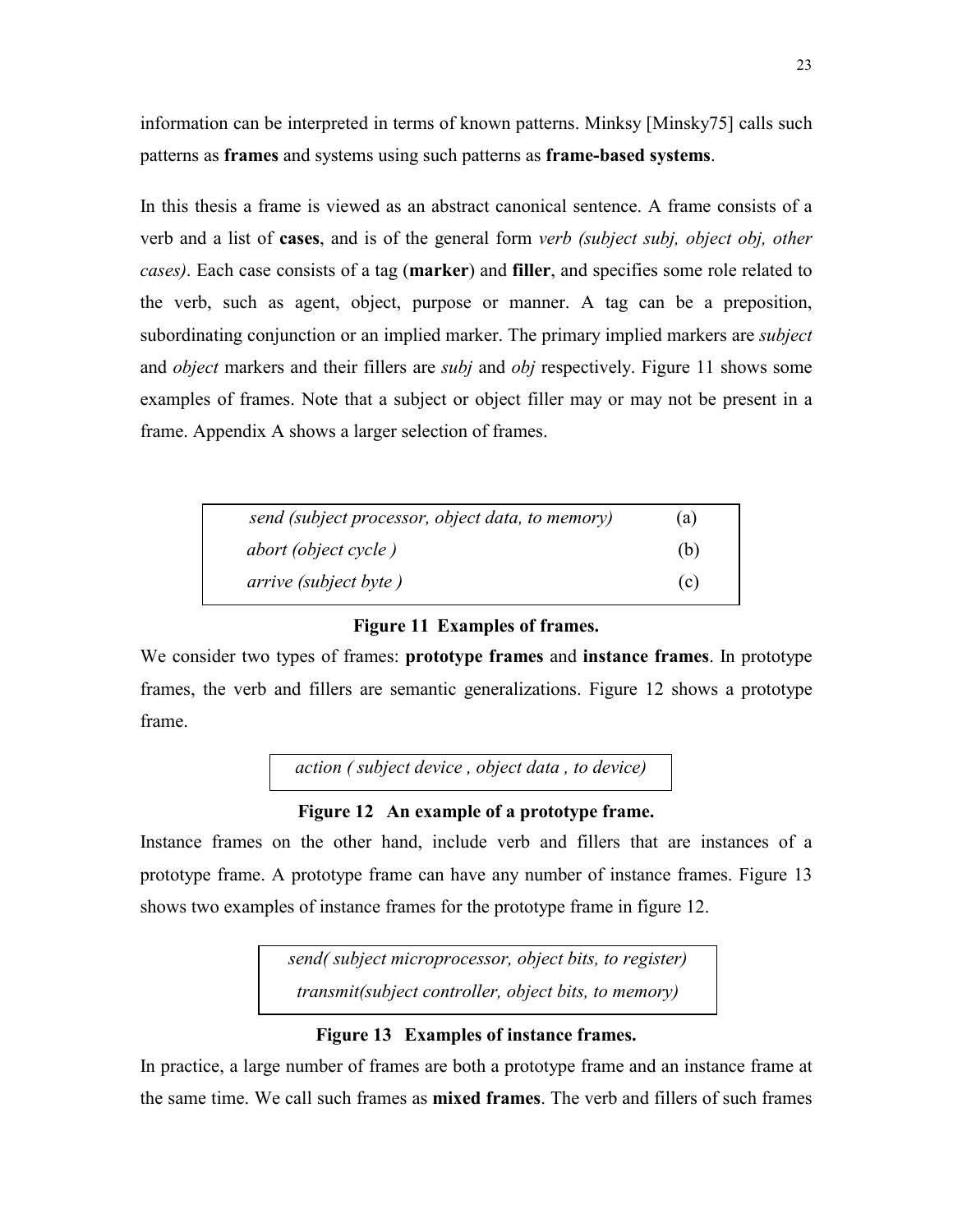may be semantic generalizations or instances actually found in sentences. Figure 14 shows an example of a mixed frame.

*send ( subject device , object data , to memory)* 

#### **Figure 14 An example of a mixed frame.**

In this thesis two sets of frames were used. The first of these sets, "frames1.txt", contains about 1600 frames. This file was generated manually from microprocessor product data sheets for 8-bit microprocessors. A second set "frames2.txt" contains about 2400 frames. This file was generated automatically with a parser using a context free grammar. The frames were extracted from DMA controller patents. The same DMA controller patents were also used as an input sentence file for evaluating the performance of the algorithm in this thesis.

Both sets of frames consist largely of instance frames and mixed frames. Whenever a sentence abstraction contains a verb or filler of a prototype frame, the verb and fillers of the mixed frame and instance frame of the repository are generalized using a type hierarchy. Unlike the simple two level hierarchy used with sentence abstractions, a more elaborate multilevel hierarchy was used with the tokens of the frames. A simple two level hierarchy is extended using transitivity to a multilevel hierarchy. Figure 15 shows a partial multi-level type hierarchy. For instance, if **microprocessor** is a subtype of **processor** and **processor** is a subtype of **device**, then by transitivity **microprocessor** is a *subtype* of **device**. The *universal type* is defined to represent the common supertype to all concept types. Similarly, the *absurd type* is defined to represent the common subtype of every concept type. Note that while all entities are instances of the universal type, no entity is ever an instance of the absurd type. If the common subtype of two types, such as **processor** and **value**, is the absurd type, this indicates that it is logically impossible for an entity to be both a processor and a value.

In a multi-level type hierarchy, two concept types at the same distance from the universal type belong to the same level. Correspondingly, they differ in levels if they are at unequal distances from the universal type. For example the types **processor** and **memory** are at the same level but **processor** and **device** are at different levels (see Figure 15). A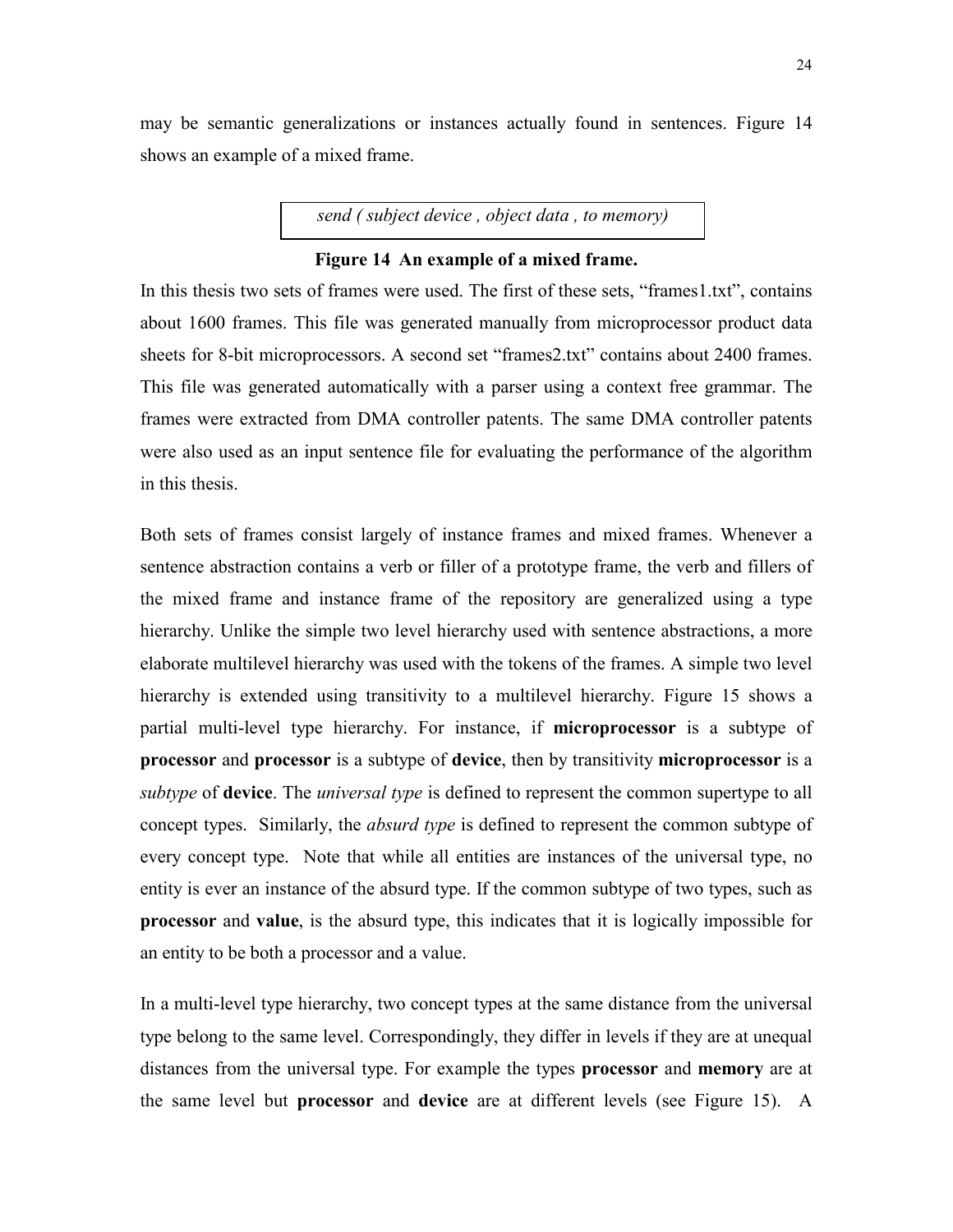concept type closer to the universal type is at a higher level than a type that is farther away. For instance, the type **device** is at a higher level than the type **processor**.

We loosely define the term semantic distance as the distance between any two concepts, where distance is measured as the number of arcs between the two concept types in the hierarchy. Suppose the skeleton had a token **processor** and a frame had a token **computer**, then the semantic distance between the two concepts is one. In order to minimize the semantic distance, the skeleton token and the frame token may need to be abstracted to a more general semantic type. The minimum semantic distance is zero, which occurs when both the skeleton token and the frame token are generalized to the same semantic type. For instance when the frame token **computer** is generalized to the **processor** semantic type, the skeleton token and the frame token have the minimum semantic distance as they are of the same semantic type.



**Figure 15 Multilevel Type Hierarchy.**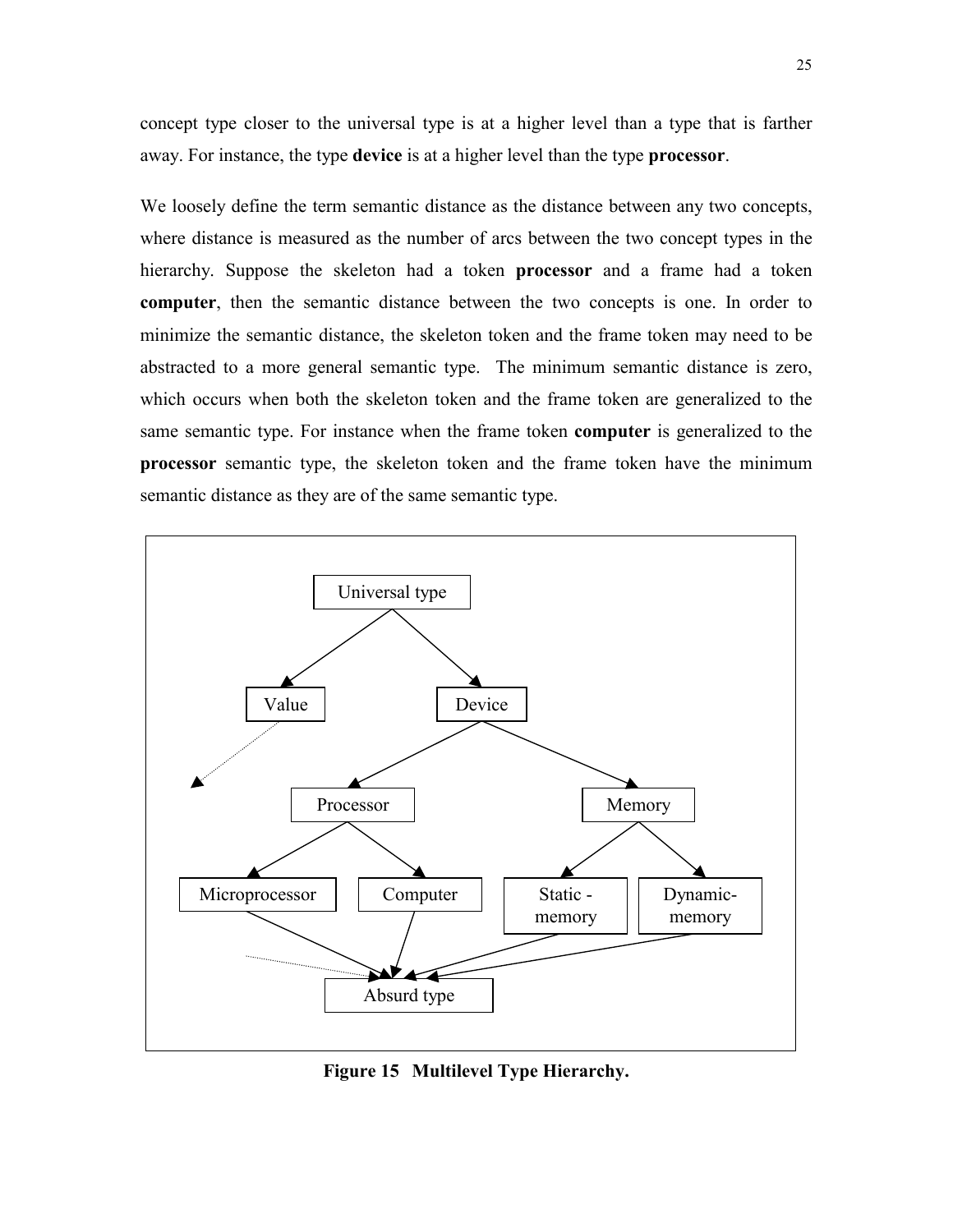In some cases, to achieve the minimum semantic distance, a skeleton token or a frame token may need to be generalized more than once. For instance, consider the skeleton token **microprocessor** and the frame token **static-memory**. The semantic distance between these concept types is four. When the concept type **microprocessor** is generalized to **processor** and **static-memory** is generalized to **memory**, the semantic distance is reduced to two. A semantic distance of two calls for further generalization of the concept types in order to achieve the minimum semantic distance. Thus **processor** is generalized to **device** and **memory** is also generalized to **device**. When two concept types are separated by the minimum semantic distance, one concept type can be used to cover the other.

While a multi-level type hierarchy can be useful if implemented for both the skeletons and the frames, that was beyond the scope of this thesis. In this thesis, the skeleton tokens are generalized using only a two-level hierarchy as described in section 3.5. The multilevel hierarchy is used only with the verb and fillers of instance frames and mixed frames. The algorithm used to implement the multilevel hierarchy is shown in Figure 16. The MultiHierarchy() function determines whether a skeleton token is a supertype concept. For every skeleton token that is a supertype concept, each frame token that is at a lower level than the skeleton token, is generalized to the same level as the skeleton token, provided that it does not match any of the skeleton tokens. The tokens of all the frames are generalized.

Figure 17 shows an example of a multi-level hierarchy file. In this file each line is stored in the general form: (*line num)*  $\langle sub\ type1 \rangle$   $| \langle sub\ type2 \rangle$   $|...| \langle sub\ type2 \rangle \rightarrow$ *<super\_type> [level\_num]*. The level separator lines (denoted by ì\*\*\*\*\*\*î) are used to separate the adjacent levels and are provided only for the sake of readability*.* The concepts to the left of the arrow are subtypes of the concept to the right of the arrow. The ì|î symbol is used to separate multiple subtypes of a supertype concept. The *level\_num* is used to denote the level of the supertype concept. The *level\_num* increases with the increase in distance between the concept type and the universal type, i.e., higher the level of a concept type lower is its *level\_num.* The use of multilevel hierarchy to generalize the tokens of the frames is explained below.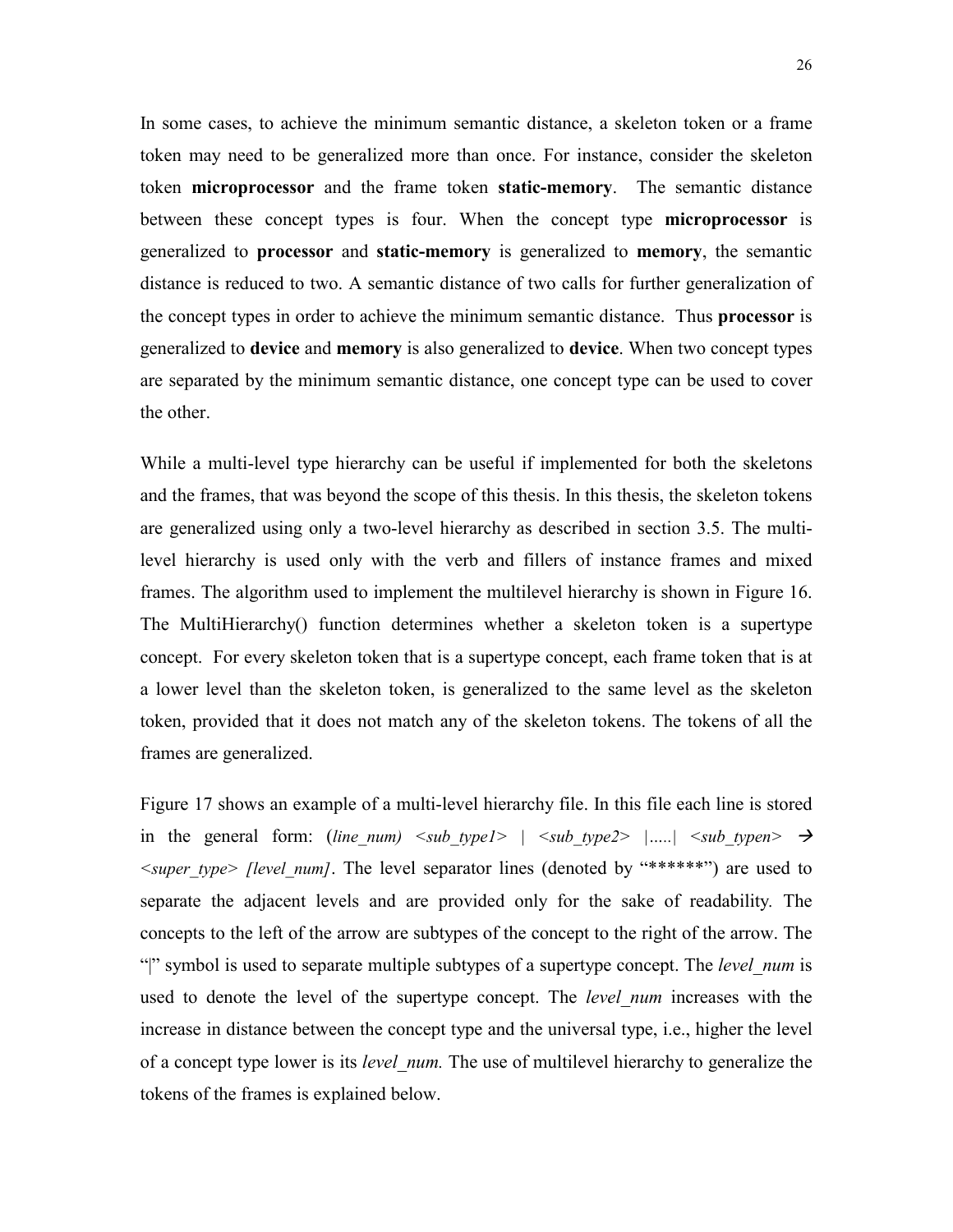$S \rightarrow$  Skeleton;  $F \rightarrow$  Frame;

#### **MultiHierarchy**(**S**)

/ *skel\_level indicates the hierarchy level of a supertype skeleton concept in the hierarchy* / *fra\_level indicates the hierarchy level of a subtype frame concept in the hierarchy* 

For every *skel\_token* in **S** *skel\_level* = 0; / *0 indicates skeleton token is not a supertype concept* For every *line\_num `* **/** *determine if skeleton token is a supertype concept* If (*skel\_token* == *super\_type*) **s***kel\_level* == *level\_num;* / *identify hierarchy level of skeleton concept.*  If *(skel\_level !=0) /if skeleton token is a supertype concept.*  For every **F** in the repository For every *fra* token in the frame If (*fra\_token* is not found in **S**) /*if the frame token does not cover a skeleton token* For each *line\_num* /*generalize frame token until fra\_level = skel\_ level*  For each *sub\_type* in *line\_num* If (*fra\_token* == *sub\_type*) /*identify hierarchy level of frame token fra\_level* = *level\_num*; If (*fra\_level >*= *skel\_level*) *fra\_token* = *super\_type*; / *update frame token to super type*  **break**;  $/$  *go to next line\_num* 

#### **Figure 16 Multilevel Hierarchy Algorithm**

A frame token is compared with a skeleton token. If the skeleton token is at a higher level in the type hierarchy, then the frame token is generalized to the same level as the skeleton token. This reduces the semantic distance between the two tokens. Now a frame token may or may not cover the skeleton token depending on whether or not the frame token was a subtype of the skeleton token before generalization. For instance, consider the frame concept type **microprocessor** and the skeleton concept type **processor** (see Figure 15). Since **microprocessor** is a subtype of **processor**, after generalizing, it covers the skeleton concept type **processor**. However, a frame concept type **static memory**, which is at the same level as the type **microprocessor**, does not cover the type **processor** even after generalizing. This is because **static memory** is not a sub type of **processor**. On the other hand if the skeleton concept type was **device**, then since both **microprocessor** and **static memory** are subtypes of **device**, both concept types will cover the skeleton concept type after generalization.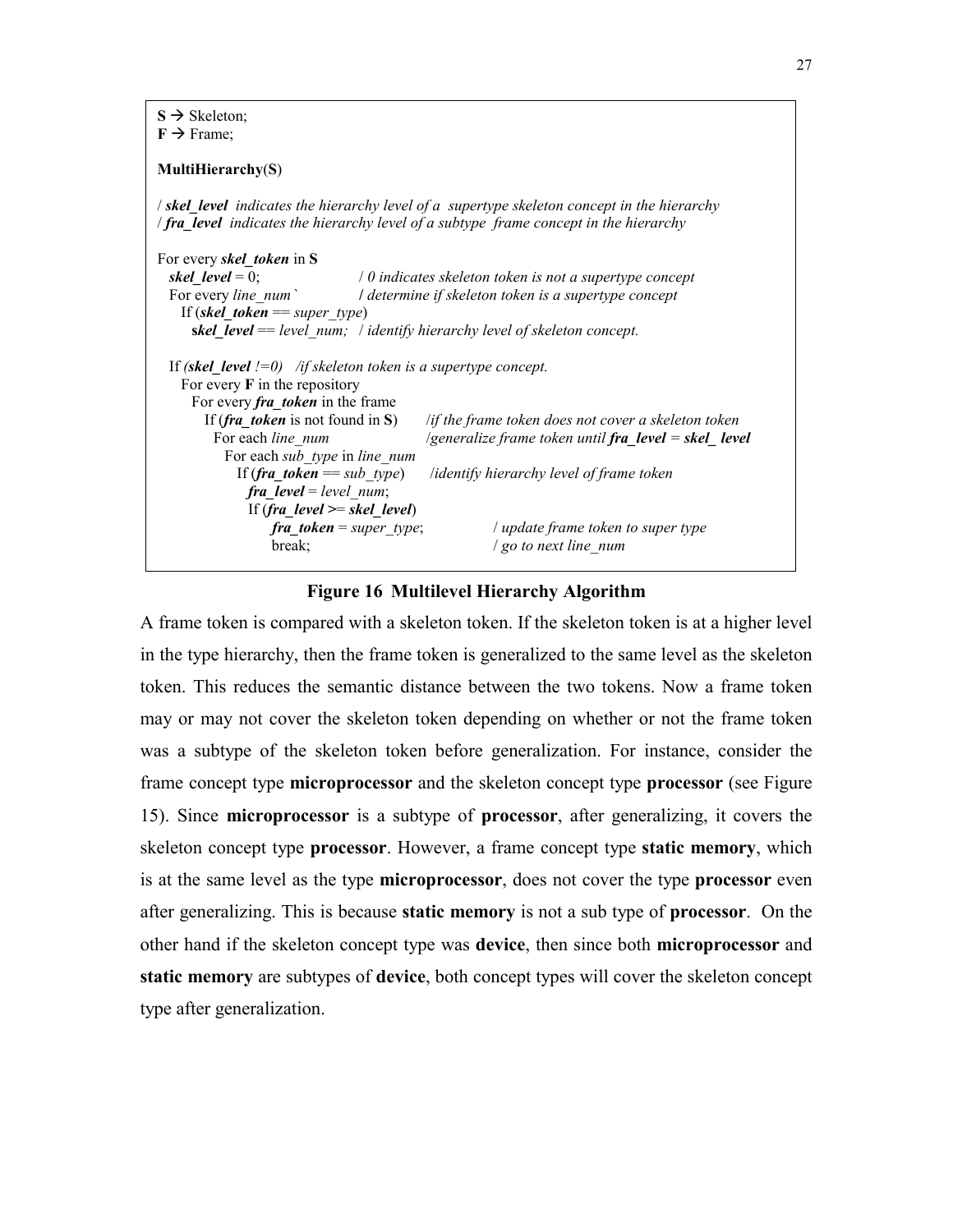### **Multilevel Type Hierarchy**

(1) microcomputer  $\geq$  computer [3] \*\*\*\*\*\* (2) microprocessor  $|$  computer  $|$  cpu  $\rightarrow$  processor  $[2]$ (3) dma  $\vert$  sdma  $\vert$  sdc  $\vert$  dma  $\vert$  > controller [2]  $(4)$  nand  $\geq$  gate [2] \*\*\*\*\*\* (5) characteristic  $\rightarrow$  attribute [1] (6) processor | memory | controller | register | gate  $\rightarrow$  device [1] (7) frequency | constant | information | number | ordinal | time | command -> value [1]

#### **Figure 17 Multi Level Hierarchy File**

It should be noted that a frame token is only generalized if it does not already cover a skeleton token. For instance, consider the skeleton "*device send data to memory*." When a frame *send (subject processor, object data, to memory)* is considered for covering the skeleton, each token of the frame is compared with all the tokens of the skeleton. The tokens **processor** and **memory** in the frame are both subtypes of the token **device**. However, while the token **processor** is generalized to **device**, the token **memory** is not generalized as it covers the token **memory** of the skeleton. In this way the frames are generalized using type hierarchy. Once the frames have been generalized they can be used to cover the skeleton. A covering algorithm is used for this purpose. The next section describes the covering algorithm used in this thesis.

# **3.7. The Covering Algorithm**

The goal of this thesis is to semantically decompose sentences to a set of frames that best cover the skeleton of a sentence. There are many approaches that may be adopted to solve this problem. In order to facilitate a memory efficient implementation, a covering approach using bit vectors was adopted. The algorithm is similar to Rudell and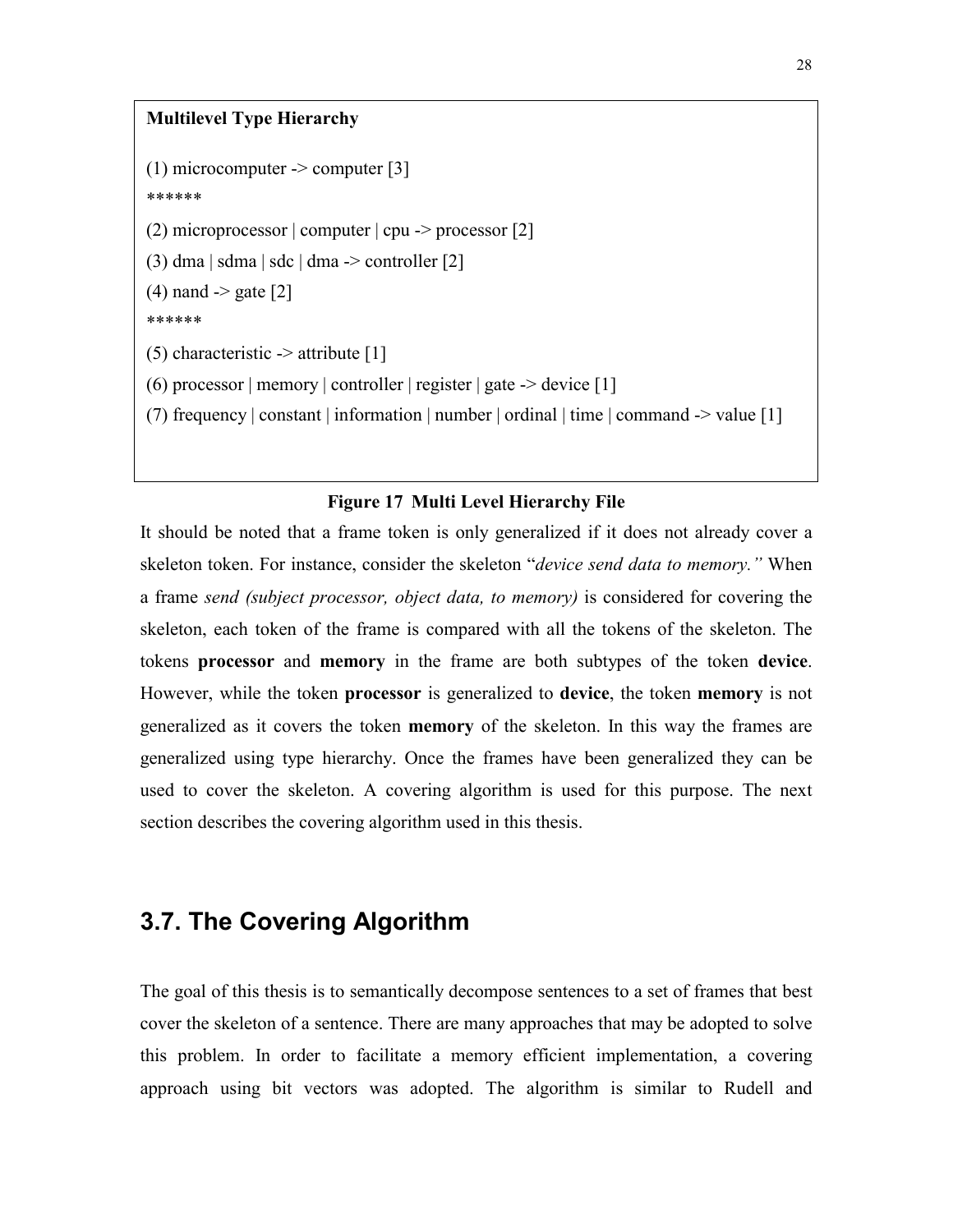Vincentnelliís covering algorithm. However since this approach deals with sentence covering, the skeletons and the frames had to be mapped to their respective vectors before using the algorithm. This section explains the mapping of the skeleton and the frames to a vector form. The next section explains how the branch and bound algorithm is used on these vectors to obtain a cover for the skeleton.

For a given sentence skeleton, a **frame vector** is generated for each frame in the repository. A frame vector is generated by comparing the tokens of the skeleton with the verb and cases of the frame. If the tokens of the skeleton "match" the verb or the cases of the frame they are set to one otherwise they are set to zero. The tokens are set to one only if both the marker and the filler of a case are matched. Figure 18 below shows two frames and their corresponding frame vectors for the skeleton *<i><sup>'processor complete cycle send*</sup> *data to memory*". Note that a frame vector is generated by setting a component to "1" whenever a skeleton token matches a frame token.

| Skeleton: |     | processor complete cycle send data to memory |                                                     |                                                                    |  |
|-----------|-----|----------------------------------------------|-----------------------------------------------------|--------------------------------------------------------------------|--|
|           | (1) |                                              |                                                     | $(2)$ $(3)$ $(4)$ $(5)$ $(6)$ $(7)$                                |  |
|           |     |                                              |                                                     | <b>Frame 1</b> : send (subject processor, object data, to memory)  |  |
|           |     |                                              |                                                     | <b>Frame 2:</b> send (subject processor, object data, to register) |  |
|           |     |                                              | 1234567                                             |                                                                    |  |
|           |     |                                              |                                                     |                                                                    |  |
|           |     |                                              | <b>Frame Vector 1</b> $\rightarrow$ [1 0 0 1 1 1 1] |                                                                    |  |

#### **Figure 18 Frames and Frame Vectors.**

For the above skeleton, given the two frames  $f_a$ : *send (subject processor, object data, to memory*) and  $f<sub>b</sub>$ : *complete (subject processor, object cycle)*, their respective frame vectors  $F_a$  and  $F_b$ , may be written as  $[1\ 0\ 0\ 1\ 1\ 1\ 1]$  and  $[1\ 1\ 1\ 0\ 0\ 0\ 0]$ . These frame vectors are used to make the rows of a matrix called the **table**. The table has as many columns as the length of the frame vectors. For the skeleton and the frames used above, the table is as shown in Figure 19 with two rows, one each corresponding to  $F_a$  and  $F_b$ .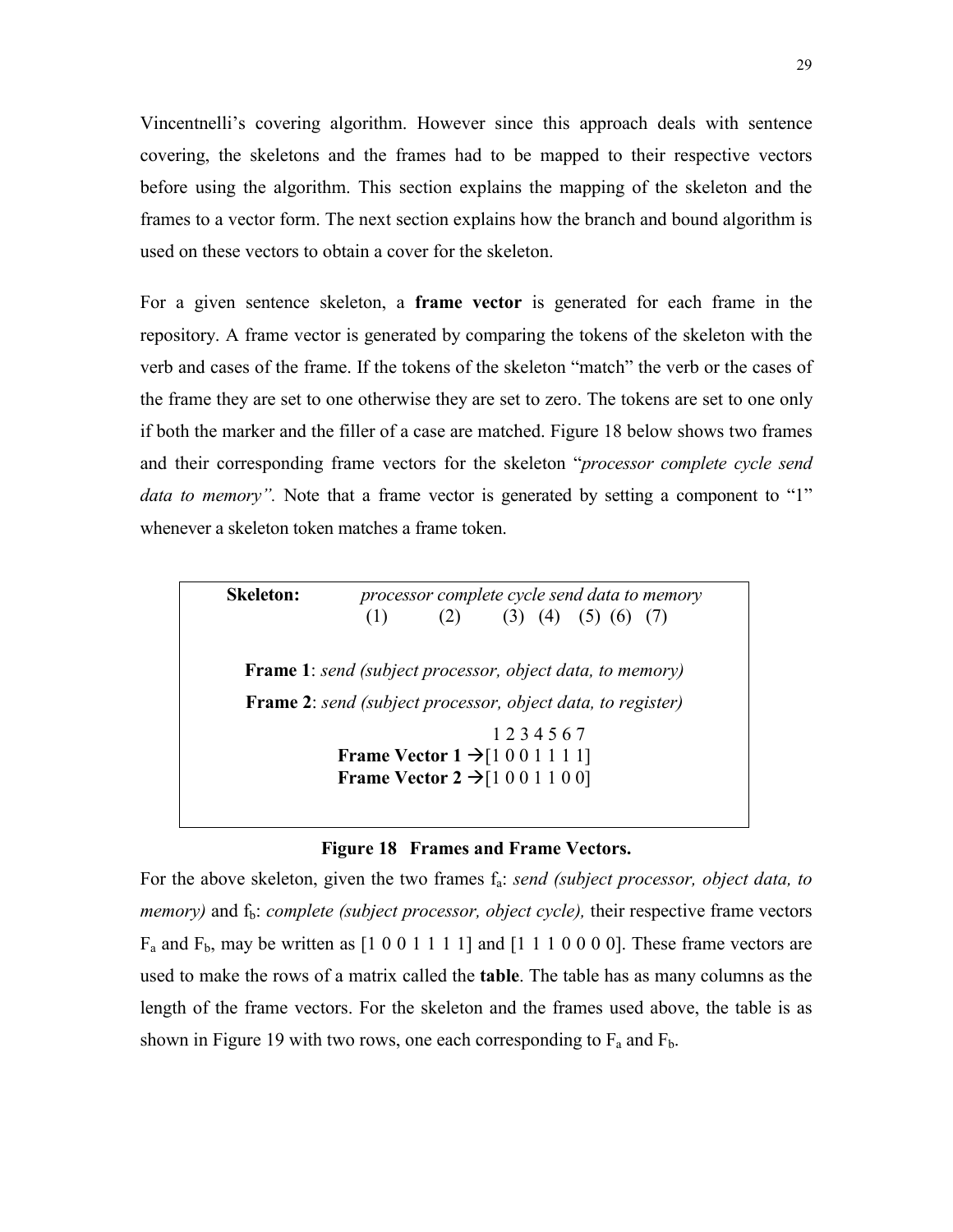|         | 1001111 |
|---------|---------|
| $F_h$ : | 1110000 |

#### **Figure 19 Table.**

We define a **solution vector** as a vector obtained by the sum (logical OR) of all the frame vectors included in the solution. Thus, if only the first row of the table corresponding to frame vector  $F_a$  is included in the solution, then the solution vector is  $[1\ 0\ 0\ 1\ 1\ 1\ 1]$ . Since not all the columns of the solution vector are covered, we have only a **partial cover** at this stage. Alternately, if the second row corresponding to  $F_b$  is added to the solution, then the new solution vector is the sum of the vectors of  $F_a$  and  $F_b$  i.e., the solution vector is [1 1 1 1 1 1 1]. Since no element of the solution vector is a zero, we have a cover. A **cover** of a sentence is defined as a set of frames, such that, all the tokens of the skeleton are matched in the union of the verbs and cases of these frames. It is possible that some sentences may only have a partial covering solution for a given set of frames in the repository. This happens when one or more words of the skeleton are not found in the vocabulary of the frames whose verb occurs in the skeleton.

In order that the frames forming the final solution provide meaningful covers, a restriction is imposed on the type of frames that can cover a skeleton. Frames whose verb matches at least one verb in the skeleton are considered plausible candidates for a cover. Such frames are called candidate frames. The number of candidate frames in the repository for a given skeleton defines the true size of the problem. In order to find a minimal set of frames that covers the skeleton, a branch and bound algorithm is used.

### **3.7.1. The Branch and Bound Algorithm**

The covering algorithm is a branch and bound algorithm. Due to the general nature of the branch and bound algorithm, it is explained here in the perspective of the skeleton covering problem. The skeleton covering problem involves identifying a minimal set of frames from a repository to provide a maximal partial cover of the skeleton.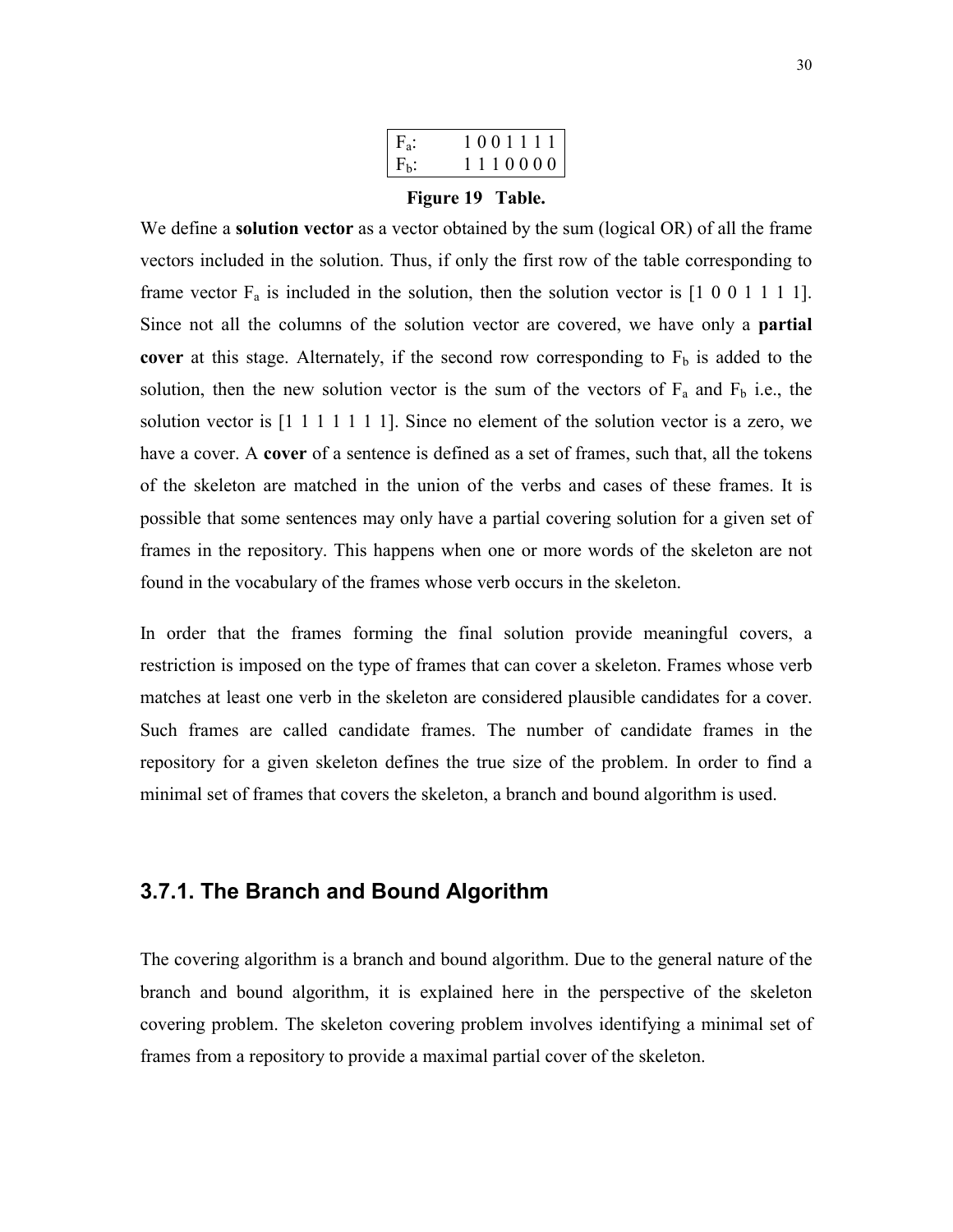Let  $f = \{f_1, f_2, ..., f_n\}$  denote n candidate frames in the repository. A systematic approach to solving the problem would be to list all possible solution subsets of **f** from among which the minimal cover is identified. If the solution is defined as a binary vector  $D = \{$ **D<sub>1</sub>, D<sub>2</sub>....** D<sub>n</sub><sup>}</sup>, where D<sub>i</sub> takes on a binary value 1 or 0, depending on whether or not the frame  $f_i$  is part of the solution, then, a total of  $2<sup>n</sup>$  possible solutions exist. The search space can be visualized as a tree, whose nodes represent all possible solutions (see Figure 20). This is a problem of exponential complexity. In our case, the average problem size is typically 350 frames, and in some cases there were as many as 1000 frames or more. The average case with  $2^{350}$  (=2  $*$  10<sup>105</sup>) solutions cannot be explored fully. This warrants the need for a branch and bound algorithm, as it is infeasible to explore the solution space fully for most cases. The branch and bound algorithm identifies good covering solutions (not optimal) by truncating some of the search paths.

Figure 20 shows an exponential tree, which is the complete solution space for an exponential search algorithm for a given ordering of frames. The branch and bound algorithm explores this solution space partially. A **search path** is defined as a set of nodes that are connected by arcs, originating at the **root** and ending in a **leaf**. The root is defined as the node that does not have any arcs entering the node. A leaf is a node that does not have any arcs leaving the node.

Each node is labeled by a frame, **fi**, which is a member of the set of frames **f**. The solution is indicated as a vector beside each node in Figure 20. The elements of the vector are the binary decision variables,  $D_i$ <sup>'</sup>s, that denote the inclusion or the exclusion of the frames along the path from the root in the solution. A "1" indicates the presence and a " $0$ " indicates the absence of the corresponding frame in the solution. The search tree is explored systematically, by successively considering the search paths from left to right in the figure.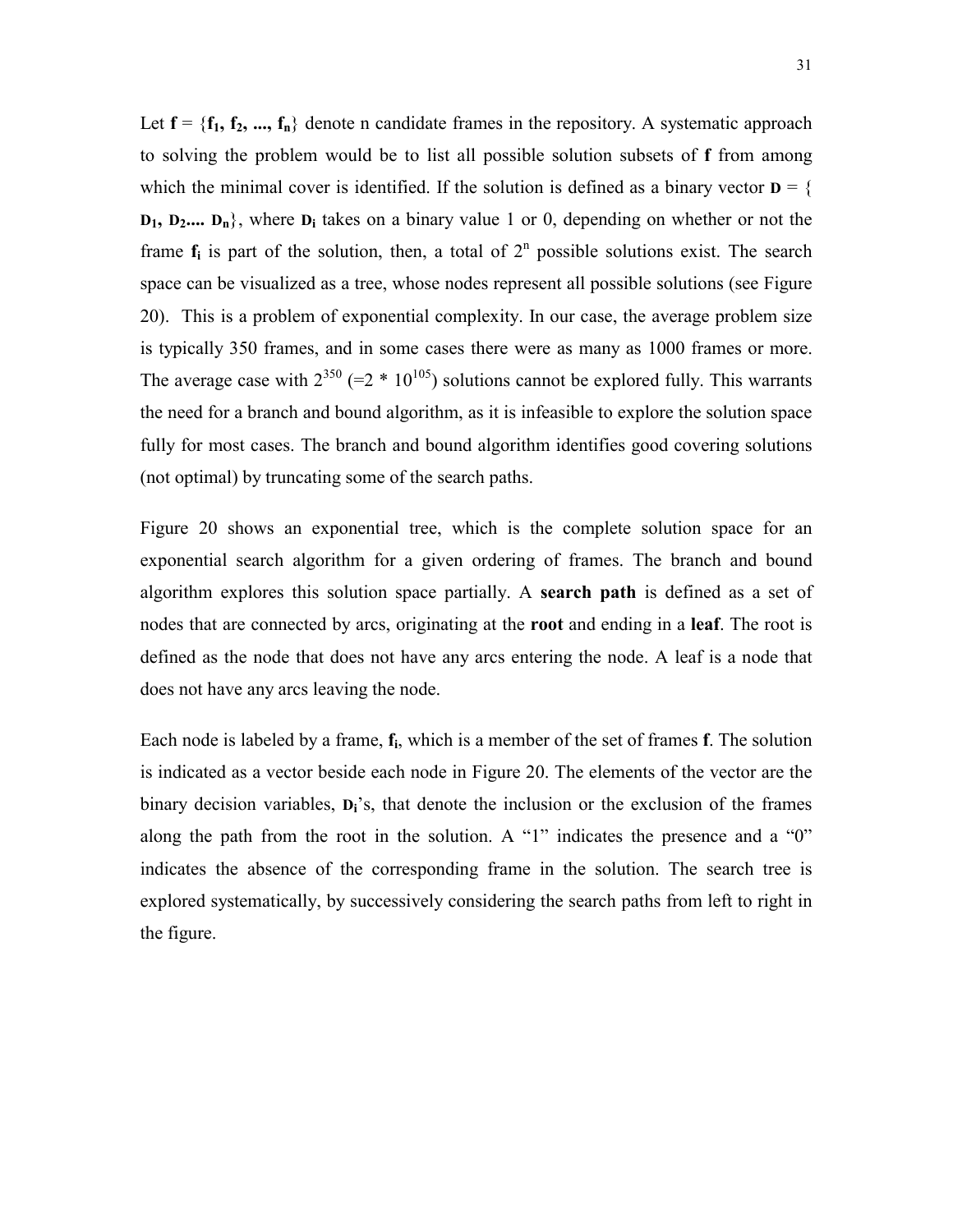



The exploration is depth first. A solution is found along a search path when the frames included in the solution, cover the skeleton. The search path is terminated when a cover is found. The shortest path along which a cover is found is stored as the best solution seen thus far. When a new cover is found that is better than the best seen thus far, it replaces the best. A search path is also terminated if it is found to be costlier than the best solution. The cost is a function of the number of frames in the solution. All search paths with the same initial selection of frames are also terminated as they are conceivably of greater cost than the best solution. Such a truncation of the search paths is called "pruning" of the tree. Pruning is very useful as it reduces the average search time [DeMichelli94].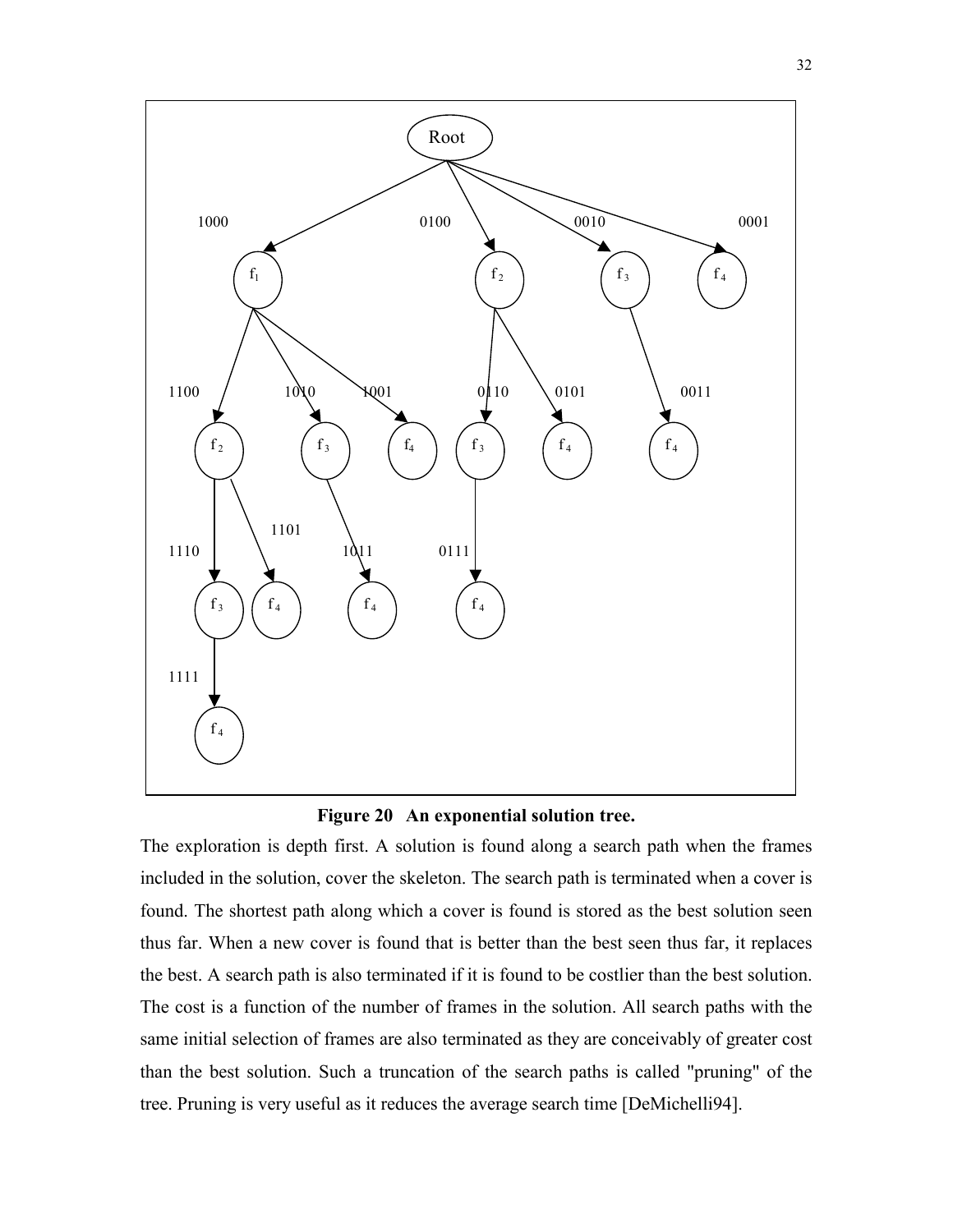Figure 21 shows a section of the solution tree. Assume a current best solution size of four has been found. This indicates that currently, there exists a covering solution for the skeleton that contains four frames. Next, assume that node  $f_2$  has been included in the solution and at this point the current solution is a function of two frame vectors, corresponding to nodes  $f_1$  and  $f_2$ . The search is now for a cover with three frames or less. Thus a cover has to be found at the next node in order to replace the existing best solution containing 4 nodes. Thus the search tree will be pruned if the algorithm is unable to find a cover at the nodes b through e. The gray region indicates the sections of the tree that are pruned.

Branch selection that leads quickly to promising solutions can be used. Biasing selection of branches that have a higher number of token matches over those that have a lower number of token matches is an effective heuristic that can cause the algorithm to converge on a good solution faster. If the cost function (current solution size) attains values close to the final cover size early in the search tree, then it is likely that a large part of the search tree will be pruned. These heuristics help in reducing the execution time but do not affect the nature of the solution. It should be noted though, that the ordering of the frames does affect the nature of the solution. A different set of frames may form the final cover for a different ordering of frames.

**BranchAndBound()** is a recursive algorithm, invoked with two arguments: the frame vector table, *T*; and the current solution set *C*. Set *B* is the best solution seen by the algorithm thus far. The size of a solution  $X$  is denoted by  $|X|$ , where size is computed as the number of frames in the solution. Variable *u* stores the size of *B*, i.e.,  $u = |B|$ . Variable *u* is assigned an initial value that is the worst case solution size. The worst case solution size is computed by assuming that one frame covers only one skeleton token. Thus a skeleton length number of frames will be required to cover all the words of the skeleton. *B* is global to the **BranchAndBound**() method. The solution set **C** is associated with a solution vector  $C$  that contains a "1" in all the columns that the frames in  $C$  cover. The solution vector  $C$  is initially a zero vector as solution  $C$  is empty. The pseudo code for the branch and bound algorithm is given in Figure 29.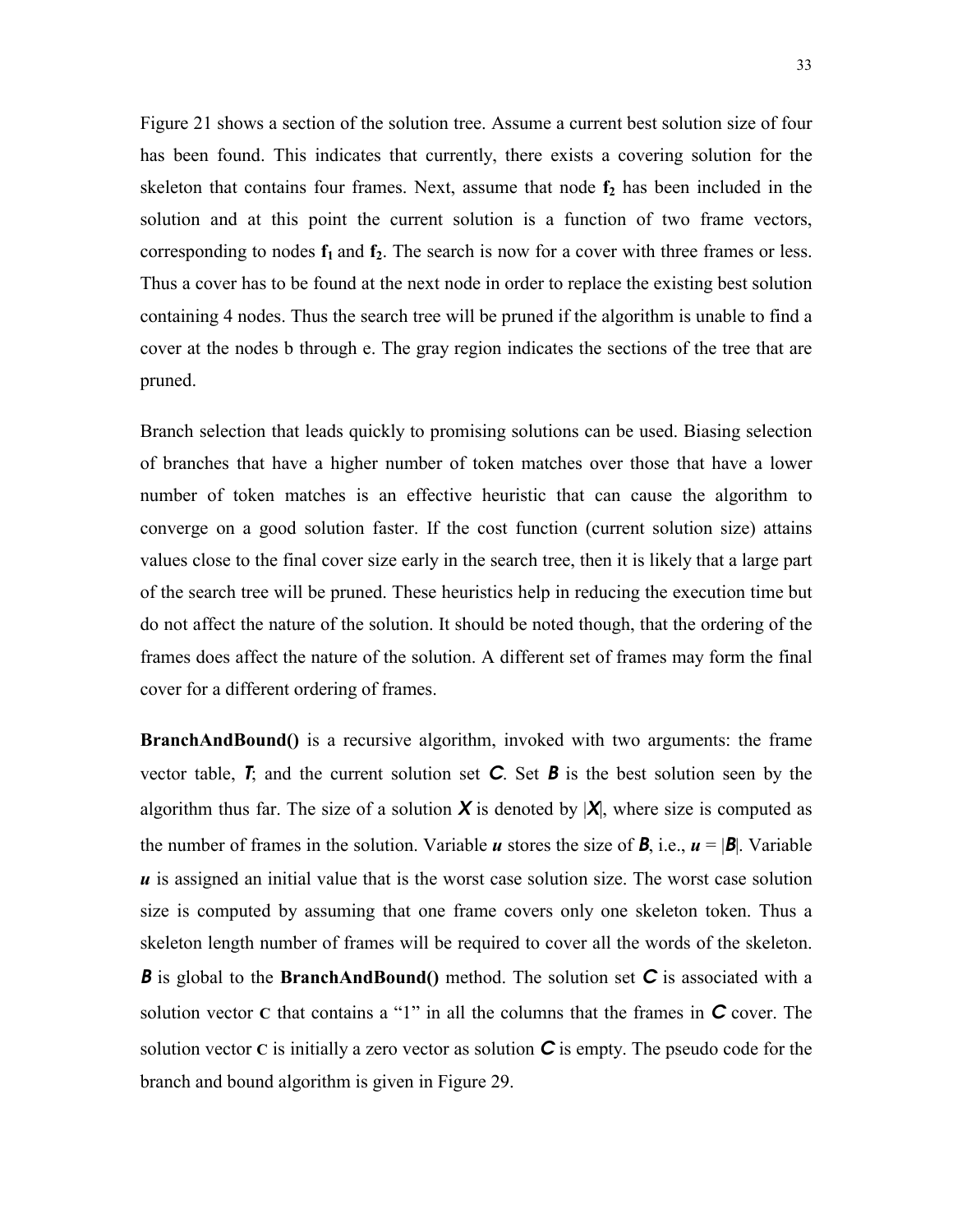

**Figure 21 Example of Pruning.** 

The size of the table *T* is first reduced. A call to **ReduceTable()** algorithm is invoked to reduce the size of the table by: (1) deleting **dominated frame vectors** and (2) identifying **essential frame vectors**; The pseudo code for the **ReduceTable()** algorithm is as shown in Figure 22. The algorithm takes the table *T* as its argument and returns the same after reducing its size. Table reduction is performed by eliminating dominated frame vectors. A frame vector **dominates** another if the former has at least as many entries as the latter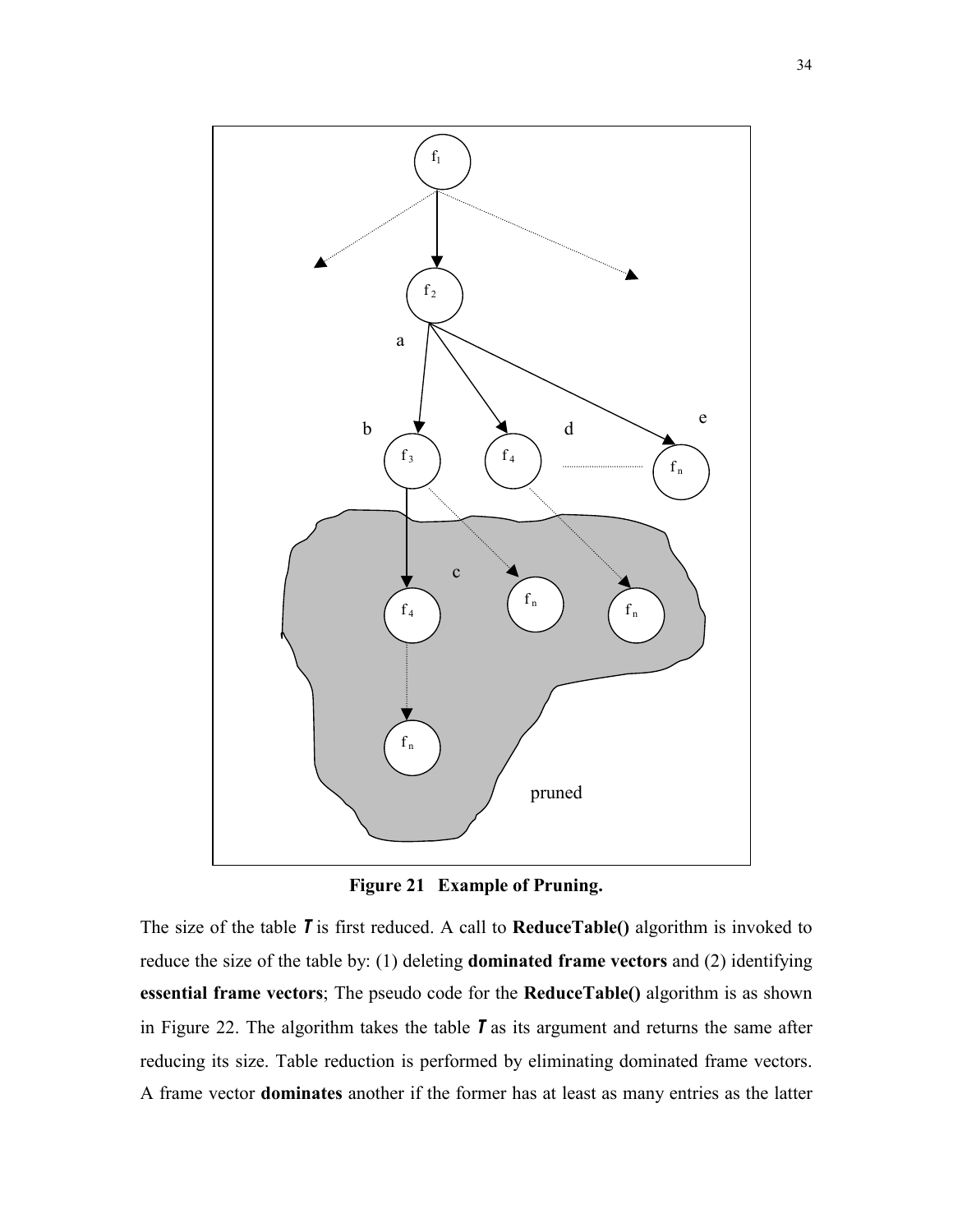and these entries occupy all the columns occupied by the latter. Any frame vector dominated by any other frame vector is deleted from *T* to form a new table *T***í**.

The table  $\mathbf{r}'$  is obtained from  $\mathbf{r}'$  by identifying the essential frame vectors. An **essential** frame vector has only one entry for some column. The skeleton token corresponding to such a column can only be covered by a frame corresponding to the essential frame vector. Consequently, it is imperative that such a frame be added to the solution. When an essential frame vector is identified, it is removed from  $\vec{r}$  and added to the solution  $\vec{c}$ . The corresponding columns covered by the new frame vector are updated in **C**. All the columns that are covered by the essential are also removed from the table. A column is removed by setting all its elements to zero.  $\vec{P}$  is now copied to  $\vec{I}$ , and the original table is thus reduced.

The process of identifying the essentials and the dominant frame vectors and thus reducing the table size is repeated until no more essential frame vectors can be found. When the call returns, the original table **T** is replaced by a reduced table that contains only **dominant frame vectors**.

| ReduceTable(I)                                                                                                     |  |  |  |  |
|--------------------------------------------------------------------------------------------------------------------|--|--|--|--|
| $\mathbf{r}$ = <b>T</b> after deleting the dominated rows;                                                         |  |  |  |  |
| $\mathbf{P}' = \mathbf{P}$ after picking essentials and deleting the<br>corresponding columns. The essential frame |  |  |  |  |
| vectors are also deleted;                                                                                          |  |  |  |  |
| $p =$ number of essentials picked;                                                                                 |  |  |  |  |
| Add frames corresponding to the essential frame                                                                    |  |  |  |  |
| vectors to the current solution $\bf{C}$ ; update $\bf{C}$ ;                                                       |  |  |  |  |
| $T = T^{\prime}$                                                                                                   |  |  |  |  |
| \while $(p!=0)$                                                                                                    |  |  |  |  |
| <i>return</i> $(T)$ ;                                                                                              |  |  |  |  |
|                                                                                                                    |  |  |  |  |

### **Figure 22 The ReduceTable() method pseudo code.**

As an example of this process, consider the following sentence:

<sup>"</sup>The microprocessor sends data to the static memory and displays the value."

The skeleton generated for this sentence is:

<sup>"</sup>*processor send data to memory display value"*.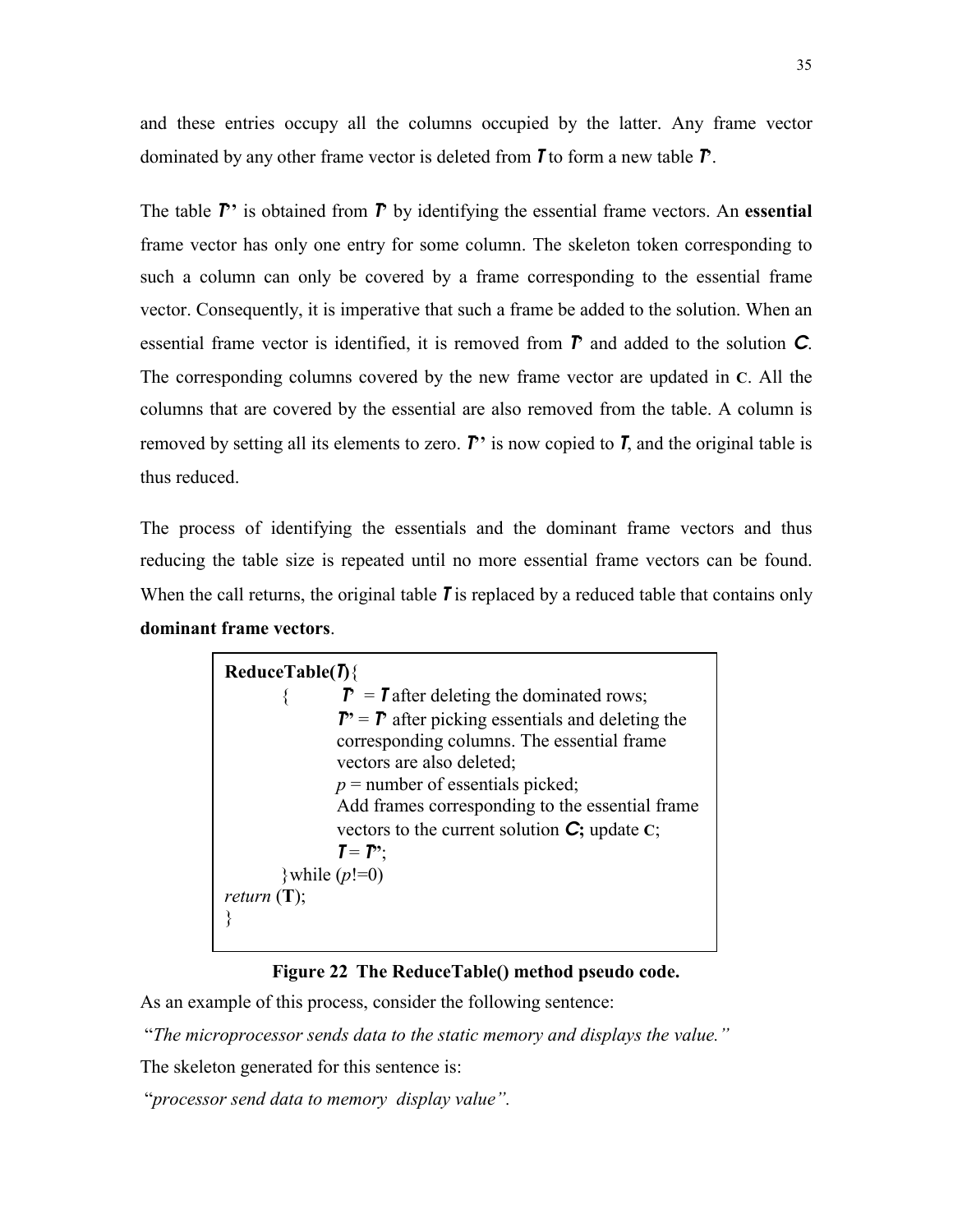| $f_1$ :   | send(subject processor, object data, to memory)        |
|-----------|--------------------------------------------------------|
| $f_2$ :   | send(subject computer, object data, to memory)         |
| $f_3$ :   | send(subject processor, object instruction, to memory) |
| $f_4$ :   | send(subject processor, object data, to register)      |
| $f_5$ :   | display (subject processor, object value)              |
| $f_{6}$ : | display(subject processor, object data)                |

Let the repository include the frames shown in Figure 23.

### **Figure 23 Frames.**

The frames are converted to their frame vector form as shown in Figure 24.

| $F_1$            | [1111100] |
|------------------|-----------|
| $\mathbf{F}_2$   | [0111100] |
| $\mathbf{F}_3$   | [1101100] |
| $\mathbf{F}_4$   | [1110000] |
| $\mathbf{F}_{5}$ | [1000011] |
| $\overline{F}_6$ | [1010010] |

**Figure 24 Frame vectors.** 

Table *T* is formed with each frame vector occupying one row of the table as shown in Figure 25.

|                      |              | 1 2 3 4 5 6 7 |             |  |  |
|----------------------|--------------|---------------|-------------|--|--|
| ${\bf F_1}$          | $\mathbf{1}$ |               | 1 1 1 1 0 0 |  |  |
| $\mathbf{F}_2$       |              | 0 1 1 1 1 0 0 |             |  |  |
| $\mathbf{F}_3$       |              | 1 1 0 1 1 0 0 |             |  |  |
| $\mathbf{F}_4$       |              | 1 1 1 0 0 0 0 |             |  |  |
| $\mathbf{F}_5$       |              | 1 0 0 0 0 1 1 |             |  |  |
| $\mathbf{F}_{6}$     |              | 1 0 1 0 0 1 0 |             |  |  |
| C                    |              | 0000000       |             |  |  |
| $\boldsymbol{u} = 7$ |              |               |             |  |  |

**Figure 25 The table** *T***.** 

Rows  $\mathbf{F}_1$ -  $\mathbf{F}_6$  identify the frame vectors that occupy the rows of *T*. **C** is initialized to all 0's. A worst case initial best solution size, *u*, of seven is assumed corresponding to the number of tokens in the skeleton. When the **ReduceTable()** algorithm is invoked on this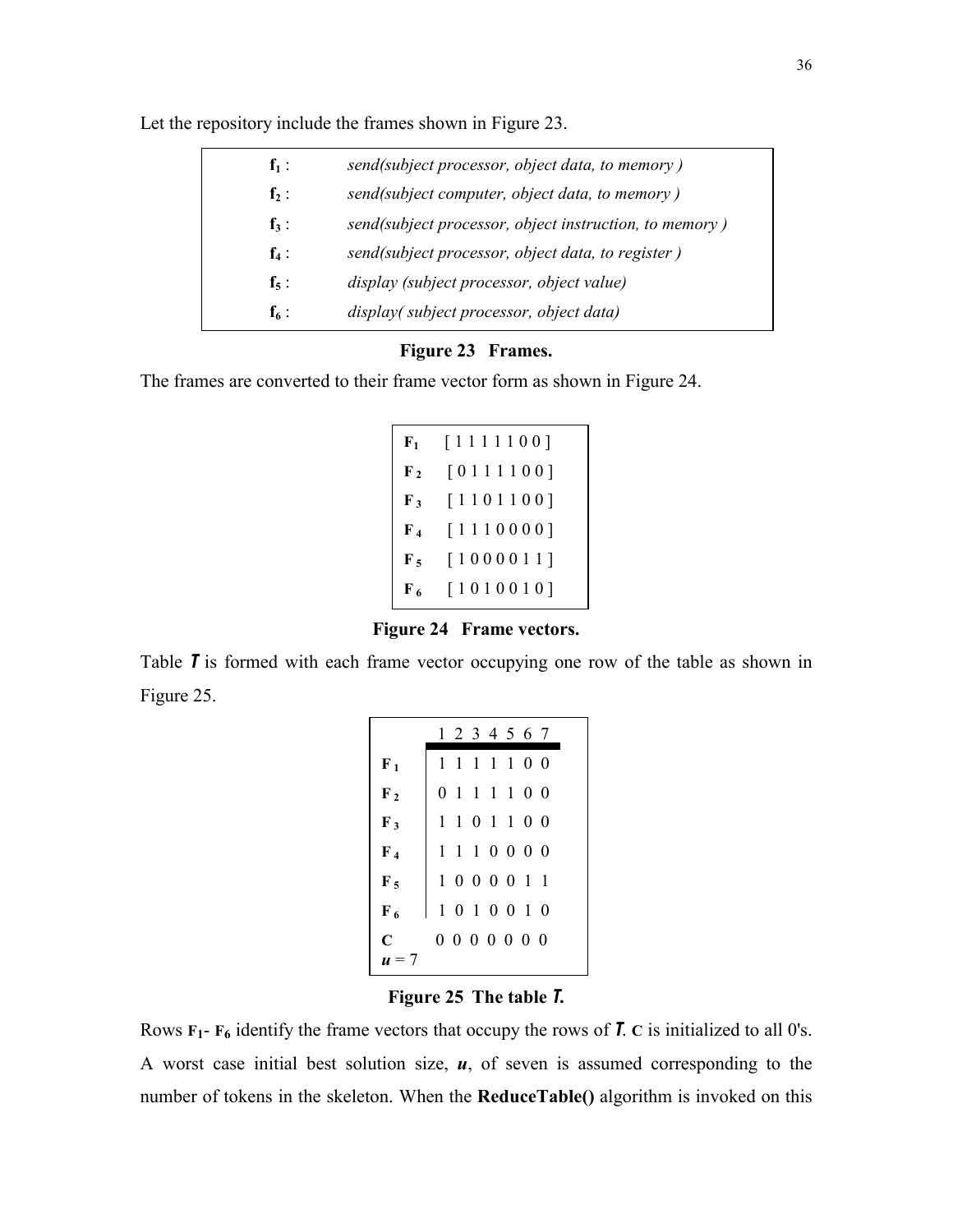table, the dominated rows are deleted from  $\overline{I}$ .  $F_1$  dominates  $F_2$ ,  $F_3$  and  $F_4$ . Hence these rows are removed. At this time, no new frames are added to the solution. The new table *T* and the corresponding current solution vector **C** are as shown in Figure 26.

|                | 1 2 3 4 5 6 7                                                                                |
|----------------|----------------------------------------------------------------------------------------------|
| $F_1$          | 1 1 1 1 1 0 0                                                                                |
| $F_5$<br>$F_6$ | $\begin{array}{cccccc}\n0 & 0 & 0 & 0 & 0 & 1 & 1 \\ 1 & 0 & 1 & 0 & 0 & 1 & 0\n\end{array}$ |
|                |                                                                                              |
| $\mathbf{C}$   | $0\; 0\; 0\; 0\; 0\; 0\; 0$                                                                  |
|                |                                                                                              |

**Figure 26 The reduced table** *T***í.** 

In table  $\overline{P}$ , frame vector  $F_1$  is identified as an essential, since columns 2, 4 and 5 do not have an element 1 in any of the other frame vectors. All the columns covered by the essential frame vector  $\mathbf{F}_1$  are removed. Also  $\mathbf{F}_5$  is an essential since it is the only frame vector covering column 7. Consequently, columns 6 and 7 are also removed from table *T*. These columns are correspondingly set to 1 in the solution vector **C**. Frame vectors  $\mathbf{F}_1$ and  $\mathbf{F}_5$  are now deleted from  $\mathbf{\Gamma}$  to get a new table  $\mathbf{\Gamma}$ <sup>\*</sup>.  $\mathbf{\Gamma}$ <sup>\*</sup> is an empty table as all its columns are covered. Since  $\vec{P}$  is copied to  $\vec{I}$ ,  $\vec{I}$  is also empty. Figure 27 shows the empty table *T* and the solution vector **C**.



**Figure 27 Empty table** *T***.** 

Figure 28 shows the complete solution. Since  $u = 7$  is more expensive than the size of the current solution  $|C| = 2$ , **B** is replaced by C. In this example the table **T** is empty. Hence at line number 3 in the pseudo code the algorithm returns with the current solution *C*.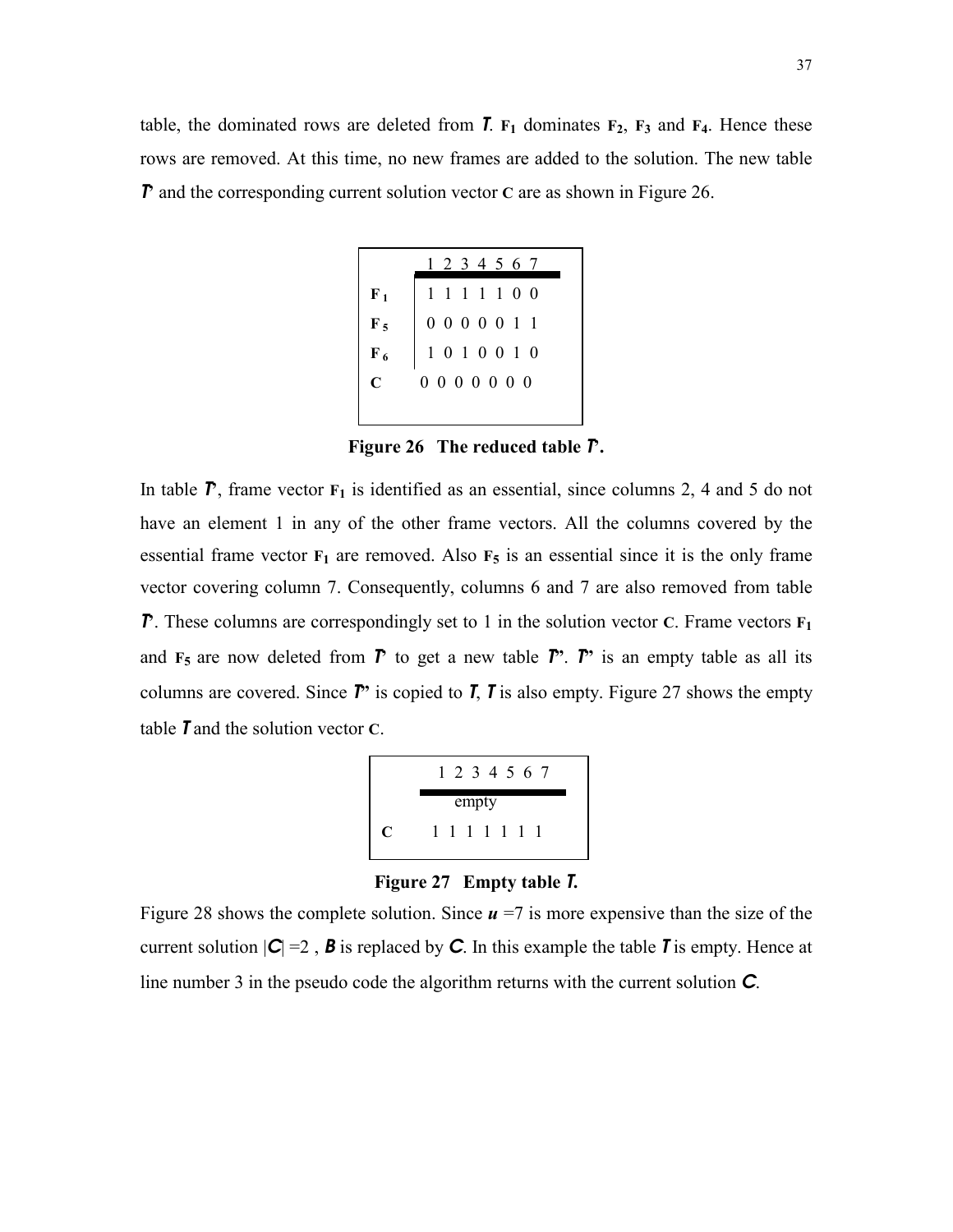|                   | processor send data to memory end cycle         |
|-------------------|-------------------------------------------------|
| $f_1 \rightarrow$ | send(subject processor, object data, to memory) |
| $f_5 \rightarrow$ | end(subject processor, object cycle)            |



In the above example, since  $|C|$  was less than  $u$  and since  $C$  was complete it was returned. However, if *C* was more expensive than *B*, then, *B* would be returned. The search for the solution would continue along the current path if *C* was not complete and *C* was less expensive than *B*.

# **BranchAndBound (** *T***,** *C* **)** {  $T \leftarrow \text{ReduceTable} (T)$ . (1) if  $(|C| > u)$  *return*  $(B)$ ; */bound is exceeded, return* (2) if( all columns of *T* are covered ) *return* (*C*); */solution achieved* (3) For every frame vector  $\mathbf{F}_i$  in **T** */consider each remaining frame* (4) Add corresponding  $f_i$  to  $C$  and update vector  $C$ ; (5)  $T^* = T$  after deleting  $F_i$  and the columns incident to it; (6)  $C^*$  = **BranchAndBound(** *T***<sup>\*</sup>,** *C***); /***branch with frame F<sub>i</sub></sub> in the solution* **(7)** If  $(|C'|) < u$   $\{B = C$ ;  $\}$  (8) Remove  $\mathbf{F}_i$  from  $\mathbf{C}_i$ ; (9)  $T^* = T$  after deleting  $F_i$ ; (10)  $C^{\prime}$  = **BranchAndBound(** *T***<sup>\*</sup>,** *C***)**; /*branch after deleting F<sub>i</sub> from solution (11)* If  $(|C'| < u)$  {  $B = C$ <sup>*;*</sup>} (12) *return* ( $\mathbf{B}$ ); (13) }

### **Figure 29 Pseudo code of the covering algorithm.**

A new frame vector  $\mathbf{F}_i$  is selected from *T* and added to **C**. Frame vector  $\mathbf{F}_i$  is removed from *T*. Any frame vector dominated by  $\mathbf{F}_i$  is removed from *T*. All columns covered by  $\mathbf{F}_i$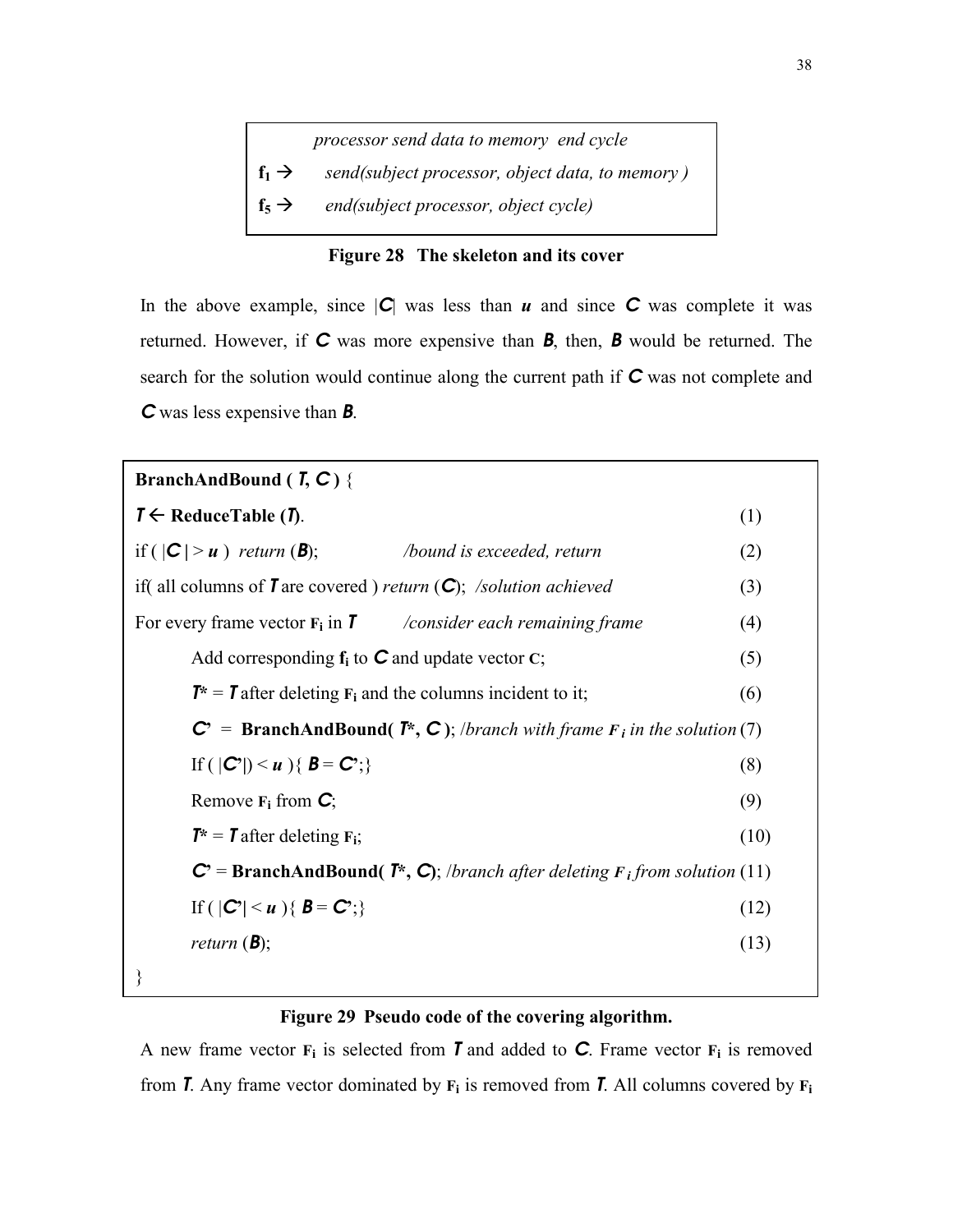are also removed. *T* is copied to  $T^*$  and the **BranchAndBound**() algorithm is now invoked on *T***\***. The algorithm recurses until a new cover is found or until the current search for the new solution is found to be more expensive than *B*. Correspondingly, *C* or *B* is returned. The returned solution is copied to *C*<sup>*c*</sup>, and compared with *B*. If  $|C^{\prime}|$  is less than  $u$ , then  $C$  is copied to  $B$ , otherwise it is discarded. In any event, after this step,  $B$ holds the best solution seen thus far.

Frame vector  $F_i$  is now removed from *T* and from *C***.** *T* is copied to  $T^*$  and the **BranchAndBound()** algorithm is re-invoked on *T***\***. When the algorithm returns with the solution  $C$ ,  $C$  is compared with **B**. The better of the two solutions is stored in **B** and **B** is returned.

Thus the algorithm finds covering solution and progressively improves it. A frame vector **Fi** is first included in the solution and a cover is searched. If a better cover than the best solution is found, it replaces the best solution. Otherwise the best solution is preserved. In any case, since the solution has been explored with  $F_i$  included alternate solutions can now be explored with **Fi** removed. The first call to the **BranchAndBound()** algorithm looks for a cover with  $F_i$  included in the current solution **C**. In the second call the algorithm removes  $\mathbf{F}_i$  and searches for a new cover.

### **3.8. Evaluation parameters**

The evaluation procedure for the results of the algorithm was adopted from the second Message Understanding Conference (1989). The evaluation parameters have been adopted from Grishmanís work [Grishman96]. However, for the purposes of this thesis, the parameters have been modified. The parameters are calculated by finding covers for a large set of sentences.

We define *recall* in terms of skeleton token coverage for a set of sentences as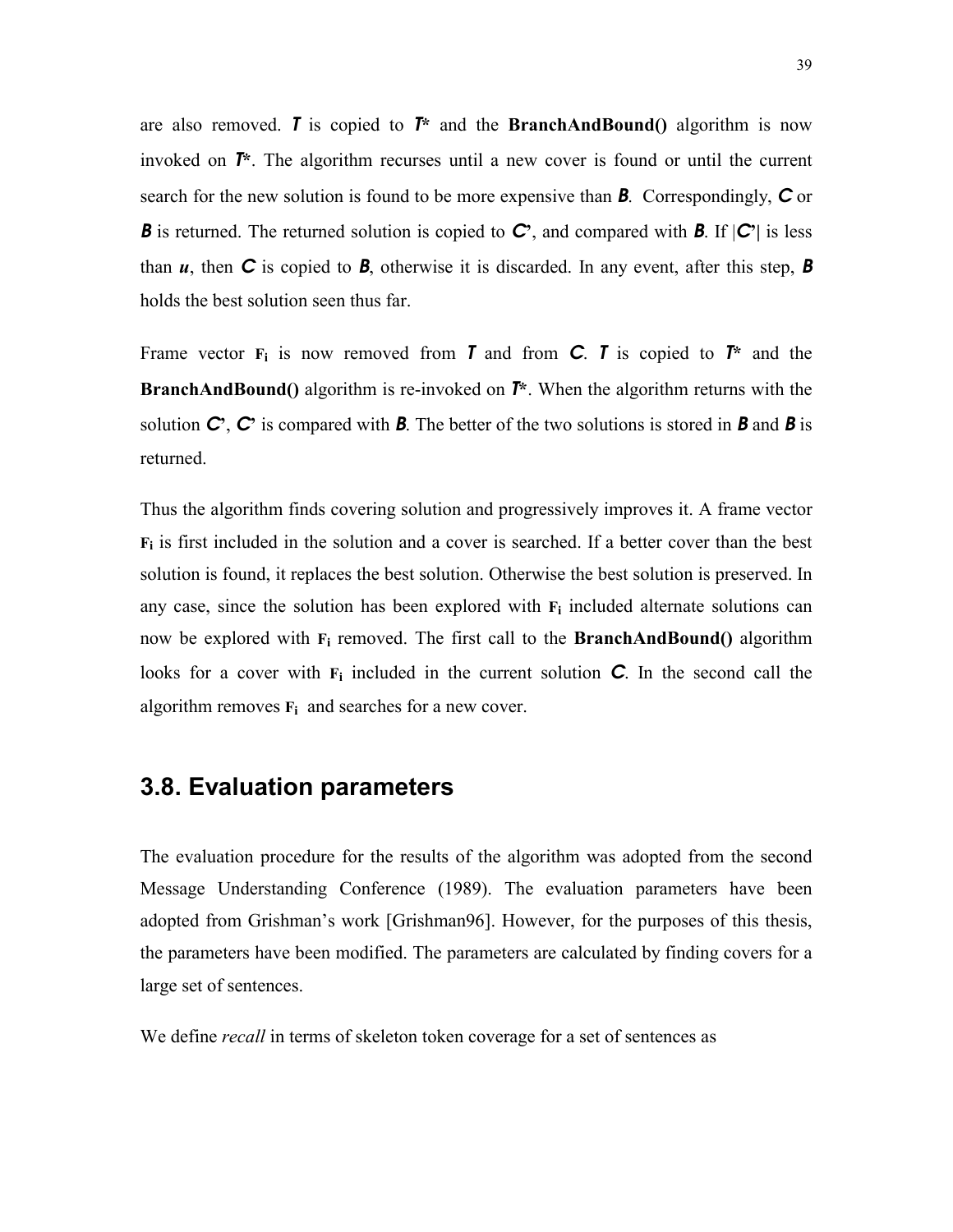Recall = Total number of skeleton tokens covered / Total number of tokens in all the skeletons

### **Equation 1. Definition of Recall**

We define *precision* in terms of frame matches.

Precision = Number of correct frames selected in covers/ Total number of frames selected in covers

### **Equation 2. Definition of Precision.**

Both recall and precision are expressed as percentages. Precision is a more useful evaluation parameter than *recall* as it more directly bears on the system performance. The higher the *precision,* the better the covering using the repository of frames. However, *recall* has been predominantly used for analyzing the performance of this algorithm for the following reasons:

(1) Precision is subject to error, as it needs human judgement.

(2) Precision is hard to compute, as it has to be computed manually.

For instance consider the sentence *"processors waits for the controller to send the acknowledgement.*" Figure 30 shows the skeleton and the cover for this sentence.

Skeleton: "*processor wait for controller to send acknowledgement*" Frame 1: *wait (subject processor)*  Frame 2: *send (subject controller, object interrupt, to controller)*  Frame 3: *send (object acknowledgement)* 

### **Figure 30 Skeleton and frames.**

The skeleton tokens that are covered are underlined. Likewise, the tokens of the frames that cover a skeleton word are also underlined. From Figure 30 we note that

The total number of tokens in the skeleton  $= 7$ 

The number of skeleton tokens covered  $= 5$ 

Thus recall is calculated using Equation 2 as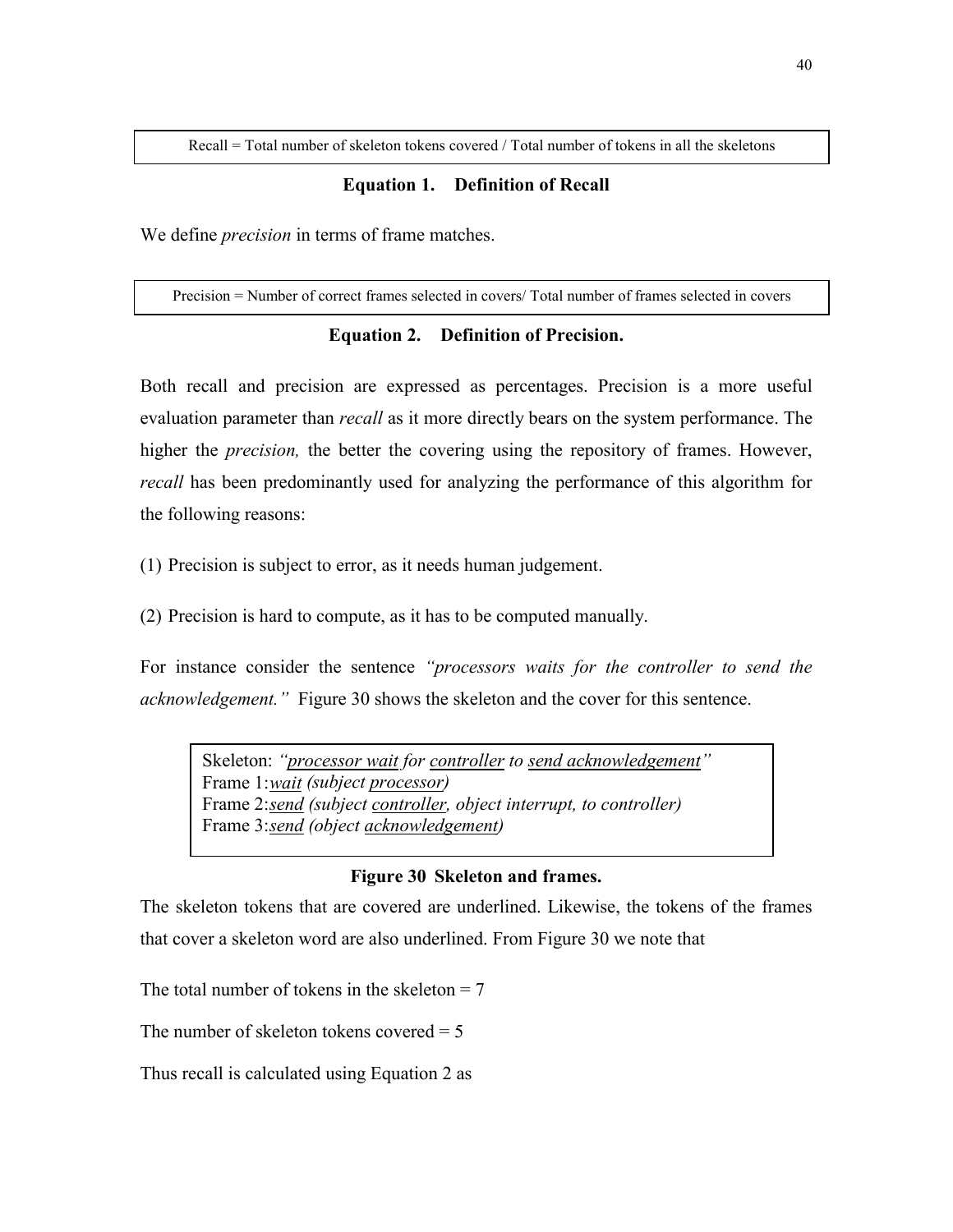$Recall = (5/7) *100 \% = 71.4%$ 

The calculation of precision however involves the judgement of the individual attempting to calculate the parameter. The denominator of the equation 2 can be readily computed.

The total number of frames identified  $= 3$ 

However the numerator, the number of correct frame matches, is subject to judgement. For instance in Figure 30, frames 1 and 3 can be considered as correct frame matches as the verb and all the cases of these frames match the tokens of the skeleton. Moreover, these frames reflect the correct semantics of the skeleton. However, frame 2 may or may not be considered as a correct frame match. This is because, the frame correctly identifies the subject and the verb in the sentence and hence it can be considered as a correct frame. But, the object and the other cases of this frame do not cover any of the semantics of the skeleton. Hence it could be considered as a bad frame. Thus using equation 2, the parameter precision can be calculated as *Precision* =  $(2/3)*100$  %= 66.6%, or as *Precision* =  $(3/3)^*100\% = 100\%$ , depending on whether we consider frame 2 as incorrect or correct. However it can be seen that *Precision* reflects the actual performance better than *Recall*.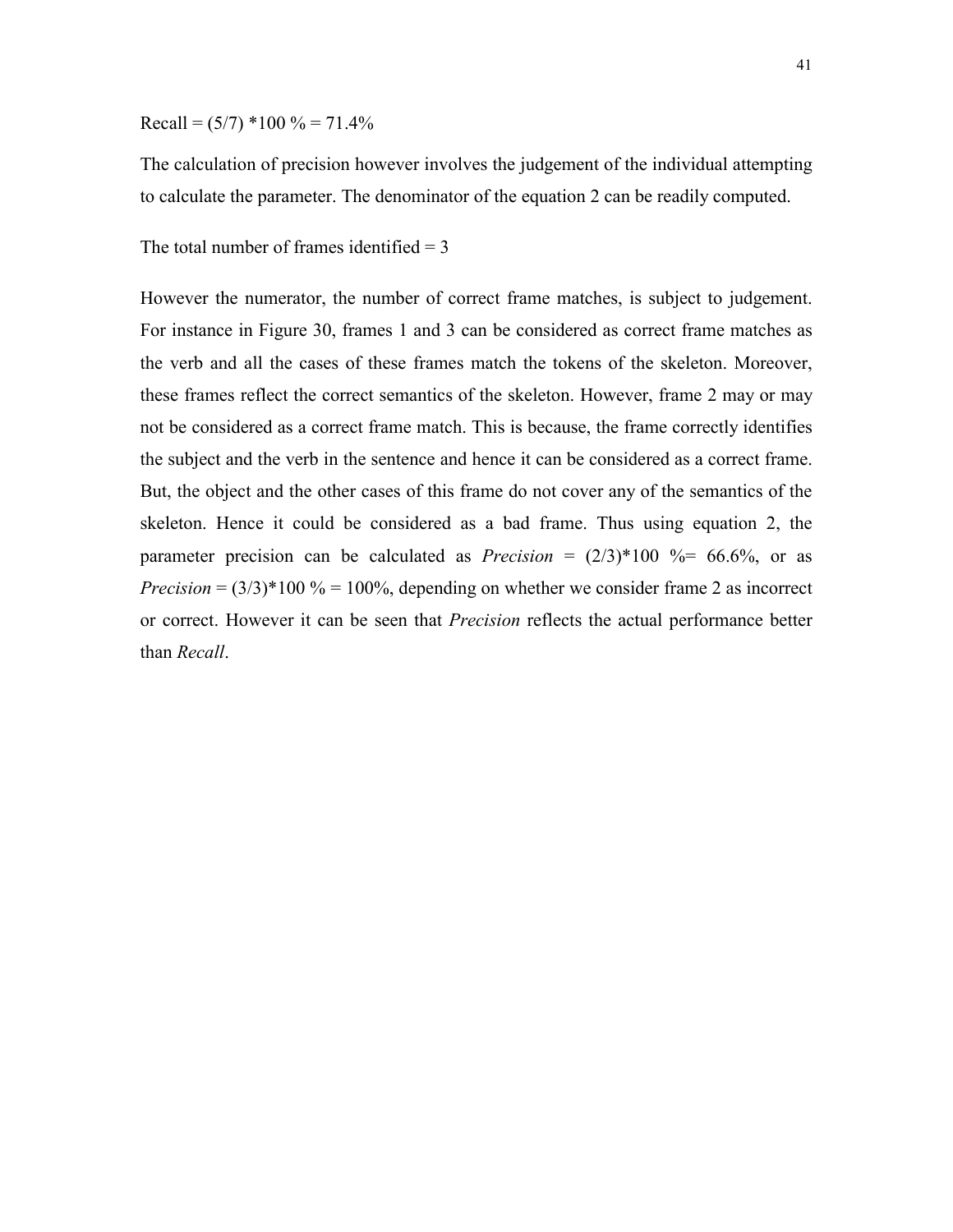# **Chapter 4. IMPLEMENTATION**

# **4.1. Design**

The various processes discussed in Chapter 3 lend themselves to be conveniently implemented as an object oriented design that uses the C++ programming language.

The classes used in this thesis are a token class (CToker), a case class (CCase), a frame class (CFrame), a class to process the abstract sentence to a skeleton (CHierarchy), a frame vector class (CFrameVector), a skeleton class (CSkeleton), a cover table class (CTable) and a solution class (CSolution).

These classes are described in detail below. Many of the implementation details are hidden, and only the important methods and the attributes of each class are shown in the class diagrams. The order in which the classes and their member functions are discussed closely follows the system overview diagram discussion from chapter 1.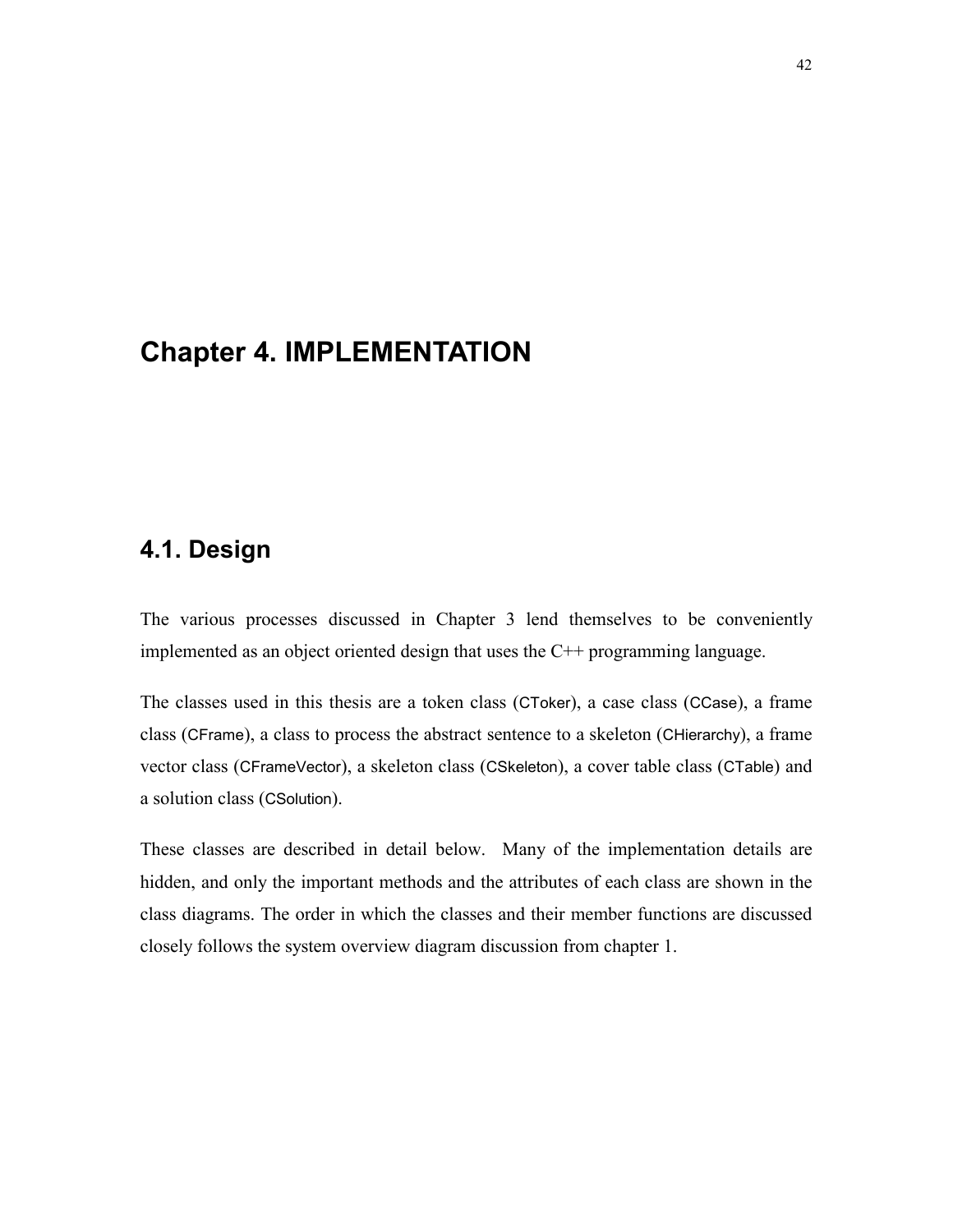### **4.2. Class Overview**

This section describes the classes of the covering algorithm using a notation called the Unified Modeling Language (UML) [Rational96]. Only an overview of the classes is presented here. The implementation of these classes, their attributes and their methods are explained in greater detail in the next section.

In UML class diagrams, a box represents a class. The box is labeled at the top with the name of the class. Class attributes and class member functions are listed below the name. A line is used to separate the attributes from the methods in these class diagrams. The "lock" icon is used to distinguish private attributes from the public attributes.

The classes can have two types of relationships between them. These relationships are the dependency relationship and the aggregate relationship. The dependency relationship between two classes is denoted by means of an arrow. The tail attaches to the client class and the head of the arrow points to the server class. A dependency relationship is used to denote a "using" association between two classes.

The aggregate relationship is used to show a whole or part relationship between two classes. The class at the client end of the aggregate relationship is called the aggregate class. The class at the supplier end of the aggregate relationship is the part whose instances are contained or owned by the aggregate class. An aggregate relationship is a solid line with a diamond at one end. The diamond end designates the aggregate class. The multiplicity of an aggregation link is indicated beside the link in the class diagrams. A  $**$  indicates that *n* instances of the member class are associated with one instance of the aggregate class. Only the important dependency relationships and the aggregate relationships are shown in these class diagrams.

Figure 31 shows the relationship among the classes CToker, CCase and CFrame. The CToker class is used get the tokens of the frames from an input file containing frames. These tokens are stored in CFrame and CCase objects. The CCase class represents a case of a frame. Each CCase object points to the next case in a frame. Thus a frame includes a linked list of CCase objects. The CFrame class represents a frame.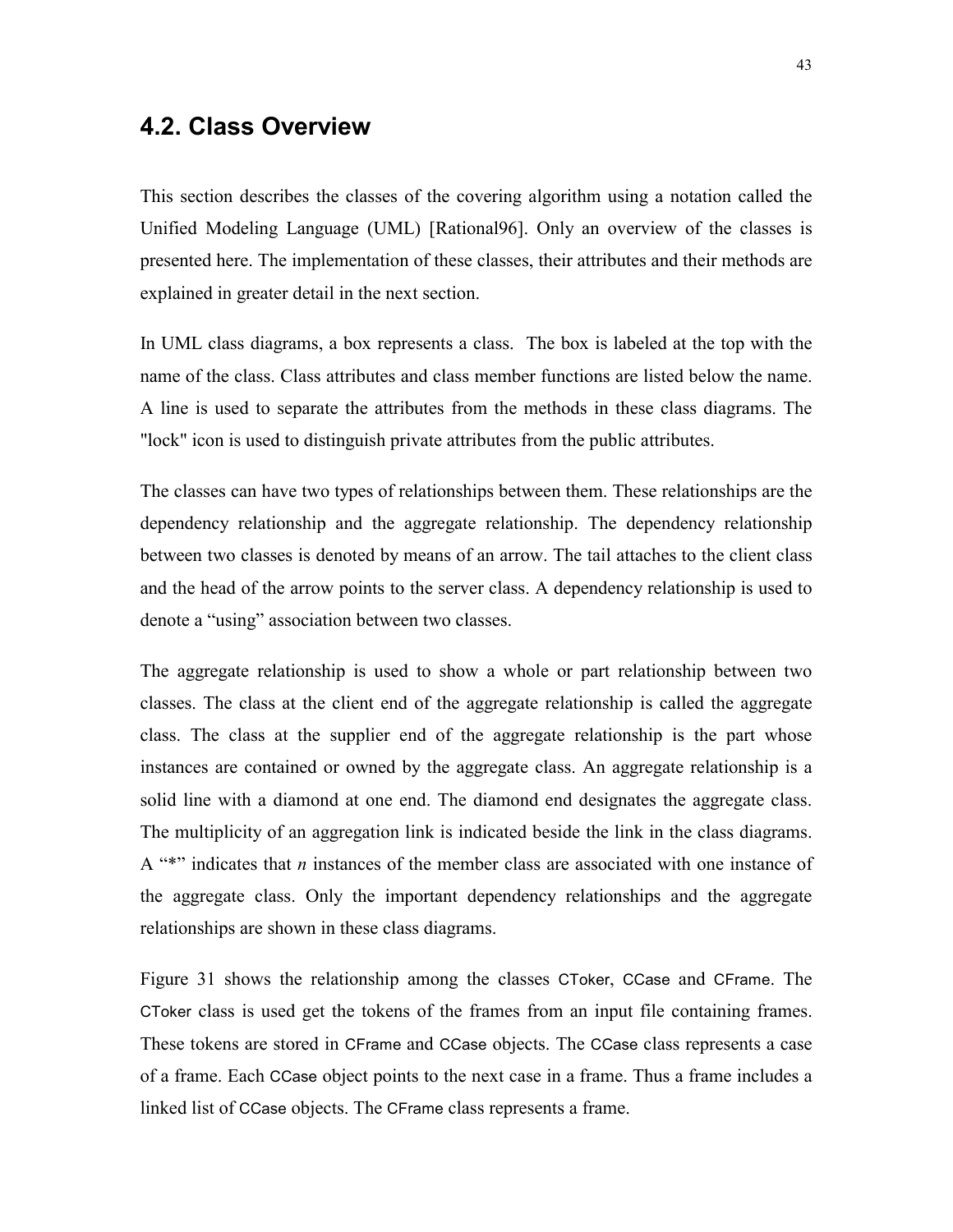

**Figure 31 UML class diagram showing the relationships among the classes CToker, CCase and CFrame.** 

Figure 32 shows the relationships among the classes CSkeleton, CFrame and CHierarchy. The CSkeleton class represents a skeleton. Each token of the abstract sentence is stored in a CSkeleton object that has a pointer to the next CSkeleton object. In this way, the CSkeleton object is used to make a linked list of the sentence that is read from an input file. These sentences are in fact abstract sentences output by the Chunker.



**Figure 32 UML class diagram showing the relationships among the classes CSkeleton, CFrame and CHierarchy.**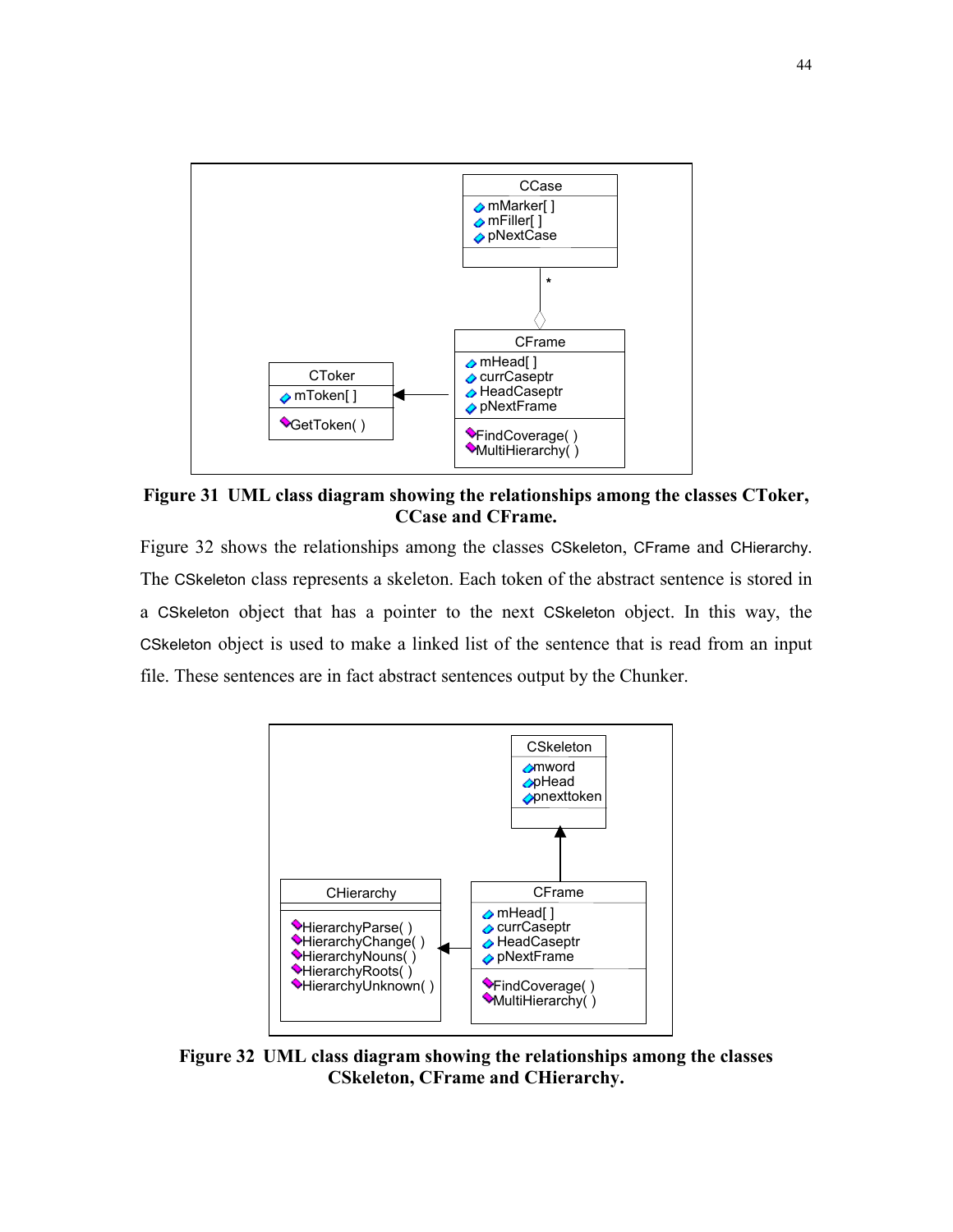

**Figure 33 UML class diagram showing the relationships among the classes CFrame, CFrameVector, CTable and CSolution class.** 

The CFrame class uses the CHierarchy class to process the abstract sentence to generate the skeleton. The CHierarchy class provides the methods required for processing the abstract sentence.

For each frame in the repository, the skeleton is used to generate a frame vector. The CFrameVector class is used to represent a frame vector. Each CFrameVector object contains a pointer to the corresponding frame. An aggregation of frame vectors forms a covering table. A table is represented using the CTable class. The CFrame class uses the CTable class to find a covering solution for the skeleton. The CTable class uses the CSolution class to store the generated solutions. Figure 33 shows the relationships among the CFrame, CFrameVector, CTable and CSolution classes. In the next section the implementation of the covering algorithm is explained in detail.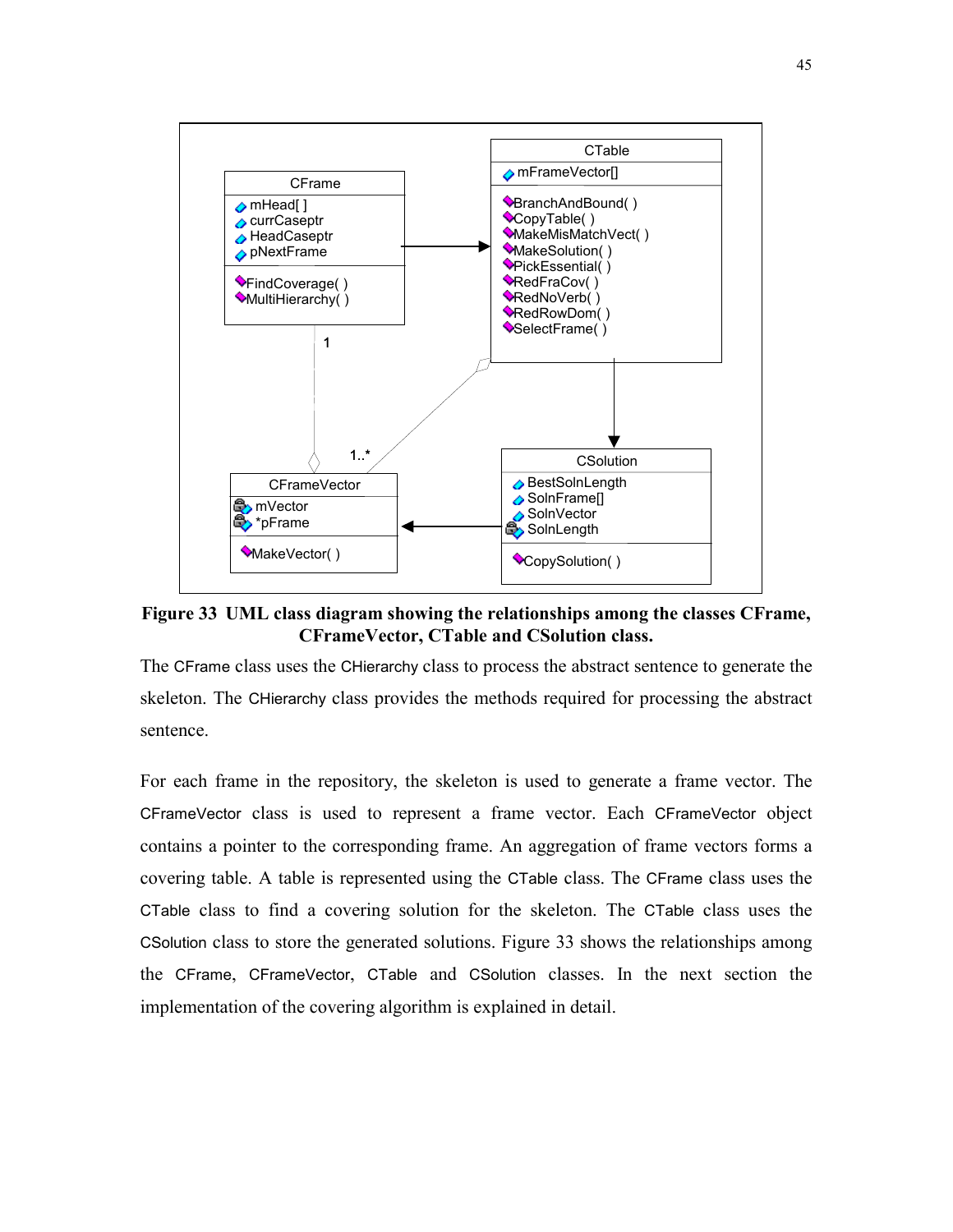### **4.3. Methods**

This section explains the various methods used in the implementation of the approach discussed in chapter 3. The explanation closely follows the system overview diagram (Figure 1). The program begins with the main() routine that calls ReadSkeleton() function and terminates. The ReadSkeleton() function calls the ReadFrames() function for each abstract sentence in the input file. The ReadFrames() function reads frames from an input file containing a list of frames.

In this thesis two frame repositories have been used. These repositories store the frames in the form: *subj verb obj, list of other cases*. The first of these files, "frames1.txt", contains about 1600 frames. A second file "frames2.txt" contains about 2400 frames. This file was generated automatically with a parser using a context free grammar.

The ReadFrames() function calls the GetToken() method of the CToker class to read each token from a frame file. The GetToken() method extracts one character at a time from the input file and assembles the tokens using ".", ",", " $\&$ ", " $\&$ ", " $\|$ n" and " " as the delimiting characters. But since the punctuation characters are also tokens, the method stores these tokens and returns them when the GetToken() method is called the next time.

A verb token is stored in the mHead attribute of the CFrame object. The remaining tokens are stored in the mMarker or the mFiller attributes of a CCase object depending on whether they are markers or fillers of a case. The CFrame object has a pointer to the first case in the frame. Each CCase object points to the next case in the frame. Thus a linked list of CCase objects is used to store the cases of the frame. The CFrame objects have a pointer ( pNextFrame) to the next frame in the repository. Thus the repository is stored in a linked list of CFrame objects.

After loading the frames, the ReadSkeleton() function processes the abstract sentence read from the input file. Each abstract sentence is tokenized using white space as the delimiter. A CSkeleton object is used to store an extracted token. Each CSkeleton object has a pointer to the next token of the abstraction and thus forms a linked list.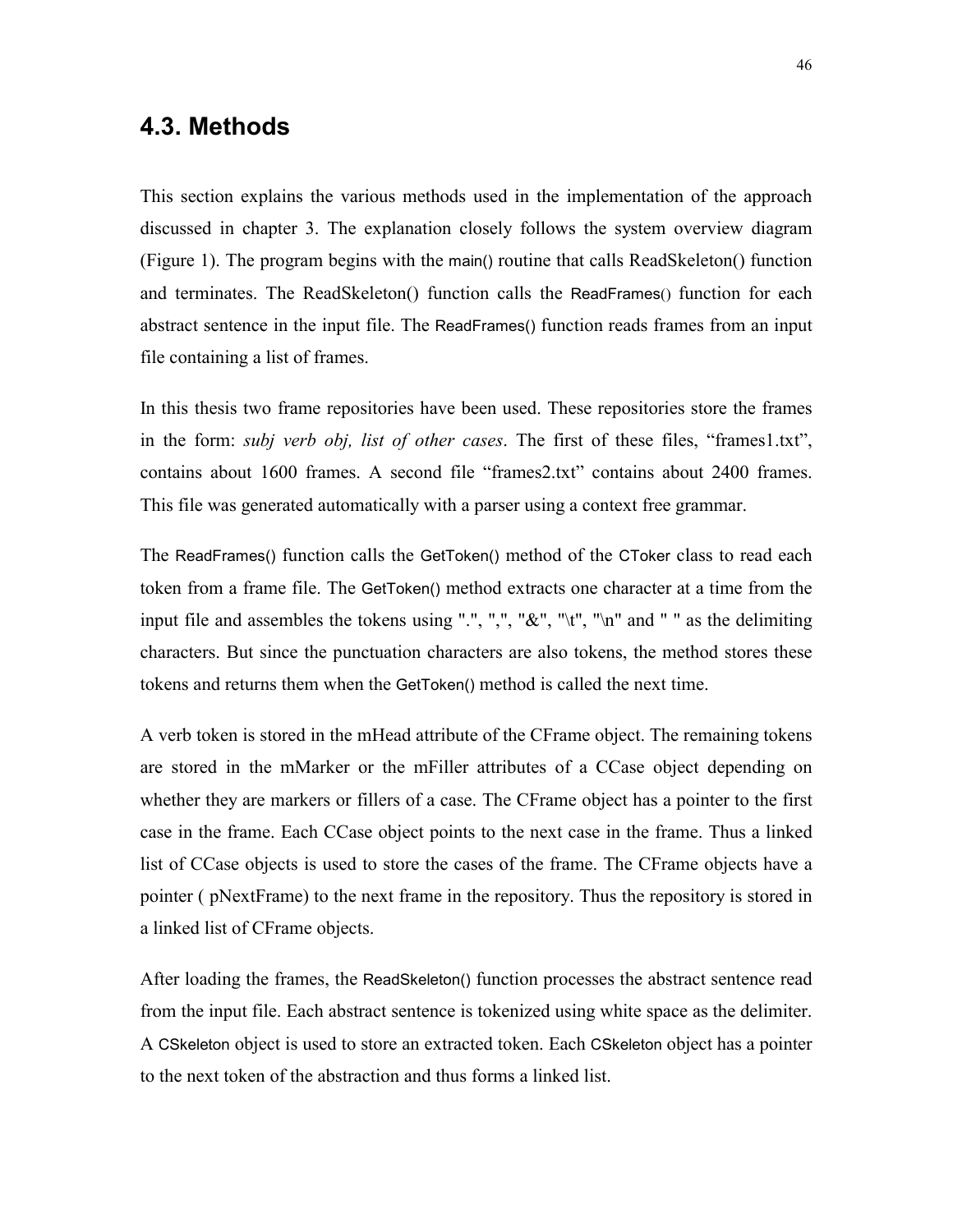For each abstract sentence in the input file, the ReadSkeleton() function invokes the FindCoverage() method with the pointer of the first frame in the repository and the pointer of the abstract sentence as arguments. FindCoverage() method is a member of the CFrame class and is used to find a covering solution for the sentence. The FindCoverage() method, generates a skeleton for the abstract sentence. This is done using the HierarchyParse() method of the CHierarchy class.

 The HierarchyParse() method processes the abstract sentence in a number of stages to generate the skeleton. These stages of processing are in turn implemented as methods of the CHierarchy class. In the first stage of processing, the "noisy" tokens are eliminated. A file containing a list of noisy tokens is used to identify such tokens. This file was generated by the Chunker and contains a list of tokens that the syntactic parser failed to recognize. Such tokens include words outside the vocabulary of the parser used by the Chunker, numbers, acronyms, mis-spelt words and notational words such as "a0-a7". Some additional words were added to this list. These words include conjunctions and tokens such as ")" and " $($ ". The elimination of noisy tokens improves covering results. The HierarchyUnknown() method is used to remove such noisy tokens.

In the second stage, the abstract sentence is processed to normalize the nouns and the verbs to their root morphology. These processes are handled by the HierarchyNouns() and HierarchyRoots() methods respectively. The nouns in the abstract sentence are normalized by replacing the plural noun forms by their equivalent singular forms. Appendix C shows a file containing a list of nouns and their root forms. This was used by the HierarchyNouns() method to normalize the nouns in the abstraction. Verb abstraction involves replacement of non-root form verbs of the sentence by their equivalent root forms. Appendix D shows a file containing a list of verbs and their root form used by the HierarchyRoots() method.

In the next stage of processing, the HierarchyChange() method is used to semantically generalize the abstraction words. Semantic generalization allows the generalization of subtype concepts to their corresponding supertypes as dictated by the type hierarchy. The HierarchyChange() method is used to implement the semantic generalization of the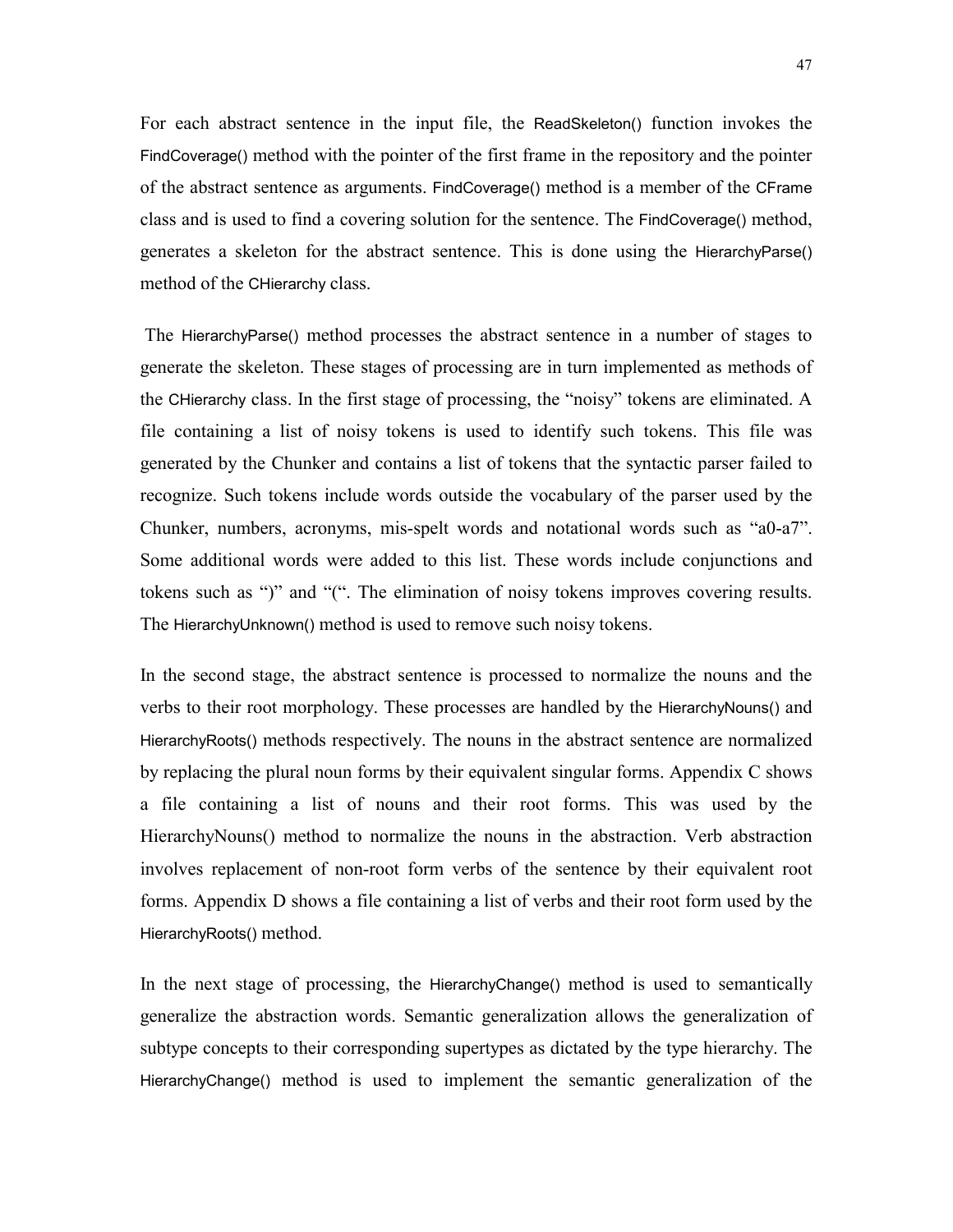abstraction words. Any subtype word is automatically generalized to its supertype if it is present in the type hierarchy file (see Table 2).

Processing the abstract sentence thus generates a skeleton. The tokens of the frames are also semantically generalized. The MultiHierarchy() method of the CFrame class is used for the same. The MultiHierarchy() method implements the generalization of the frame tokens as explained in section 3.6.

FindCoverage() method uses the MakeVector() method to form the frame vectors of the frames. The MakeVector() method is a member of the CFrameVector class. A frame vector is generated based on the token matches between the skeleton and the frame. The frame vectors are unsigned integers of fixed length. The bit representation of the vectors was preferred over integer array representation in order to save memory. Consequently, the processing speed is also reduced as binary operations consume less time compared to loop implementation that would have been required had the vectors been implemented as integer arrays. Unlike an array implementation where the bits can be directly accessed, the bit vector representation using unsigned integers does not allow direct access to the individual bits. Consequently, methods were needed to abstract the lower level details of dealing with bits.

The frame vectors are stored in the mVector attribute of a CFrameVector object. An array of CFrameVector objects, mFameVector[], forms a CTable object, mTable . Initially, mTable is formed using all the frames in the repository. However, since only verb frames are considered as plausible candidates for a cover, any frame vector whose corresponding frame is not a verb frame, is removed from the table. The size of mTable is thus reduced. The method RedNoVerb() of the CTable class is used here.

While the abstract sentence has been processed to eliminate the noisy tokens to generate the skeleton, there may still be some tokens in the skeleton that are not in the frames' vocabulary. The frames will not cover such skeleton tokens. Consequently the algorithm will not return a solution as it returns only exact solutions. In order to enable the algorithm to return the best cover that it can find, the tokens that will not be covered by the frames are pre-covered using a vector called the mismatch vector. This vector covers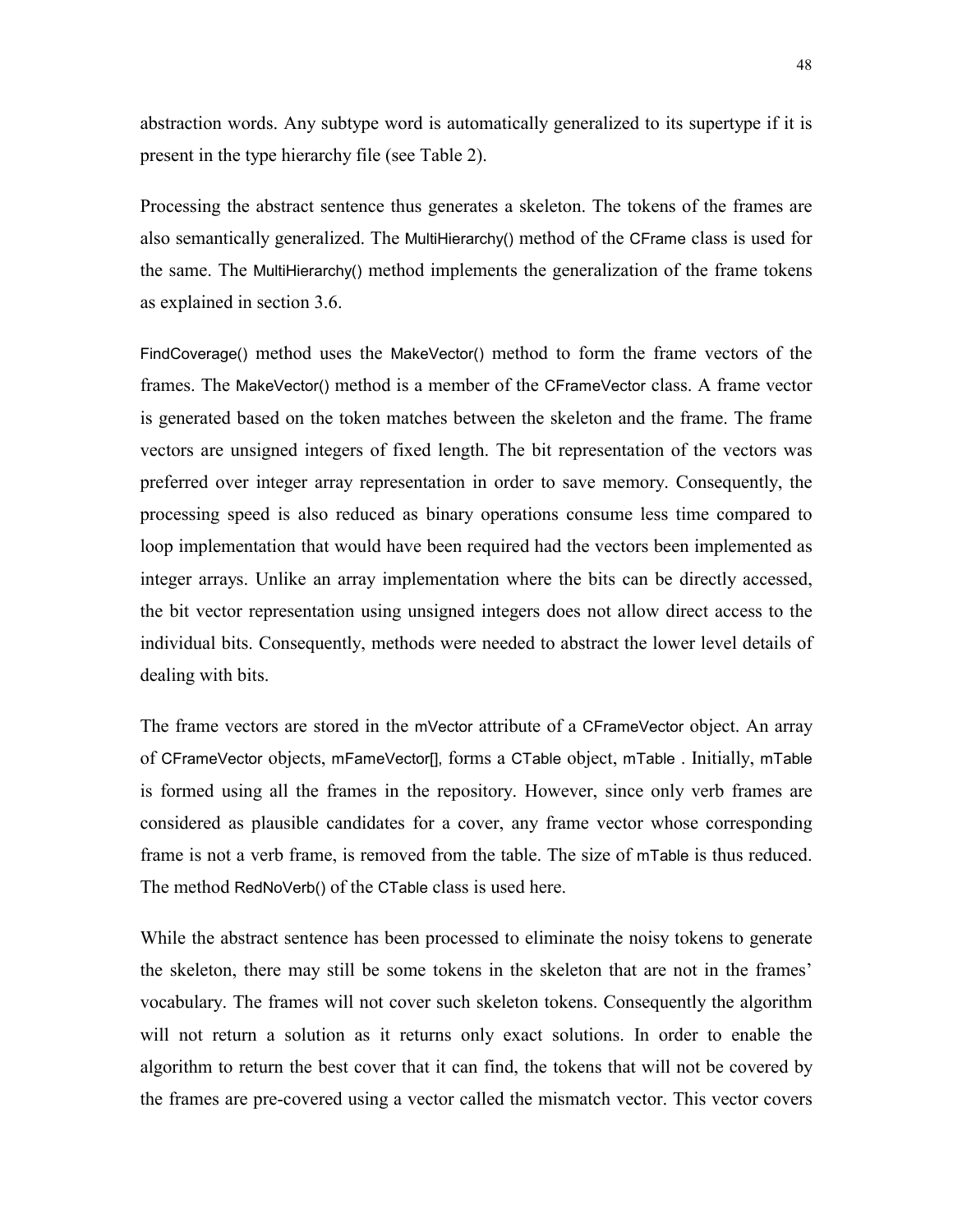all the elements of the skeleton vector that will not be covered by the frames. The mismatch vector is generated using the method MakeMisMatchVect(). This vector is added to the solution and thus all the columns covered by this vector are eliminated from the covering problem.

The FindCoverage() method invokes a call to the BranchAndBound() method of the CTable class to obtain a solution to the covering problem. The BranchAndBound() algorithm is invoked with mTable and a CSolution object, CurrentSolution (*C*), as arguments. The attribute SolnVector of the CurrentSolution object is used to store the solution vector (**C**). It is initialized with the MisMatchVector. The attribute SolnLength (|*C*|) stores the size of the solution in terms of number of frames in the solution. The SolnLength of CurrentSolution is initialized to zero. The CurrentSolution stores the covering solution that is being attempted at any given time.

BestSolution (*B*), which is also a CSolution object, contains the best solution seen by the algorithm thus far. The size of BestSolution is stored in a static integer, BestSolnLength (*u*). The BestSolnLength is initialized to the length of the skeleton since there cannot be a minimal covering solution for the skeleton whose size (number of frames in the solution) is greater than the number of skeleton tokens. Such a high value of BestSolnLength is chosen to ensure that as the algorithm proceeds, the BestSolution can be progressively improved. The BestSolnLength serves to bound the algorithm. The attribute SolnVector of the BestSolution object is used to store the solution vector.

The BranchAndBound() method receives mTable as Table (*T*). The algorithm starts out by reducing the size of Table. Table is reduced by invoking the methods RedRowDom() and PickEssental() in a loop. The RedRowDom() method removes the dominated rows from Table. The PickEssential() identifies the essential frame vectors in Table. These frame vectors are removed from Table and added to the solution CurrentSolution. All columns covered by these frame vectors are eliminated from Table by zeroing all the elements of the corresponding columns. The process is repeated until no new essentials are picked.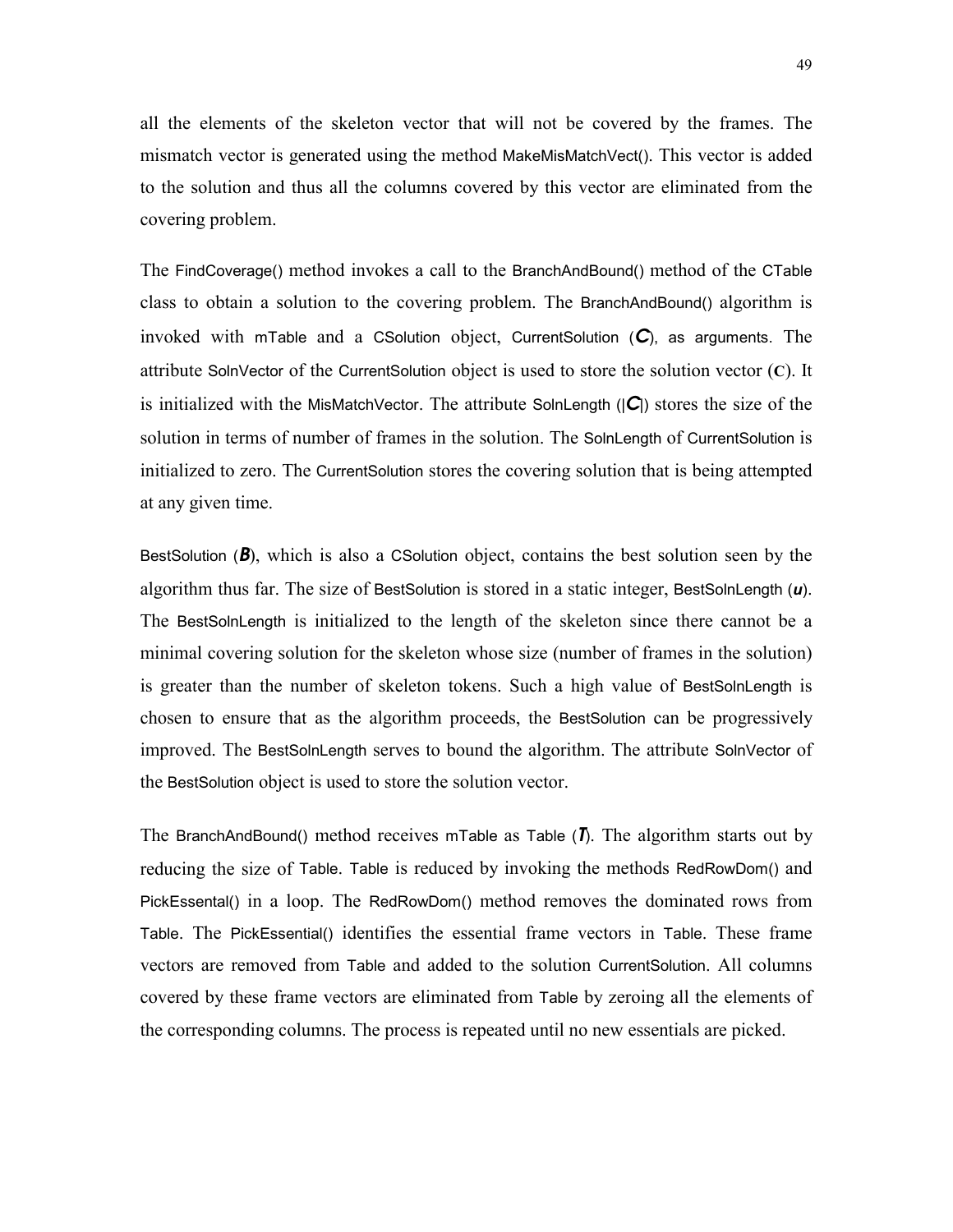Since the essentials were added to the solution, CurrentSolution now contains a cover that may be partial or complete. The size of this cover is stored in the variable CurrentEstimate. If the CurrentEstimate is greater than or equal to BestSolnLength, then, BestSolution is returned regardless of whether CurrentSolution is partial or complete. This is because the search is only for a solution better than BestSolution. If, however, CurrentSolution is better than BestSolution, the search continues. At this point, the algorithm may or may not return depending on whether CurrentSolution is partial or complete. If all columns of Table are covered then CurrentSolution is complete and this solution is returned. However, if the cover is partial, then the search for a cover along this path continues.

A new frame vector, say **Fi**, is picked. This frame vector is the first frame vector in Table. Frame vector  $\mathbf{F}_i$  is added to CurrentSolution. Table is copied to a new table called TablePrime after deleting  $\mathbf{F}_i$  and all the columns that it covers. The method RedFraCov() is used to delete all the columns covered by **Fi**. The method CopyTable() is used to copy Table to TablePrime (*T* **\***).

The BranchAndBound() method is invoked on this new table, TablePrime. The algorithm recurses until a cover is found or until the current search proves to be more expensive than BestSolution. When either of these conditions are met the algorithm returns with a cover, which is either BestSolution or CurrentSolution depending on which one was better. The returned solution is stored in CurrentSolutionPrime (*C***í**), which is again a CSolution object. The size of CurrentSolutionPrime (|*C***í|**) is stored in CurrentEstimate and compared with the BestSolnLength. If CurrentEstimate is smaller, then BestSolution is replaced by CurrentSolutionPrime.

In the above discussion, a cover was attempted with the frame vector  $\mathbf{F}_i$  included in the solution. Now the frame vector should be deleted from the solution and covers with other frame vectors should be considered. Thus, Table is again copied to TablePrime after deleting the frame vector, **Fi**. However, unlike the last time, the frame vectors dominated by  $\mathbf{F}_i$  are not deleted from Table.  $\mathbf{F}_i$  is also deleted from CurrentSolution.

The BranchAndBound() method is reinvoked on this new table, TablePrime. Again the size of the returned solution, CurrentEstimate is compared with BestSolnLength. BestSolution is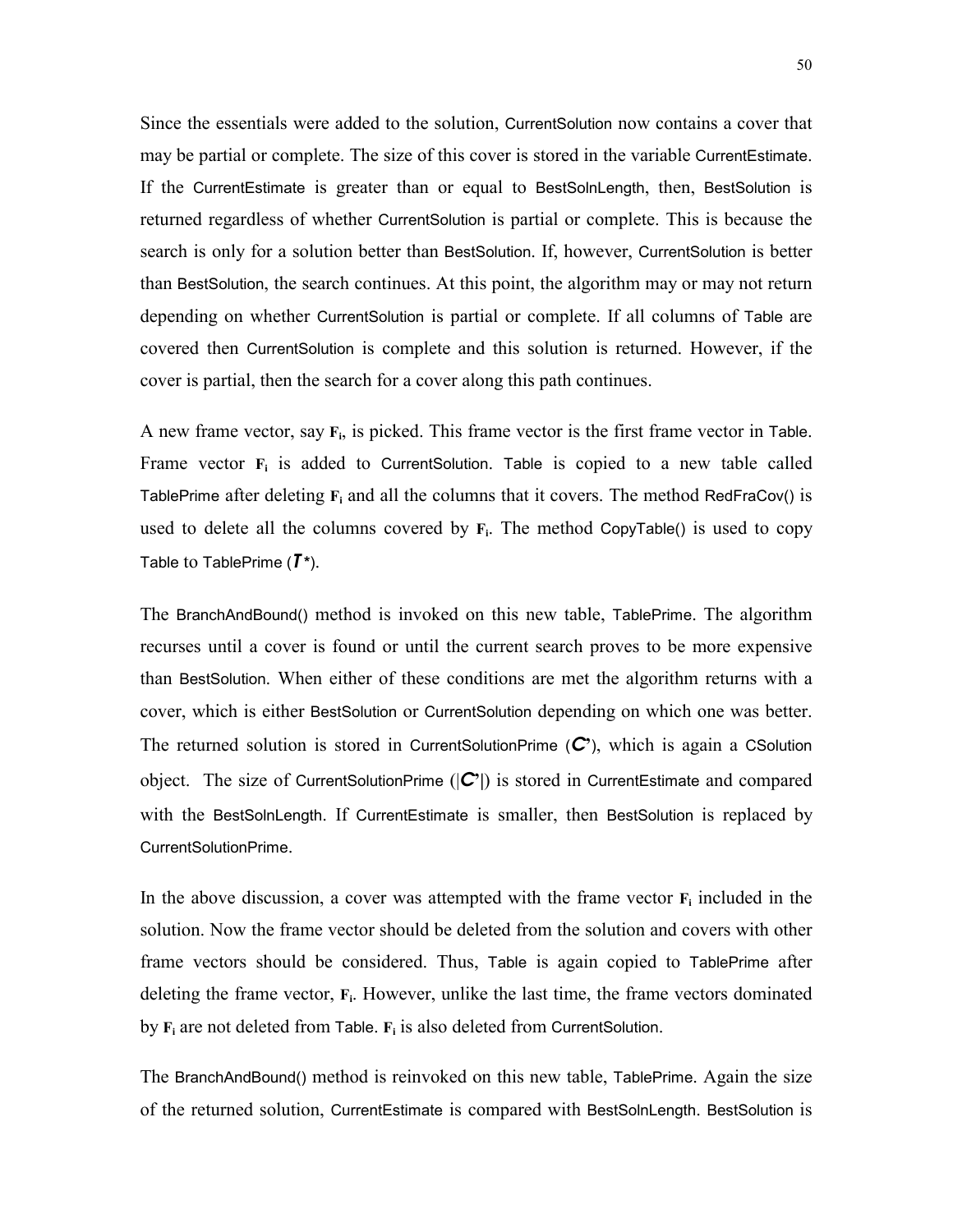replaced by the newly returned solution, CurrentSolution, if its size CurrentEstimate is smaller than BestSolnLength.

In this way, the algorithm explores the search space to find a minimal solution for a given ordering of the frame vectors. Once a solution is found, the next abstract sentence is read by the ReadSkeleton() method and this process is repeated until the abstract sentence file is exhausted.

# **4.4. Test Files**

The covering algorithm was tested using a file "details.txt" (see Appendix E) that included multiple patents involving DMA controllers. This file was a specimen of the type of patents for which this system is intended. The abstract sentences generated by the Chunker for the sentences in this file were incomplete and incomprehensible. The file required some processing before it could be used. Three digit numerals (e.g. 105 for timer, 106 for controller, 107 for line and 108 for SDMA) were used to identify the *elements* (e.g. Timer, controller, line, SDMA) in this file. The problem was that instead of the elements, the numerals were being identified as the subject or the object. This resulted in the Chunker eliminating the elements as noise and generating incomprehensible skeletons. This problem was alleviated by deleting all the words that contained numerals from the original sentence file.

The abstract sentences output by the Chunker were incomplete because the sentences in the "details.txt" file used the period as a short-form word terminator (e.g. FIG.) as well as an end-of-sentence marker. The Chunker uses period as the end-of-sentence marker. Hence, in a number of cases (about 30%) the abstractions output by the Chunker were incomplete as the Chunker could not distinguish the short-form words terminator from the end-of-sentence marker. Often the abstractions consisted of only one or two words. In order to improve the test file, all abstractions whose size were less than twenty-five characters, were deleted from the test file.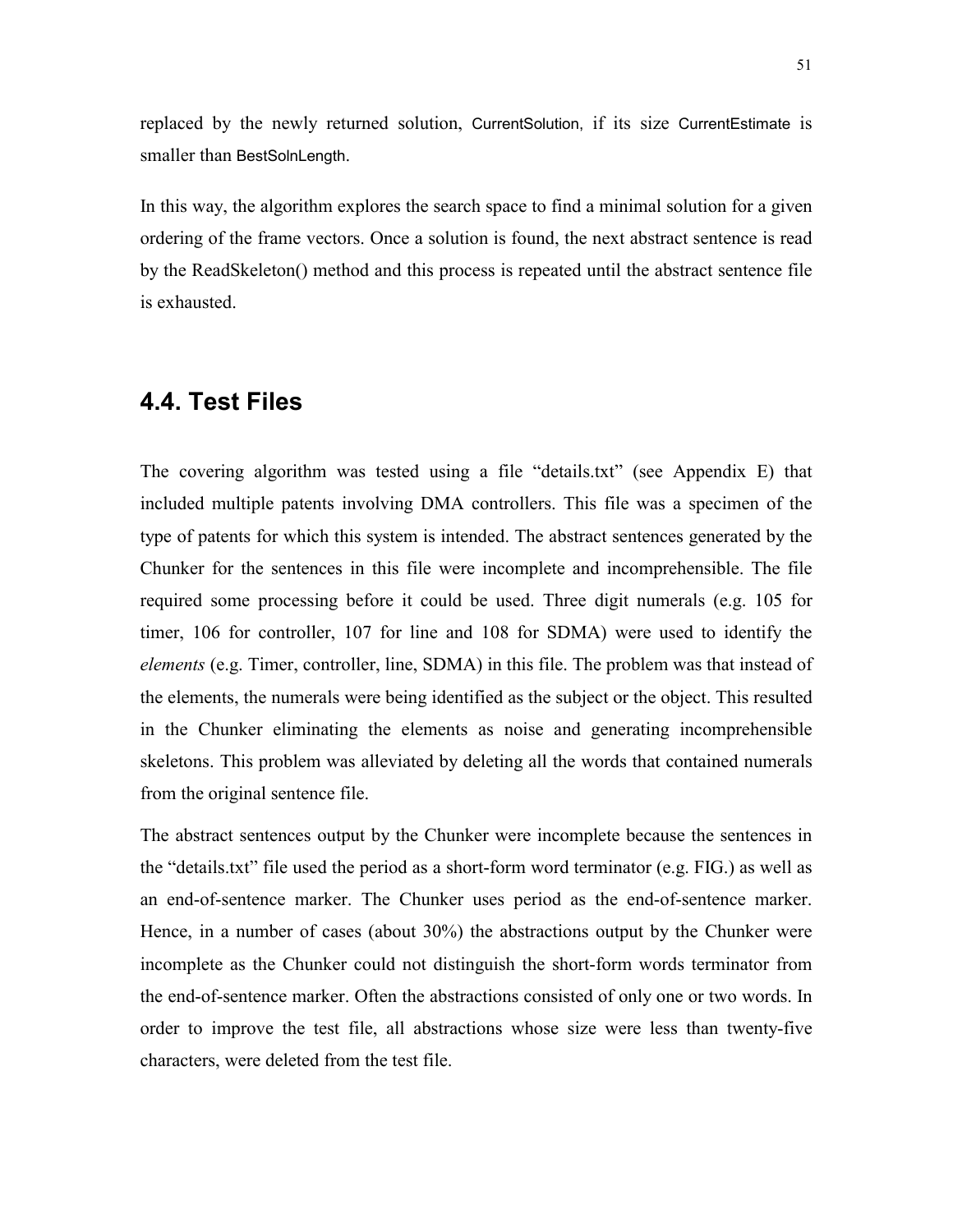Two files containing frames were used to cover the skeletons. One file was generated manually and the other file was generated automatically. The automatically generated file, "frames2.txt" (Appendix A.2), contained more than  $80\%$  of frames that were "noisy". Since these frames were generated from patents, they contained a lot of tokens that were alphanumeric strings rather than elements. The frames thus required cleaning. The frames were cleaned using simple C++ programs and a spreadsheet. The numerals were replaced by their corresponding elements. In some cases  $(10\%)$  the replacements were incorrect.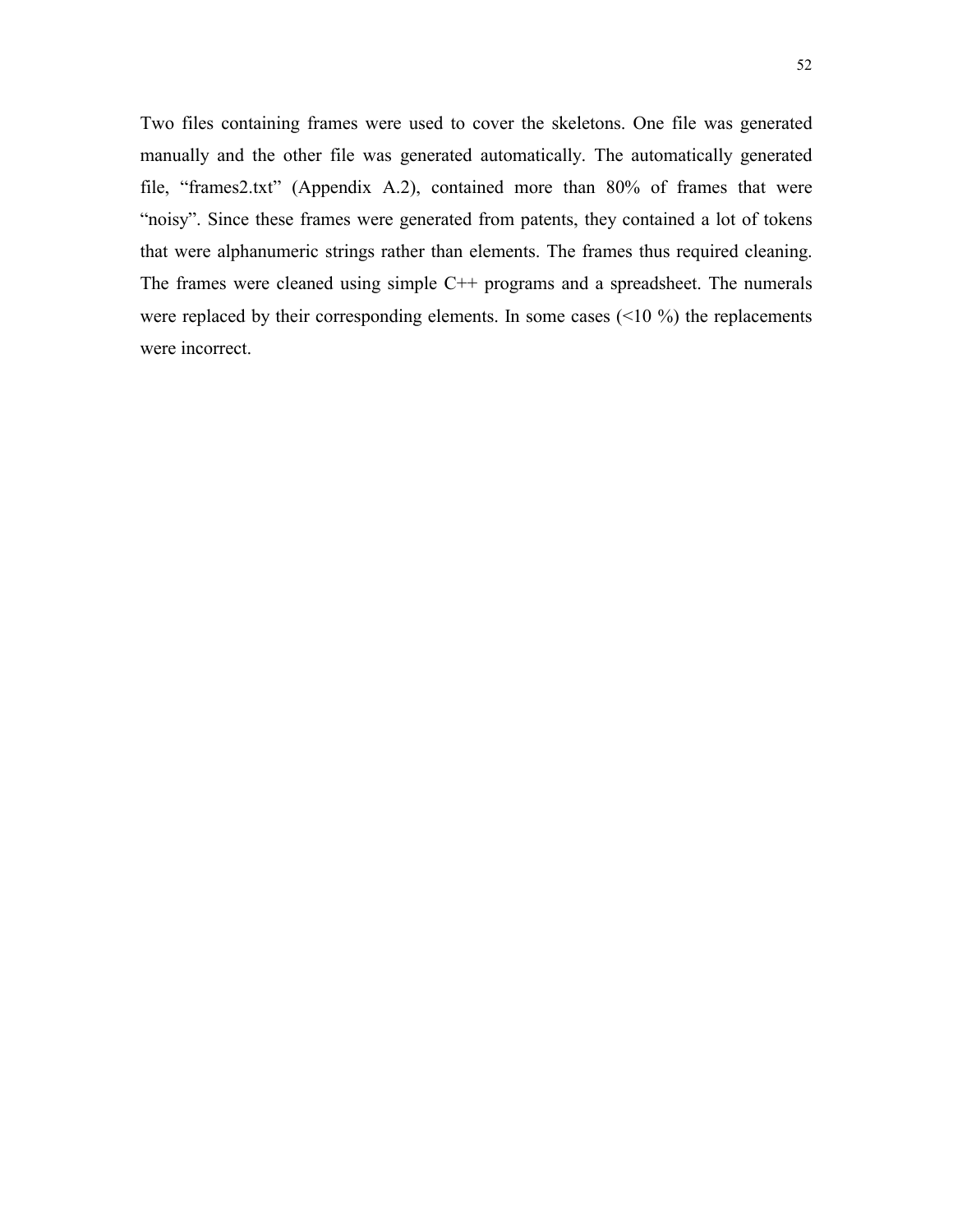# **Chapter 5. RESULTS**

Two sets of frames were used to cover the sentences in the test file "details.txt". The first file "frames1.txt" (Appendix A.1) contained about 1600 frames that were generated manually from 8-bit microprocessor product data sheets. The second file "frames2.txt", containing about 2400 frames, was generated automatically using a number of DMA controller patents as input files.

The multi-level hierarchy file used in this thesis is shown in Appendix F. Figure 17 shows a more complete version of this file. The tests presented in this chapter were performed on the multi-level hierarchy file shown in Appendix F, and this file was subsequently completed as shown in figure 17. Since the two versions of the multi-level hierarchy file produced similar results and the change in the values of recall and precision were not appreciable, only the results using the multi-level hierarchy file shown in Appendix F are presented here.

The following sections provide some examples of covers and describe some of the tests that were conducted to evaluate the performance of the system.

# **5.1. Example Covers**

Figure 34 shows five examples of covers. Each example contains a sentence followed by the skeleton and a set of frames that covers the skeleton. In these examples, Chunker was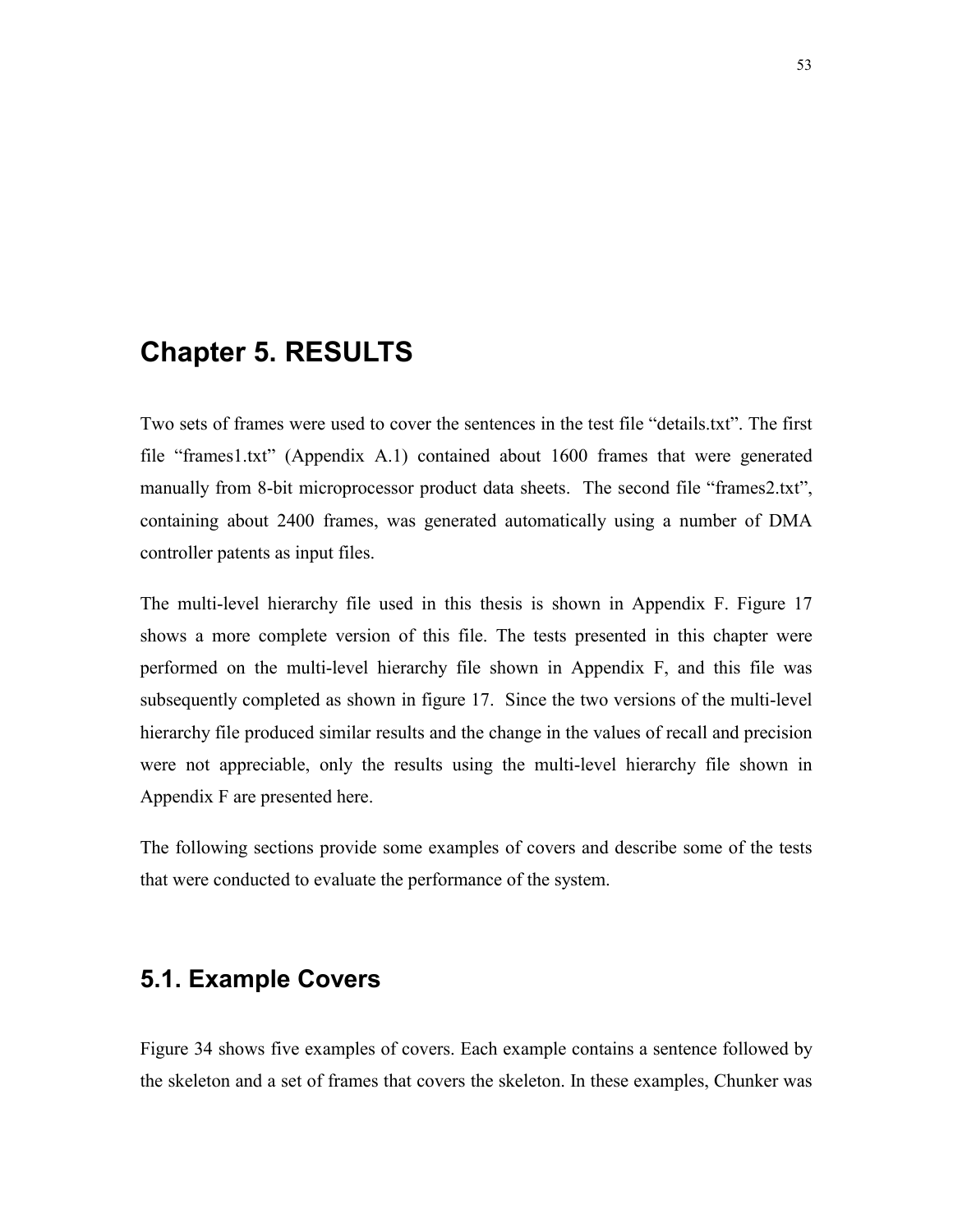not used to generate the skeletons. The skeletons were manually generated by combining two or more frames from the files "frames1.txt" and "frames2.txt". These skeletons are used to demonstrate the performance of the algorithm on skeletons that are free from errors produced by Chunker.

| <b>Example 1</b> |                                                                                                                |
|------------------|----------------------------------------------------------------------------------------------------------------|
|                  | Sentence: move the content from register and load the controller with value.                                   |
|                  | Skeleton: move content from register load controller with value                                                |
| <b>Frames:</b>   |                                                                                                                |
|                  |                                                                                                                |
|                  | load (object controller, with value)                                                                           |
|                  | move (object content, from register)                                                                           |
|                  |                                                                                                                |
| <b>Example 2</b> |                                                                                                                |
|                  | Sentence: use the instruction to test bit, if the condition is true then take action and clear bit after test. |
|                  | Skeleton: use instruction to test bit if condition is true take action clear bit after test                    |
| <b>Frames:</b>   |                                                                                                                |
|                  | clear (object bit, after test)                                                                                 |
|                  | is (subject condition, object true)                                                                            |
|                  | take (object action, in instruction)                                                                           |
|                  | use (object instruction, to test)                                                                              |
|                  |                                                                                                                |
| <b>Example 3</b> |                                                                                                                |
|                  | <b>Sentence:</b> select operation to divide operand A by operand B.                                            |
|                  | <b>Skeleton:</b> select operation to divide operand by operand                                                 |
| <b>Frames:</b>   |                                                                                                                |
|                  | divide (object operand, by operand)                                                                            |
|                  | select (object operation)                                                                                      |
|                  |                                                                                                                |
| <b>Example 4</b> |                                                                                                                |
|                  | <b>Sentence:</b> add operand A to operand B and take the complement by passing the output through inverter.    |
|                  | Skeleton: add operand to operand take complement by pass output through inverter                               |
| <b>Frames:</b>   |                                                                                                                |
|                  | add (object operand, to operand)                                                                               |
|                  | pass (object output, through inverter)                                                                         |
|                  | take (object complement)                                                                                       |
|                  |                                                                                                                |
| <b>Example 5</b> |                                                                                                                |
|                  | Sentence: maintain the flip-flop at zero level until the processor makes a decision.                           |
|                  | Skeleton: maintain flip-flop at level until processor make decision                                            |
| <b>Frames:</b>   |                                                                                                                |
|                  | maintain (object flip-flop, at level)                                                                          |
|                  | make (subject processor, object decision)                                                                      |
|                  |                                                                                                                |

### **Figure 34 Example covering results (I)**

The sentences were generated manually by completing the skeletons. The skeleton tokens that are covered by the frame tokens are underlined. The frame tokens that cover the skeleton tokens are also underlined. It can be seen that in all the covers, the correct frames have been identified by the system, i.e., the semantic content of the frames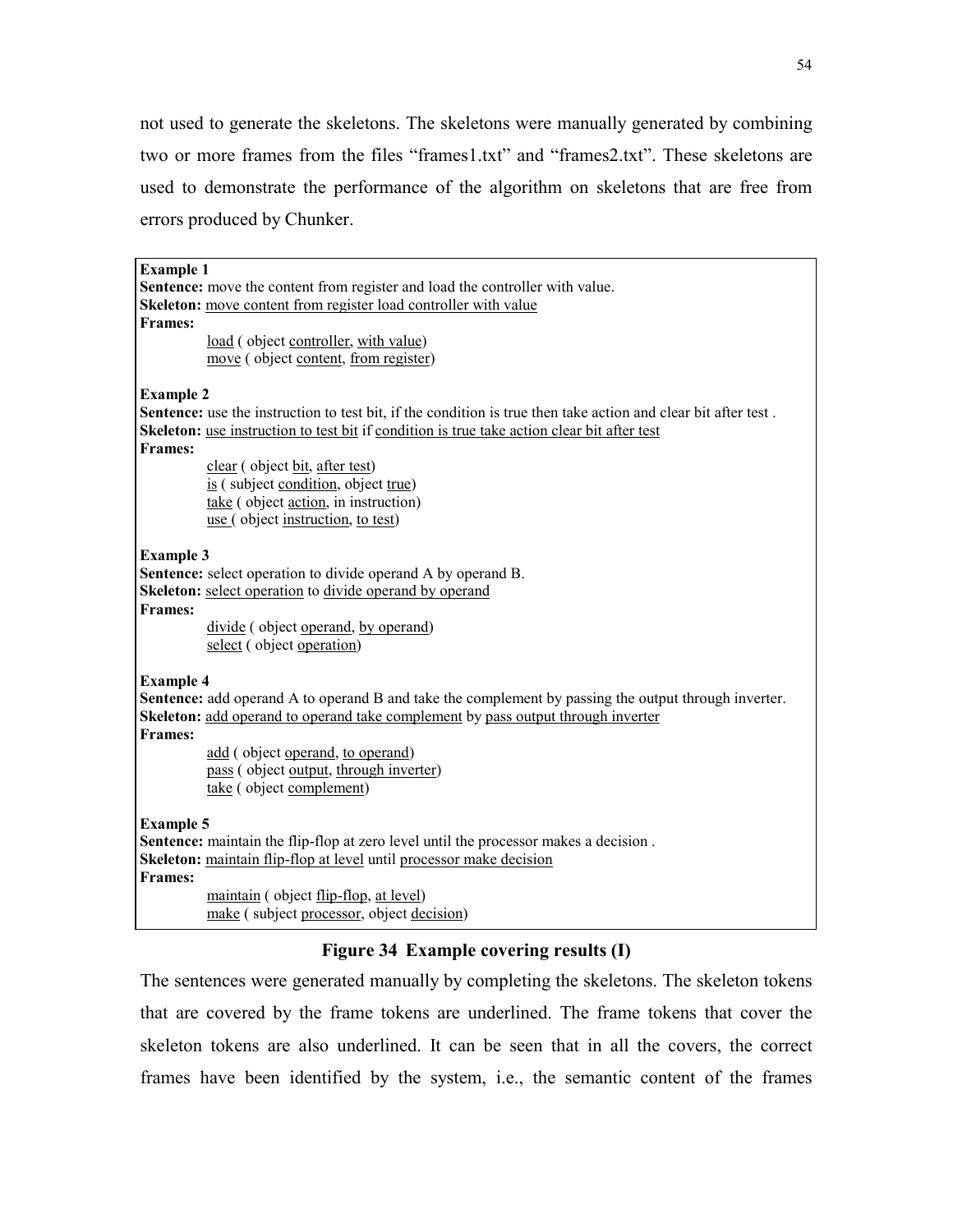strongly correlates with the semantic content of the skeleton. For these sentences, the precision is calculated to be 100 % and the recall about 95 %.

Figure 35 shows the covering results obtained on sentences from multiple patents. In this figure the original sentences from the patent are shown. The abstractions however, were generated using the corresponding processed sentences from the "details.txt" file. The sentences were processed as described section 4.4. In order to illustrate how precision was calculated in the previous examples, the frames that are considered "incorrect" have been identified using a lighter font.

In example 1, since frames 1 and 2 have poor semantic correlation with the skeleton, they have been identified as incorrect. Frame 4 is an example of an automatically generated frame. Notice that the subject in this frame is "d", which is incorrect. The correct subject is "signal".

In example 2, the Chunker had deleted the subject "operator" as noise. Hence the subject in frame 2 could not cover the token, which results in a lower value of recall. The last frame in example 3, is meaningless. Such frames need to be deleted from the repository. In example 5, the subject "SDMA" was deleted as noise by Chunker. The token "cpu" is generalized using a two-level hierarchy to its supertype "processor".

The following sections describe some of the tests conducted on the system to evaluate its performance. These tests use the parameters recall and precision to evaluate system performance. The definitions of recall and precision introduced in section 3.8 are restated below.

Recall is defined as *the ratio between the total number of skeleton tokens covered and the total number of tokens in all the skeletons*, and precision is defined as *the ratio between the number of correct frames selected in covers to the total number of frames selected in covers.* Both recall and precision are calculated over a large number of skeletons. They are expressed as a percentage.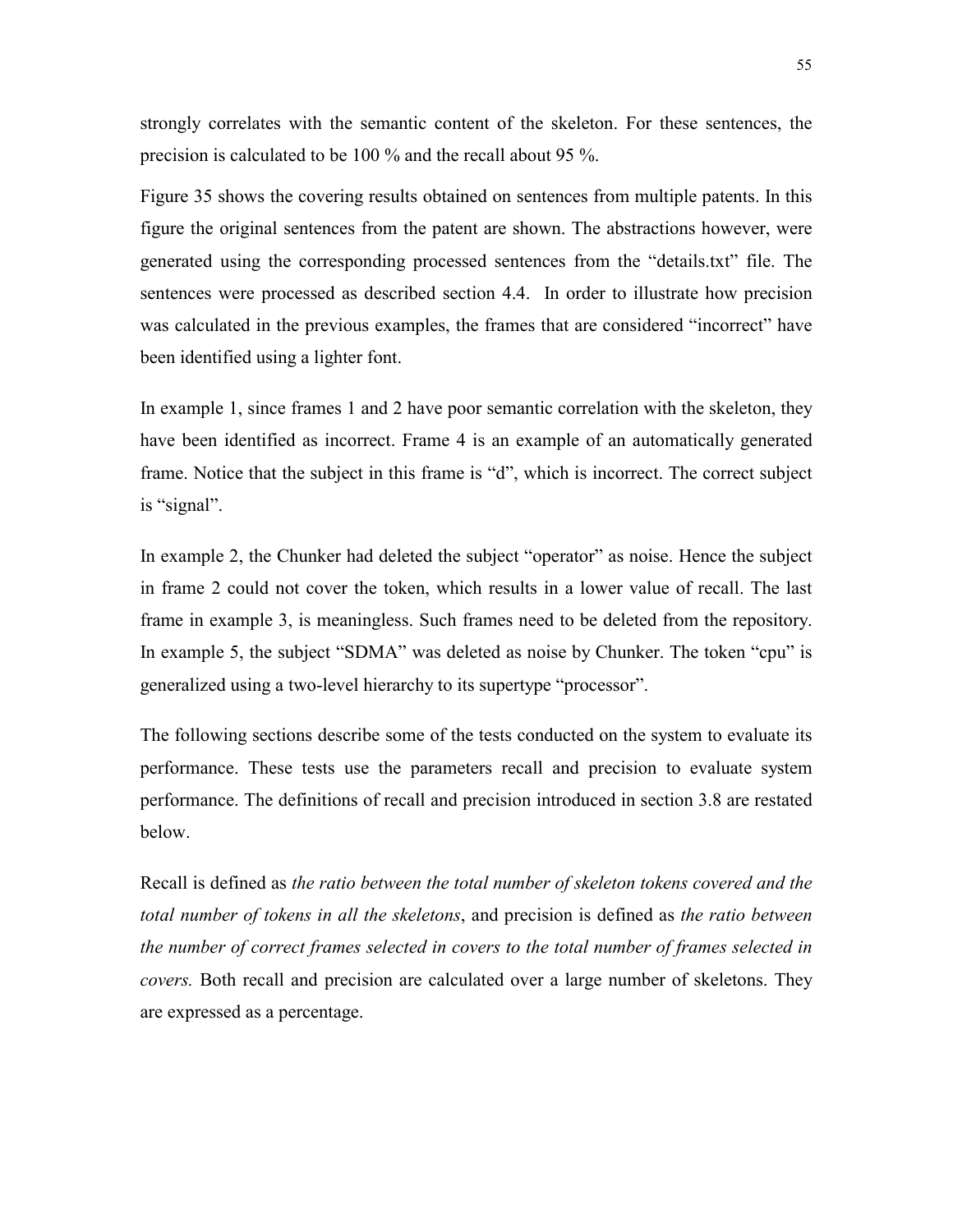#### **Example 1**

**Sentence:** The signal D WRITE from the SDC control bus is passed through an inverter 808 to become the signal D WRITE A.

**Abstract:** signal write from the bus is passed through inverter to become signal write a .

**Skeleton:** signal write from bus is pass through inverter to become signal write

**Frames:** 

become ( subject bus, object free) is ( subject ack, object signal) pass ( object signal, through inverter) write ( subject d, from bus)

#### **Example 2**

**Sentence:** A similar function is accomplished when the operator depresses a reset key on the control panel. Abstract: function is accomplished when depresses key on panel .

**Skeleton:** function is accomplish when depress key on panel

#### **Frames:**

accomplish ( object function) depress ( subject operator, object key, on panel) is ( subject (IOPORTS), object applicable, to modes)

#### **Example 3**

**Sentence:** Flip-flop 842 is also reset when the signal BUS GRANT is terminated and the lead 832 drops to the low level.

**Abstract:** flip-flop is also reset bus grant is terminated lead drops to level .

**Skeleton:** flip-flop is also reset bus grant is terminate lead drop to level

#### **Frames:**

drop ( subject lead, to level)

grant ( subject processor, object bus) is ( subject but, object also) is ( subject <u>flip-flop</u>, object <u>reset, at time</u>) terminate ( object bus)

#### **Example 4**

**Sentence:** During the set-up sequence the CPU generates an input instruction followed by three output instructions.

**Abstract:** during sequence cpu generates instruction followed by three instructions . **Skeleton:** during sequence processor generate instruction follow by three instruction **Frames:**

> follow ( subject instruction, object add) generate ( subject processor, object instruction)

#### **Example 5**

**Sentence:** If the SDMA is busy its status is returned to the accumulator in the CPU.

**Abstract:** if the is busy status is returned to accumulator in cpu . **Skeleton:** if is busy status is return to accumulator in processor **Frames:**

> is ( subject controller, object busy) return ( object status, to accumulator, in processor)

### **Figure 35 Example covering results (II)**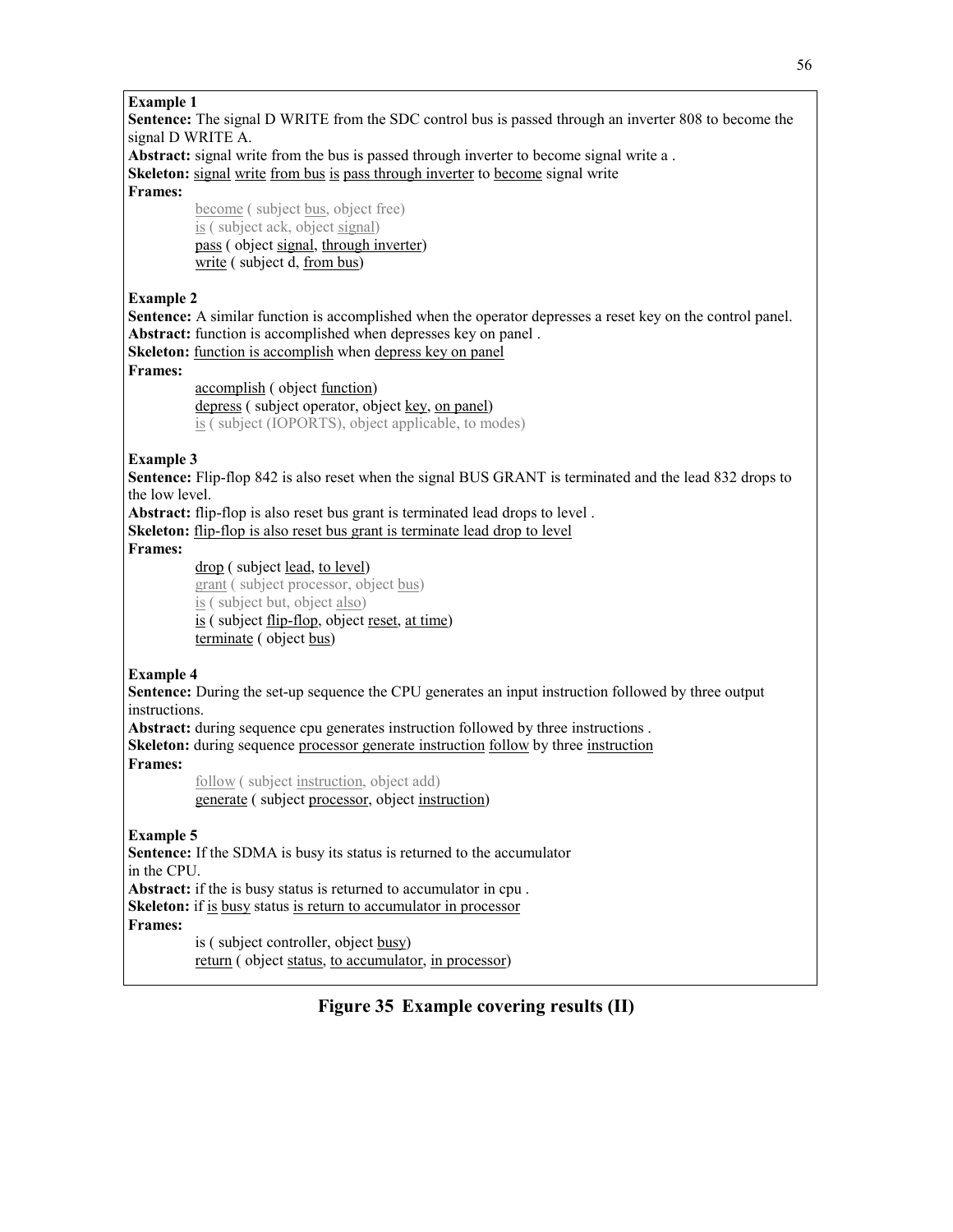### **5.2. Variation of Recall with Number of Sentences**

Two experiments were conducted to evaluate the system performance in terms of recall. In the first case, a cover was attempted on the sentences of the patent using the ìframes1.txtî file. The program was run on 500 abstractions from the test file. The recall is calculated as

Recall = 
$$
(2794/6262)^*100\% = 44.61\%
$$

The frames from both files (frames1.txt and frames2.txt after cleaning as explained in section 4.4) were used to generate a file "frames $3.txt$ " (Appendix A.3). The "frames $3.txt$ " file had a total of 3459 frames after deleting duplicate frames. The recall, in this case was found to be

Recall =  $(4219/6233)*100 \% = 67.68%$ 





Figure 36 shows the variation of recall with the number of skeletons. The recall was calculated for the first 100 skeletons of the test file, then the first 200 skeletons of the test file and so on. Two curves were plotted, one each corresponding to the two frames file ìframes1.txtî and ìframes3.txtî. It can be observed that the results obtained with "frames3.txt" are about 20% better than the results obtained with "frames1.txt".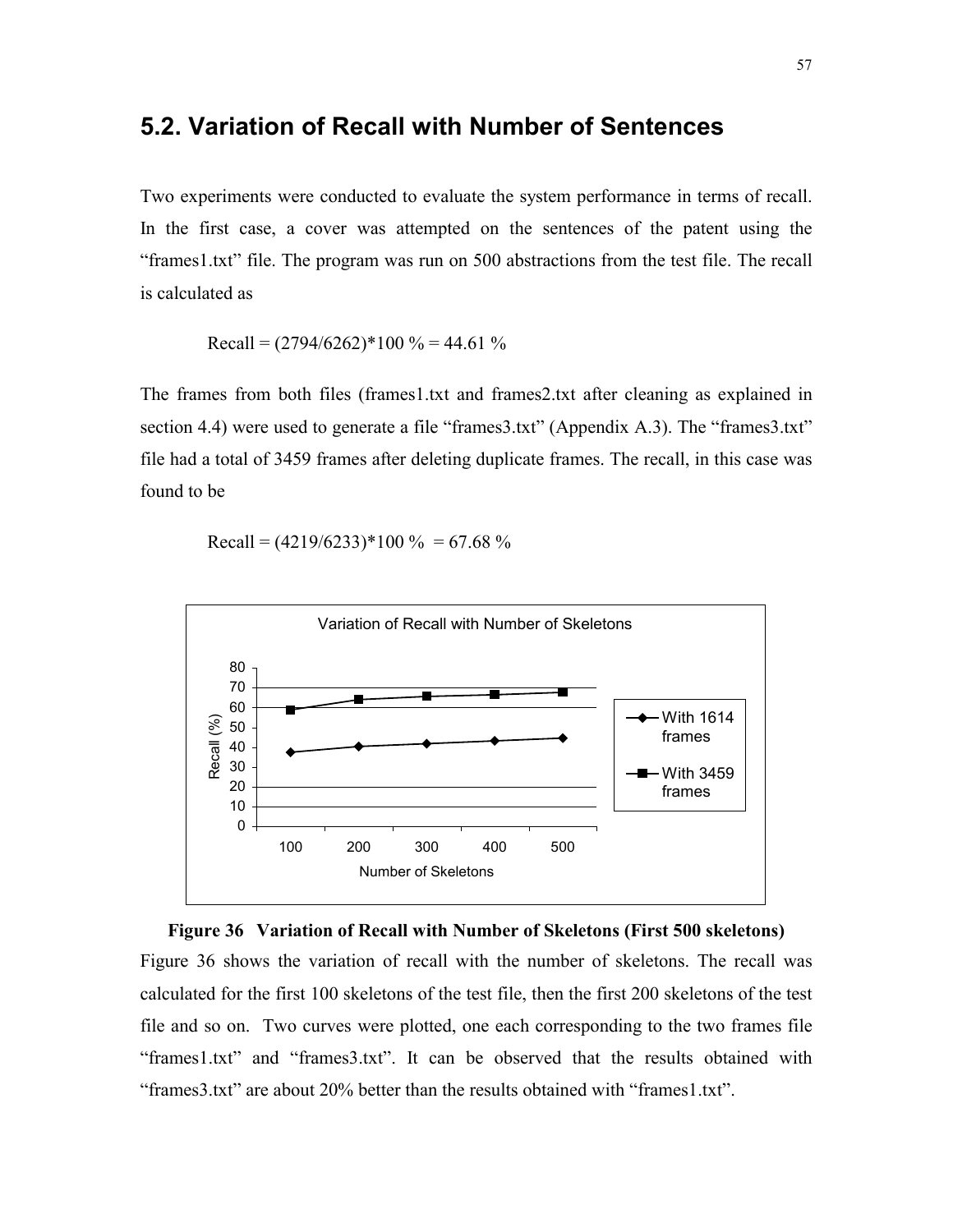Recall linearly increases with the number of skeletons. This is because the sentences of the input file contained the sentences in the same order as they were found in the patent. Many sentences at the beginning of the patent were introductory sentences that the system was not intended to cover. This accounts for the lower initial recall value.

Another experiment was conducted to validate this observation. In this experiment, the recall was calculated for sentences towards the end of the patent. Figure 37 shows the drooping characteristic that was observed. The recall decreased because fewer sentences at the end of the file tended to be microprocessor related.



**Figure 37 Variation of Recall with Number of Skeletons (Last 400 skeletons)** 

### **5.3. Variation of Recall with Number of Frames**

The number of frames in the repository was increased from 432 to 3459 in steps of approximately 435 frames. In each step, the frames were selected at random from the file ìFrames3.txtî while ensuring that previously selected frames were not selected again.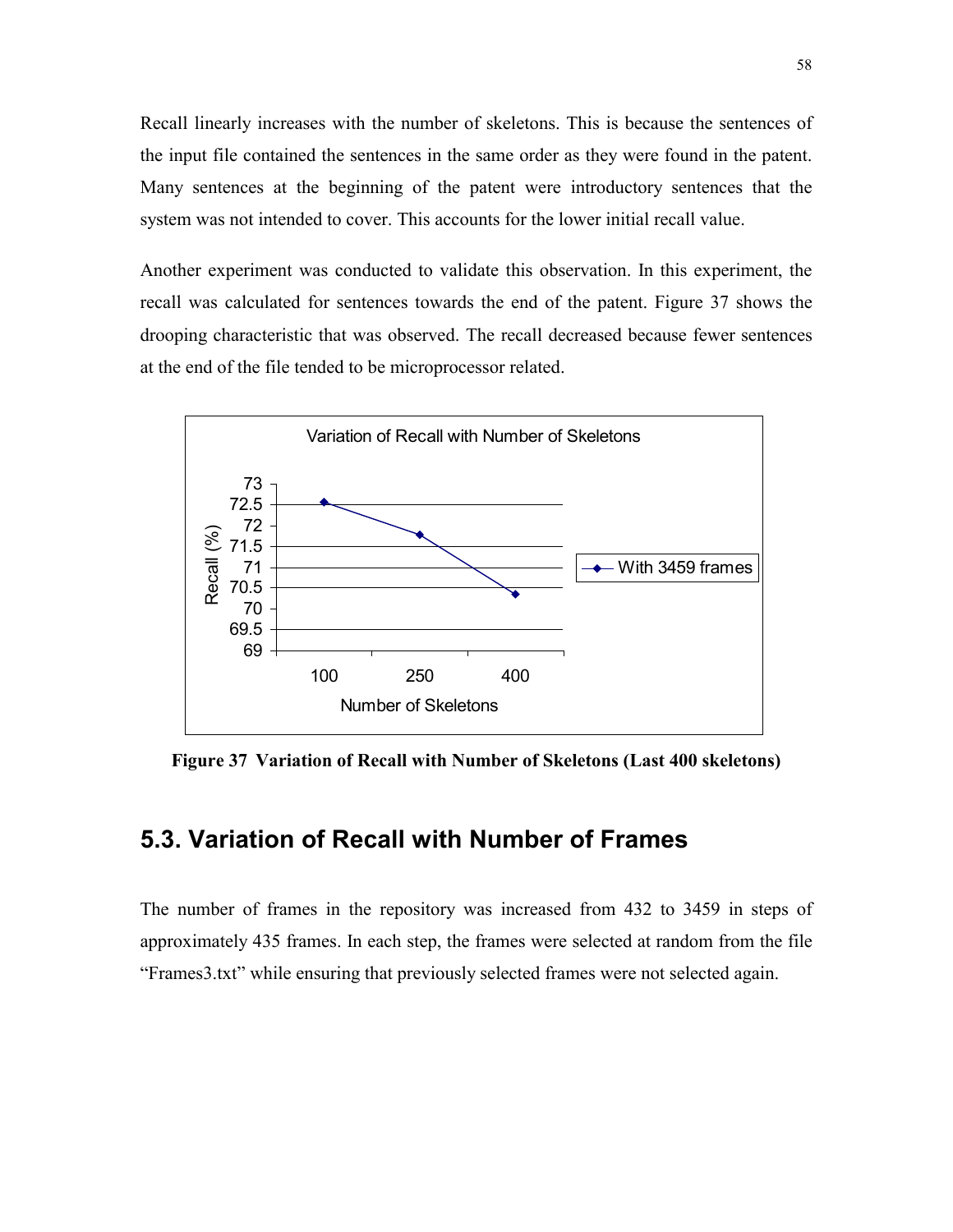

**Figure 38 Percentage Recall Vs. No. of Frames.** 

For these differing sizes of the repository, the recall was computed and the trend was observed. Figure 38 shows a plot of percentage recall versus number of frames in the repository. As expected, the recall showed an increase with increase in the number of frames in the repository. This is because the algorithm has a better range of frames to choose from, when the number of frames is increased. Also the vocabulary of the repository increases when more frames are added, facilitating better coverage. However, this increase in vocabulary of the repository is not proportional to the increase in the number of frames in the repository. For instance, a random selection of frames that amounted to 12% (432 frames) of the full size of the repository (containing 3459 frames) contained 36% of the vocabulary of the repository. The vocabulary of the repository with 3459 frames in it is 1186 words. Hence when more frames are added to the repository, the improvement in the quality of the frames (precision) is more significant than the increase in percentage recall. This can be inferred from Figure 39.

Figure 39 shows the contribution from the verbs, subject case, object case and other cases to the total number of verbs and cases of the frames that cover the skeletons. Due to the constraint that the frames forming the cover should necessarily match the verb in the skeleton, the coverage due to verbs records the highest percentage (approximately 50%). As the number of frames in the repository was increased the contribution of the verbs fell from 56.5% to 47.15% even though the total number of skeleton tokens covered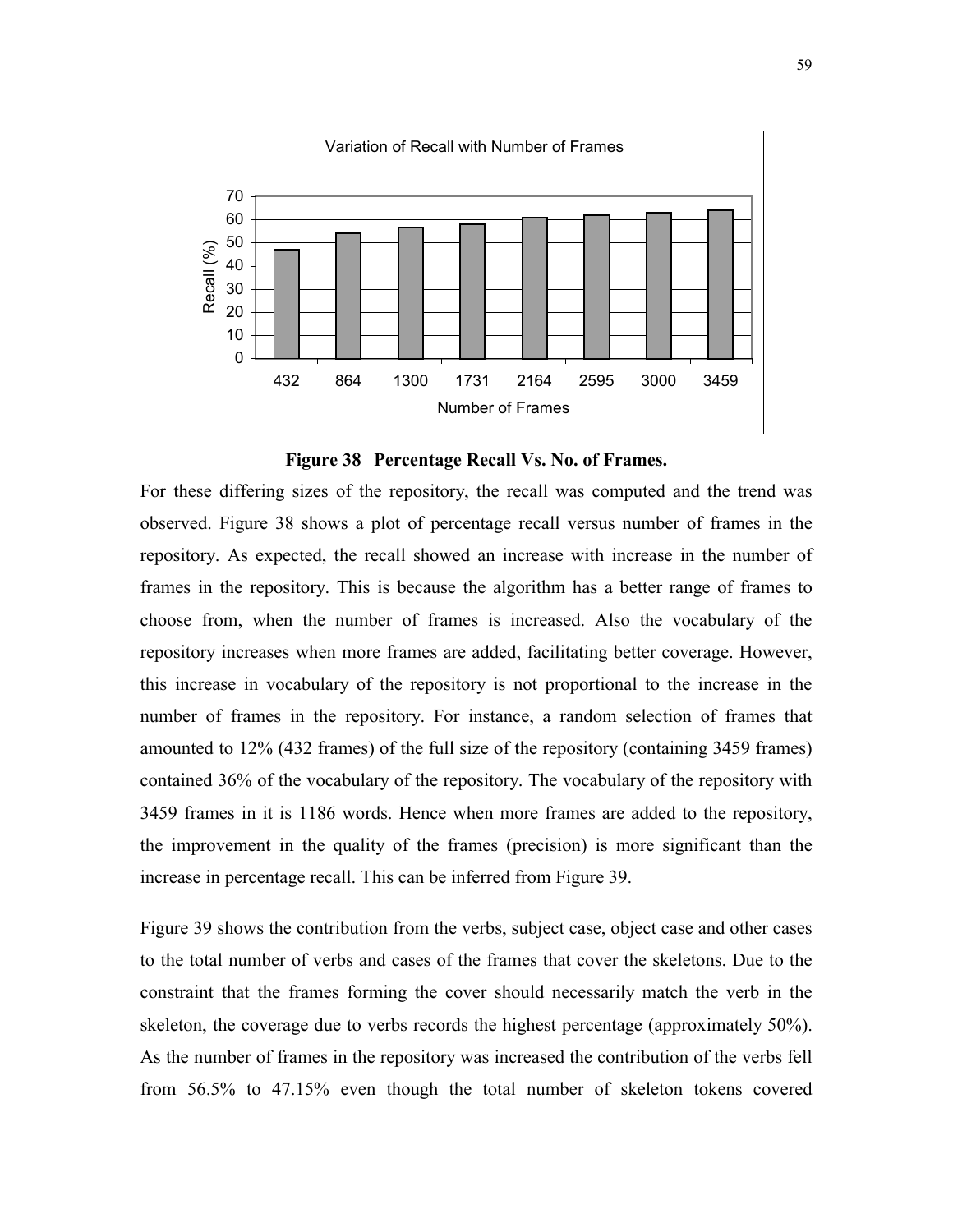increased from 47% to 64 % (See Figure 38). The contribution of the subject case fell by marginal 1.1% and the contributions from the object case and other cases increased from 19.5% to 26.5% and 6.2% to 9.75 % respectively. For the same set of skeletons, frames with more case matches were identified as the number of frames in the repository was increased. This indicates that the quality of frames that formed the cover improves as the number of frames in the repository increases.



**Figure 39 % Composition of verbs and cases in the total number of frame tokens covering the skeleton tokens.** 

# **5.4. Performance using hierarchy**

The effects of the hierarchy were analyzed over 200 abstract sentences generated by the Chunker. First, the performance parameter recall was calculated for the skeletons without using multi-level hierarchy for the frames and without using the two-level hierarchy for the skeletons. Then, the frames were semantically generalized using the multilevel hierarchy and skeletons were generalized using a two-level hierarchy and the recall was calculated. Figure 40 shows the generated plots for increasing number of sentences and with 3459 frames in the repository. Appendix F shows the Multi-level hierarchy used in this experiment.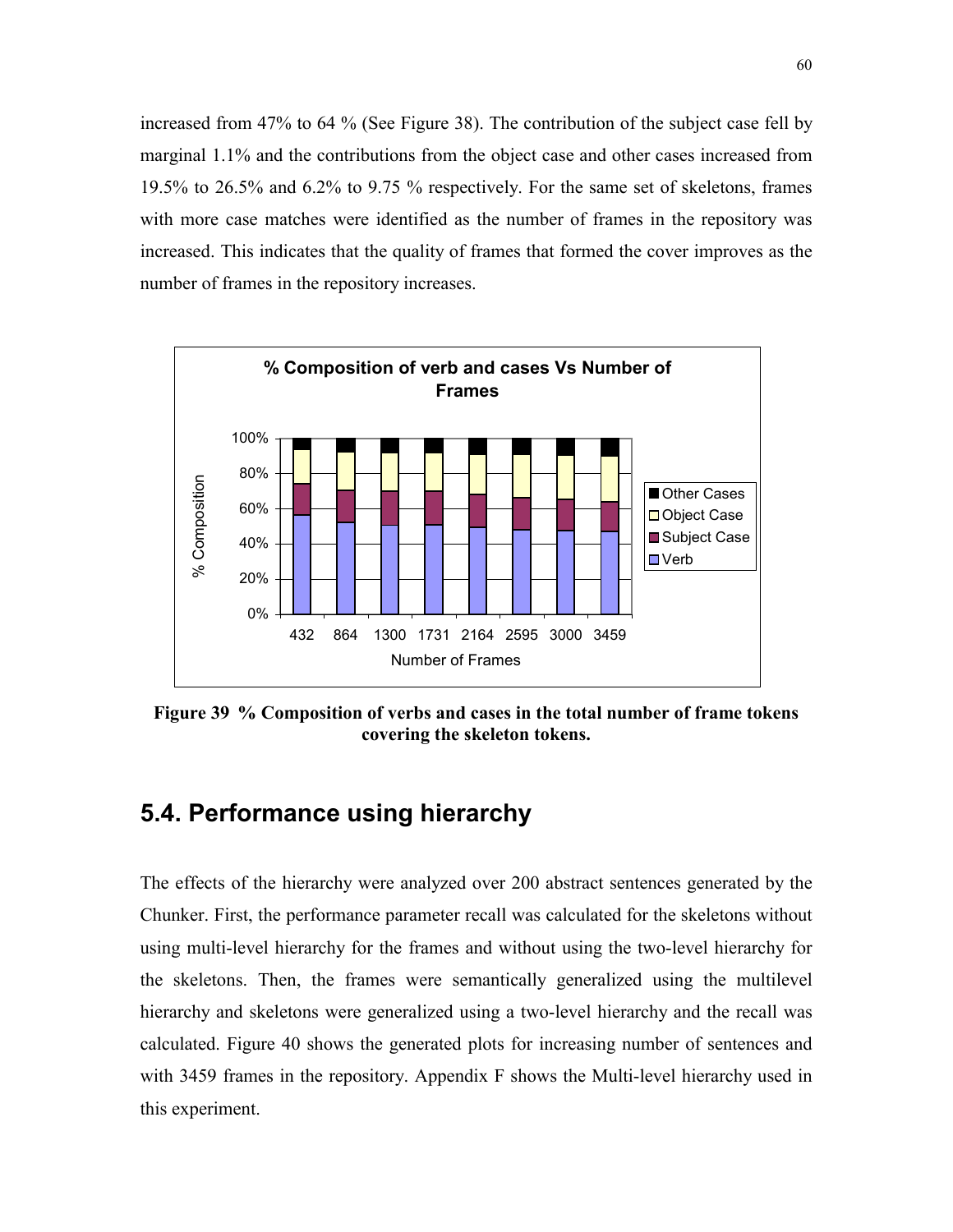

**Figure 40 Performance improvement using hierarchy.** 

On an average, recall improved by about 3% when hierarchy was used on the tokens of the frames and the skeletons. The average was computed over increasing number of sentences as shown in Figure 40. The improvement in percentage recall was not appreciable because of the small size of the two-level hierarchy file and the multi-level hierarchy file.

# **5.5. Precision**

In order to calculate the precision, an output file containing about 200 skeletons and their corresponding covering frames was first generated. Fifty sentences (that were the kind of sentences that this system was meant to cover) were selected and the precision was calculated on their skeletons. A frame was "adjudged" a "correct frame" if the semantic content of the frame strongly correlated with the semantic content of the skeleton that it covered. The author of this thesis judged all the covers. The total number of correct frames and the total number of frames in all the covers were summed over 50 skeletons. Precision was calculated using equation 2 as

Precision =  $102/188 * 100 \% = 54.25%$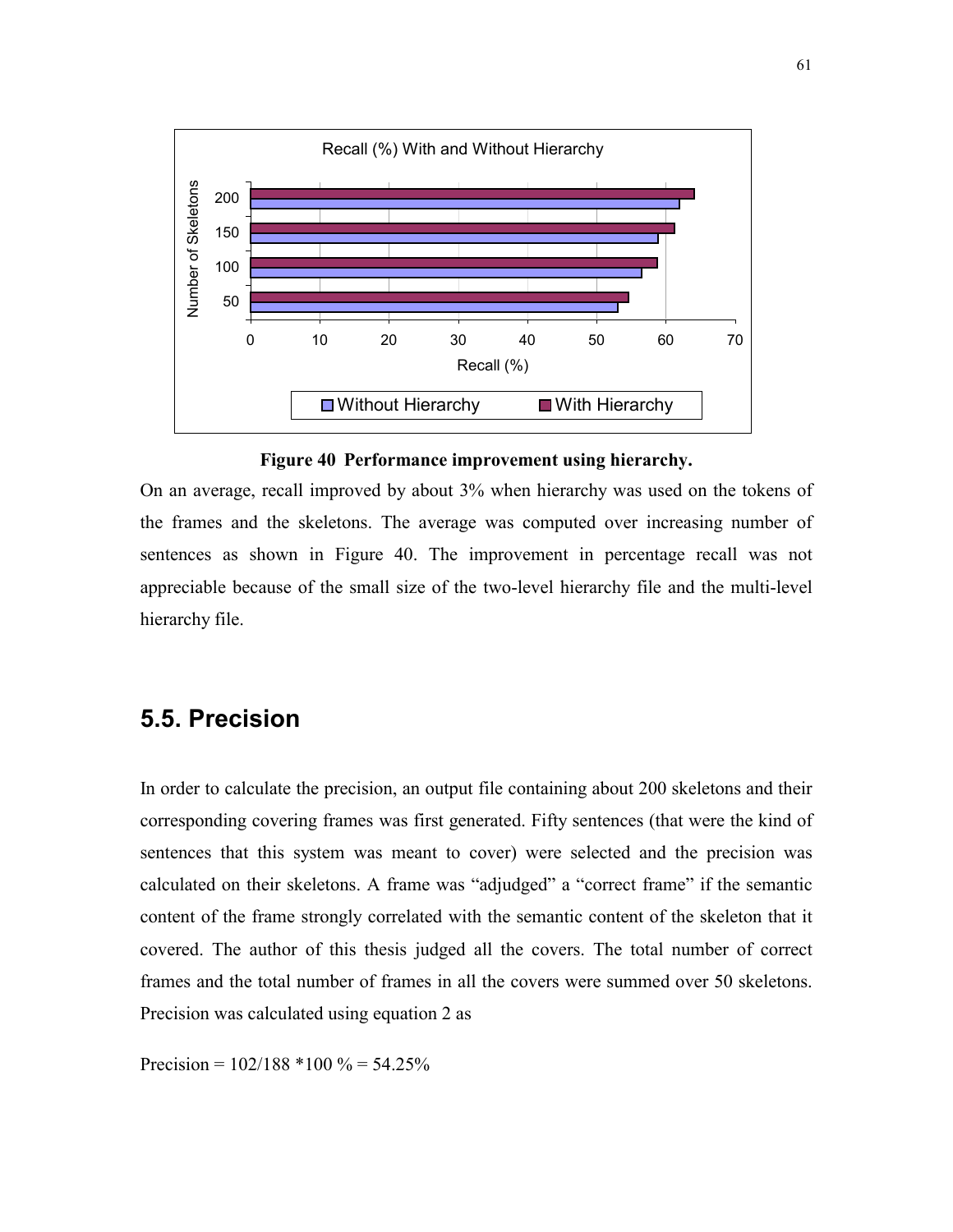This value of precision indicates that one in every two frames in the cover is "incorrect." A number of reasons can be attributed to this poor precision percentage. In a number of cases only the verbs of the covering frame matched the skeleton tokens, such frames were considered incorrect frames by the judge. Often such verbs were common verbs such as "is", "be" and "or" (the third frame in example 2 in figure  $35$  is an instance of such a frame selected to be part of the cover). This indicates that more frames are needed in the repository in order that the cases also cover the skeleton tokens. Precision can be improved by imposing the constraint that a verb and at least one case of a frame should match the skeleton tokens. This will eliminate arbitrary frames from being selected as a cover for the skeleton.

One other reason for a poor precision percentage is that many of the sentences were incomplete. This was due to the limitations of the Chunker software. An incomplete sentence is one in which the subject, verb or object may be missing. An attempt to cover incomplete sentences often results in incorrect frames forming the cover.

In many cases the sentences were long and complex. Such sentences may contain multiple verbs, subjects or objects. In such cases, the subjects and objects may be matched with the wrong verb. This results in the selection of an incorrect frame as part of the cover.

Sometimes in the patent, words such as "AND", "OR" and "NOR" were used to represent the respective gates. The system identified these words as conjunctions and thus eliminated them. This resulted in incomprehensible skeletons that the system could not cope with.

It can be seen that the performance of the system significantly degrades when sentences from the patents are used. This degradation in performance is attributed to a number of reasons, some of which have been identified in the preceding sections. The next chapter identifies some additional reasons that limit the system performance. Some suggestions to improve the system performance are also recommended.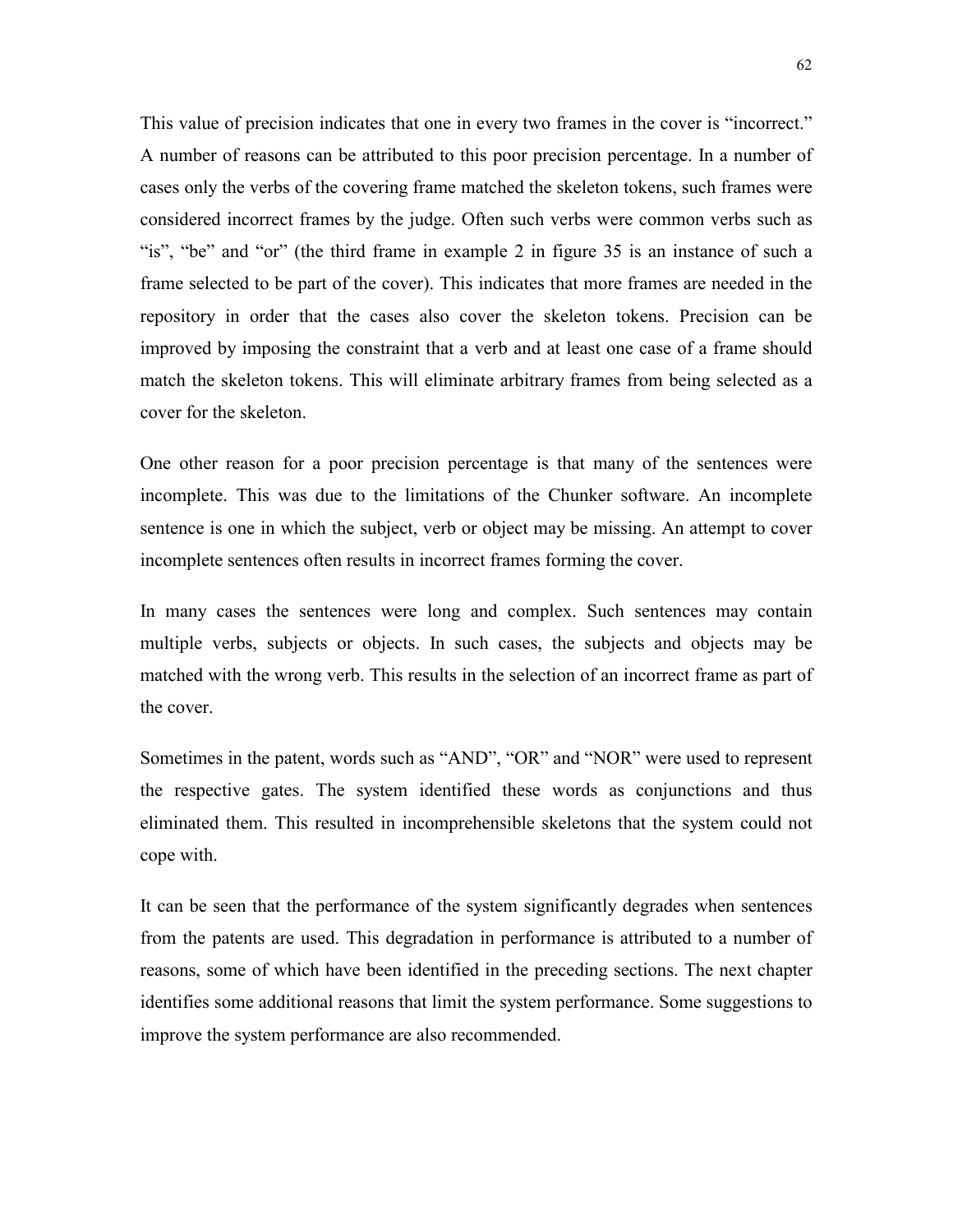# **Chapter 6. CONCLUSION**

This chapter discusses the advantages and the disadvantages of the covering approach to semantic decomposition of sentences. Some suggestions to improve the system performance are also recommended.

# **6.1. System Advantages**

Conventional systems use a parser and rely heavily on the grammatical analysis of the sentences of the document for its interpretation. Grammatical analysis of sentences can fail due to a number of reasons. Incomplete sentences, bad sentence constructs, typological errors can cause the grammatical parse to fail. This covering approach that is grammar-free can be a useful back up in such cases.

The covering approach is simple and robust. While conventional approaches can sometimes fail completely due to insufficiency of grammar rules, the covering approach provides some results although they may not be accurate. The covering approach is limited only by the repository of frames for providing covers. The approach uses a standard branch and bound algorithm for sentence covering that will provide good covering results if the semantics of the sentence are contained in the repository of frames used by the system.

The covering approach can be used on the sentences of any type of document (not necessarily technical patents) if an appropriate repository of frames is available. The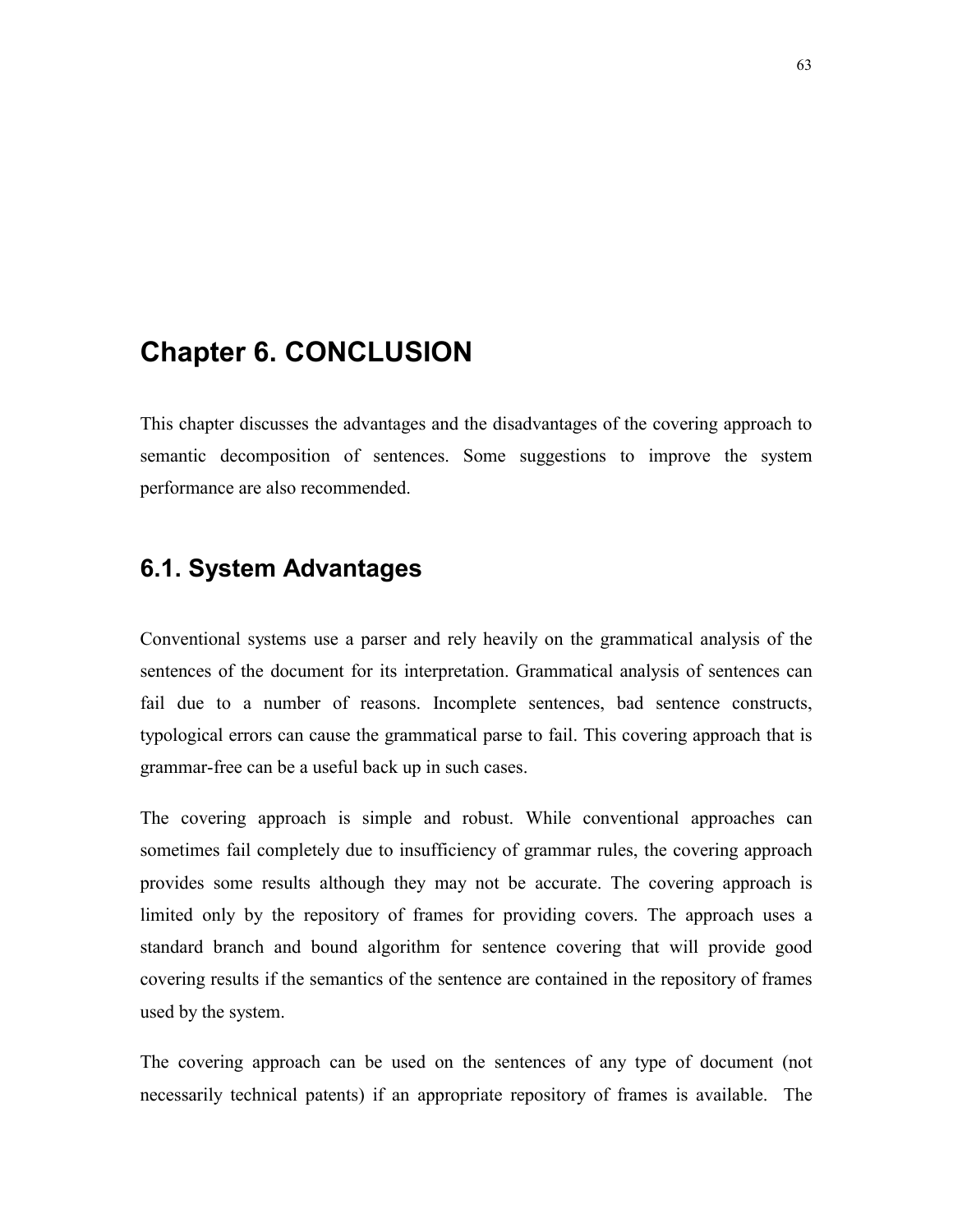repository of frames should contain frames whose semantics correlate strongly with the semantics of the sentences of the document that the system seeks to cover.

The performance of the system can be improved by increasing the number of frames in the repository. Alternately, performance can also be improved by using an expanded hierarchy file.

The covering approach to sentence decomposition is fast. Most sentences were decomposed within a second (typically  $\frac{1}{2}$  a second). Sentences that required semantic generalization required more processing time (typically 2-3 seconds).

# **6.2. System Limitation**

The performance of the system is mostly constrained by the repository of frames. For sentences whose semantics are not contained in any of the frames in the repository, the covering results can be poor.

Since the covering approach is grammar-free, in the case of a long sentence that contains multiple subjects, objects and verbs, a semantically incorrect frame whose tokens match the tokens of the skeleton may be identified as a candidate for cover.

# **6.3. Future Work**

The frames file requires updating. Duplicate frames need to be removed. Some frames are inherently dominated by other frames, such frames need to be removed from the file. One approach that can help in fine tuning the frames file is to generate the hit frequency of each frame in the file for a large number of sentences. Frames that have a low hit rate may be removed.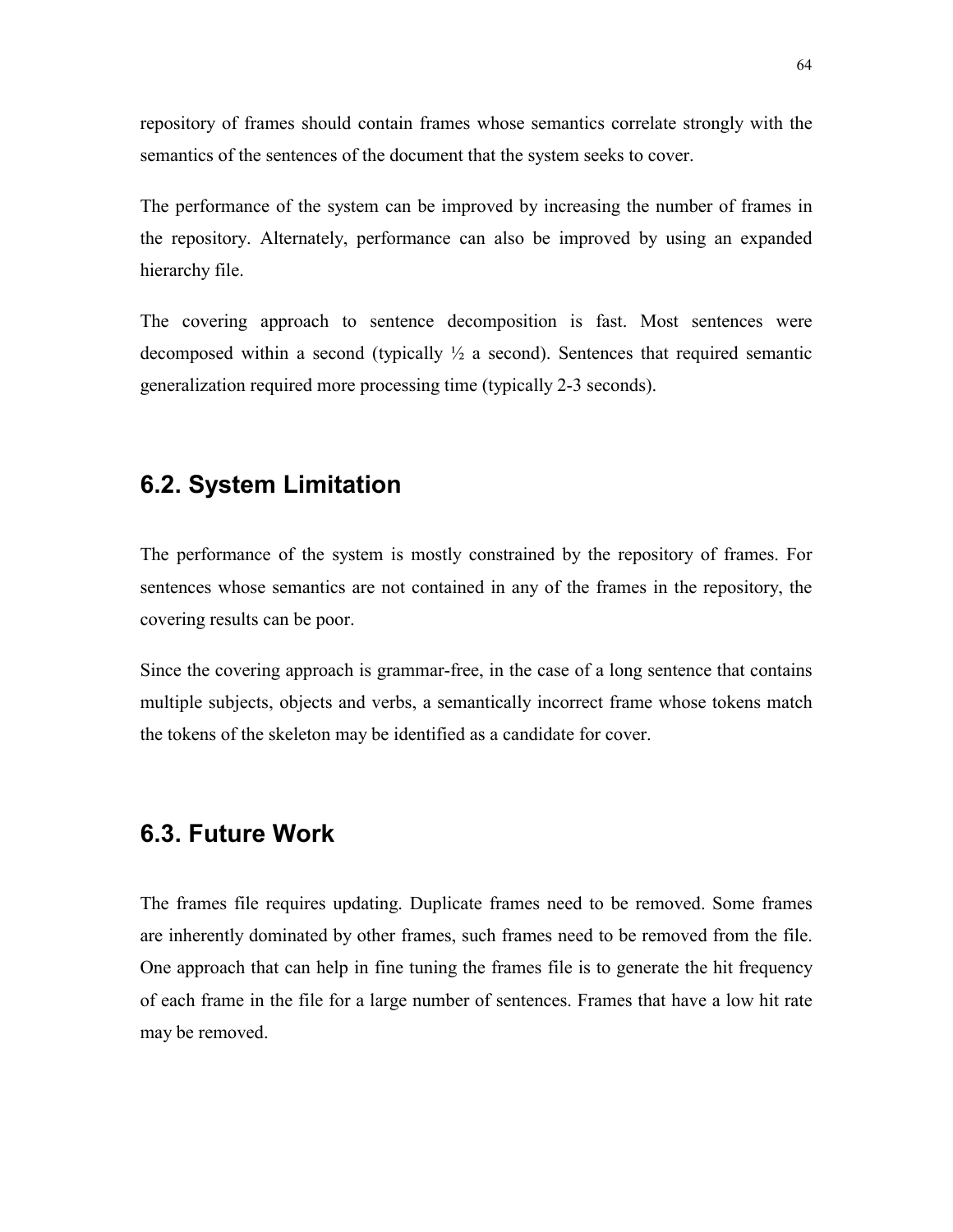The number of frames in the repository needs to be increased. A direct consequence of this is that it improves results. However, more important than the number of frames added is the quality of frames added. Addition of frames that cover new concept types can be useful. An alternative to increasing the number of frames in the repository is to use a more complete generalization hierarchy. This thesis uses a primitive two level generalization hierarchy for the skeleton that can be improved to a multilevel hierarchy as outlined in section 3.6. The proposed hierarchy needs to be multi-level, expanded, and should take the semantic distance between the various concepts of the generalization hierarchy in deciding the best concept abstraction for a given concept.

The files that convert the verbs to the root form and the nouns to the singular form also need to be improved by adding more entries.

The proximity of the tokens of the frame in the skeleton can be used as a weighting factor in the selection of frames for the covers. Frames whose tokens lie in close proximity to each other are more likely to be "correct" frames than frames whose tokens are separated by other tokens in the skeleton.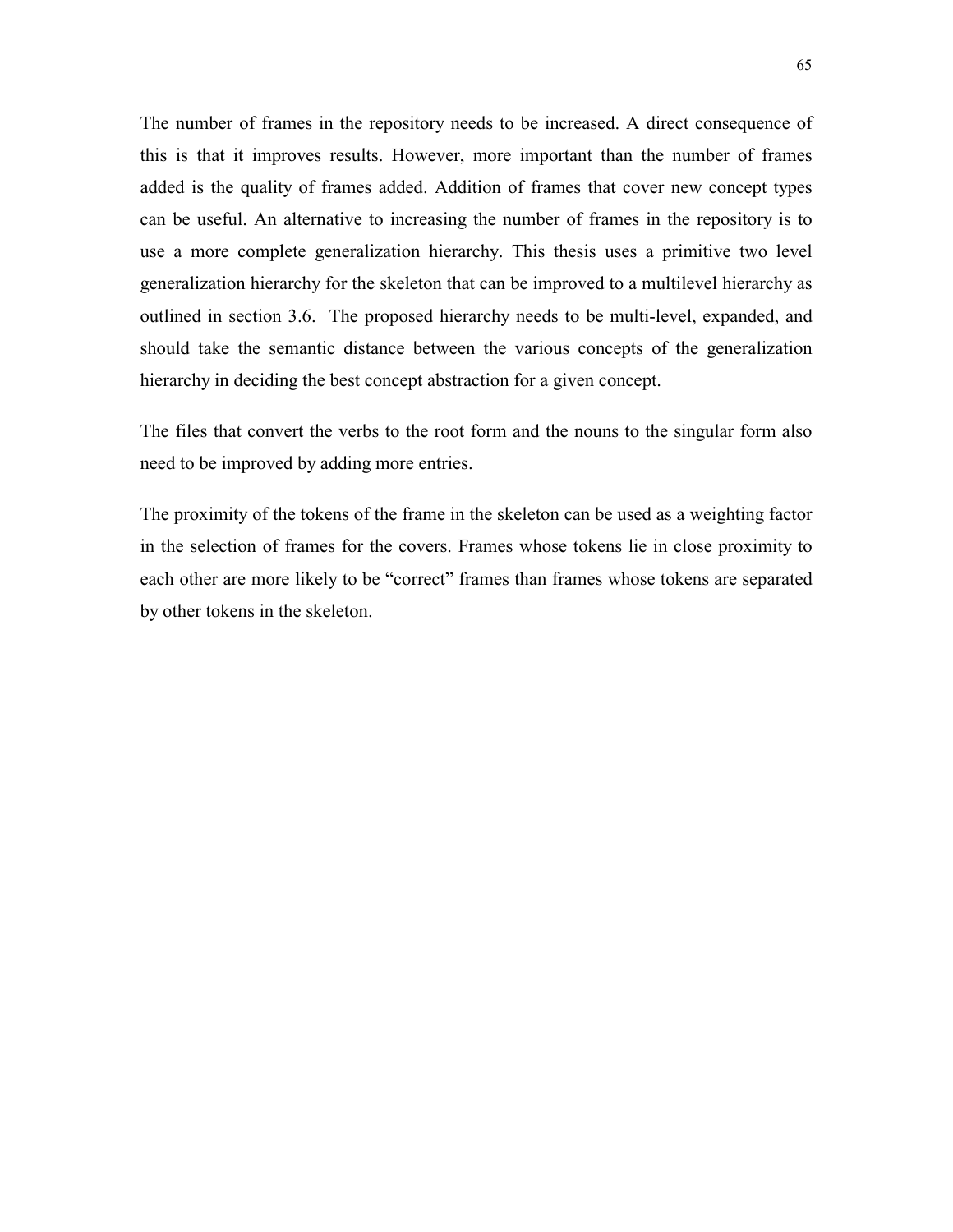## **References**

[Baker81] Baker Edward K., "Efficient Heuristic Algorithm For the Weighted Set Covering Problem,î *Comput. & Ops Res.*, Vol. 8, No.4, pp.303-310, 1981.

[Dasigi94a] Dasigi Venu, "Logical Form Generation as Abduction: Part 1. Representation Linguistic Concepts," *International Journal of Intelligent Systems*, Vol. 9, pp.571-608, 1994.

[Dasigi94b] Dasigi Venu, "Logical Form Generation as Abduction: Part 2. A Dual Route Parsimonious Covering Approach," *International Journal of Intelligent Systems*, Vol. 9, pp.609-651, 1994.

[DeMichelli94] De Michelli. Giovanni, *Synthesis and Optimization of Digital Circuits.*  New York: McGraw-Hill, 1994.

[Fillmore68] Fillmore, C.J. "The Case for Case," *Universals in Linguistic Theory*. Ed. E. Bach and R.T. Harms. New York: Holt, Rinehart and Winston, 1968.

[Grishman86] Grishman Ralph, *Computational Linguistics*, Cambridge: Cambridge University Press, 1986.

[Grishman96] Grishman Ralph and Sundheim Beth, "Design of MUC-6 Evaluation," *Advances in Text Processing: Tipster Program Phase II*, Morgan Kaufmann, 1996.

[Karp72] Karp R.M., "Reducibility among combinatorial problems," *Complexity of Computer Computations*, Ed. R.E.Miller and J.W. Thatcher. New York: Plenum Press, 1972.

[Lin95] Lin Dekang, "University of Manitoba: Description of the PIE System Used for MUC-6,î *Proceedings of the Sixth Conference on Message Understanding (MUC-6)*, Columbia, Maryland, 1995.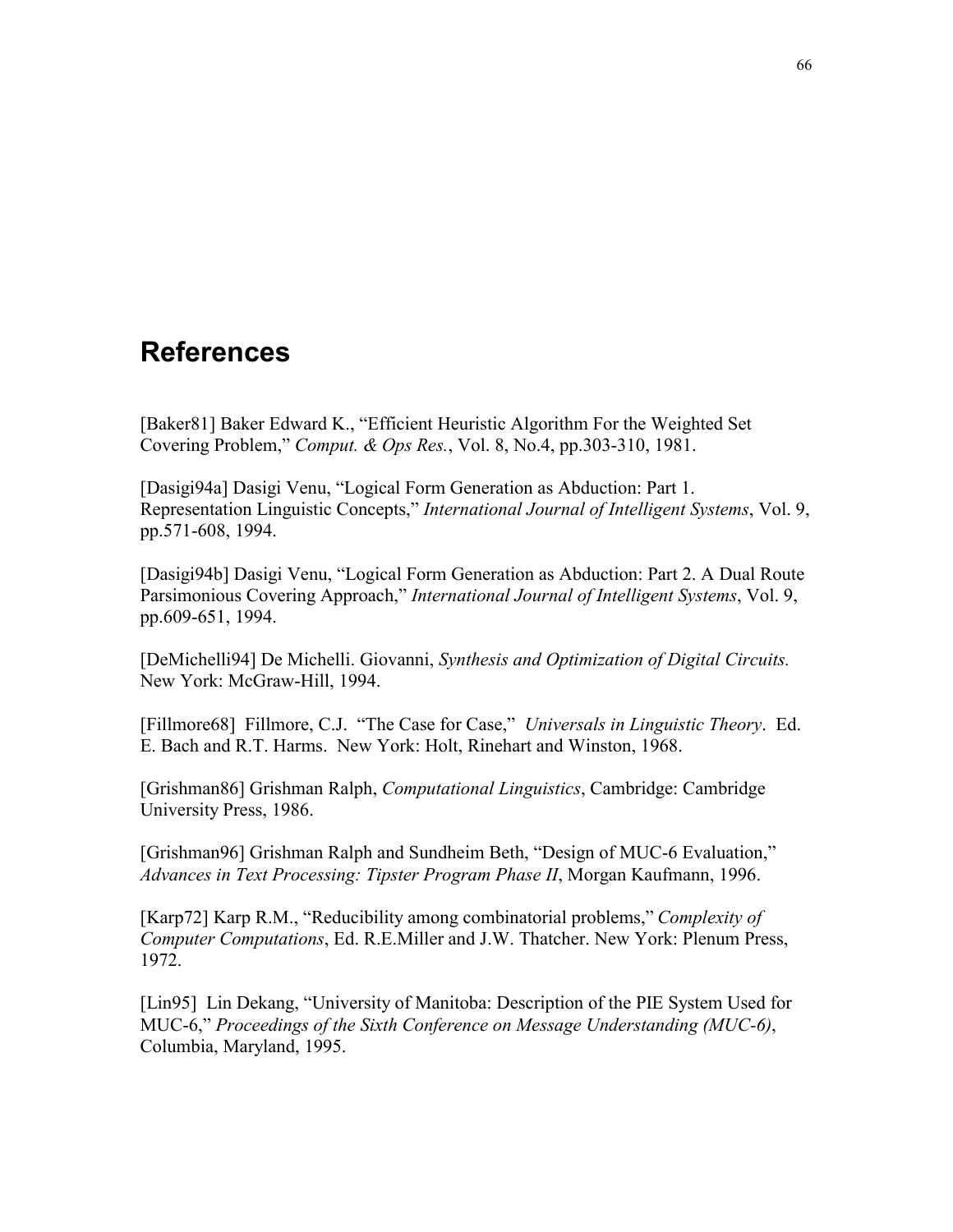[McCluskey56] E.J. McCluskey, "Minimization of Boolean Functions," *Bell Syst. Tech. J.*, Vol.35, pp.1417-1444, Nov.1956.

[Minsky75] Minsky Marvin, "A Framework for Representing Knowledge," The *Psychology of Computer Vision.* Ed. Winston H. Patrick. New York: McGraw-Hill, 1975.

[Nagao96] Nagao Makoto, "Varieties of Heuristics in Sentence Parsing," Recent *Advances in Parsing Technology*. Ed. H.Bunt and M.Tomita. Dordrecht: Kluwer Academic Publishers, 1996.

[Rational96] Rational Software Corp. Rational rose 4.0.3, http://www.rational.com/uml, 1991-1996.

[Rudell87] Rudell Richard L. and A. Sangiovanni-Vincentelli, "Multiple-Valued Minimization for PLA Optimization," *IEEE Trans.Computer-Aided Design*, vol. CAD-6 NO.5, pp. 727-750, Sept. 1987.

[Sowa84] Sowa, John F., *Conceptual Structures: Information Processing in Mind and Machine.* Reading, Mass.: Addison-Wesley, 1984.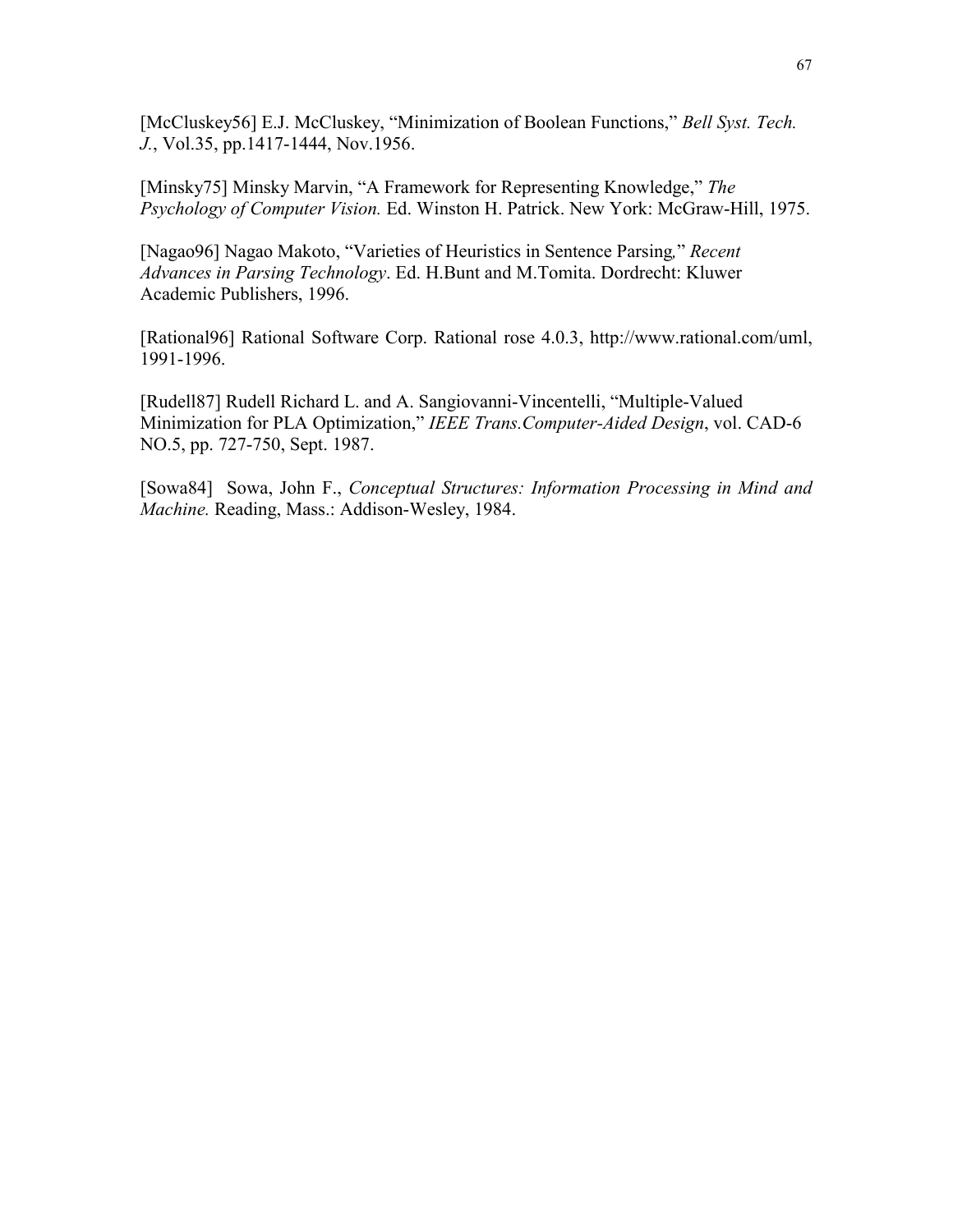#### **Appendix A. Frames**

This appendix lists a set of randomly chosen frames from three different files. These frames are of the form *verb(subject subj, object obj, list of cases).* This is the form in which the frames are stored in the linked list. The frames in all three files include both mixed frames and instance frames. One example of a mixed frame has been identified by *<u><b>*bold<sup></sup> font in A.1.</u>

#### **A.1. Frames1.txt**

This file contains frames that were manually generated. The first 25 frames from the file are listed below:

```
 1 be ( subject cycle , object indivisible , in device ) 2 abort ( object instruction )
 3 accept ( subject bus , object data , in length ) 
 4 accept ( subject bus , object data ) 
 5 accept ( subject device , object data ) 
 6 accept ( subject operation , object size ) 
 7 accept ( subject alu , object word , from source ) 
 8 access ( object area ) 
 9 access ( subject program , object code ) 
 10 access ( object data , in order , from processor ) 
 11 access ( object data , on boundary ) 
 12 access ( subject processor , object device ) 
 13 access ( subject program , object information ) 
 14 access ( subject code , object instruction ) 
 15 access ( subject address , object memory , if be ) 
 16 access ( object memory ) 
 17 access ( object memory ) 
 18 access ( object ram , faster-than memory ) 
 19 access ( subject microprocessor , object register , using pin ) 
 20 access ( subject processor , object register )
```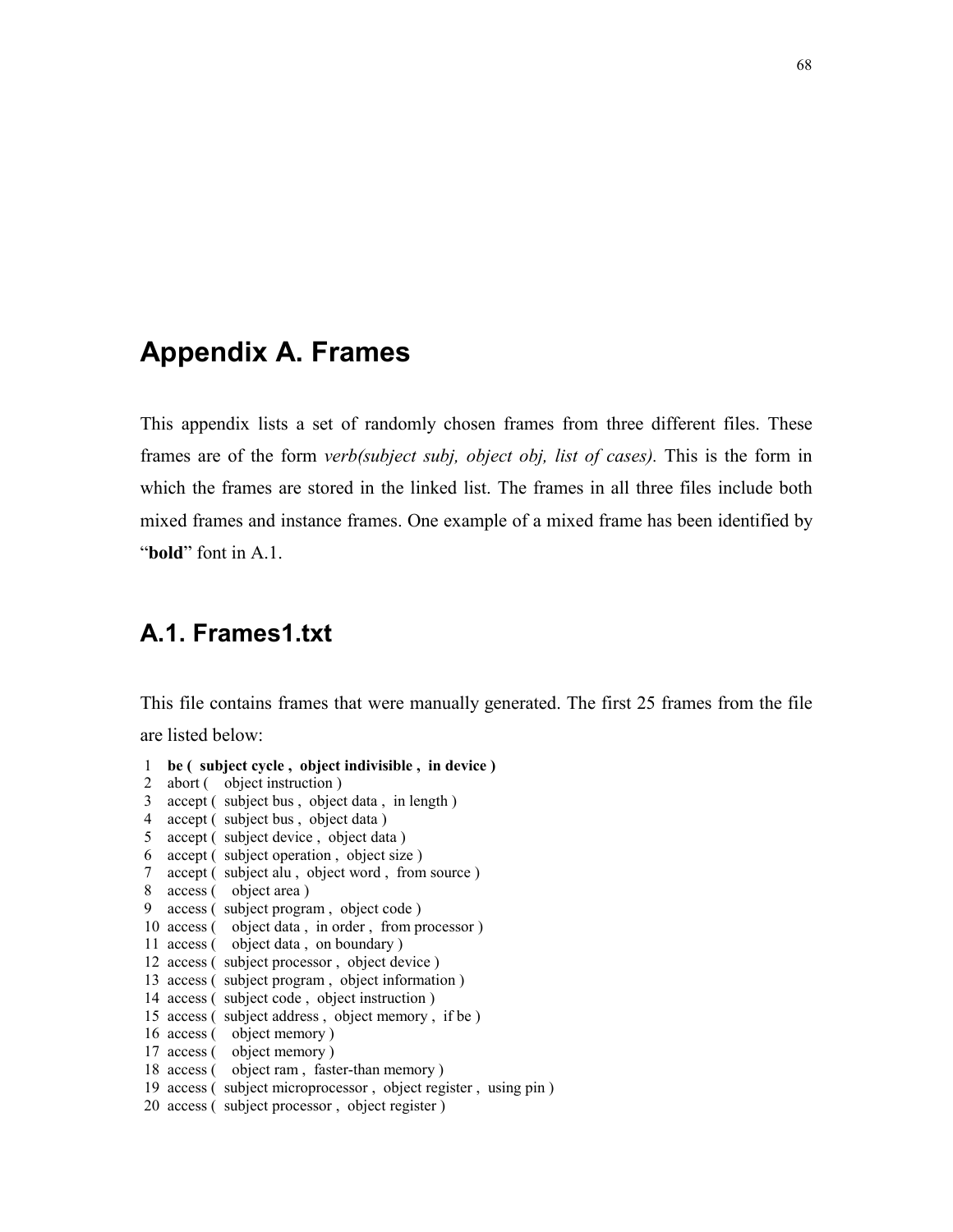21 access ( subject fetch , object rom , if hold )

```
 22 access ( object space )
```

```
23 access ( to memory )
```
- 24 accomplish ( object arithmetic , using instruction )
- 25 accomplish ( subject loop , object delay )

#### **A.2. Frames2.txt**

The frames in this file were automatically generated. A partial listing of the frames from ìFrames2.txtî file is shown below. It can be seen that more than 80% of these frames are unusable in their current form.

```
 1 generated ( object b , by decoder ) 
 2 adapted ( object d ) 
 3 differs ( subject error , object in , , in ) 
 4 is ( subject error , object bit ) 
 5 provided ( object 01uf ) 
 6 produces ( subject 622 , object signal ) 
 7 takes ( subject 701 , object place ) 
 8 associated ( object 702 , with mar ) 
 9 signals ( subject 1090 , object to ) 
 10 shows ( subject 10a , object format ) 
 11 shows ( subject 10b , object configuration ) 
 12 shows ( subject 10c , object format ) 
 13 shows ( subject 10d , object format ) 
 14 shows ( subject 10e , object configuration ) 
 15 is ( subject 1185 , object input ) 
 16 are ( subject mar , object read ) 
 17 provided ( object 1865 , from source ) 
 18 applied ( object pulse , to input ) 
 19 goes ( subject 1a , object to ) 
 20 applied ( object 1a , to 821 ) 
21 activated ( object 1y, from 1y0)
 22 are ( subject command , object commands , for devices ) 
 23 derived ( object req , from sdc ) 
 24 shown ( object 200 ) 
 25 shown ( object configuration , in table , in fig )
```
#### **A.3. Frames3.txt**

The frames from this file include frames from both "frames1.txt" and "frames2.txt". The frames from "frames2.txt" were processed before being added to this file. This file does not contain any tokens with numeric characters in them. The first eight frames are some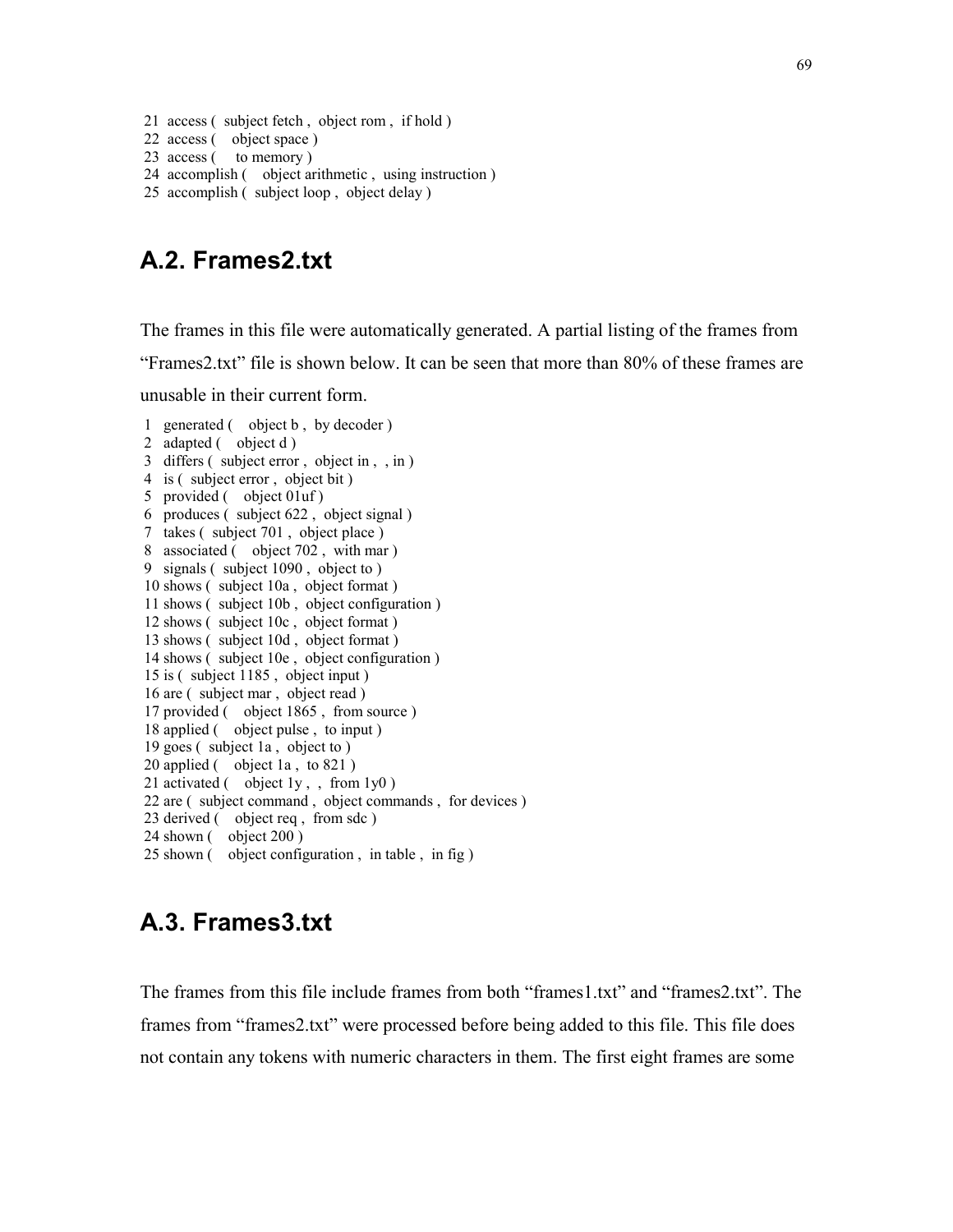examples of frames that were processed and added to this file from the "frames2.txt" file

(See A.2). A partial listing of the frames from "Frames $3.txt$ " file is shown below.

 1 generated ( object b , by decoder ) 2 adapt ( object d ) 3 differ ( subject error , in function , in mode ) 4 is ( subject error , object bit ) 5 provide ( object having ) 6 produce ( subject AND , object signal ) 7 take ( subject circuit , object place ) 8 associate ( object circuit , with mar ) 9 accept ( subject alu , object word , from source ) 10 accept ( subject bus , object data , in length ) 11 accept ( subject bus , object data ) 12 accept ( subject device , object data ) 13 accept ( subject encoder , object signal , at one ) 14 accept ( subject operation , object size ) 15 accept ( subject sdc , object byte ) 16 access ( to memory ) 17 access ( object area ) 18 access ( object content ) 19 access ( object data , in order , from processor ) 20 access ( object it, on line, by processor)<br>21 access ( object memory) object memory ) 22 access ( object ram , faster-than memory ) 23 access ( subject address , object memory , if be ) 24 access ( subject code , object instruction ) 25 access ( subject fetch , object rom , if hold )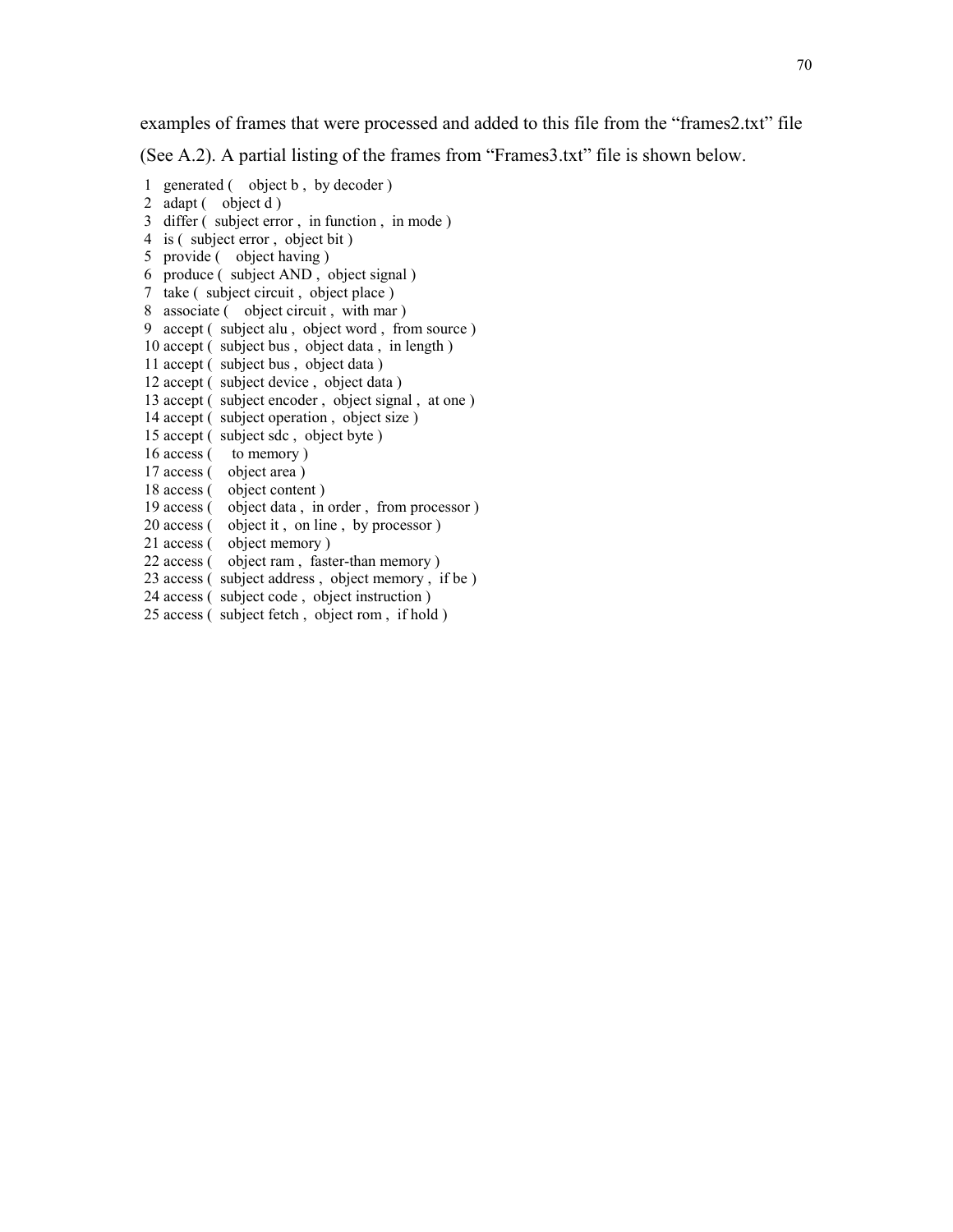## **Appendix B. Noisy Words Listing**

A partial listing of the noisy words used by the covering algorithm is shown here. The Abstraction Processor uses the noisy words file to identify the tokens in the abstraction that are noisy. The file contains tokens that were not recognized by the semantic parser of the Chunker. In addition, some tokens were manually added. The first six tokens identify the tokens that have been manually added (identified by the "Bold" character font).

| ,            | 2865p       | 407        |
|--------------|-------------|------------|
|              | 2870        | 4096       |
| and          | 2870a-      | 41         |
| fig          | $2870a-e$   | 411        |
|              | $2870a - n$ | 4137565txt |
| --indicating | $2870a-p$   | 415        |
| $2840a-c$    | 3k          | 417        |
| $2845a-c$    | 3l          | 4180855txt |
| 285          | 3state      | 42         |
| $2850a-e$    | 3u          | 426        |
| $2855a-e$    | 3uf         | 4271466txt |
| 286          | $4-$        | 428        |
| 2860         | 4-radro     | 4283760txt |
| $2860a-e$    | $4-rsl$     | 43         |
| 2860a-e---   | $4-rsl-2$   | 430        |
| inverters    | $40$ -byte  | 4346439txt |
| $2860a-p$    | 400-404     | 436        |
| $2860 f-m$   | 401-403     | 438        |
| 2860n        | 401-404     | 4394726txt |
| 2860o        | 4011a       | 44         |
| 2860p        | 4020a       | 440        |
| $2865a-e$    | 403         | 4404650txt |
| $2865 f-m$   | 405         | 442        |
| 2865n        | 4060        | 444        |
| 28650        | 4067059txt  | 446        |
|              |             |            |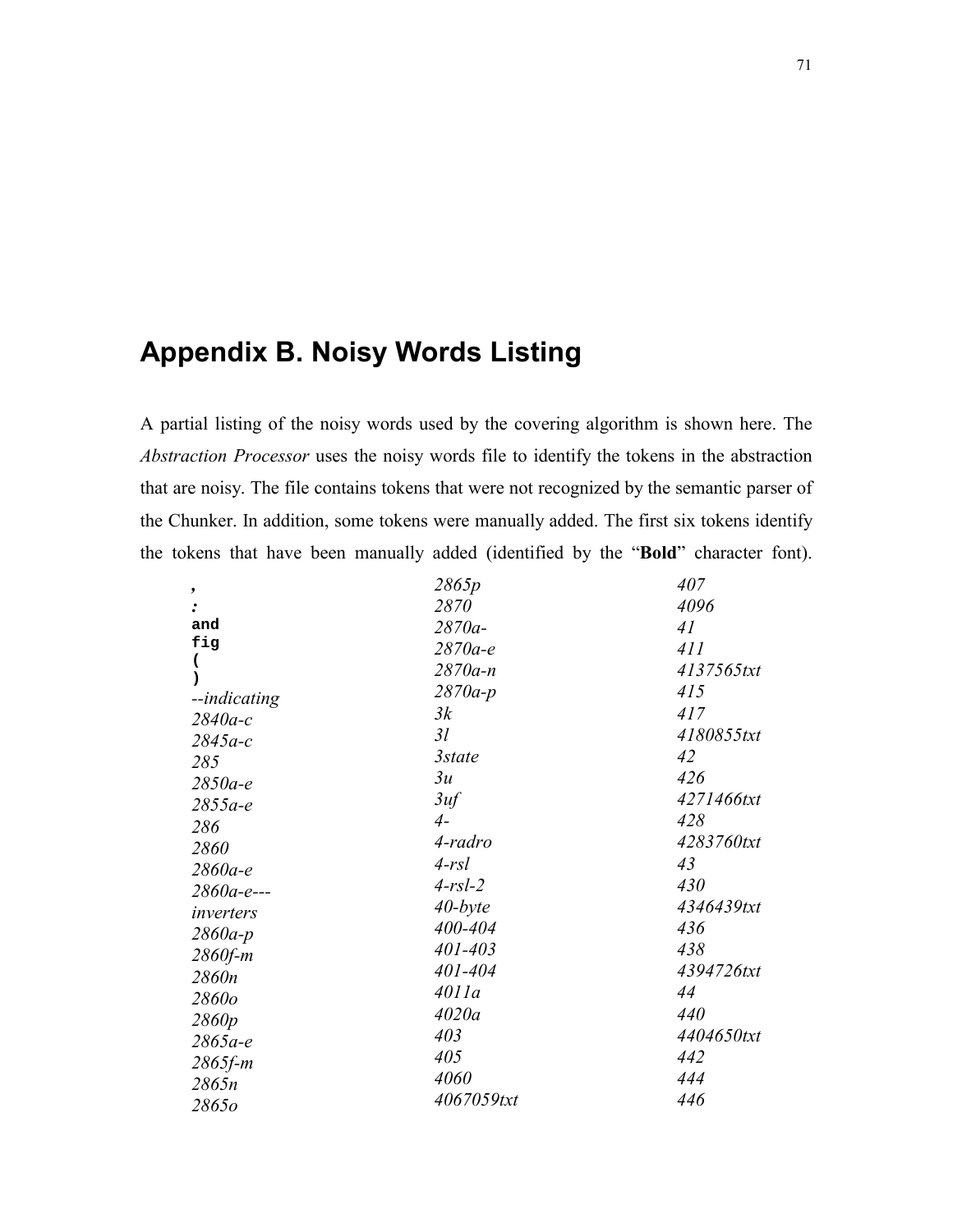| 448              | cep              | $d$ op $3$        |
|------------------|------------------|-------------------|
| $a7-a5$          | cet              | down-counted      |
| $a7-a5s$         | ch               | downcounting      |
| $a7-a9$          | ch0              | downstream        |
| $a\delta$        | ch1              | downward          |
| a <sup>9</sup>   | ch2              | dr                |
| ab               | ch3              | dreq              |
| abc              | cl               | driver/multiplexe |
| above-           | clk              | rs                |
| above-considered | clr              | drivers/multiplex |
| above-described  | cmd              | ers               |
| above-explained  | cmos             | drivers/mux       |
| abp              | cmr              | drq               |
| acccessing       | cnr              | dtrd              |
| accordance       | cnt              | dual-d            |
| according        | $\frac{coll}{L}$ | $\epsilon$        |
| ack              | col2l            | el                |
| adf              | comp             | eight-to-         |
| adr              | connecged        | en                |
| afore-           | consecutively    | enable-           |
| and--via         | copending        | existence         |
| applicant        | correspondig     | $\int$            |
| applid           | count-           | fack              |
| ar l             | cpuao            | falt              |
| ar2              | cpum             | ∬                 |
| arn              | cr               | first-            |
| $\boldsymbol{b}$ | cross-           | $flip-$           |
| $b\theta$        | $\mathcal{C}S$   | flip-flip         |
| bl               | delayably        | flip-flop---flip- |
| b2               | delrdy           | flop              |
| b3               | derchak          | foward            |
| bm               | descriptionfigs  | frg               |
| bpn              | device--thus     |                   |
| breg             | device-a         | g                 |
| bsy              | device-b         | gl<br>$gl-$       |
| busmodule        | device-c         | g10               |
|                  | device-d         |                   |
| busy-a           | device-n         | g11<br>$g11-g1n$  |
| but              |                  |                   |
| byte-            | dfack            | infra-described   |
| byte-unit        | dholda           | instructionafter  |
| $\mathcal C$     | direvatively     | instructionassumi |
| $_{cbc}$         | dmac             | ng                |
| cbf              | $do-d7$          | instructionif     |
| cbp              | dog              | instructionthe    |
| cdp              | dop              | int               |
| ce               | dop0             | intc              |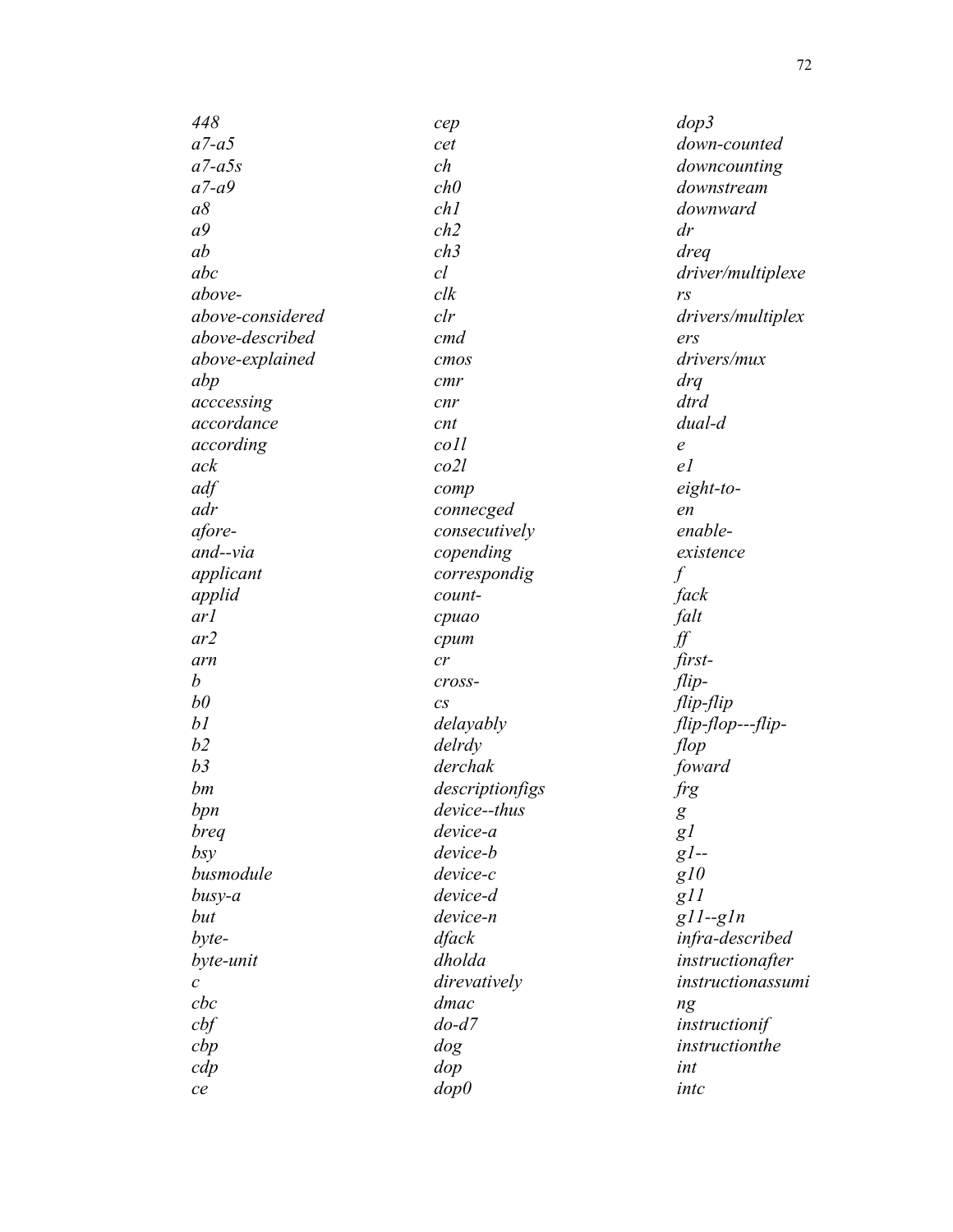| intei        | interposively | inverer |
|--------------|---------------|---------|
| intel        | interrups     | lnz     |
| intend       | intrea        | 10      |
| interposably | inv           | ioc     |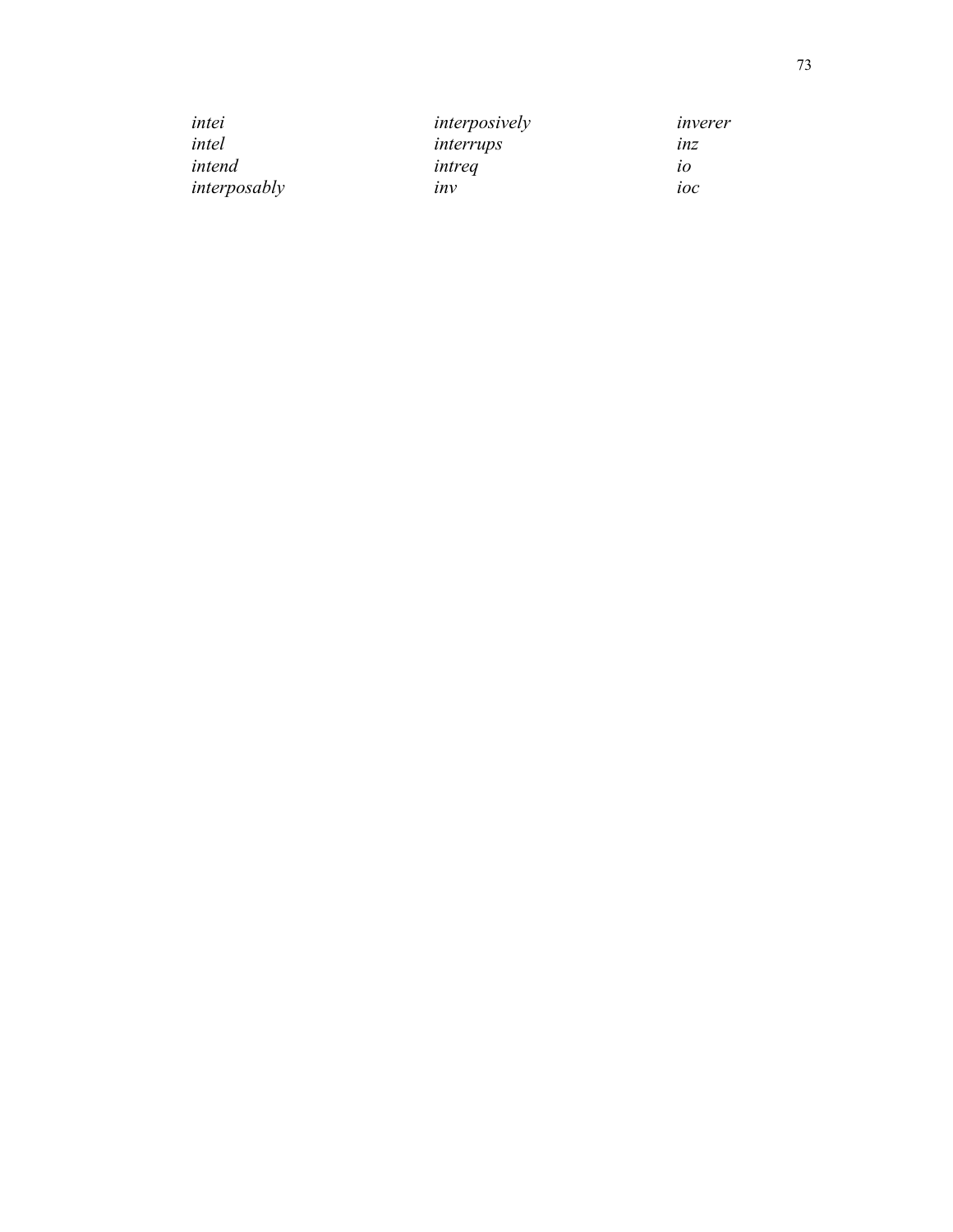## **Appendix C. Nouns and their Root Form**

A complete listing of the nouns and their corresponding root forms used in this thesis is listed below. This list was used by the *Abstraction Processor* to normalize the nouns in the sentence abstraction to their root form.

activities activity addresses address advances advance amounts amount areas area arrangements arrangement bits bit blocks block buffers buffer buses bus bytes byte capabilities capability channels channel characteristics characteristic characters character chips chip circuits circuit circumstances circumstance combinations combination components component computations computation concepts concept conditions condition connections connection constants constant constructions construction contents content controllers controller

controls control conventions convention counters counter cycles cycle designations designation details detail devices device digits digit diodes diode drawings drawing drivers driver elements element embodiments embodiment engineers engineer errors error examples example exceptions exception features feature figures figure flip-flops flip-flop flipflops flipflop formats format functions function gates gate groups group indications indication inputs Input instructions instruction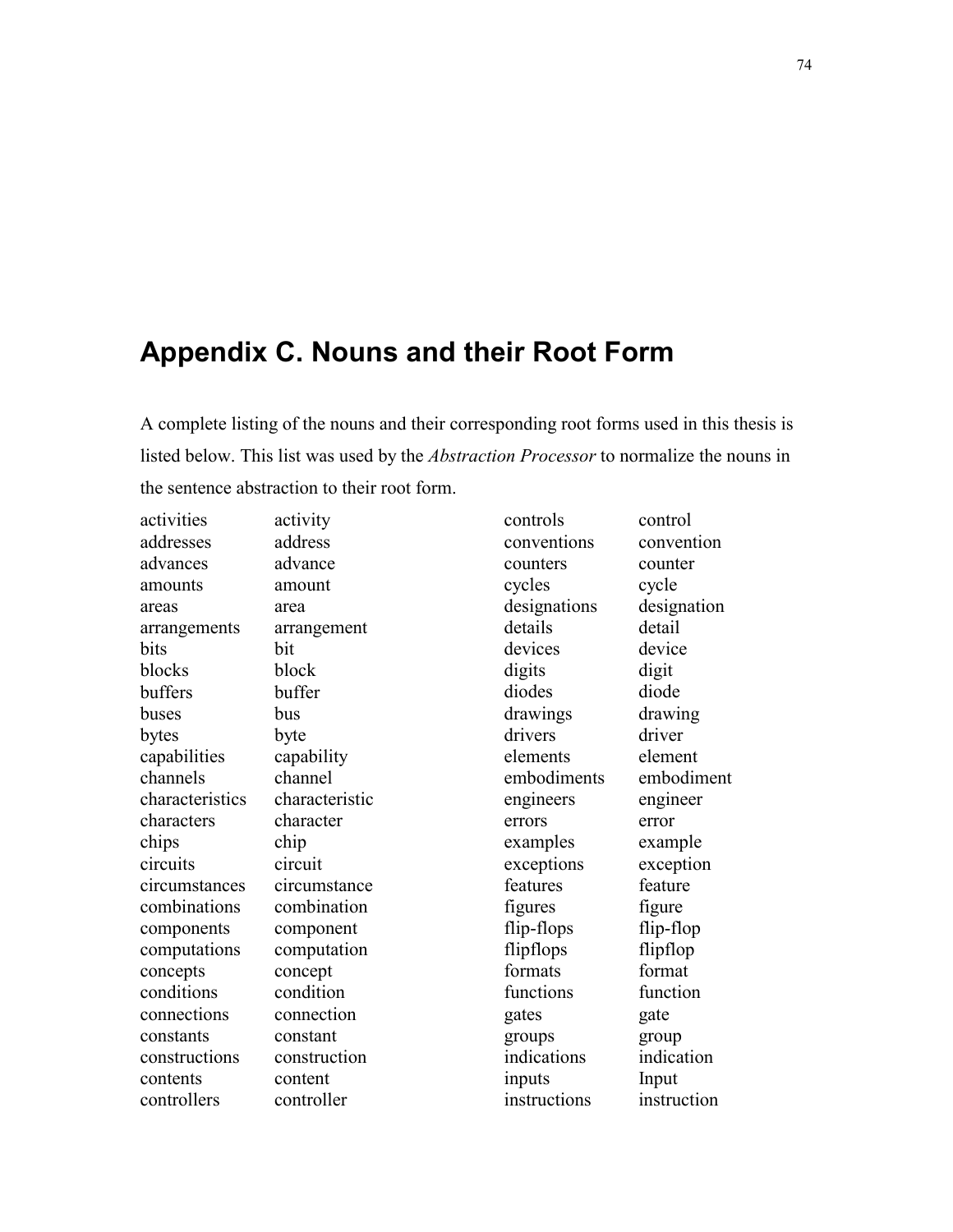| instruments     | instrument     | processors    | processor    |
|-----------------|----------------|---------------|--------------|
| interfaces      | interface      | pulses        | pulse        |
| inversions      | inversion      | purposes      | purpose      |
| inverters       | inverter       | rams          | ram          |
| isolators       | isolator       | readers       | reader       |
| items           | item           | receipts      | receipt      |
| kinds           | kind           | receivers     | receiver     |
| latches         | latch          | registers     | register     |
| legs            | leg            | relationships | relationship |
| limits          | limit          | reports       | report       |
| lines           | line           | resistors     | resistor     |
| means           | mean           | results       | result       |
| memories        | memory         | roms          | rom          |
| microfarads     | microfarad     | samples       | sample       |
| microprocessors | microprocessor | sections      | section      |
| modes           | mode           | senses        | sense        |
| modifications   | modification   | sensors       | sensor       |
| modules         | module         | sides         | side         |
| mulltiplexers   | mulltiplexer   | signals       | signal       |
| multiplexers    | multiplexer    | stages        | stage        |
| multivibrators  | multivibrator  | states        | state        |
| nanoseconds     | nanosecond     | steps         | step         |
| negations       | negation       | strobes       | strobe       |
| networks        | network        | sub-modules   | sub-module   |
| numbers         | number         | substitutions | substitution |
| ohms            | ohm            | systems       | system       |
| ones            | one            | terminals     | terminal     |
| operations      | operation      | terminations  | termination  |
| orders          | order          | things        | thing        |
| outputs         | output         | times         | time         |
| pairs           | pair           | transfers     | transfer     |
| parts           | part           | transients    | transient    |
| patents         | patent         | transistors   | transistor   |
| paths           | path           | transmissions | transmission |
| patterns        | pattern        | transmitters  | transmitter  |
| phases          | phase          | units         | unit         |
| pins            | pin            | users         | user         |
| places          | place          | values        | value        |
| portions        | portion        | variations    | variation    |
| ports           | port           | versions      | version      |
| positions       | position       | volts         | volt         |
| possibilities   | possibility    | ways          | way          |
| principles      | principle      | words         | word         |
| printers        | printer        | zeros         | zero         |
| procedures      | procedure      | zones         | zone         |
| processes       | process        |               |              |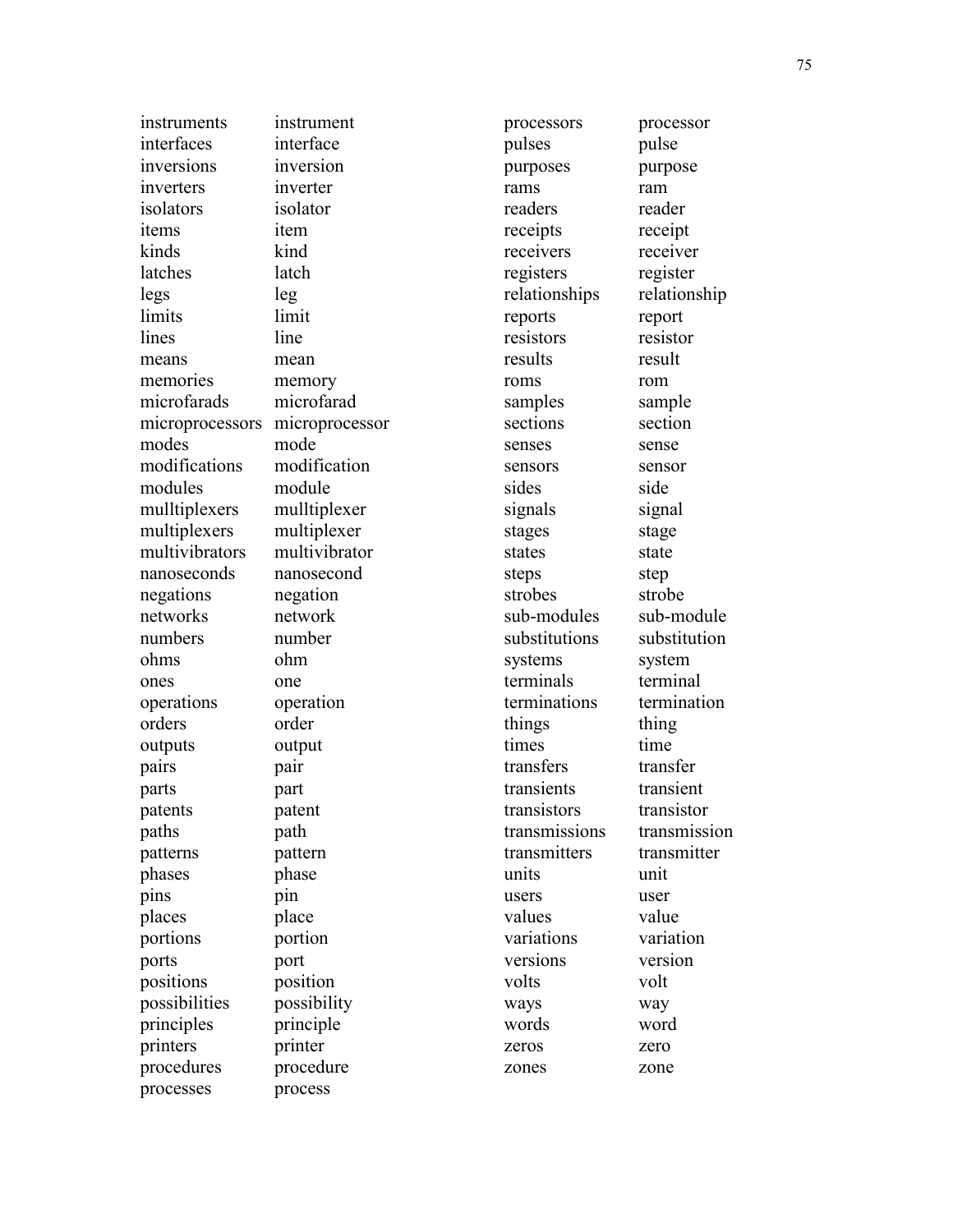# **Appendix D. Verbs and their Root Form**

A complete listing of the verbs and their corresponding root forms used in this thesis is listed below. This list was used by the *Abstraction Processor* to normalize the verbs in the sentence abstraction to their root form.

| accept       | accept      | allowing        | allow          |
|--------------|-------------|-----------------|----------------|
| accessed     | access      | allows          | allow          |
| accesses     | access      | altered         | alter          |
| accessing    | access      | analyzes        | analyze        |
| accepts      | accept      | analyzed        | analyze        |
| accompanied  | accompany   | appears         | appear         |
| accomplished | accomplish  | applied         | apply          |
| accumulating | accumulate  | applies         | apply          |
| achieves     | achieve     | applying        | apply          |
| achieved     | achieve     | arbitrates      | arbitrate      |
| acknowledges | acknowledge | arranged        | arrange        |
| acted        | act         | associated      | associate      |
| acts         | act         | assume          | assume         |
| activated    | activate    | assumes         | assume         |
| activates    | activate    | assumed         | assume         |
| activating   | activate    | assure          | assure         |
| actuates     | actuate     | autoinitialize  | autoinitialize |
| adapting     | adapt       | autoinitialized | autoinitialize |
| adapted      | adapt       | avoided         | avoid          |
| adapts       | adapt       | avoiding        | avoid          |
| added        | add         | back            | back           |
| addressed    | address     | backed          | back           |
| addresses    | address     | based           | base           |
| addressing   | address     | becomes         | become         |
| adjust       | adjust      | begins          | begin          |
| adjusted     | adjust      | beginning       | begin          |
| advances     | advance     | begins          | begin          |
| advanced     | advance     | biased          | bias           |
| aligned      | align       | block           | block          |
| aligning     | align       | blocks          | block          |
| allow        | allow       | borrow          | borrow         |
| allowed      | allow       | buffer          | buffer         |
|              |             |                 |                |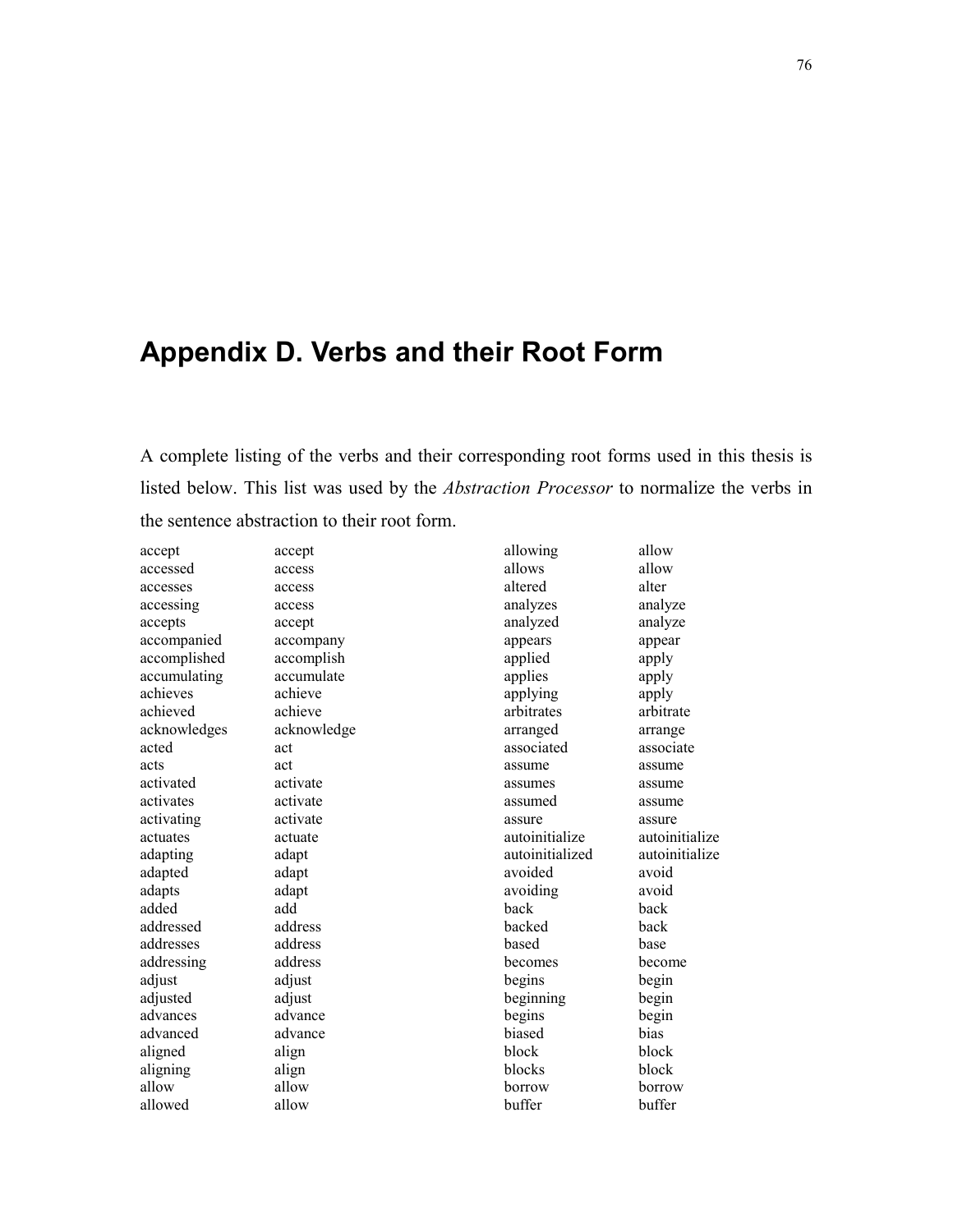buffers buffer burst burst called call capture capture captured capture carries carry cascaded cascade cascading cascade catch catch cause cause caused cause causes cause causing cause chained chain chaining chain changed change check check checking check checks check claimed claim claims claim clear clear cleared clear clears clear clocked clock codes code coding coding combine combine comes come commands command communicate communicate communicating communicate compared compare complete complete completed complete completes complete composed compose compress compress compressed compressed comprises comprise comprising comprise conducted conduct configure configure configured configure configuring configure conflict conflict conform conform connected connect consists consist constituted constitute construed construe contain contain containing contain contains contain continue continue contrast contrast

control control controlled control controlling control controls control cope cope corresponding correspond corresponds correspond counted count counts count coupled couple coupling couple cut cut cuts cut decoded decode decodes decode decoding decode decouples decouple decreasing decrease decrement decrement decremented decrement decrementing decrement depending depend derives derive derived derive described describe designates designate designating designate designated designate designed design detected detect determine determine determined determine determines determine differs differ disable disable disabled disable disables disable disabling disable discovered discover disposed dispose disenables disenable distributed distribute divided divide do do does do drive drive driven drive drives drive drops drop effected effect effectuate effect eliminate eliminate eliminated eliminate employed employ employing employ enable enable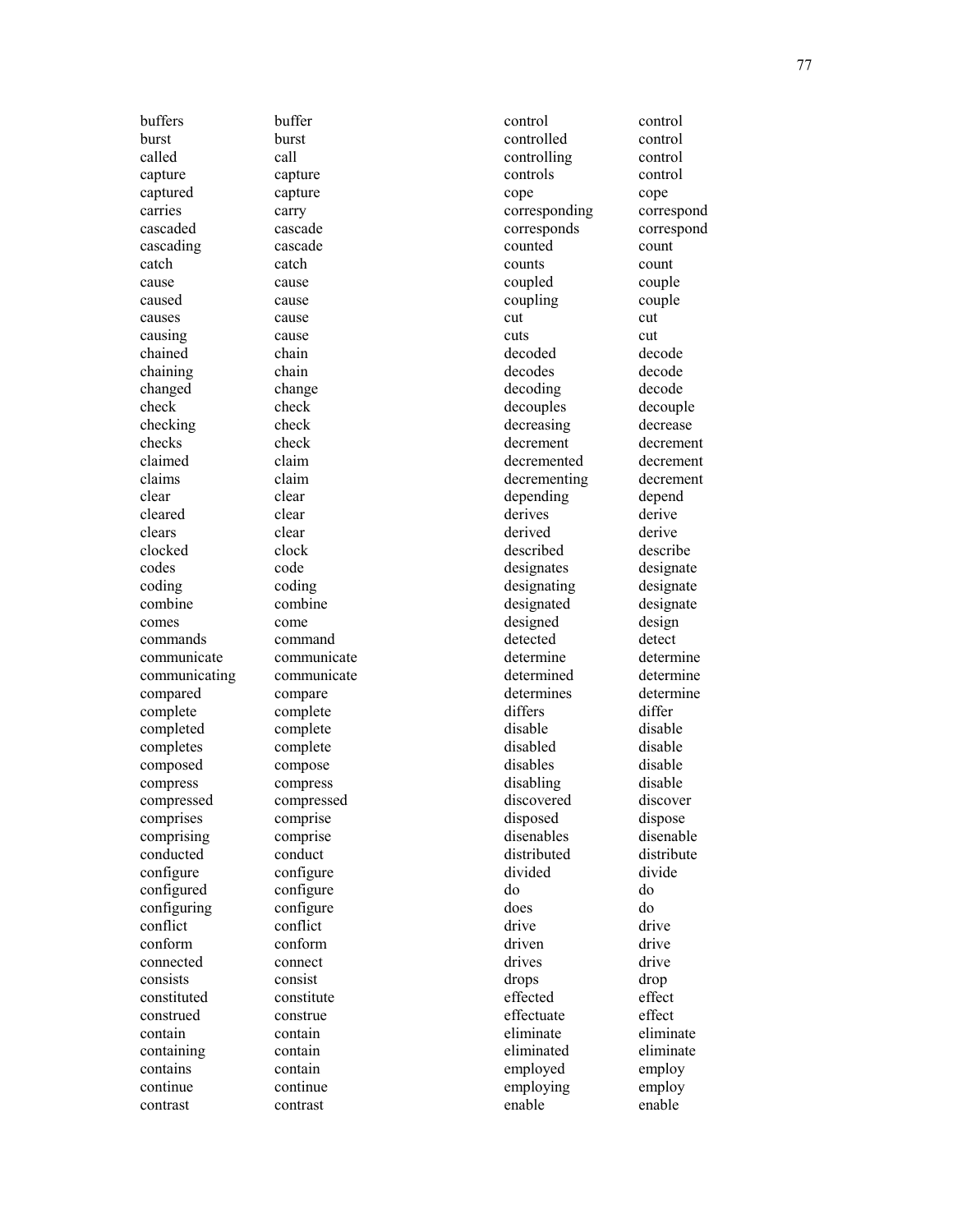enabled enable enables enable enabling enable encoding encode encountered encounter end end enhance enhance ensure ensure enter enter entered enter enters enter equal equal equals equal establish establish exceeds exceed exchanged exchange exchanging exchange execute execute executed execute executes execute executing execute exhausted exhaust exists exist exit exit expanded expand express express extended extend fed feed fetch fetch fetches fetch filled fill finding find finished finish fixed fix fixes fix flip flip floating float flop flop flush flush fly fly followed follow following follow force force formed form forming form found find function function functioning function functions function gather gather generate generate generated generate generates generate generating generate get get give give

given give gives give gated gate go go goes go going go grant grant granted grant grants grant ground ground grouped group grounded ground guaranteed guarantee had have halt halt handles hand has have have have having have held hold hold hold holds hold identifies identify ignored ignore illustrating illustrate improve improve improved improve include include included include includes include including include increased increase incremented increment incrementing increment increments increment indicate indicate indicated indicate indicates indicate indicating indicate inform inform informs inform initialize initialize<br>initializes initialize initializes initiate initiate initiated initiate initiates initiate inputs input inputted input inserted insert inspect inspect insured insure integrated integrate intends intend interchanging interchange interconnected interconnect interfering interfer

78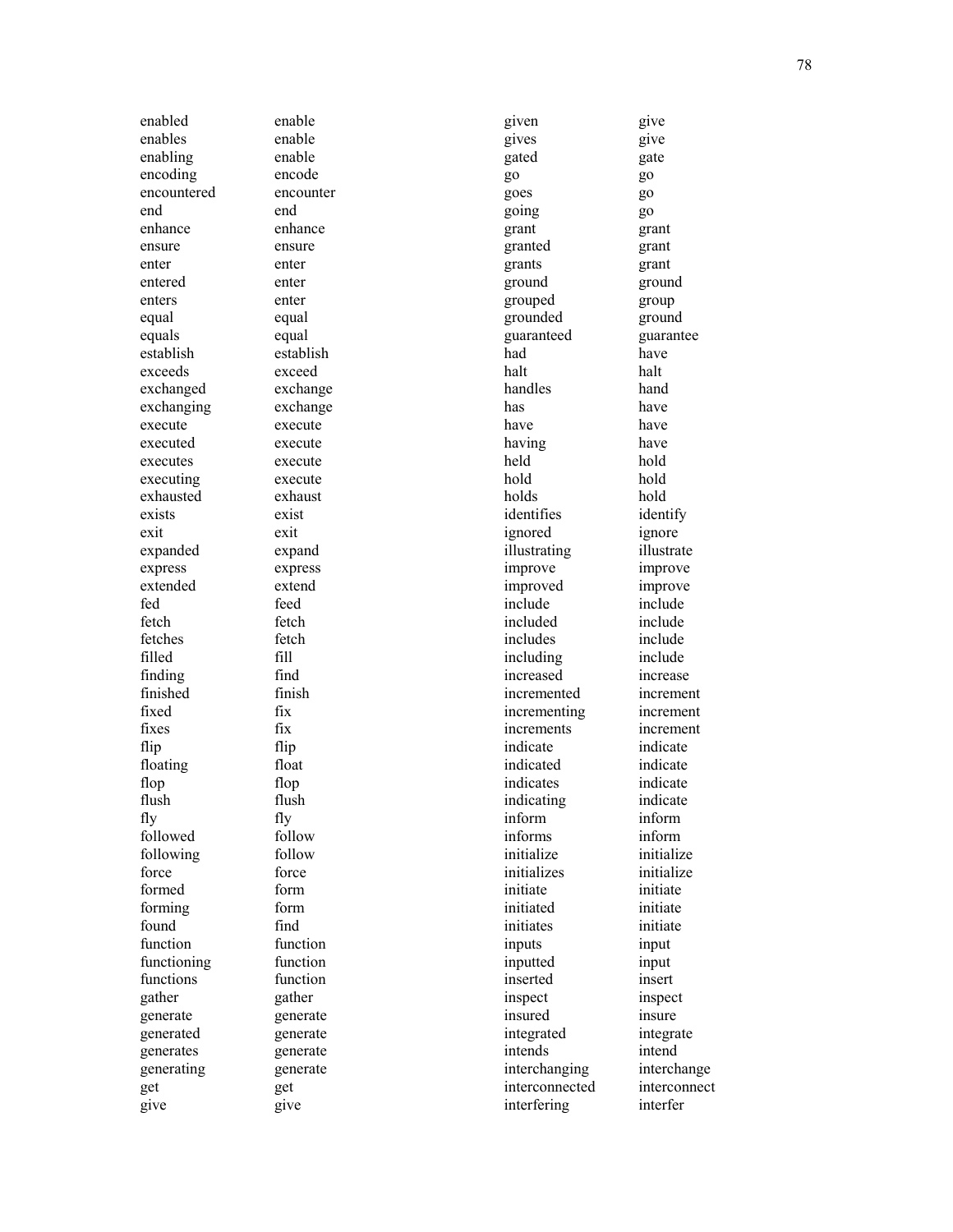interlace interlace interposed interpose interpreted interpret interprets interpret interrupted interrupt intervening intervene introduced introduce inverted invert involved involve issue issue issued issue issues issue know know known know latch latch latched latch latches latch leads lead level level limited limit load load loaded load loading load loads load located locate look look looking look made make maintained maintain maintaining maintain make make makes make making make<br>manipulated manipulate manipulated masking mask means mean meet meet memorizes memory modified modify modifying modify monitored monitor monopolizing monopolize move move moved move moves move multiplexes multiplex need need needed need needs need note note noted note obtain obtain obtained obtain occur occur occurred occur occurring occur

occurs occur offers offer omitted omit opened open operate operate operates operate operating operate optimize optimize orchestrates orchestrate order order organized organize output output outputs output outputted output outputed output outputting output overwritten overwrite own own owns own packaging package pass pass passed pass passes pass passing pass perform perform performed perform performing perform performs perform permit permit place place placed place point point pointing point positioned position power power preserved preserve prevent prevent prevented prevent prevents prevent prioritizing prioritize processes process processing process proceeds proceed produced produce produces produce programmed program programming program propagate propagate provide provide provided provide provides provide providing provide pulling pull re-established re-establish reached reach read read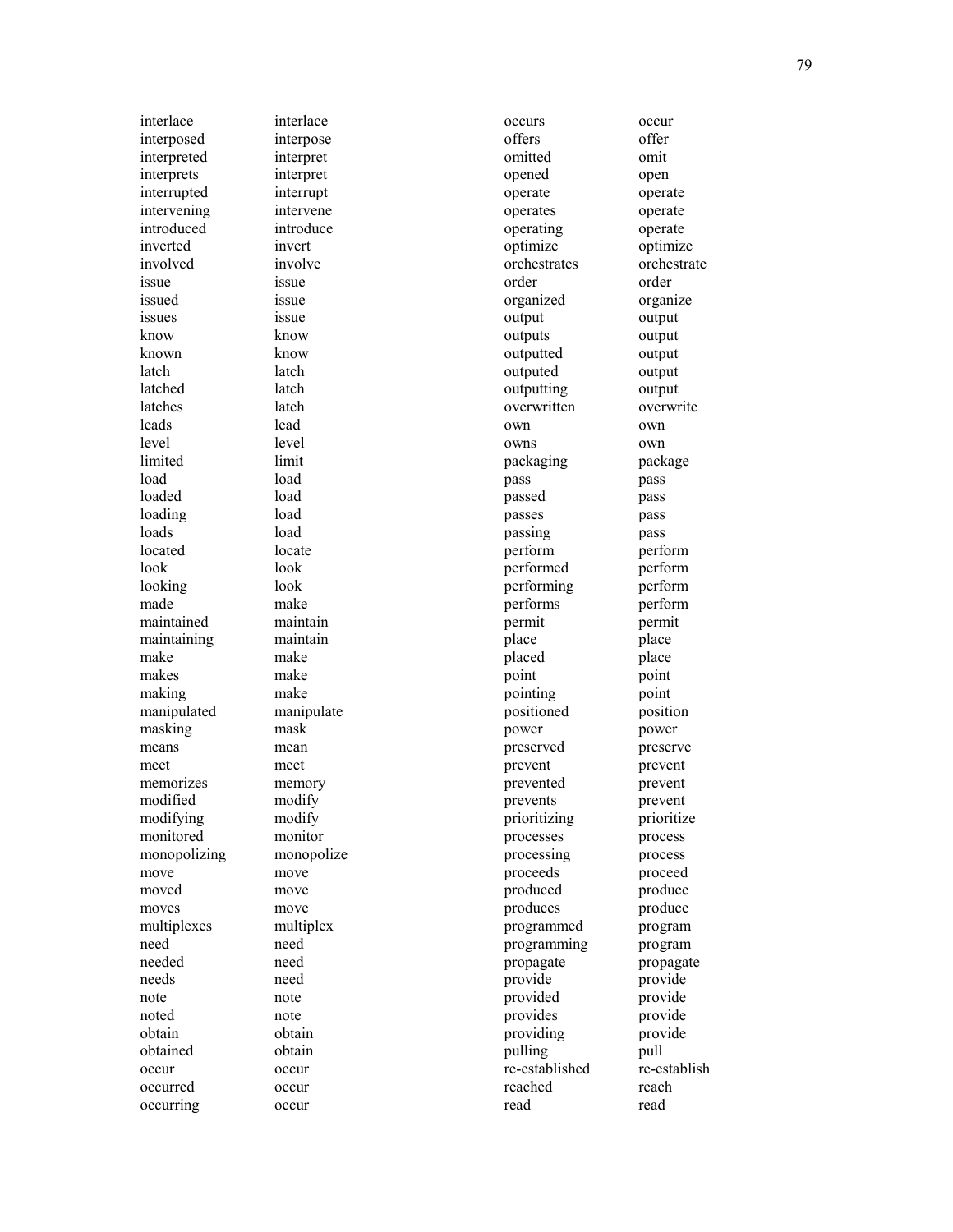reading read reads read receive receive received receive receives receive receiving receive recognized recognize recommended recommend reconfigure reconfigure recovered recover reduce reduce referring refer regains regain regarding regard reinitialized reinitialize relates relate relating relate release release released release releases release relinquished relinquish reload reload reloaded reload remain remain remaining remain remains remain removed remove removing remove renders render repair repair repeated repeat replaced replace reports report represent represent reprogram reprogram reprogrammed reprogram request request requested request requesting request requests request require require required require requires require resemble resemble reset reset resets reset resolves resolve responds respond responding respond restarted restart restore restore restored restore resume resume retain retain retrieve retrieve retrieved retrieve

retrieves retrieve retrieving retrieve returned return returning return rises rise rolls roll rotating rotate routed route run run said said sample sample satisfy satisfy save save saved save scatter scatter see see seen see select select selected select selects select send send sending send sends send sent send separated separate service service services service servicing service serves serve set set sets set setting set settle settle shifts shift showing show shown show shows show signal signal signals signal simplified simplify specified specify specifies specify speeded speed spends spend starting start starts start stays stay steer steer steering steer stops stop store store stored store stores store storing store strobed strobe subject subject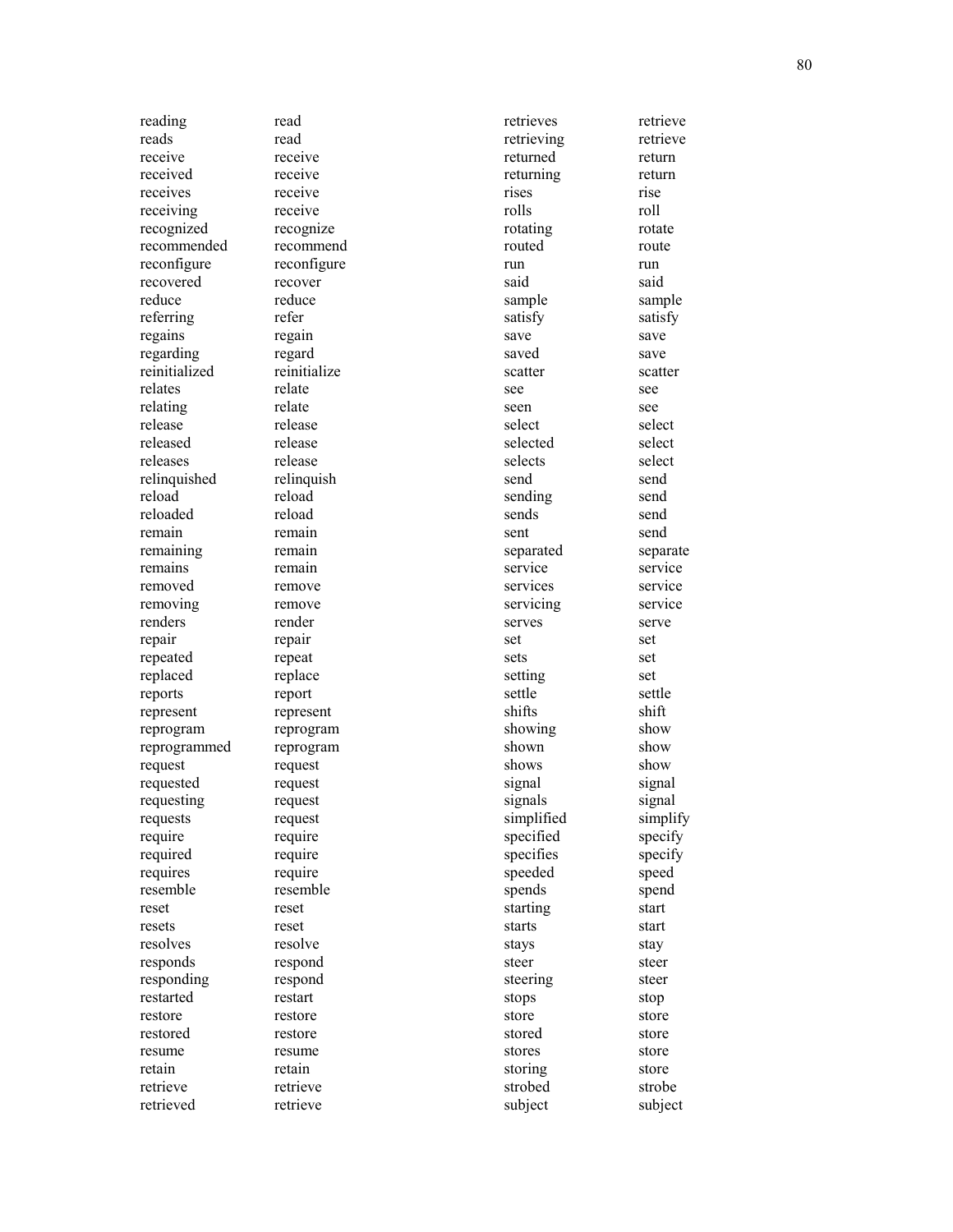| suggested       | suggest       |
|-----------------|---------------|
| supporting      | support       |
| supplied        | supply        |
| switch          | switch        |
| synchronizes    | synchronize   |
| take            | take          |
| takes           | take          |
| taken           | take          |
| tells           | tell          |
| terminates      | terminate     |
| terminated      | terminate     |
| terminating     | terminate     |
| testing         | test          |
| tests           | test          |
| tied            | tie           |
| time            | time          |
|                 |               |
| timing<br>track | time<br>track |
|                 |               |
| tracked         | track         |
| trade           | trade         |
| transfer        | transfer      |
| transferred     | transfer      |
| transferring    | transfer      |
| transfers       | transfer      |
| transformed     | transform     |
| transmit        | transmit      |
| transmits       | transmit      |
| transmitted     | transmit      |
| transpire       | transpire     |
| treated         | treat         |
| unmasked        | unmask        |
| updated         | update        |
| updating        | update        |
| upgraded        | upgrade       |
| use             | use           |
| used            | use           |
| uses            | use           |
| utilize         | utilize       |
| utilizes        | utilize       |
| utilizing       | utilize       |
| varies          | vary          |
| vary            | vary          |
| verify          | verify        |
| violates        | violate       |
| wait            | wait          |
| waiting         | wait          |
| were            | be            |
| wins            | win           |
| working         | work          |
| write           | write         |
| writes          | write         |
| writing         | write         |
| written         | write         |
|                 |               |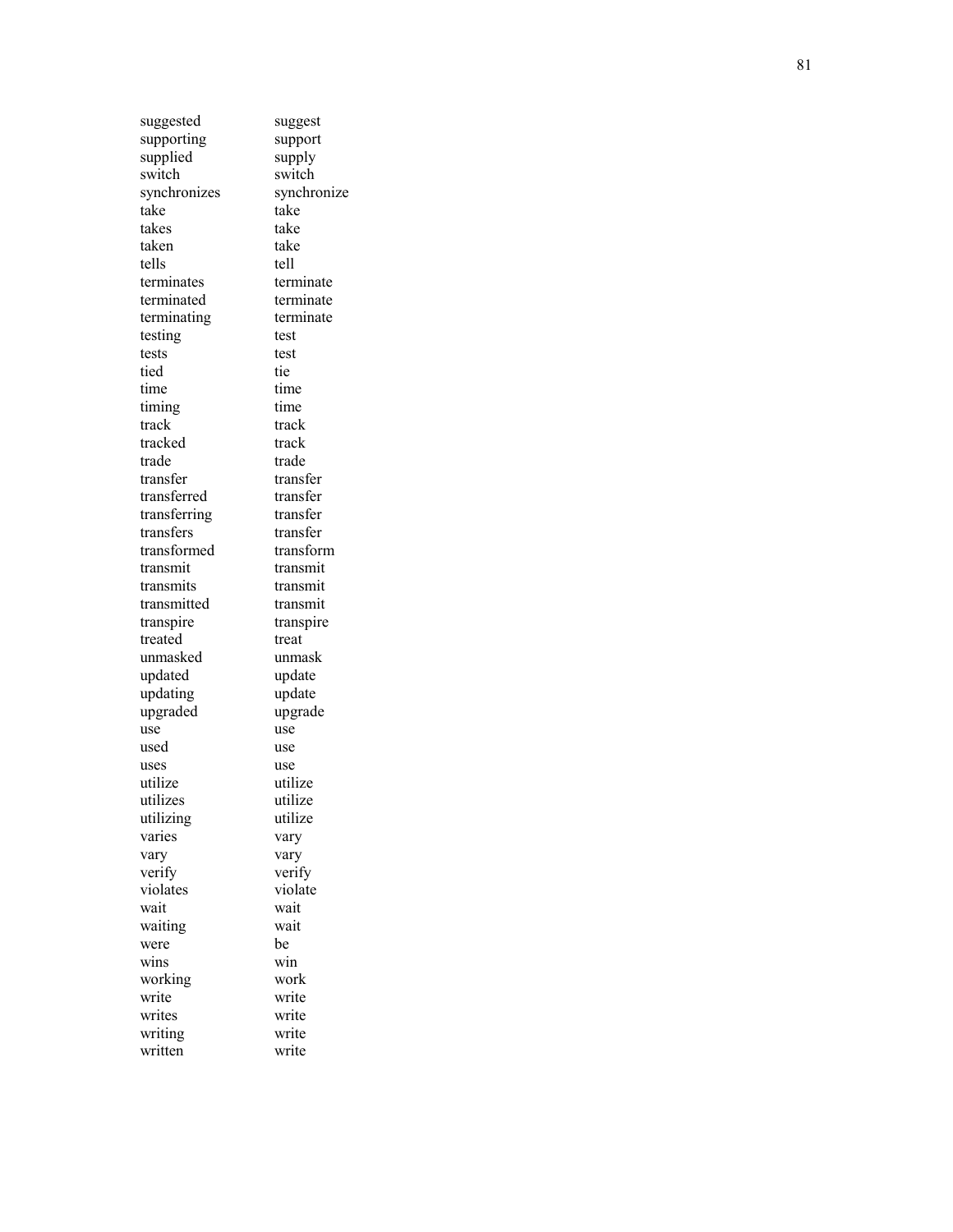#### **Appendix E. Details.txt**

A section of the file "details.txt" is shown below. Note that alphanumeric strings and three digit numerals have been widely used to denote elements (bus, gate, multiplexer

and other components and devices.)

These latter signals are applied to the memory controls over the system control bus 204 to cause the memory to perform a read or a write operation. FIG. 4 shows the address recognition circuits and the path followed by an address in passing through the SDMA from the system address bus 202 to the SDC address bus 208. Address bits A1-A4 are passed through a set of inverters 401- 404 having their outputs connected to the A inputs of a multiplexer 406. The strobe input of MUX 406 is tied to ground and the select input receives the signal INT SEQ EN FF. If the signal INT SEQ EN FF is at the low level the address bits A1-A4 are gated through inverters 401-404 and the MUX 406 to the SDC address bus 208. An AND 405 receives the output of inverter 400 and the signal INT SEQ EN FF hence when A1-A4 are gated through MUX 406, A0 is gated through AND 405 and NOR 407 to the SDC address bus. A NAND 408 is provided for recognizing the address of the SDMA when that address appears on the system address bus 202. Since it is assumed that the present SDMA is assigned address 5, address bits A7 and A5S are applied directly to NAND 408 while address bit A6S is passed through an inverter 410 before being applied to NAND 408. When the system address bus bits A7-A5S have the value 101, NAND 408 produces a high level output signal that enables one input of NAND's 412, 414 and 416. In actual practice, the address recognition circuits of all SDMA's may be identical and the SDMA card position and back plane wiring utilized to determine exactly which address will be recognized by the SDMA. The CPU places a signal CPU SYNC on the system control bus at about the time that an address is placed on the system address bus. The signal CPU SYNC is passed through an inverter 418 and applied to a second input of NAND 412. The signal I/O RD or WR is at a high level any time an input or an output instruction is on the system control bus. The signal I/O RD or WR is applied to a further input of NAND 412 and is also applied to one input of NAND 414, a NAND 420 and the reset input of a D-type flip-flop 422. NAND 412 also receives the clock pulse . phi. 1A. Therefore, if an input or an output instruction is present on the system control bus and the address on the system address bus is that of the SDMA, NAND 412 produces a low level output signal that is applied to the set input of a GO FF 424. This sets the flip-flop so that the signal GO FF on output lead 426 rises to the high level.